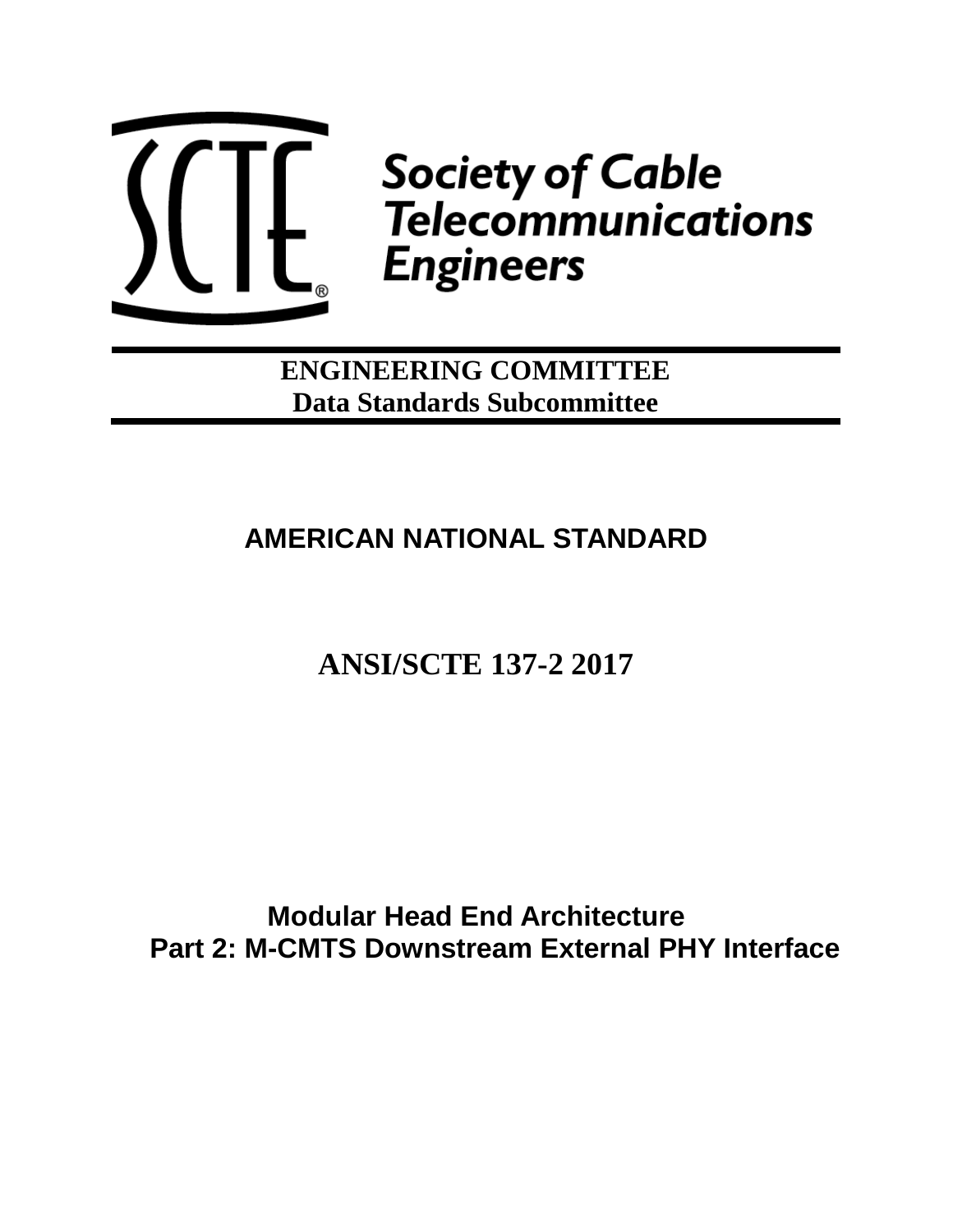# **NOTICE**

The Society of Cable Telecommunications Engineers (SCTE) Standards and Operational Practices (hereafter called "documents") are intended to serve the public interest by providing specifications, test methods and procedures that promote uniformity of product, interchangeability, best practices and ultimately the long term reliability of broadband communications facilities. These documents shall not in any way preclude any member or non-member of SCTE from manufacturing or selling products not conforming to such documents, nor shall the existence of such standards preclude their voluntary use by those other than SCTE members.

SCTE assumes no obligations or liability whatsoever to any party who may adopt the documents. Such adopting party assumes all risks associated with adoption of these documents, and accepts full responsibility for any damage and/or claims arising from the adoption of such documents.

Attention is called to the possibility that implementation of this document may require the use of subject matter covered by patent rights. By publication of this document, no position is taken with respect to the existence or validity of any patent rights in connection therewith. If a patent holder has filed a statement of willingness to grant a license under these rights on reasonable and nondiscriminatory terms and conditions to applicants desiring to obtain such a license, then details may be obtained from the standards developer. SCTE shall not be responsible for identifying patents for which a license may be required or for conducting inquiries into the legal validity or scope of those patents that are brought to its attention.

Patent holders who believe that they hold patents which are essential to the implementation of this document have been requested to provide information about those patents and any related licensing terms and conditions. Any such declarations made before or after publication of this document are available on the SCTE web site at *[http://www.scte.org](http://www.scte.org/)*.

All Rights Reserved

© Society of Cable Telecommunications Engineers, Inc. 2017 140 Philips Road Exton, PA 19341

DOCSIS® and M-CMTS™ are registered trademarks of Cable Television Laboratories, Inc., and used in this document with permission.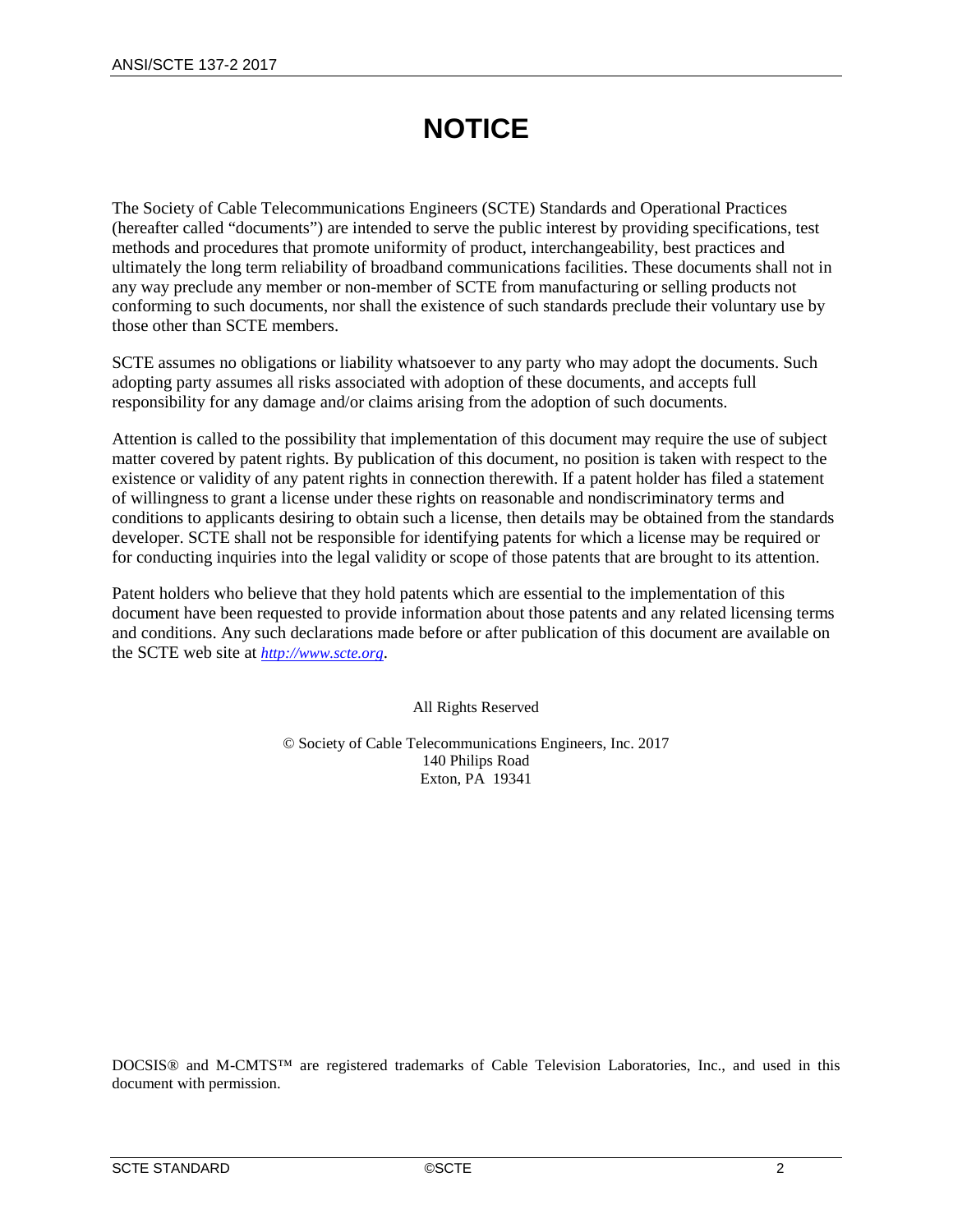## **Contents**

| 1                |                    |  |
|------------------|--------------------|--|
|                  | 1.1                |  |
|                  | 1.2                |  |
| $\boldsymbol{2}$ |                    |  |
|                  | 2.1                |  |
|                  | 2.2                |  |
|                  | 2.3                |  |
| 3                |                    |  |
| 4                |                    |  |
| 5                |                    |  |
|                  | 5.1                |  |
|                  | 5.1.1              |  |
|                  | 5.1.2              |  |
|                  | 5.1.3              |  |
|                  | 5.2                |  |
|                  | 5.3                |  |
| 6                |                    |  |
|                  |                    |  |
|                  | 6.1.1              |  |
|                  | 6.1.2              |  |
|                  | 6.1.3              |  |
|                  | 6.1.3.1            |  |
|                  | 6.1.3.2            |  |
|                  | 6.1.4              |  |
|                  | 6.1.4.1<br>6.1.4.2 |  |
|                  | 6.2                |  |
|                  | 6.2.1              |  |
|                  |                    |  |
|                  |                    |  |
|                  | 6.2.2<br>6.2.3     |  |
|                  | 6.2.4              |  |
|                  | 6.3                |  |
| 7                |                    |  |
|                  |                    |  |
|                  | 7.1<br>7.2         |  |
|                  | 7.3                |  |
|                  | 7.3.1              |  |
|                  | 7.3.2              |  |
|                  | 7.3.3              |  |
|                  | 7.3.3.1            |  |
|                  | 7.3.3.2            |  |
|                  | 7.3.3.3            |  |
|                  | 7.3.3.4            |  |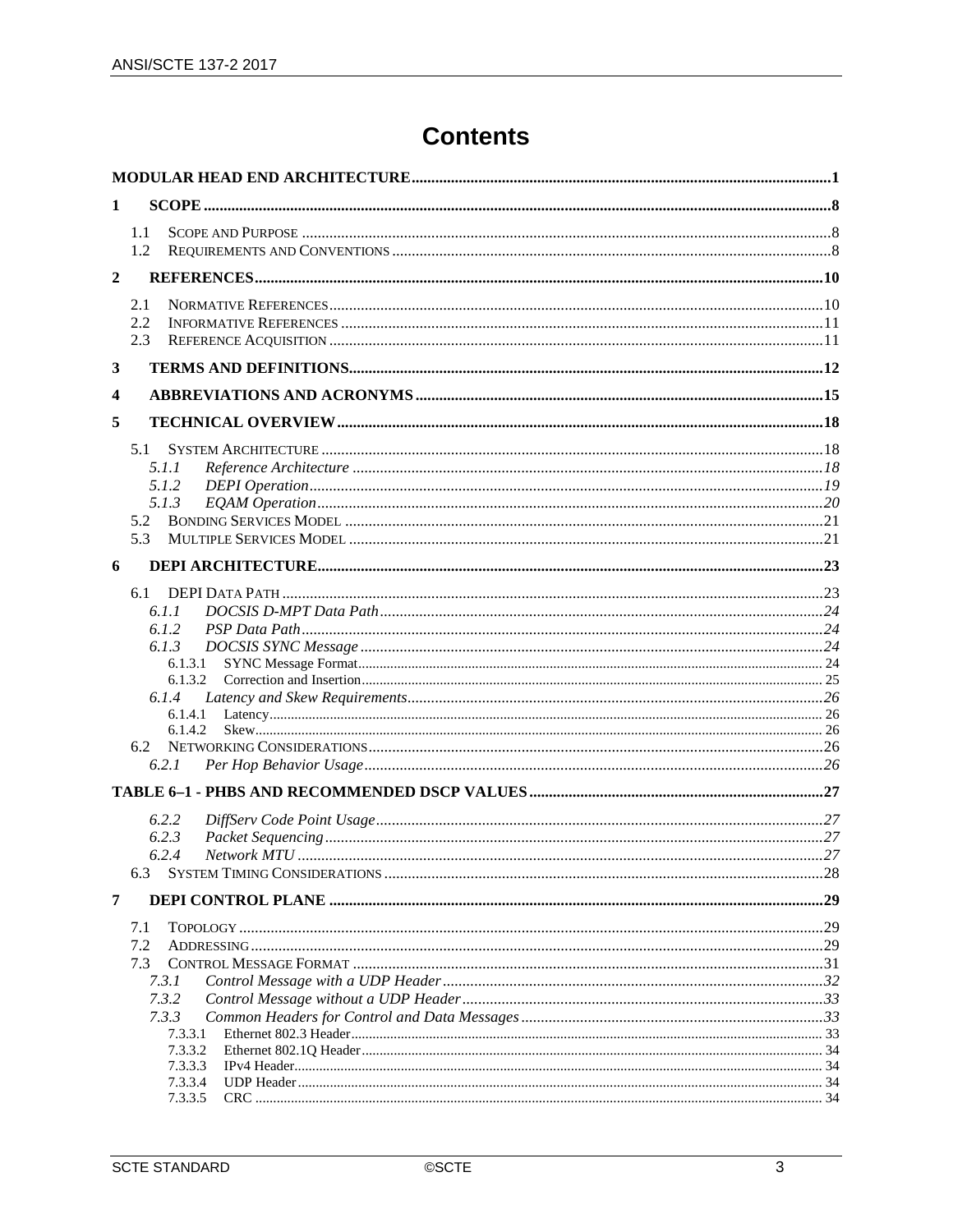| 7.3.4    |  |
|----------|--|
|          |  |
| 7.3.4.2  |  |
| 7.4      |  |
|          |  |
|          |  |
| 7.4.1    |  |
| 7.4.1.1  |  |
| 7.4.1.2  |  |
| 7.4.1.3  |  |
| 7.4.2    |  |
| 7.4.2.1  |  |
| 7.4.2.2  |  |
| 7.4.2.3  |  |
| 7.4.3    |  |
|          |  |
|          |  |
| 7.5      |  |
| 7.5.1    |  |
|          |  |
|          |  |
| 7.5.1.1  |  |
| 7.5.1.2  |  |
| 7.5.1.3  |  |
| 7.5.1.4  |  |
| 7.5.1.5  |  |
| 7.5.1.6  |  |
| 7.5.1.7  |  |
| 7.5.1.8  |  |
|          |  |
| 7.5.1.9  |  |
| 7.5.1.10 |  |
| 7.5.1.11 |  |
| 7.5.1.12 |  |
| 7.5.1.13 |  |
|          |  |
|          |  |
| 7.5.1.14 |  |
| 7.5.1.15 |  |
| 7.5.2    |  |
|          |  |
|          |  |
| 7.5.2.1  |  |
| 7.5.2.2  |  |
| 7.5.2.3  |  |
| 7.5.2.4  |  |
| 7.5.2.5  |  |
| 7.5.2.6  |  |
| 7.5.2.7  |  |
| 7.5.2.8  |  |
| 7.5.3    |  |
|          |  |
| 7.5.3.1  |  |
| 7.5.3.2  |  |
| 7.5.3.3  |  |
| 7.5.3.4  |  |
| 7.5.3.5  |  |
|          |  |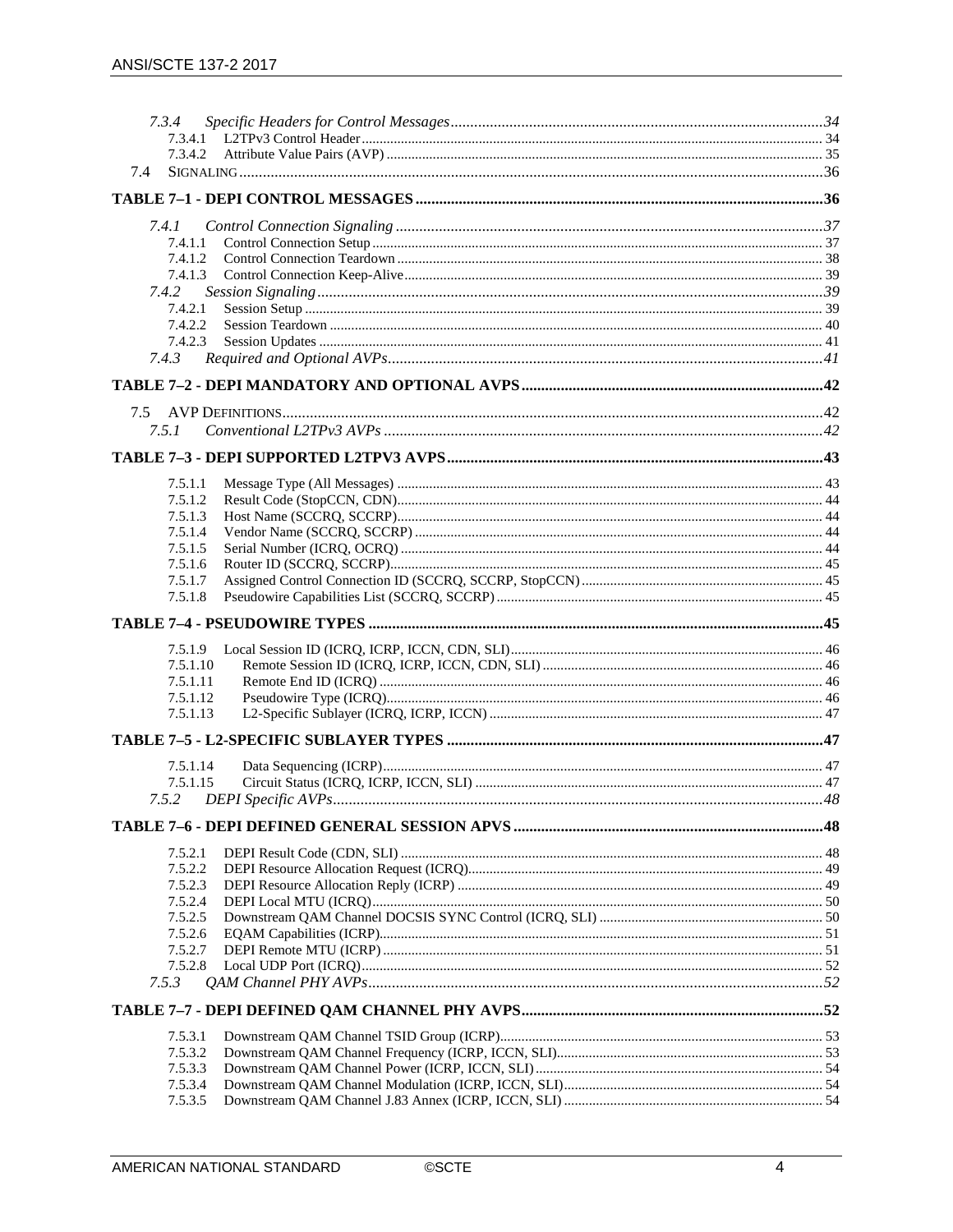|                | 7.5.3.6<br>7.5.3.7                                          |  |
|----------------|-------------------------------------------------------------|--|
|                | 7.5.3.8                                                     |  |
| 8              |                                                             |  |
|                |                                                             |  |
|                | 8.1.1                                                       |  |
|                | 8.1.2                                                       |  |
|                | 8.1.3                                                       |  |
|                |                                                             |  |
|                |                                                             |  |
| 8.2            |                                                             |  |
| 8.3            |                                                             |  |
| 8.4            |                                                             |  |
| 8.5            |                                                             |  |
| <b>ANNEX A</b> |                                                             |  |
| A.1            |                                                             |  |
| A.2            |                                                             |  |
|                |                                                             |  |
|                |                                                             |  |
| A.3            |                                                             |  |
| <b>ANNEX B</b> |                                                             |  |
|                |                                                             |  |
|                |                                                             |  |
|                |                                                             |  |
| <b>ANNEX C</b> |                                                             |  |
| <b>ANNEX D</b> | FORMAT AND CONTENT FOR EVENT, SYSLOG, AND SNMP NOTIFICATION |  |
|                |                                                             |  |
| D.1            |                                                             |  |
| D.2            |                                                             |  |
|                |                                                             |  |
|                | <b>APPENDIX I</b>                                           |  |
|                |                                                             |  |
| L1             |                                                             |  |
| L <sub>2</sub> |                                                             |  |
| I.3            |                                                             |  |
|                |                                                             |  |
| I.4            |                                                             |  |
| I.5            |                                                             |  |
| I.6            |                                                             |  |
| I.7            |                                                             |  |
| I.8            | <b>APPENDIX II</b>                                          |  |
|                | EARLY ADOPTION AND EVOLVING USE OF EQAM DEVICES134          |  |
| II.1           |                                                             |  |
| II.2           |                                                             |  |
| II.3<br>II.4   |                                                             |  |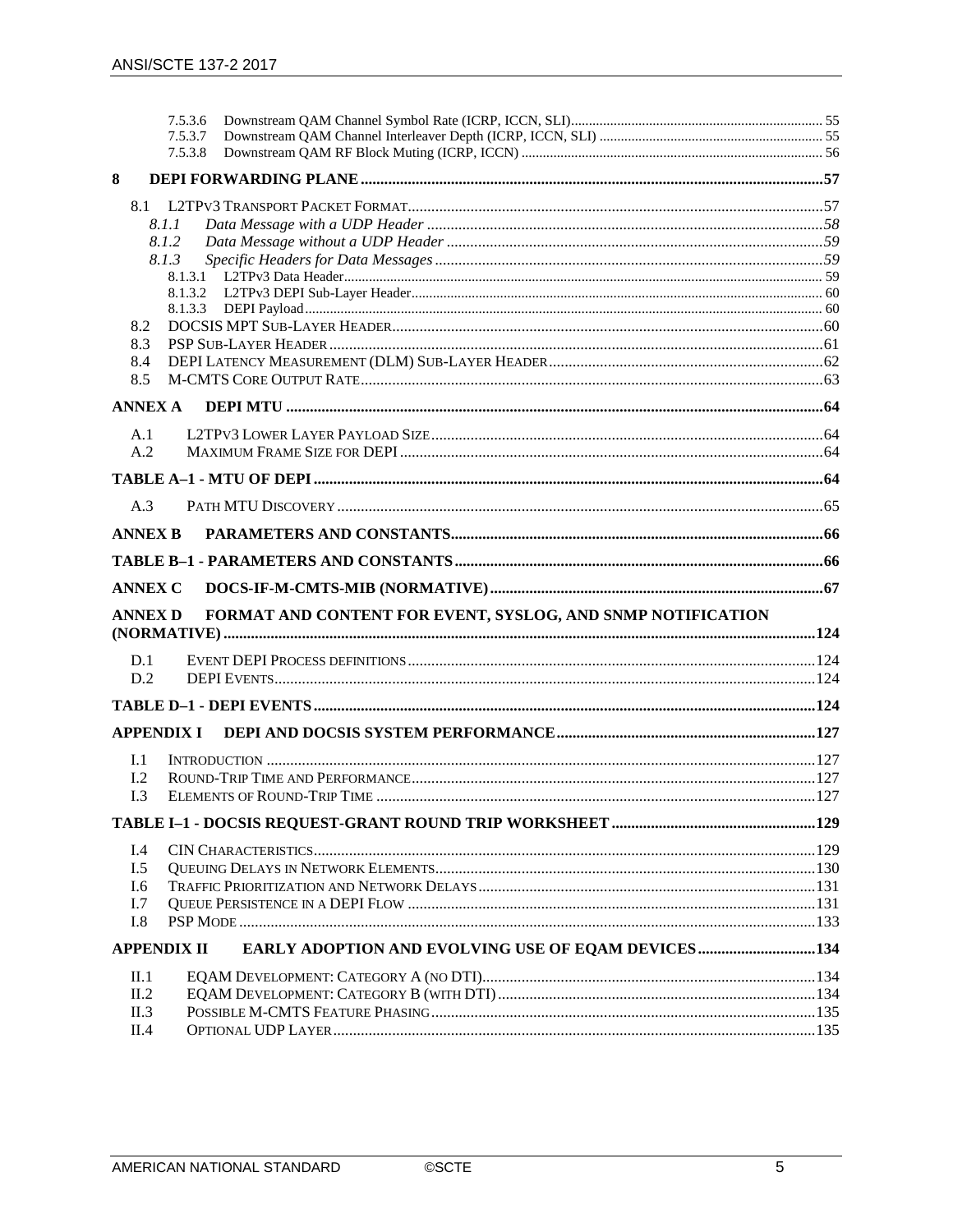# **List of Figures**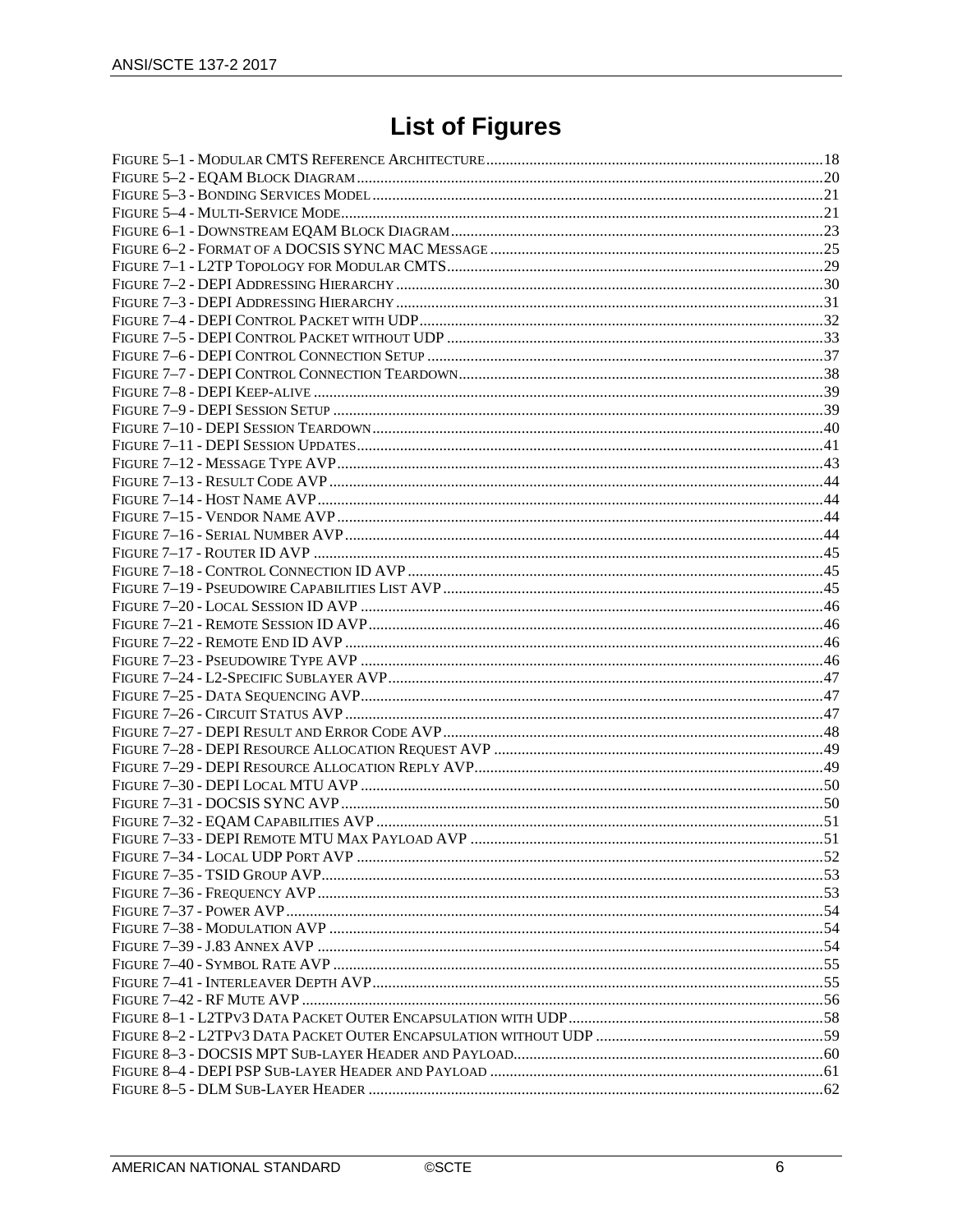## **List of Tables**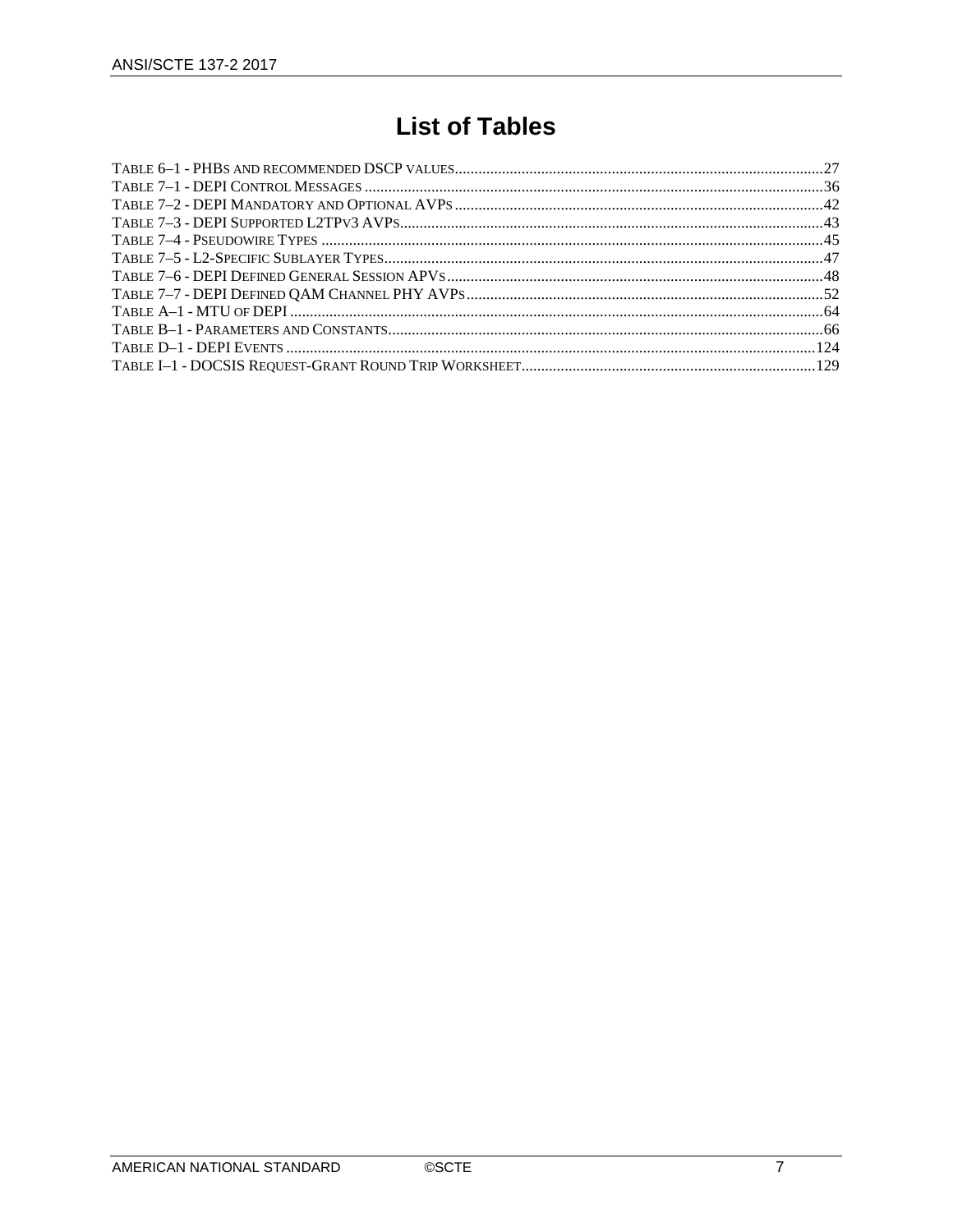## <span id="page-7-0"></span>**1 SCOPE**

#### <span id="page-7-1"></span>**1.1 Scope and Purpose**

NOTE: This document is identical to SCTE 137-2 2010 except for informative components which may have been updated such as the title page, NOTICE text, headers and footers. No normative changes have been made to this document.

This specification is part of the DOCSIS® family of specifications, and in particular, is part of a series of specifications that define a Modular Cable Modem Termination System (M-CMTS™) architecture for head-end components that comply with DOCSIS. This specification was developed for the benefit of the cable industry, and includes contributions by operators and vendors from North America, Europe, and other regions.

The DOCSIS Specifications [\[RFI2.0\]](#page-9-2) define the requirements for the two fundamental components that comprise a high-speed data-over-cable system: the cable modem (CM) and the cable modem termination system (CMTS). The M-CMTS architecture was designed as an extension to the DOCSIS Specifications to allow for flexibility and independent scaling of certain CMTS functions, and to allow operators to more efficiently use available network resources.

One of the key elements of the M-CMTS architecture is the separation of the downstream physical layer QAM modulation and up-conversion functions from the CMTS, and the placement of that functionality into an "Edge-QAM" (EQAM) device. This separation allows for the development of EQAM products that support both video and DOCSIS, which in turn allows operators to use the same network resources to support multiple types of services such as data, voice, and video.

This document defines an interface known as the Downstream External PHY Interface (DEPI) and associated protocol requirements for the transport of downstream user data between the "M-CMTS Core" and the EQAM. It describes the characteristics of the DEPI interface, provides requirements that must be met by the M-CMTS Core and the EQAM, and also describes various aspects of technical issues that are involved in the implementation and deployment of a DOCSIS system using the M-CMTS architecture.

| <b>Designation</b> | Title                                                    |
|--------------------|----------------------------------------------------------|
| SCTE 137-2 2010    | M-CMTS Downstream External PHY Interface (this document) |
| SCTE 137-1 2010    | <b>DOCSIS</b> Timing Interface                           |
| SCTE 137-4 2010    | Edge Resource Manager Interface                          |
| SCTE 137-3 2010    | M-CMTS Operations Support System Interface               |

A list of the documents in the Modular CMTS Interface Specifications family is provided below.

#### <span id="page-7-2"></span>**1.2 Requirements and Conventions**

In this specification the following convention applies any time a bit field is displayed in a figure. The bit field should be interpreted by reading the figure from left to right, then from top to bottom, with the MSB being the first bit so read and the LSB being the last bit so read.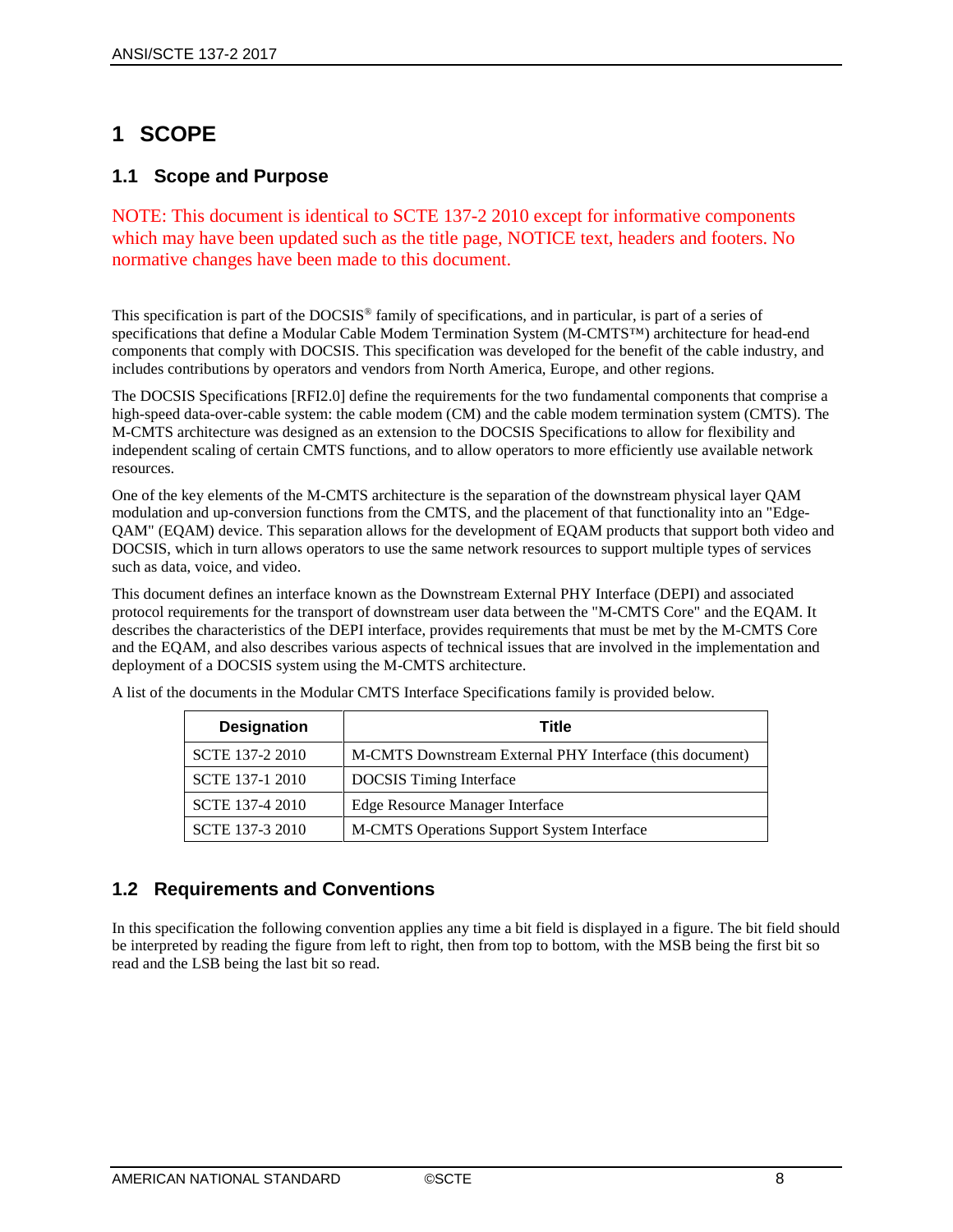Throughout this document, the words that are used to define the significance of particular requirements are capitalized. These words are:

| "MUST"          | This word means that the item is an absolute requirement of this specification.                                                                                                                                                                                                            |
|-----------------|--------------------------------------------------------------------------------------------------------------------------------------------------------------------------------------------------------------------------------------------------------------------------------------------|
| "MUST NOT"      | This phrase means that the item is an absolute prohibition of this specification.                                                                                                                                                                                                          |
| "SHOULD"        | This word means that there may exist valid reasons in particular circumstances to<br>ignore this item, but the full implications should be understood and the case carefully<br>weighed before choosing a different course.                                                                |
| "SHOULD<br>NOT" | This phrase means that there may exist valid reasons in particular circumstances when<br>the listed behavior is acceptable or even useful, but the full implications should be<br>understood and the case carefully weighed before implementing any behavior<br>described with this label. |
| "MAY"           | This word means that this item is truly optional. One vendor may choose to include<br>the item because a particular marketplace requires it or because it enhances the<br>product, for example; another vendor may omit the same item.                                                     |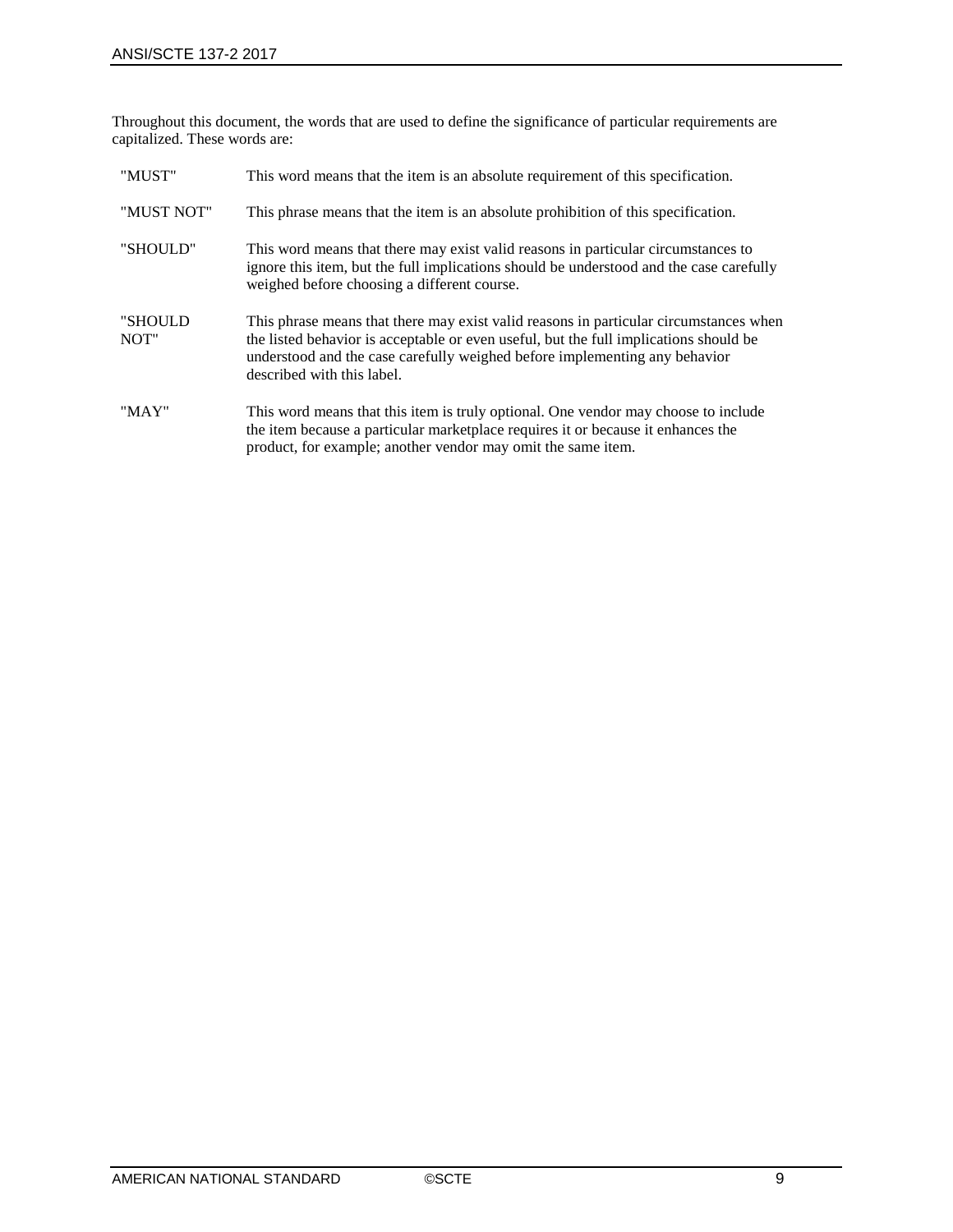## <span id="page-9-0"></span>**2 REFERENCES**

#### <span id="page-9-1"></span>**2.1 Normative References**

In order to claim compliance with this specification, it is necessary to conform to the following standards and other works as indicated, in addition to the other requirements of this specification. Notwithstanding, intellectual property rights may be required to use or implement such normative references. At the time of publication, the editions indicated were valid. All references are subject to revision; users of this specification are therefore encouraged to investigate the possibility of applying the most recent edition of the standards and other references listed below.

<span id="page-9-18"></span><span id="page-9-17"></span><span id="page-9-16"></span><span id="page-9-15"></span><span id="page-9-14"></span><span id="page-9-13"></span><span id="page-9-12"></span><span id="page-9-11"></span><span id="page-9-10"></span><span id="page-9-9"></span><span id="page-9-8"></span><span id="page-9-7"></span><span id="page-9-6"></span><span id="page-9-5"></span><span id="page-9-4"></span><span id="page-9-3"></span><span id="page-9-2"></span>

| ANSI/SCTE 133 2010, Downstream RF Interface for Cable Modem Termination Systems                                                                                 |
|-----------------------------------------------------------------------------------------------------------------------------------------------------------------|
| ANSI/SCTE 137-1 2010, Modular Head End Architecture Part 1: DOCSIS Timing Interface.                                                                            |
| ANSI/SCTE 137-4 2010, Modular Head End Architecture Part 4: Edge Resource Manager<br>Interface.                                                                 |
| IANA, Port Numbers, June 2004.                                                                                                                                  |
| IEEE Std 802.1Q <sup>TM</sup> -2003, Virtual Bridged Local Area Networks, May 2003.                                                                             |
| IEEE Std 802.3TM-2002, Part 3: Carrier sense multiple access with collision detection<br>(CSMA/CD) access method and physical layer specifications, March 2002. |
| ISO/IEC 13818-1, INFORMATION TECHNOLOGY - GENERIC CODING OF MOVING<br>PICTURES AND ASSOCIATED AUDIO: SYSTEMS Recommendation H.222.0, February<br>2000.          |
| ITU-T Recommendation J.83 (4/97), Digital multi-programme systems for television sound<br>and data services for cable distribution.                             |
| ITU-T Recommendation Y.1541 (05/2002), Internet protocol aspects $-$ Quality of service and<br>network performance.                                             |
| ANSI/SCTE 137-3 2010, Modular Head End Architecture Part 3: M-CMTS Operations<br>Support System Interface.                                                      |
| IETF RFC 3308, Layer Two Tunneling Protocol (L2TP) Differentiated Services Extension,<br>November 2002.                                                         |
| IETF RFC 791, Internet Protocol-DARPA, September 1981.                                                                                                          |
| IETF RFC 1191, MTU Path Discovery, November 1990.                                                                                                               |
| IETF RFC 1981, Path MTU Discovery for IP version 6, August 1996.                                                                                                |
| IETF RFC 2597, Assured Forwarding PHB Group, June 1999.                                                                                                         |
| IETF RFC 2983, Differentiated Services and Tunnels, October 2000.                                                                                               |
| IETF RFC 3246, An Expedited Forwarding PHB (Per-Hop Behavior), March 2002.                                                                                      |
| IETF RFC 3260, New Terminology and Clarifications for Diffserv, April 2002.                                                                                     |
| IETF RFC 3931, Layer Two Tunneling Protocol - Version 3 (L2TPv3), March 2005.                                                                                   |
| IETF RFC 768, User Datagram Protocol, August 1980.                                                                                                              |
| ANSI/SCTE 79-1 2009, DOCSIS 2.0 Part 1: Radio Frequency Interface.                                                                                              |
|                                                                                                                                                                 |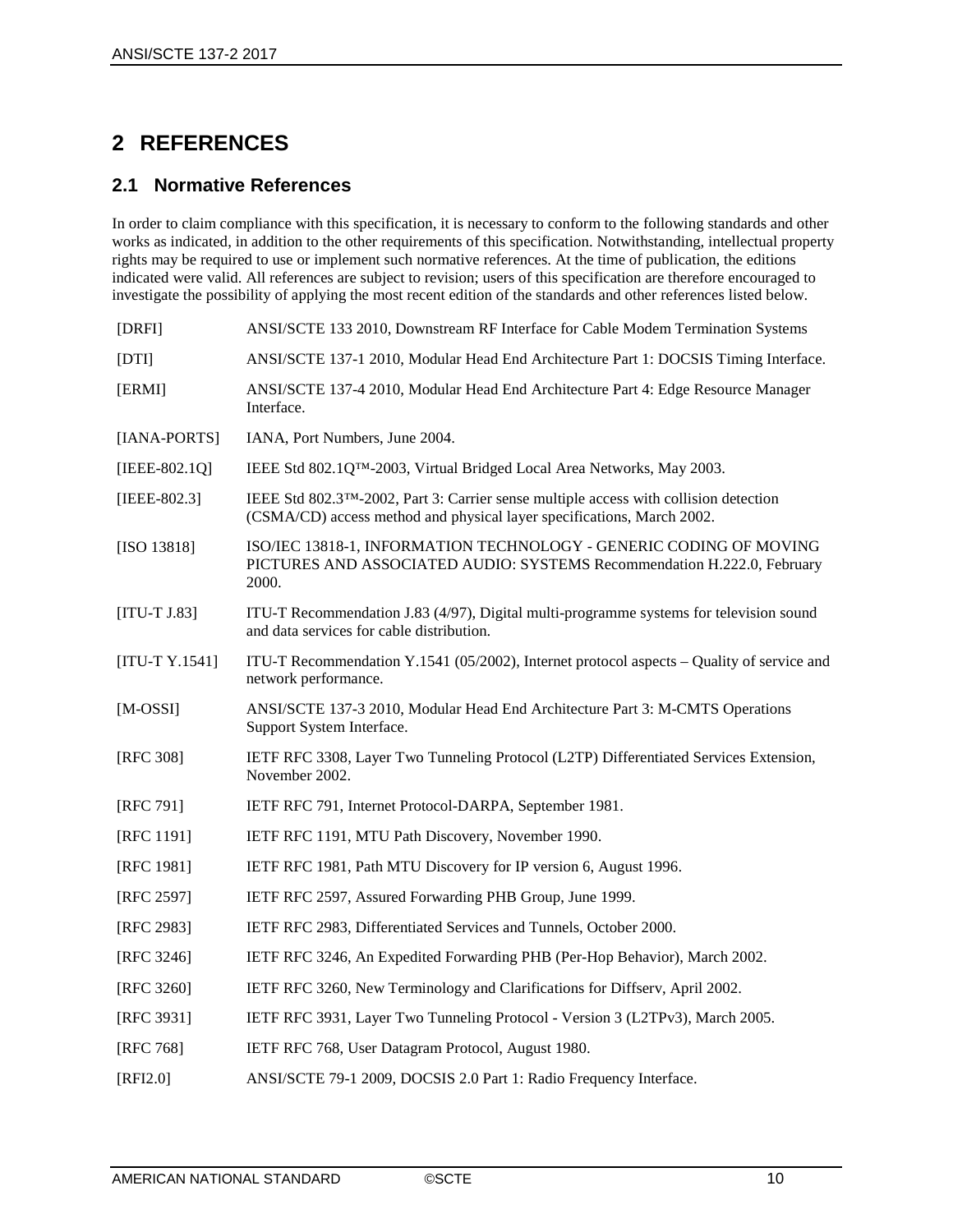#### <span id="page-10-0"></span>**2.2 Informative References**

This document uses the following informative references:

<span id="page-10-3"></span><span id="page-10-2"></span>

| $[IANA-L2TP]$ | IANA, Layer Two Tunneling Protocol (L2TP) Parameters.                                                                                                                                                                                   |
|---------------|-----------------------------------------------------------------------------------------------------------------------------------------------------------------------------------------------------------------------------------------|
| $[ISO8802-2]$ | ISO/IEC 8802-2: 1994 (IEEE Std 802.2: 1994) - Information technology -<br>Telecommunications and information exchange between systems - Local and<br>metropolitan area networks - Specific requirements - Part 2: Logical link control. |
| [RFC 3140]    | IETF RFC 3140, Per Hop Behavior Identification Codes, June 2001.                                                                                                                                                                        |
| <b>IVCCVI</b> | IETF draft-ietf-pwe3-vccv-10.txt, T Nadeau, Pseudo Wire Virtual Circuit<br>Connectivity Verification (VCCV), June 2006.                                                                                                                 |

#### <span id="page-10-1"></span>**2.3 Reference Acquisition**

- Cable Television Laboratories, Inc., 858 Coal Creek Circle, Louisville, CO 80027; Phone +1-303-661-9100; Fax +1-303-661-9199; [http://www.cablelabs.com](http://www.cablelabs.com/)
- The Institute of Electrical and Electronics Engineers, Inc, Internet: http://standards.ieee.org
- Internet Assigned Numbers Authority, IANA, Internet: http://www.iana.org
- European Telecommunications Standards Institute, ETSI, http://www.etsi.org
- Internet Engineering Task Force (IETF) Secretariat, 46000 Center Oak Plaza, Sterling, VA 20166, Phone +1- 571-434-3500, Fax +1-571-434-3535, http://www.ietf.org
- International Telecommunication Union (ITU), Phone +41 22 730 5111 (ITU Switchboard), Fax +41 22 733 7256,<http://www.itu.int/>
- International Organization for Standardization (ISO), Tel.: +41 22 749 02 22, Fax: +41 22 749 01 55, [www.standardsinfo.net](http://www.standardsinfo.net/)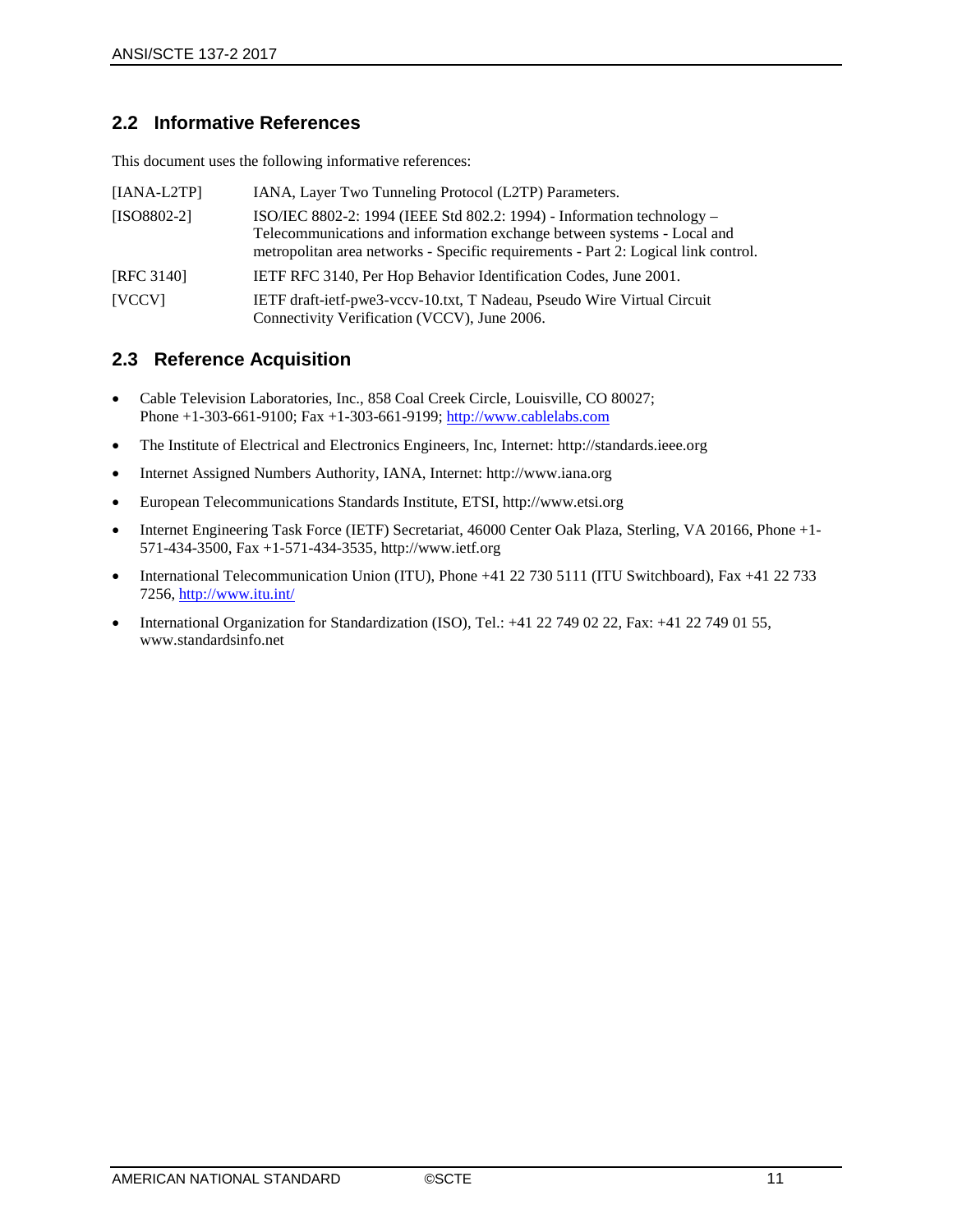## <span id="page-11-0"></span>**3 TERMS AND DEFINITIONS**

This specification uses the following terms:

| <b>Bonded Channels</b>                                                   | A logical channel comprising multiple individual channels.                                                                                                                                                                                                                                                                                                                                                                               |
|--------------------------------------------------------------------------|------------------------------------------------------------------------------------------------------------------------------------------------------------------------------------------------------------------------------------------------------------------------------------------------------------------------------------------------------------------------------------------------------------------------------------------|
| <b>Cable Modem (CM)</b>                                                  | A modulator-demodulator at subscriber locations intended for use in conveying<br>data communications on a cable television system.                                                                                                                                                                                                                                                                                                       |
| <b>Converged Interconnect</b><br><b>Network</b>                          | The network (generally gigabit Ethernet) that connects an M-CMTS Core to an<br>EQAM.                                                                                                                                                                                                                                                                                                                                                     |
| <b>Customer Premises</b><br><b>Equipment (CPE)</b>                       | Equipment at the end user's premises; may be provided by the service provider.                                                                                                                                                                                                                                                                                                                                                           |
| <b>Data Rate</b>                                                         | Throughput, data transmitted in units of time usually in bits per second (bps).                                                                                                                                                                                                                                                                                                                                                          |
| Decibels (dB)                                                            | Ratio of two power levels expressed mathematically as $dB = 10\log_{10}(P_{\text{OUT}}/P_{\text{IN}})$ .                                                                                                                                                                                                                                                                                                                                 |
| Decibel-Millivolt (dBmV)                                                 | Unit of RF power expressed in decibels relative to 1 millivolt, where $dBmV =$<br>$20\log_{10}(value in mV/1 mV).$                                                                                                                                                                                                                                                                                                                       |
| Downstream (DS)                                                          | 1. Transmissions from CMTS to CM. This includes transmission from the M-<br>CMTS Core to the EQAM, as well as the RF transmissions from the EQAM to<br>the CM.<br>2. RF spectrum used to transmit signals from a cable operator's headend or hub                                                                                                                                                                                         |
|                                                                          | site to subscriber locations.                                                                                                                                                                                                                                                                                                                                                                                                            |
| <b>Edge QAM</b> modulator<br>(EQAM)                                      | A head end or hub device that receives packets of digital video or data. It re-<br>packetizes the video or data into an MPEG transport stream and digitally<br>modulates the digital transport stream onto a downstream RF carrier using<br>quadrature amplitude modulation (QAM).                                                                                                                                                       |
| <b>Flow</b>                                                              | A stream of packets in DEPI used to transport data of a certain priority from the<br>M-CMTS Core to a particular QAM channel of the EQAM. In PSP operation,<br>there can exist several flows per QAM channel.                                                                                                                                                                                                                            |
| Gbps                                                                     | Gigabits per second                                                                                                                                                                                                                                                                                                                                                                                                                      |
| Gigahertz (GHz)                                                          | A unit of frequency; 1,000,000,000 or $10^9$ Hz.                                                                                                                                                                                                                                                                                                                                                                                         |
| GigE (GE)                                                                | Gigabit Ethernet (1 Gbps)                                                                                                                                                                                                                                                                                                                                                                                                                |
| Hertz (Hz)                                                               | A unit of frequency; formerly cycles per second.                                                                                                                                                                                                                                                                                                                                                                                         |
| <b>Hybrid Fiber/Coax (HFC)</b><br><b>System</b>                          | A broadband bidirectional shared-media transmission system using optical fiber<br>trunks between the head-end and the fiber nodes, and coaxial cable distribution<br>from the fiber nodes to the customer locations.                                                                                                                                                                                                                     |
| <b>Institute of Electrical and</b><br><b>Electronic Engineers (IEEE)</b> | A voluntary organization which, among other things, sponsors standards<br>committees and is accredited by the American National Standards Institute<br>(ANSI).                                                                                                                                                                                                                                                                           |
| <b>Internet Engineering Task</b><br>Force (IETF)                         | A body responsible for, among other things, developing standards used in the<br>Internet.                                                                                                                                                                                                                                                                                                                                                |
| <b>Internet Protocol (IP)</b>                                            | An Internet network-layer protocol                                                                                                                                                                                                                                                                                                                                                                                                       |
| kilohertz (kHz)                                                          | Unit of frequency; $1,000$ or $103$ Hz; formerly kilocycles per second                                                                                                                                                                                                                                                                                                                                                                   |
| L2SS                                                                     | Layer 2 Specific Sublayer. DEPI is a L2SS of L2TPv3.                                                                                                                                                                                                                                                                                                                                                                                     |
| <b>L2TP Access Concentrator</b><br>(LAC)                                 | If an L2TP Control Connection Endpoint (LCCE) is being used to cross-connect<br>an L2TP session directly to a data link, we refer to it as an L2TP Access<br>Concentrator (LAC). An LCCE may act as both an L2TP Network Server (LNS)<br>for some sessions and an LAC for others, so these terms must only be used within<br>the context of a given set of sessions unless the LCCE is, in fact, single purpose<br>for a given topology. |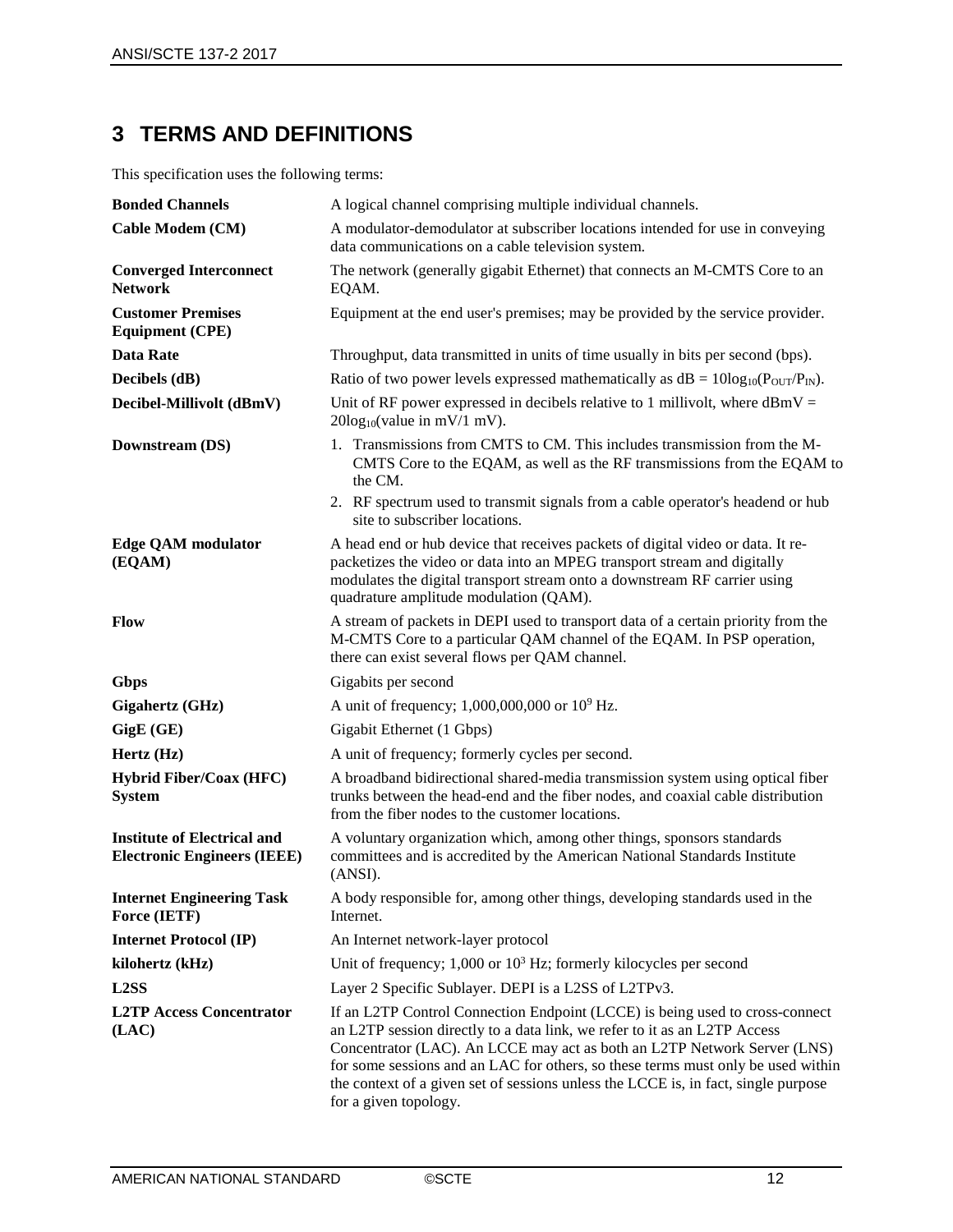| <b>L2TP Attribute Value Pair</b><br>(AVP)                | The L2TP variable-length concatenation of a unique Attribute (represented by an<br>integer), a length field, and a Value containing the actual value identified by the<br>attribute.                                                                                                                                                                                                                                                                                                                                                                                                                                                                                                                    |
|----------------------------------------------------------|---------------------------------------------------------------------------------------------------------------------------------------------------------------------------------------------------------------------------------------------------------------------------------------------------------------------------------------------------------------------------------------------------------------------------------------------------------------------------------------------------------------------------------------------------------------------------------------------------------------------------------------------------------------------------------------------------------|
| <b>L2TP Control Connection</b>                           | An L2TP control connection is a reliable control channel that is used to establish,<br>maintain, and release individual L2TP sessions, as well as the control connection<br><i>itself.</i>                                                                                                                                                                                                                                                                                                                                                                                                                                                                                                              |
| <b>L2TP Control Connection</b><br><b>Endpoint (LCCE)</b> | An L2TP node that exists at either end of an L2TP control connection. May also<br>be referred to as an LAC or LNS, depending on whether tunneled frames are<br>processed at the data link (LAC) or network layer (LNS).                                                                                                                                                                                                                                                                                                                                                                                                                                                                                 |
| <b>L2TP Control Connection ID</b>                        | The Control Connection ID field contains the identifier for the control connection,<br>a 32-bit value. The Assigned Control Connection ID AVP, Attribute Type 61,<br>contains the ID being assigned to this control connection by the sender. The<br>Control Connection ID specified in the AVP must be included in the Control<br>Connection ID field of all control packets sent to the peer for the lifetime of the<br>control connection. Because a Control Connection ID value of 0 is used in this<br>special manner, the zero value must not be sent as an Assigned Control<br>Connection ID value.                                                                                              |
| <b>L2TP Control Message</b>                              | An L2TP message used by the control connection.                                                                                                                                                                                                                                                                                                                                                                                                                                                                                                                                                                                                                                                         |
| <b>L2TP Data Message</b>                                 | L2TP message used by the data channel                                                                                                                                                                                                                                                                                                                                                                                                                                                                                                                                                                                                                                                                   |
| <b>L2TP</b> Endpoint                                     | A node that acts as one side of an L2TP tunnel                                                                                                                                                                                                                                                                                                                                                                                                                                                                                                                                                                                                                                                          |
| <b>L2TP Network Server (LNS)</b>                         | If a given L2TP session is terminated at the L2TP node and the encapsulated<br>network layer (L3) packet processed on a virtual interface, we refer to this L2TP<br>node as an L2TP Network Server (LNS). A given LCCE may act as both an LNS<br>for some sessions and an LAC for others, so these terms must only be used within<br>the context of a given set of sessions unless the LCCE is in fact single purpose for<br>a given topology.                                                                                                                                                                                                                                                          |
| <b>L2TP Pseudowire (PW)</b>                              | An emulated circuit as it traverses a packet-switched network. There is one<br>Pseudowire per L2TP Session.                                                                                                                                                                                                                                                                                                                                                                                                                                                                                                                                                                                             |
| <b>L2TP Pseudowire Type</b>                              | The payload type being carried within an L2TP session. Examples include PPP,<br>Ethernet, and Frame Relay.                                                                                                                                                                                                                                                                                                                                                                                                                                                                                                                                                                                              |
| <b>L2TP Session</b>                                      | An L2TP session is the entity that is created between two LCCEs in order to<br>exchange parameters for and maintain an emulated L2 connection. Multiple<br>sessions may be associated with a single Control Connection.                                                                                                                                                                                                                                                                                                                                                                                                                                                                                 |
| <b>L2TP Session ID</b>                                   | A 32-bit field containing a non-zero identifier for a session. L2TP sessions are<br>named by identifiers that have local significance only. That is, the same logical<br>session will be given different Session IDs by each end of the control connection<br>for the life of the session. When the L2TP control connection is used for session<br>establishment, session IDs are selected and exchanged as Local Session ID AVPs<br>during the creation of a session. The Session ID alone provides the necessary<br>context for all further packet processing, including the presence, size, and value of<br>the Cookie, the type of L2-Specific Sublayer, and the type of payload being<br>tunneled. |
| <b>MAC Domain</b>                                        | A grouping of layer 2 devices that can communicate with each other without using<br>bridging or routing. In DOCSIS is the group of CMs that are using upstream and<br>downstream channels linked together through a MAC forwarding entity.                                                                                                                                                                                                                                                                                                                                                                                                                                                              |
| <b>Maximum Transmission Unit</b><br>(MTU)                | The layer 3 payload of a layer 2 frame.                                                                                                                                                                                                                                                                                                                                                                                                                                                                                                                                                                                                                                                                 |
| <b>Mbps</b>                                              | Megabits per second                                                                                                                                                                                                                                                                                                                                                                                                                                                                                                                                                                                                                                                                                     |
| <b>Media Access Control (MAC)</b>                        | Used to refer to the layer 2 element of the system which would include DOCSIS<br>framing and signaling.                                                                                                                                                                                                                                                                                                                                                                                                                                                                                                                                                                                                 |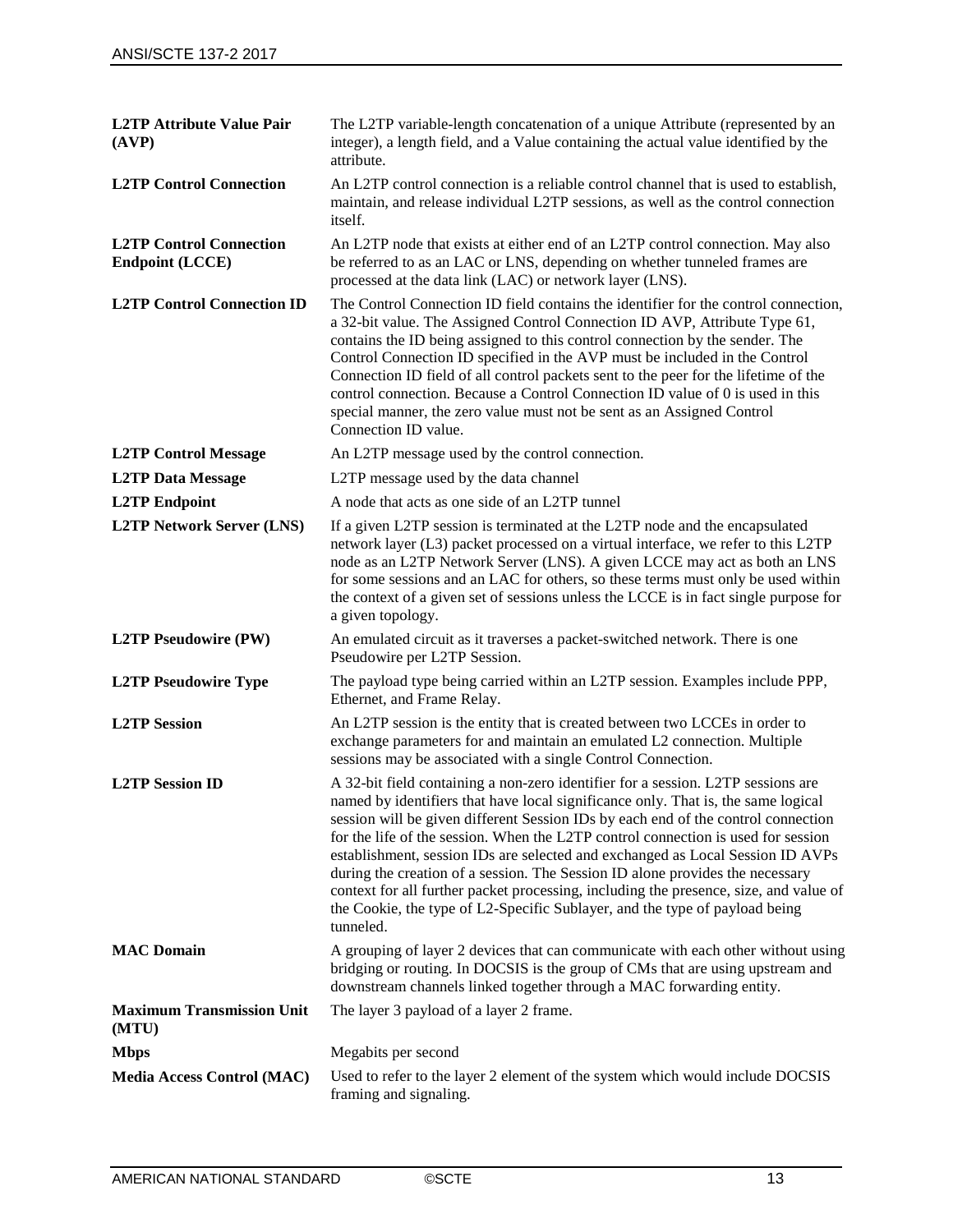| <b>Megahertz</b> (MHz)                                 | A unit of frequency; 1,000,000 or 10 <sup>6</sup> Hz; formerly megacycles per second                                                                                                                                                                                                                     |
|--------------------------------------------------------|----------------------------------------------------------------------------------------------------------------------------------------------------------------------------------------------------------------------------------------------------------------------------------------------------------|
| Microsecond $(\mu s)$                                  | $10^{-6}$ second                                                                                                                                                                                                                                                                                         |
| Millisecond (ms)                                       | $10^{-3}$ second                                                                                                                                                                                                                                                                                         |
| <b>Modulation Error Ratio</b><br>(MER)                 | The ratio of the average symbol power to average error power                                                                                                                                                                                                                                             |
| <b>Multiple System Operator</b><br>(MSO)               | A corporate entity that owns and/or operates more than one cable system.                                                                                                                                                                                                                                 |
| Nanosecond (ns)                                        | $10^{-9}$ second                                                                                                                                                                                                                                                                                         |
| <b>Physical Media Dependent</b><br>(PMD) Sublayer      | A sublayer of the Physical layer which is concerned with transmitting bits or<br>groups of bits over particular types of transmission link between open systems and<br>which entails electrical, mechanical, and handshaking procedures.                                                                 |
| QAM channel (QAM ch)                                   | Analog RF channel that uses quadrature amplitude modulation (QAM) to convey<br>information.                                                                                                                                                                                                              |
| <b>Quadrature Amplitude</b><br><b>Modulation (QAM)</b> | A modulation technique in which an analog signal's amplitude and phase vary to<br>convey information, such as digital data.                                                                                                                                                                              |
| <b>Radio Frequency (RF)</b>                            | In cable television systems, this refers to electromagnetic signals in the range 5 to<br>1000 MHz.                                                                                                                                                                                                       |
| <b>Radio Frequency Interface</b><br>(RFI)              | Term encompassing the downstream and the upstream radio frequency interfaces.                                                                                                                                                                                                                            |
| <b>Request For Comments</b><br>(RFC)                   | A technical policy document of the IETF; these documents can be accessed on the<br>World Wide Web at http://www.rfc-editor.org/.                                                                                                                                                                         |
| <b>Session</b>                                         | An L2TP data plane connection from the M-CMTS Core to the QAM channel.<br>There must be one session per QAM Channel. There is one DEPI pseudowire type<br>per session. There may be one MPT flow or one or more PSP flows per session.<br>Multiple sessions may be bound to a single control connection. |
| <b>StopCCN</b>                                         | L2TPv3 Stop-Control-Connection-Notification message                                                                                                                                                                                                                                                      |
| Upconverter                                            | A device used to change the frequency range of an analog signal, usually<br>converting from a local oscillator frequency to an RF transmission frequency.                                                                                                                                                |
| <b>Upstream (US)</b>                                   | 1. Transmissions from CM to CMTS. This includes transmission from the<br>EQAM to M-CMTS Core as well as the RF transmissions from the CM to the<br>EQAM.<br>2. RF spectrum used to transmit signals from a subscriber location to a cable<br>operator's headend or hub site.                             |
| <b>Upstream Channel Descriptor</b><br>(UCD)            | The MAC Management Message used to communicate the characteristics of the<br>upstream physical layer to the cable modems.                                                                                                                                                                                |
| <b>Video on Demand (VoD)</b><br><b>System</b>          | System that enables individuals to select and watch video content over a network<br>through an interactive television system.                                                                                                                                                                            |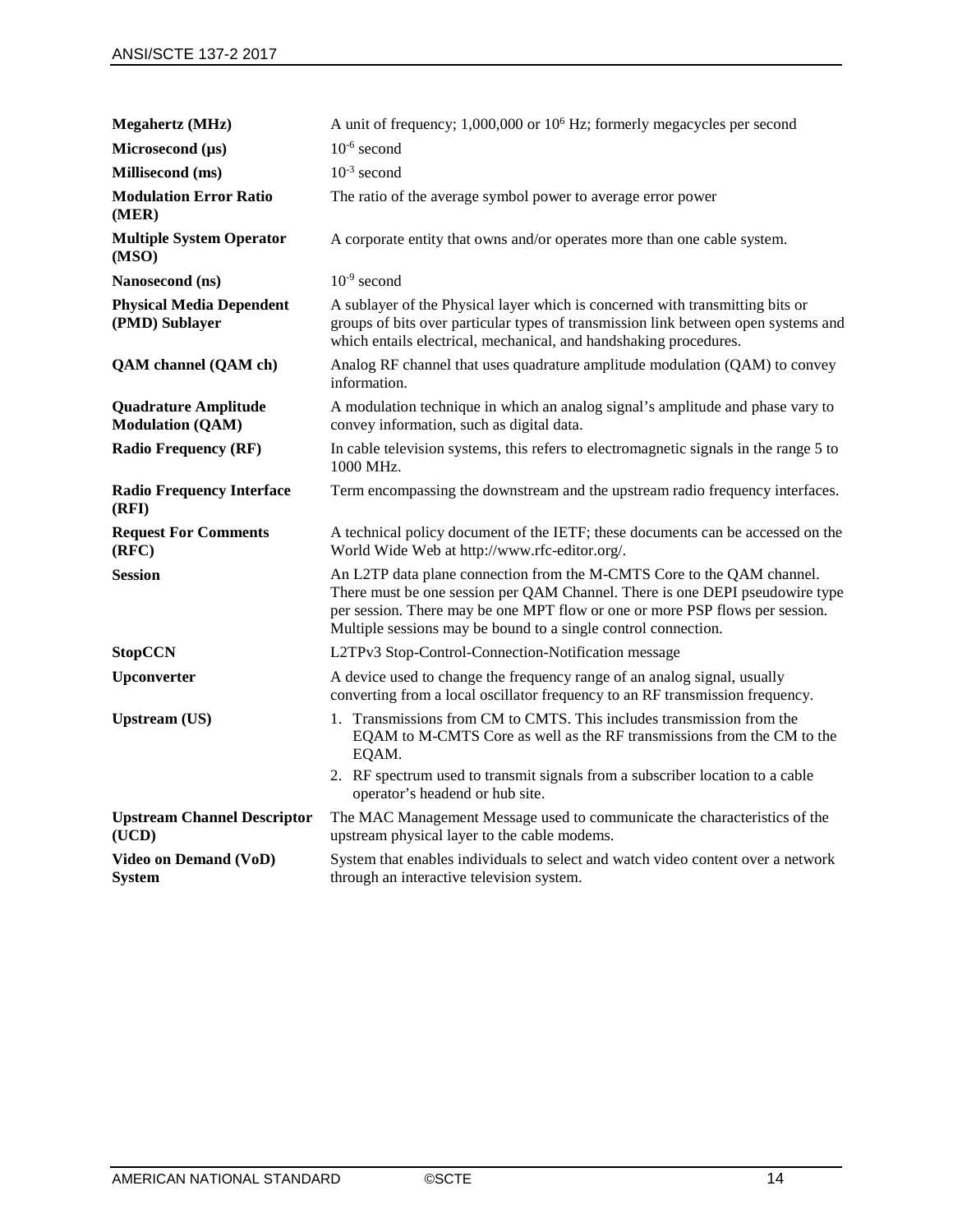## <span id="page-14-0"></span>**4 ABBREVIATIONS AND ACRONYMS**

This specification uses the following abbreviations:

| ACK                       | L2TPv3 Explicit Acknowledgement message          |
|---------------------------|--------------------------------------------------|
| AVP                       | L2TPv3 Attribute Value Pair                      |
| CDN                       | L2TPv3 Call-Disconnect-Notify message            |
| <b>CIN</b>                | <b>Converged Interconnect Network</b>            |
| CLI                       | Command Line Interface                           |
| CM.                       | Cable Modem                                      |
| <b>CMCI</b>               | Cable Modem CPE Interface                        |
| <b>CMTS</b>               | Cable Modem Termination System                   |
| <b>CPE</b>                | <b>Customer Premises Equipment</b>               |
| CRC                       | <b>Cyclic Redundancy Check</b>                   |
| CRC <sub>16</sub>         | CRC of length 16                                 |
| <b>CSMA</b>               | <b>Carrier Sense Multiple Access</b>             |
| dB                        | Decibels                                         |
| dBmV                      | Decibel-Millivolt                                |
| <b>DEPI</b>               | Downstream External-PHY Interface                |
| <b>DOCSIS®</b>            | Data-Over-Cable Service Interface Specifications |
| <b>DOCSIS-MPT (D-MPT)</b> | <b>DOCSIS MPT Mode</b>                           |
| <b>DRFI</b>               | Downstream Radio Frequency Interface             |
| DS                        | Downstream                                       |
| <b>DSCP</b>               | Differentiated Services Code Point               |
| <b>DTI</b>                | <b>DOCSIS</b> Timing Interface                   |
| <b>DTS</b>                | DOCSIS Time Stamp, 32-bit                        |
| <b>EQAM</b>               | Edge QAM                                         |
| <b>ERM</b>                | <b>Edge Resource Manager</b>                     |
| <b>ERMI</b>               | Edge Resource Manager Interface                  |
| <b>ETSI</b>               | European Telecommunications Standards Institute  |
| <b>FQDN</b>               | <b>Fully Qualified Domain Name</b>               |
| Gbps                      | Gigabits per second                              |
| GHz                       | Gigahertz                                        |
| GE                        | Gigabit Ethernet (Gig E)                         |
| Hz                        | Hertz                                            |
| <b>HELLO</b>              | L2TPv3 Hello message                             |
| <b>HFC</b>                | Hybrid Fiber/Coax                                |
| <b>ICCN</b>               | L2TPv3 Incoming-Call-Connected message           |
| <b>ICRP</b>               | L2TPv3 Incoming-Call-Reply message               |
| <b>ICRQ</b>               | L2TPv3 Incoming-Call-Request message             |
| <b>IEEE</b>               | Institute of Electrical and Electronic Engineers |
| <b>IETF</b>               | <b>Internet Engineering Task Force</b>           |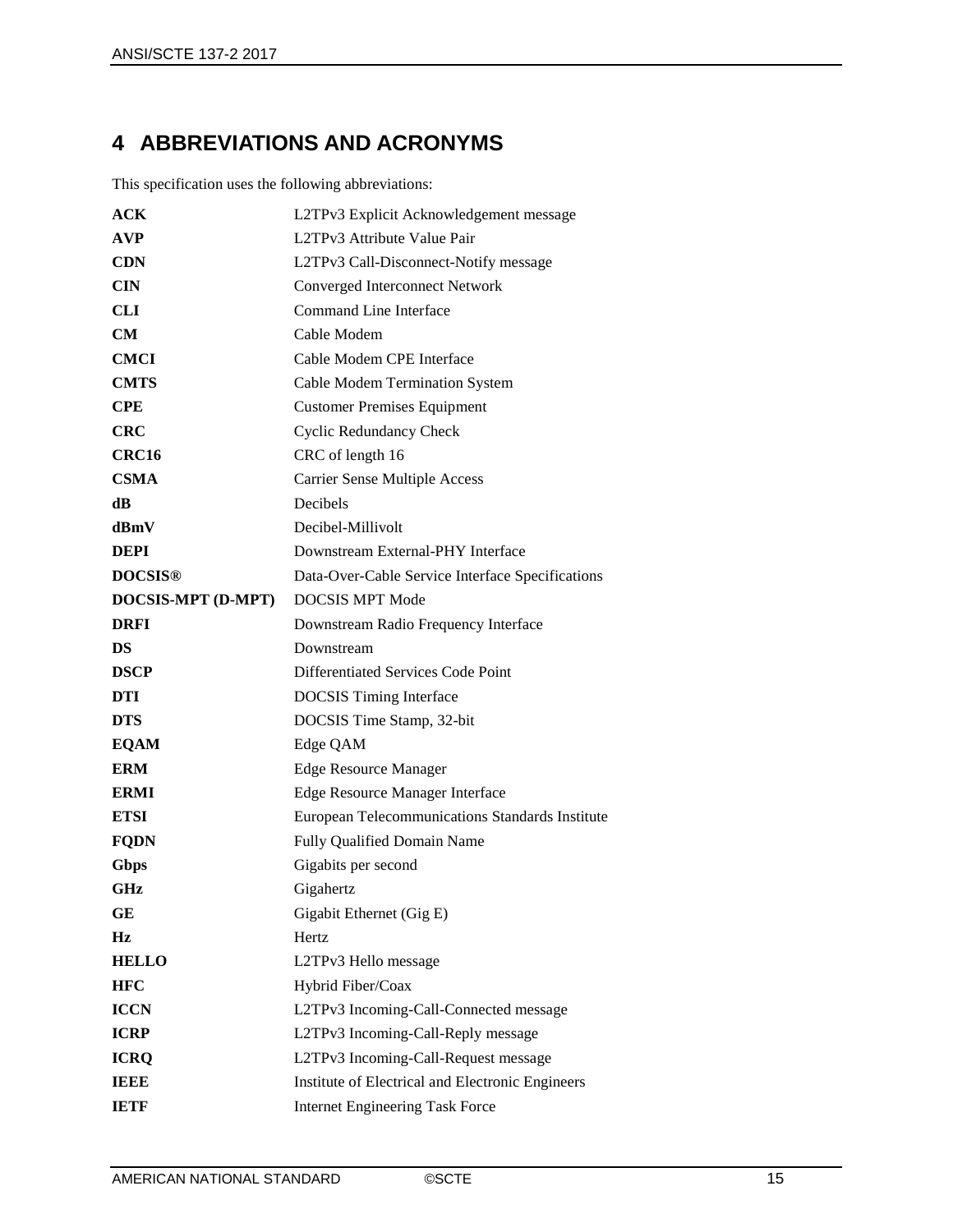| $_{\rm IP}$       | <b>Internet Protocol</b>                                                                                                                                                                                             |
|-------------------|----------------------------------------------------------------------------------------------------------------------------------------------------------------------------------------------------------------------|
| IPv4              | Internet Protocol version 4                                                                                                                                                                                          |
| <b>ISO</b>        | <b>International Standards Organization</b>                                                                                                                                                                          |
| <b>ITU</b>        | International Telecommunications Union                                                                                                                                                                               |
| <b>ITU-T</b>      | Telecommunication Standardization Sector of the International Telecommunication<br>Union                                                                                                                             |
| kbps              | Kilobits per second                                                                                                                                                                                                  |
| kHz               | Kilohertz                                                                                                                                                                                                            |
| L <sub>2</sub> TP | Layer 2 Transport Protocol                                                                                                                                                                                           |
| L2TPv3            | Layer 2 Transport Protocol – version 3                                                                                                                                                                               |
| L <sub>3</sub>    | Layer 3                                                                                                                                                                                                              |
| <b>LAC</b>        | <b>L2TP Access Concentrator</b>                                                                                                                                                                                      |
| <b>LCCE</b>       | L2TP Control Connection Endpoint                                                                                                                                                                                     |
| <b>LNS</b>        | <b>L2TP Network Server</b>                                                                                                                                                                                           |
| <b>LSB</b>        | Least Significant Bit                                                                                                                                                                                                |
| <b>MAC</b>        | Media Access Control                                                                                                                                                                                                 |
| <b>Mbps</b>       | Megabits per second                                                                                                                                                                                                  |
| M-CMTSTM          | Modular Cable Modem Termination System                                                                                                                                                                               |
| <b>MER</b>        | <b>Modulation Error Ratio</b>                                                                                                                                                                                        |
| <b>MHz</b>        | Megahertz                                                                                                                                                                                                            |
| <b>MIB</b>        | <b>Management Information Base</b>                                                                                                                                                                                   |
| M/N               | Relationship of integer numbers M,N that represents the ratio of the downstream<br>symbol clock rate to the DOCSIS master clock rate                                                                                 |
| <b>MPEG</b>       | Moving Picture Experts Group                                                                                                                                                                                         |
| <b>MPEG-TS</b>    | Moving Picture Experts Group Transport Stream                                                                                                                                                                        |
| <b>MPT</b>        | MPEG-TS mode of DEPI                                                                                                                                                                                                 |
| <b>MPTS</b>       | Multi Program Transport Stream                                                                                                                                                                                       |
| ms                | Millisecond                                                                                                                                                                                                          |
| <b>MSO</b>        | Multiple System Operator                                                                                                                                                                                             |
| <b>MSB</b>        | Most Significant Bit                                                                                                                                                                                                 |
| <b>MTU</b>        | Maximum Transmission Unit                                                                                                                                                                                            |
| ns                | Nanosecond                                                                                                                                                                                                           |
| <b>OSSI</b>       | <b>Operations System Support Interface</b>                                                                                                                                                                           |
| <b>PCR</b>        | Program Clock Reference. A time stamp in the Video Transport Stream from which<br>decoder timing is derived.                                                                                                         |
| <b>PHY</b>        | Physical Layer                                                                                                                                                                                                       |
| <b>PID</b>        | Packet Identifier; PID (system): A unique integer value used to identify elementary<br>streams of a program in a single or multi-program Transport Stream as described in<br>2.4.3 of ITU-T Rec. H.222.0 [ISO 13818] |
| <b>PMD</b>        | Physical Media Dependent Sublayer                                                                                                                                                                                    |
| <b>PPP</b>        | Point-to-Point Protocol                                                                                                                                                                                              |
| <b>PSI</b>        | Program Specific Information                                                                                                                                                                                         |
| <b>PSP</b>        | Packet-Streaming-Protocol                                                                                                                                                                                            |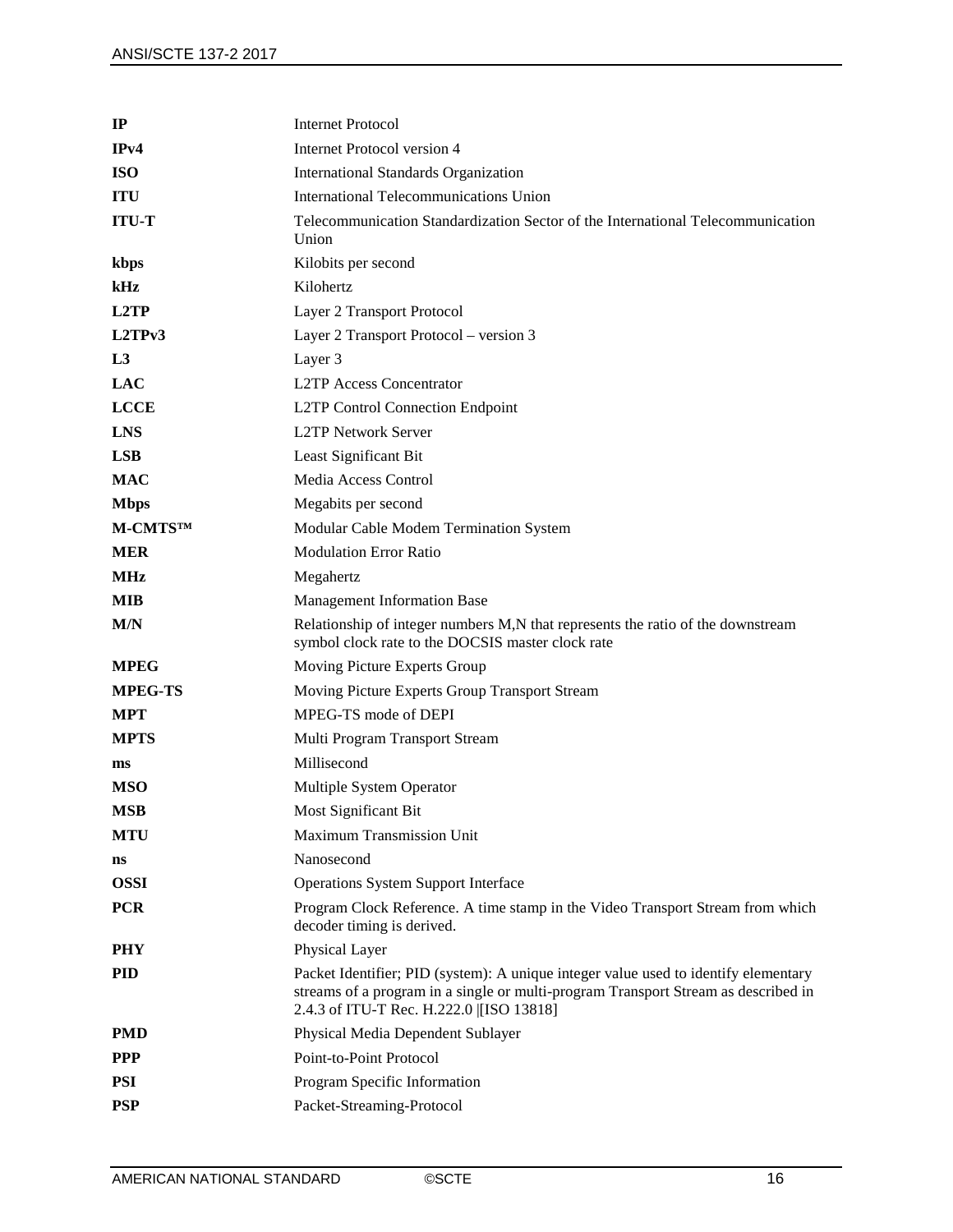| <b>PW</b>      | Pseudowire                                          |
|----------------|-----------------------------------------------------|
| QAM            | Quadrature Amplitude Modulation                     |
| RF             | Radio Frequency                                     |
| <b>RFI</b>     | Radio Frequency Interface                           |
| <b>RFC</b>     | <b>Request For Comments</b>                         |
| <b>SCCRN</b>   | L2TPv3 Start-Control-Connection-Connected message   |
| <b>SCCRP</b>   | L2TPv3 Start-Control-Connection-Reply message       |
| <b>SCCRQ</b>   | L2TPv3 Start-Control-Connection-Request message     |
| <b>S-CDMA</b>  | <b>Synchronous Code Division Multiple Access</b>    |
| <b>SLI</b>     | L2TPv3 Set Link Info message                        |
| <b>SPTS</b>    | <b>Single Program Transport Stream</b>              |
| <b>StopCCN</b> | L2TPv3 Stop-Control-Connection-Notification message |
| <b>TSID</b>    | <b>MPEG2 Transport Stream ID</b>                    |
| <b>UCD</b>     | <b>Upstream Channel Descriptor</b>                  |
| <b>UDP</b>     | <b>User Datagram Protocol</b>                       |
| <b>US</b>      | Upstream                                            |
| <b>VOD</b>     | Video On Demand                                     |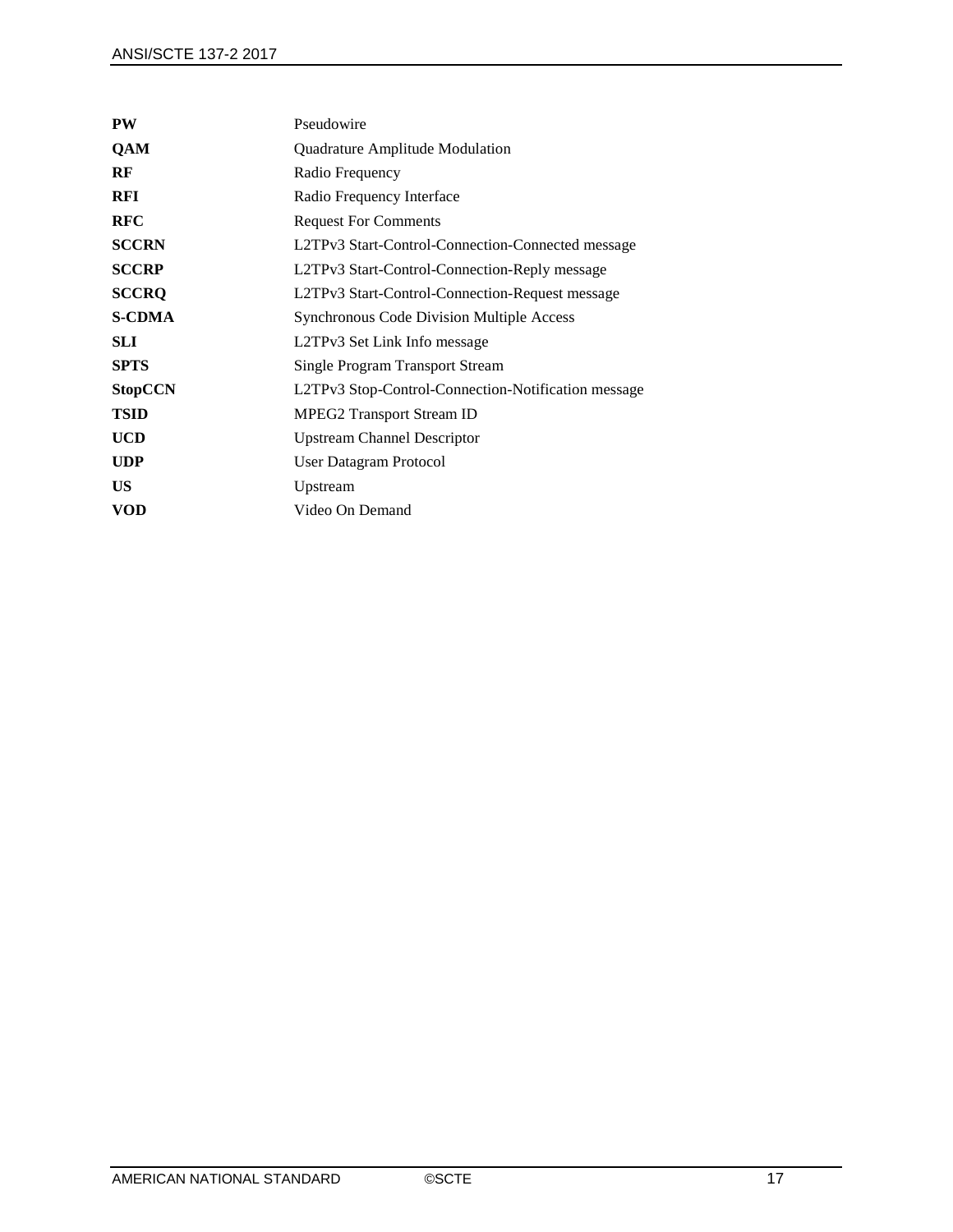## <span id="page-17-0"></span>**5 TECHNICAL OVERVIEW**

This section is informative.

#### <span id="page-17-1"></span>**5.1 System Architecture**



*Figure 5–1 - Modular CMTS Reference Architecture*

<span id="page-17-3"></span>In the M-CMTS architecture, a device referred to as the M-CMTS Core contains the DOCSIS MAC. This includes all signaling functions, downstream bandwidth scheduling, and DOCSIS framing. The EQAM box contains mainly PHY related circuitry, such as QAM modulators, and tunneling logic, to connect to the M-CMTS Core.

#### <span id="page-17-2"></span>**5.1.1 Reference Architecture**

The reference architecture for a Modular CMTS system is shown in [Figure](#page-17-3) 5–1. This architecture contains several pieces of equipment along with interfaces between those pieces of equipment. This section will briefly introduce each device and interface.

**The Edge QAM device**, or EQAM for short, has its origins in the VOD environment. It is a chassis that typically has one or more gigabit Ethernets coming in and multiple QAM modulators and RF upconverters on the output. This EQAM is being adapted for use in a Modular CMTS environment. The individual outputs of these devices are often referenced to as QAM Channel rather than the full "QAM Modulator and RF Upconverter".

**The M-CMTS Core** contains everything a traditional CMTS does, except for functions performed in the EQAM. The M-CMTS Core contains the downstream MAC and all the initialization and operational DOCSIS related software.

This diagram currently shows the Upstream Receivers of DOCSIS upstreams located internally to the M-CMTS Core. However, there is nothing preventing an implementation of a Modular CMTS from using external upstream receivers. In the future, upstream receivers may be external to the M-CMTS Core.

**The DOCSIS Timing Interface (DTI) Server** provides a common frequency of 10.24 MHz and a DOCSIS timestamp to other M-CMTS elements.

**DEPI**, the Downstream External PHY Interface, is the interface between the M-CMTS Core and the EQAM. More specifically, it is an IP Tunnel between the MAC and PHY in a Modular CMTS system which contains both a data path for DOCSIS frames, and a control path for setting up, maintaining, and tearing down sessions.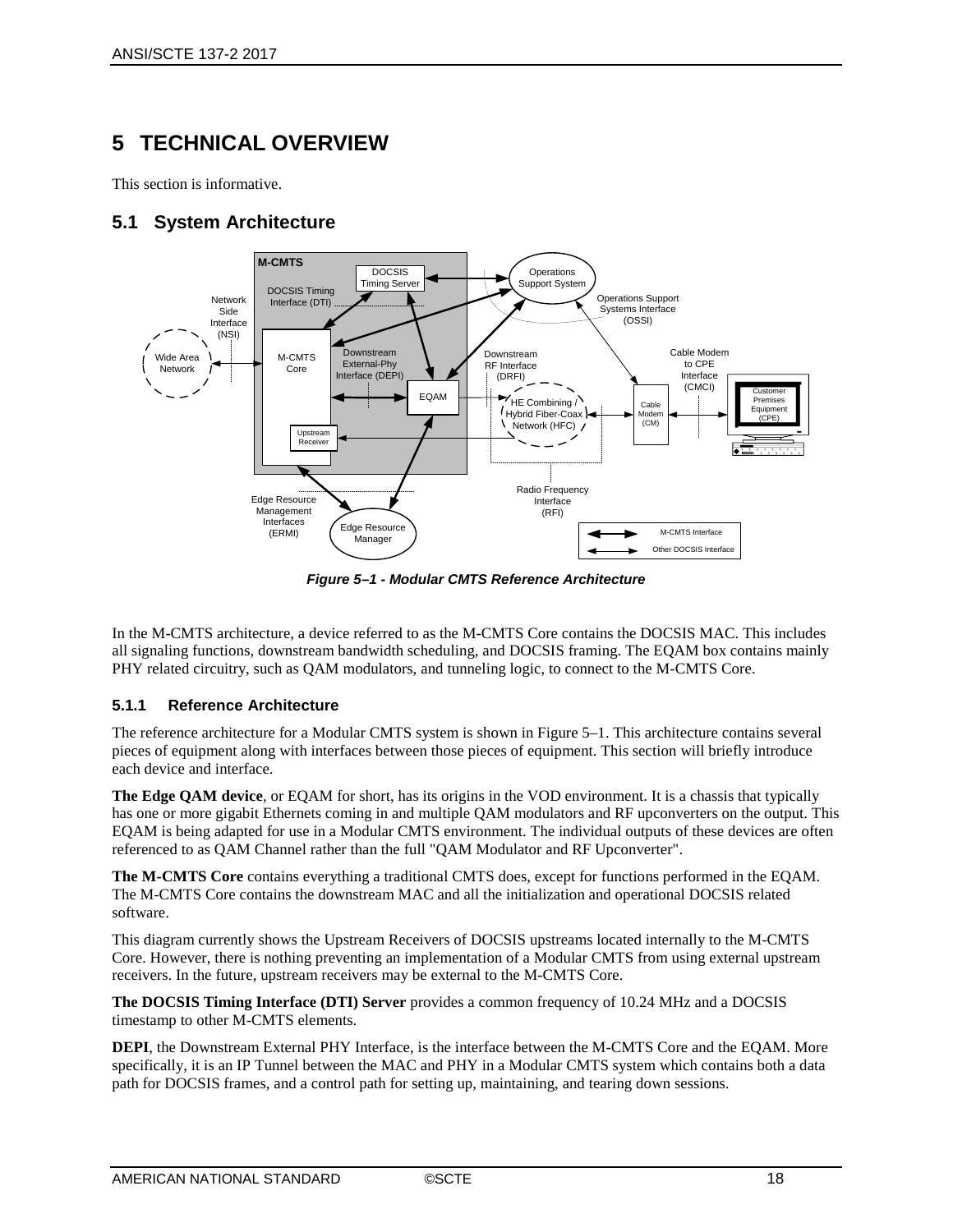**DRFI**, or Downstream Radio Frequency Interface, is intended to capture all the current and future RF requirements for the downstream direction for both integrated DOCSIS CMTS systems, Modular DOCSIS CMTS systems, and VOD EQAM systems.

**DTI**, or DOCSIS Timing Interface, is a point-to-point interface from the DTI Server to other M-CMTS elements. The DTI Specification [\[DTI\]](#page-9-4) defines DTI Server and DTI Client behaviors and protocols. The DTI Server is the Timing Signal Generator while each M-CMTS Core and EQAM has a DTI Client. The DTI Server distributes a 10.24 MHz frequency and a DOCSIS timestamp over unshielded twisted pair (UTP). The DTI protocol automatically compensates for cable length and ensures that all M-CMTS elements have the same sense of time and frequency.

**ERMI**, or Edge Resource Manager Interface [\[ERMI\],](#page-9-5) involves three interfaces: a registration interface between an EQAM and ERM (Edge Resource Manager), a control interface between an EQAM and an ERM, and a control interface between an M-CMTS Core and an ERM. The first interface is used to register and unregister EQAM resources (i.e., QAM channels) with an ERM. The second interface is used by an ERM to request QAM channel resources from an EQAM, and by an EQAM to deliver resources to an ERM. The third interface is used by the M-CMTS Core to request specific QAM channel resources from the ERM, and by the ERM to respond to such requests with the location of QAM channel resources.

**MOSSI**, or Modular CMTS Operations Support System Interface [\[M-OSSI\],](#page-9-6) provides the management interface to each system component. This interface is an extension of the OSSI defined in the DOCSIS specifications for monitoring a management of CMTS functions. This interface could be used, in place of an ERM and the ERMI, to statically configure and associate QAM channel resources with M-CMTS Cores. This interface allows for the modification of a QAM channel's physical layer parameter by either the M-CMTS Core or the EQAM, and provides a mechanism by which the operator can "lock" certain parameters at the EQAM so that they can only be modified there. This document defines the mechanism to communicate these parameter settings to the other side.

**NSI**, or the Network Side Interface, is unchanged, and is the physical interface the CMTS uses to connect to the backbone network. Today, this is typically 100 Mbps or 1 Gbps Ethernet.

**CMCI**, or Cable Modem to Customer Premise Equipment Interface, is also unchanged, and is typically 10/100 Mbps Ethernet or USB.

#### <span id="page-18-0"></span>**5.1.2 DEPI Operation**

DEPI is an IP Tunnel that exists between the DOCSIS MAC in the M-CMTS Core and the DOCSIS PHY that exists in the EQAM. DEPI's job is to take either formatted DOCSIS frames or MPEG packets and transport them through a layer 2 or layer 3 network and deliver them to the EQAM for transmission.

The base protocol that is used for the DEPI is the Layer 2 Tunneling Protocol Version 3, or L2TPv3 for short [RFC [3931\].](#page-9-7) L2TPv3 is an IETF protocol that is a generic protocol for creating a pseudowire. A pseudowire is a mechanism to transparently transport a layer 2 protocol over a layer 3 network. Examples of protocols supported by L2TPv3 include ATM, HDLC, Ethernet, Frame Relay, PPP, etc.

Section [8.1](#page-56-1) ["L2TPv3 Transport Packet Format"](#page-56-1) shows the format of an L2TPv3 data packet. Each data packet contains a 32-bit session ID which is associated with a single QAM Channel. The UDP header is optional in the L2TPv3 protocol.

L2TPv3 then permits a sub-header to exist whose definition is specific to the payload being carried. The control channel allows for signaling messages to be sent between the M-CMTS Core and EQAM. Typical control messages will set up a "control connection" between the M-CMTS Core and EQAM, and then set up multiple data sessions (one for each downstream QAM channel). Each session can be marked with different DiffServ Code Points (DSCPs) and support different encapsulation protocols.

There are two basic tunneling techniques defined by DEPI. The first technique, known as D-MPT mode, transports multiple 188-byte MPEG-TS packets by placing them into the L2TPv3 payload with a unique sub-header which contains a sequence number so packet drops can be detected. The encapsulation of DOCSIS Frames into MPEG-TS packets is performed in the M-CMTS Core. The second technique, known as the Packet Streaming Protocol (PSP), transports DOCSIS Frames in the L2TPv3 payload. The DOCSIS Frames are then encapsulated in MPEG-TS packets within the EQAM. PSP mode allows DOCSIS frames to be both concatenated, to increase network performance, and fragmented, in case the tunneled packets exceed the network MTU size.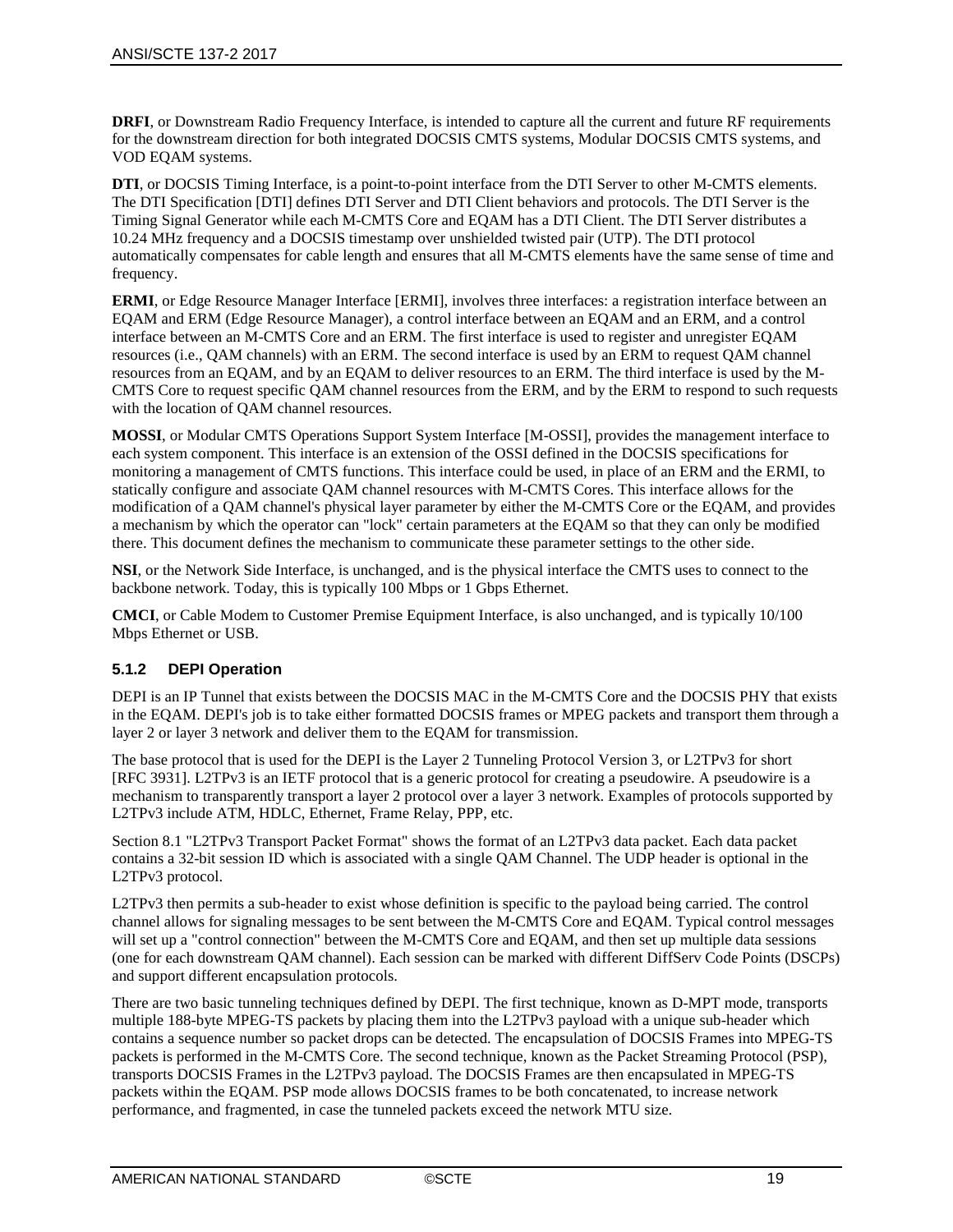One of the technical considerations of the Modular CMTS architecture is its impact on the round trip request-grant delay time. The request-grant delay time is the time from when a CM requests bandwidth using an uncontended bandwidth request (REQ) to when it receives a MAP message with the granted transmit opportunity in it.

To prevent the MAP from being slowed down by other traffic in the CIN, the DOCSIS traffic (or a subset containing the MAP messages) may be sent in an independent L2TPv3 flow that has a unique DSCP. The value of the marked DSCP value should be consistent with a configured "per hop behavior (PHB)" that will provide MAP messages with the highest priority and lowest latency across the CIN to the EQAM.

#### <span id="page-19-0"></span>**5.1.3 EQAM Operation**



*Figure 5–2 - EQAM Block Diagram*

<span id="page-19-1"></span>[Figure](#page-19-1) 5–2 shows a high level block diagram of an EQAM that is capable of handling either Video MPEG traffic or DOCSIS traffic. The expression "D-MPT" is an acronym for DOCSIS MPEG Transport.

The first interface that is shown is the VOD transport. VOD SPTS or MPTS streams are received with a format of MPEG packets over UDP/IP. The video processing functions generally include de-jittering, re-multiplexing PID remapping, MPEG-2 PSI insertion, and PCR timestamp correction. These functions are not defined in this specification.

The next set of interfaces are the DEPI interfaces.

The first interface defined is D-MPT. This is a mode where the EQAM must search the incoming D-MPT frames for DOCSIS SYNC messages and correct the timestamp value in these messages based upon the EQAM's internal DOCSIS timestamp, which has been derived from DTI. The resulting D-MPT frames are then copied to the QAM channel without further interpretation or modification. This mode is intended for DOCSIS frames where the MAP is embedded into the stream and network latency or jitter is not a concern.

Because D-MPT mode encapsulates all DOCSIS traffic into a single DEPI flow, it does not allow for QoS differentiation among various types of traffic either across the CIN or within the EQAM. For example, acceleration of MAPs relative to other DOCSIS data is not possible when D-MPT mode is used. This may still give acceptable performance when the delay and jitter introduced onto DEPI packets by the CIN and EQAM are determined by the operator to be sufficiently low.

Certain network conditions and/or architectures may reduce network delay and/or jitter and make it more likely that DOCSIS MPT mode will give acceptable system performance. Some examples are:

- networks with a very small number of hops (e.g., 1 or 2 hops)
- networks which are largely shared with video traffic from VOD servers to EQAMs, on which most of the traffic is video and it is acceptable to prioritize all DEPI traffic on the network above all VOD traffic
- networks which are lightly loaded so that delays due to congestion are highly unlikely

Such conditions may exist on today's CINs. They may be less likely to occur as deployments become denser and total IP traffic increases. Evaluation of network conditions and decisions about acceptable performance levels with DOCSIS MPT mode are in the realm of operator discretion.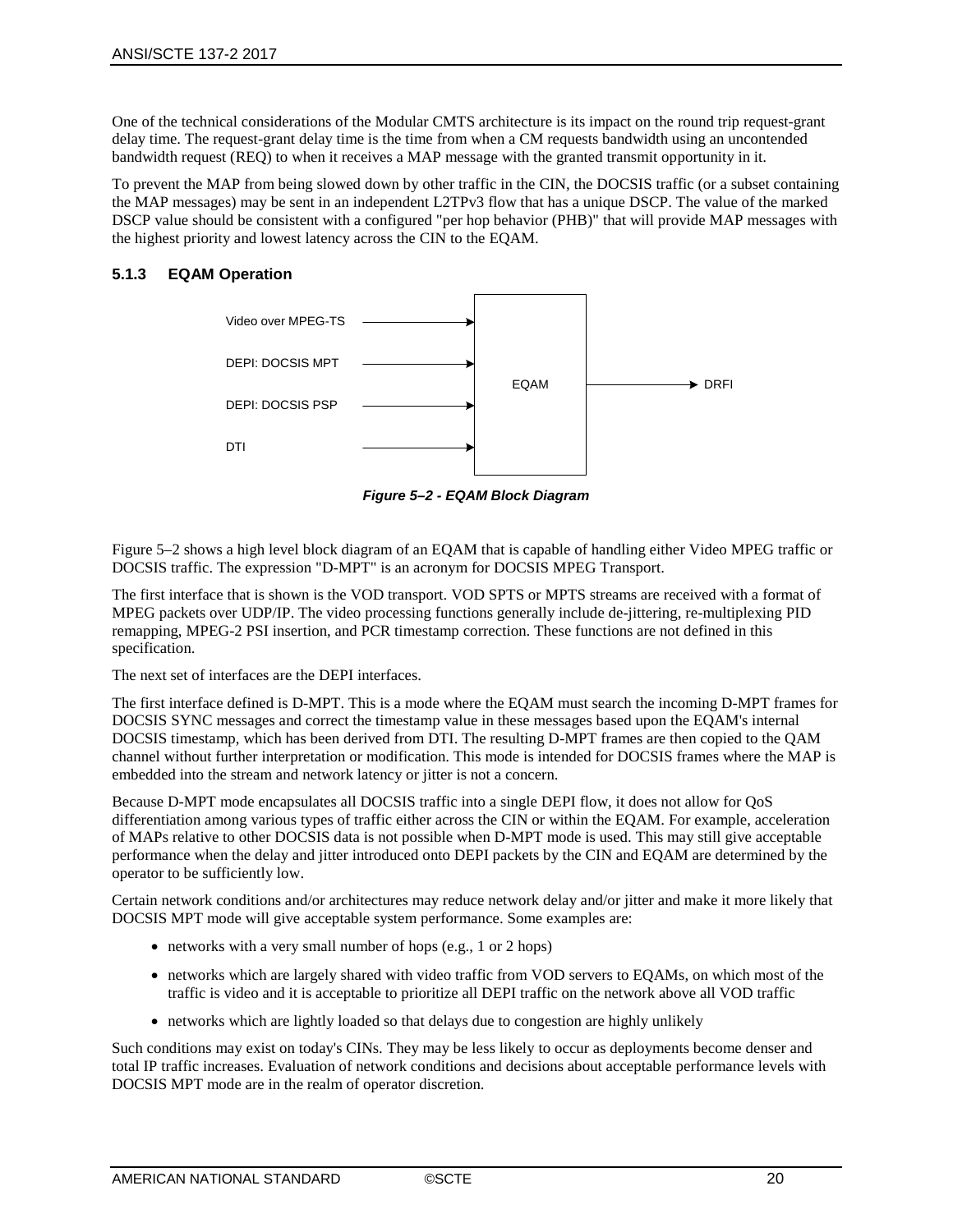The next interface is DOCSIS PSP. This interface transports DOCSIS Data and MAPs in separate flows which are streamed together in a uniform byte stream by the M-CMTS Core. The PSP re-assembly engine removes this overhead and recovers the DOCSIS Frames. The PSP scheduler then allows MAPs to be placed in order, ahead of data and SYNC messages. In PSP mode, the EQAM generates all SYNC messages as detailed in Section [6.1.1.](#page-23-0) The output is then delivered to a transmission convergence layer which converts the results to a DOCSIS MPEG stream.

The last interface is the DTI interface which provides a common frequency and DOCSIS timestamp. The reference is used to synchronize the downstream symbol rate and DOCSIS timestamp for use with DOCSIS cable modems. The timestamp is used for the DOCSIS SYNC correction.

The output from the EQAM consists of a stream of MPEG frames which carry video and/or DOCSIS data, and are modulated onto an RF carrier in accordance with the DRFI specification [\[DRFI\].](#page-9-8)

#### <span id="page-20-0"></span>**5.2 Bonding Services Model**



*Figure 5–3 - Bonding Services Model*

<span id="page-20-2"></span>Downstream Channel Bonding refers to the forwarding of a stream of DOCSIS frames across multiple QAM carriers.

In the Modular CMTS architecture, the Downstream Channel Bonding is implemented in the M-CMTS Core. At the M-CMTS Core, packets from the IP backbone are placed in a DOCSIS frame. That DOCSIS frame is then sent to one of several QAM channels in a Bonding Group. The frame may be transported using D-MPT or PSP.

In this system, the EQAM is unaware that it is doing bonding. It is also unaware of any of the details of the Bonding protocol.

#### <span id="page-20-1"></span>**5.3 Multiple Services Model**

<span id="page-20-3"></span>

*Figure 5–4 - Multi-Service Mode*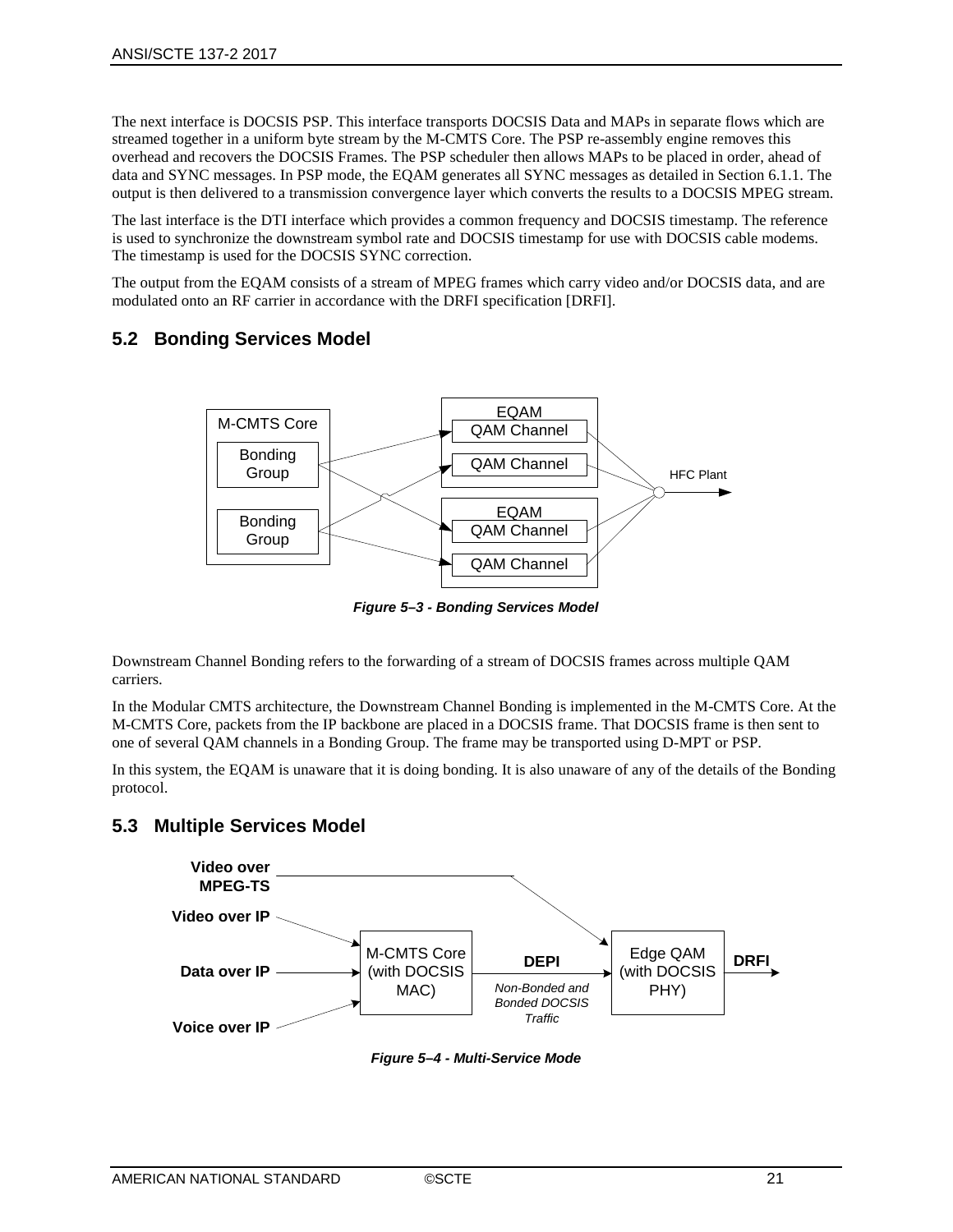The Modular CMTS (M-CMTS) architecture reflects an effort to merge the video-on-demand (VOD) and highspeed-data (HSD) applications. This effort is made in anticipation of achieving higher efficiencies than are possible with two separate transmission networks feeding into the cable plant. In particular, the M-CMTS effort has repartitioned the traditional CMTS architecture so that the transmission technology which is common to both the VOD environment and the HSD environment will be able to share the same EQAM devices.

In a video delivery system, the EQAM is used to deliver video streams in MPEG-TS format to set top boxes at the subscribers' premises. This functionality will continue to be used in the future and operates independently of other processing which is described here. The M-CMTS architecture adds new interfaces which are unique to HSD service. These interfaces support both traditional DOCSIS and multi-channel (bonded) DOCSIS payloads as received from the M-CMTS Core device.

The M-CMTS Core provides the gateway functionality between the IP-based core network and the CIN. As such, the M-CMTS Core provides support for a multitude of services – including, but not limited to video over IP, voiceover-IP (VoIP), email, gaming, video telephony, etc.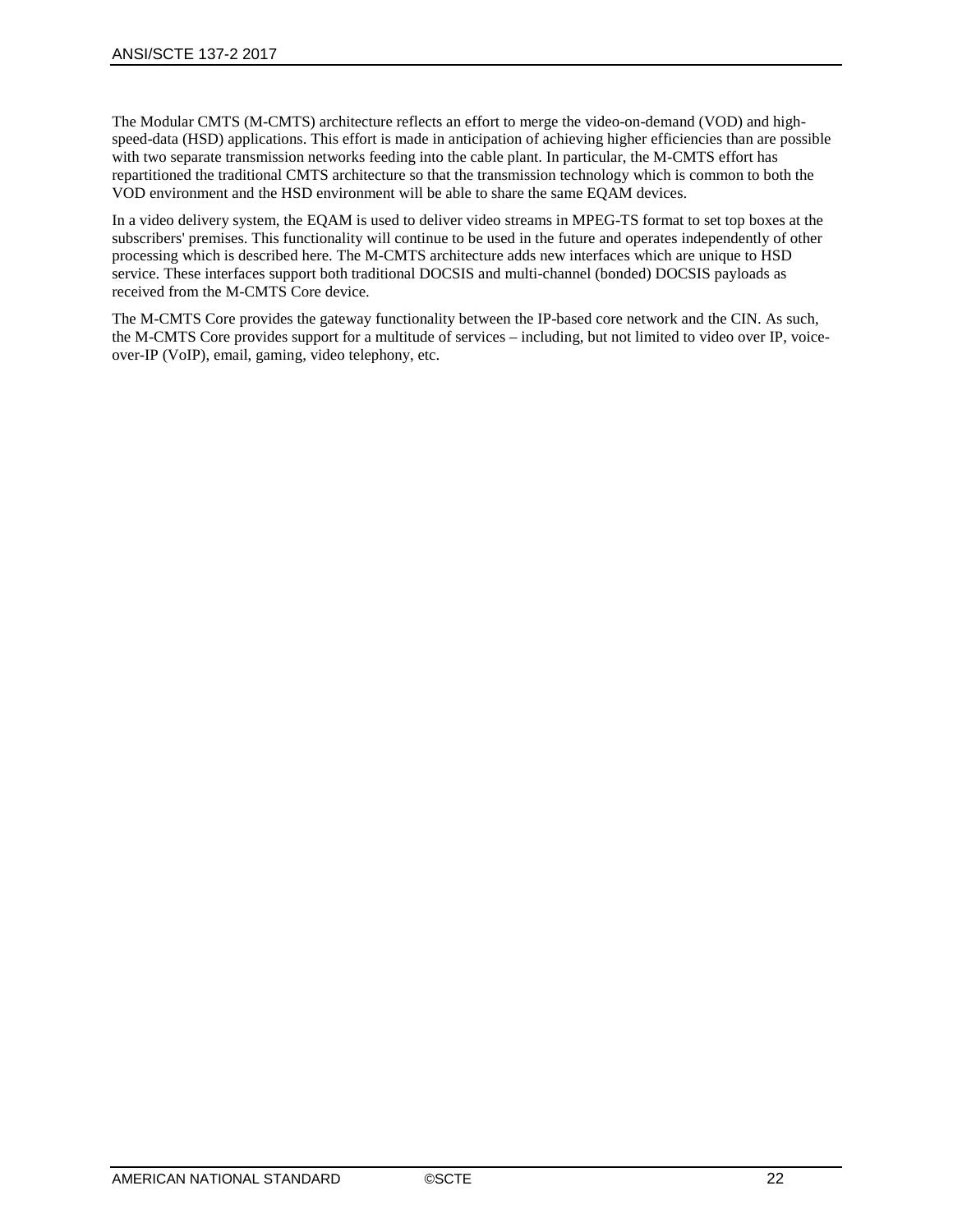## <span id="page-22-0"></span>**6 DEPI ARCHITECTURE**

This section is normative.

#### <span id="page-22-1"></span>**6.1 DEPI Data Path**



*Figure 6–1 - Downstream EQAM Block Diagram*

<span id="page-22-2"></span>A simplified logical block diagram of the internal data path of the EQAM is shown in [Figure](#page-22-2) 6–1.

It is recognized, but not specified by this document, that the EQAM may receive non-DOCSIS MPEG elementary streams which have been encapsulated in MPEG packets and placed in a UDP datagram. This specification does not define requirements for transport of this type of traditional MPEG video. However, it is recognized that M-CMTS EQAM implementations may (and likely will) be capable of transporting traditional MPEG video (either interleaved with DOCSIS traffic on a single OAM channel, or on separate OAM channels within the same EOAM chassis).

The M-CMTS Core MUST support PSP mode, D-MPT mode, or both. The EQAM MUST support PSP mode, D-MPT mode, or both.

Within a session, the M-CMTS Core MUST support either one priority level of D-MPT or at least two priority levels of PSP, where each priority level would have a different DSCP. The M-CMTS Core MUST provide a mechanism to map DOCSIS traffic to the multiple priority levels of PSP. The M-CMTS Core MUST NOT attempt to establish a session which includes both PSP and D-MPT flows.

Within a session, the EQAM MUST support either one priority level of D-MPT or at least two priority levels of PSP, where each priority level would have a different DSCP. The EQAM is not intended to simultaneously support D-MPT and PSP within a single session, and MUST reject any attempt to establish such a session. Each priority level for each DEPI type, maps to one or more DEPI flows. The EQAM MUST support the establishment of a single DEPI flow per priority level. The EQAM MAY support the establishment of more than one DEPI flow per priority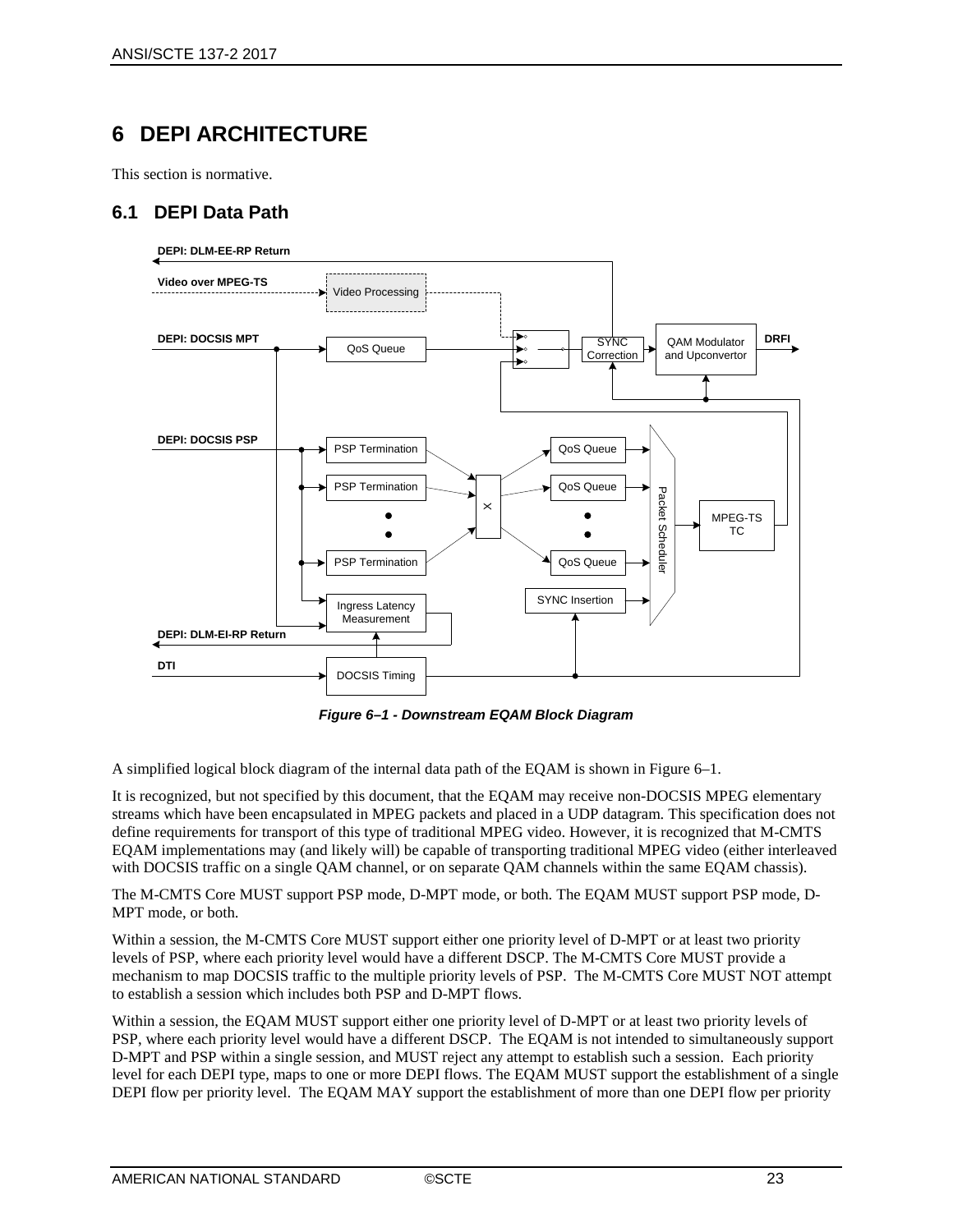level. The mapping of individual flows to priority levels (QoS Queues) is vendor-specific (se[e Figure](#page-30-1) 7–3). The mapping of flows will be done through the local EQAM Command Line Interface (CLI) configuration.

For both D-MPT and PSP modes, the EQAM MUST insert null MPEG packets when it has no data to send. The EQAM SHOULD NOT insert a null MPEG packet if it has data to send. Note that MPEG null insertion should take place prior to the correction of the DOCSIS SYNC message (refer to Section [6.1.1\)](#page-23-0).

#### <span id="page-23-0"></span>**6.1.1 DOCSIS D-MPT Data Path**

The DEPI DOCSIS D-MPT flows contain DOCSIS frames using the format as described in Section [8.2.](#page-59-2) All DOCSIS frames, including packet based frames and MAC management based frames, are included within the one D-MPT flow. The EQAM searches the D-MPT payload for any DOCSIS SYNC messages and performs SYNC corrections as described in Section [6.1.3.2.](#page-24-0) It then forwards the D-MPT packet to the RF interface.

The intent of D-MPT mode is that MPEG packets can be received by the EQAM and forwarded directly to the RF interface without having to terminate and regenerate the MPEG framing. The only manipulation of the D-MPT payload is the SYNC correction.

#### <span id="page-23-1"></span>**6.1.2 PSP Data Path**

The Packet Stream Protocol (PSP) is a layer-3 convergence layer protocol, which allows packets to be consecutively streamed together and fragmented at arbitrary boundaries. The intent of the PSP mode is to facilitate Quality of Service. This mode is to be used for transporting traditional DOCSIS data and signaling messages which use one or more DSCP values. For example, in order to reduce Request-Grant latency, MAP MAC management messages may be sent using a different DSCP on a different PSP flow than the rest of the DOCSIS channel. Refer to Section [6.2.1](#page-25-4) for more information. The EQAM MUST support a minimum of two PSP receivers per QAM modulator. The intent of two receivers is to permit the implementation of a higher latency PSP flow and a lower latency PSP flow.

Each PSP flow is terminated, and the DOCSIS Frames within the flow are extracted. The DOCSIS frames are placed into corresponding output QoS queues. The output of the QoS queues go to a Packet Scheduler, which decides which queue is to be serviced based upon the PHB (negotiated between the M-CMTS Core and EQAM) of the PSP flow, which carried the DOCSIS frames. The Packet Scheduler is also responsible for inserting DOCSIS SYNC messages within the time interval specified by the DOCSIS SYNC Control AVP (se[e Figure](#page-49-3) 7–31). The Packet Scheduler SHOULD support a strict priority scheduler. The Packet Scheduler MAY support other queue scheduling disciplines.

The phrase "packet scheduler" is a general term that describes a method of applying priorities to different queues as packets are moved from different input queues to the output queue. An example of a typical Packet Scheduling algorithm would be Weighted Fair Queuing (WFQ) where some streams are given priority over other streams, but only up to some limit. This should not be confused with the more complex DOCSIS upstream scheduler, which deals with requests and grants.

The output of the Packet Scheduler goes to a Transmission Convergence engine which places the DOCSIS frames into MPEG packets according to the requirements i[n \[DRFI\].](#page-9-8) This includes the insertion of stuffing bytes and the DOCSIS SYNC message as described by Section [6.1.3.](#page-23-2) The output of Transmission Convergence (TC) engine is sent to the RF Interface.

PSP mode primarily provides acceleration of MAPs through the network, in an attempt to reduce Request Grant latency. The PSP mode is most useful when all or most traffic has migrated to DOCSIS, and therefore, marking MAPs with higher QOS, when compared to other DOCSIS traffic that is needed in order to provide lower latency for MAPs, when traversing a fully subscribed network. Therefore, PSP has value in the long term and is included to address the case where most or all traffic is carried to the home via DOCSIS.

#### <span id="page-23-2"></span>**6.1.3 DOCSIS SYNC Message**

#### <span id="page-23-3"></span>*6.1.3.1 SYNC Message Format*

The DOCSIS Time Synchronization (SYNC) MAC message is transmitted by a Modular CMTS system at a periodic interval to establish MAC sublayer timing in cable modems. This message MUST use an FC field with FC\_TYPE =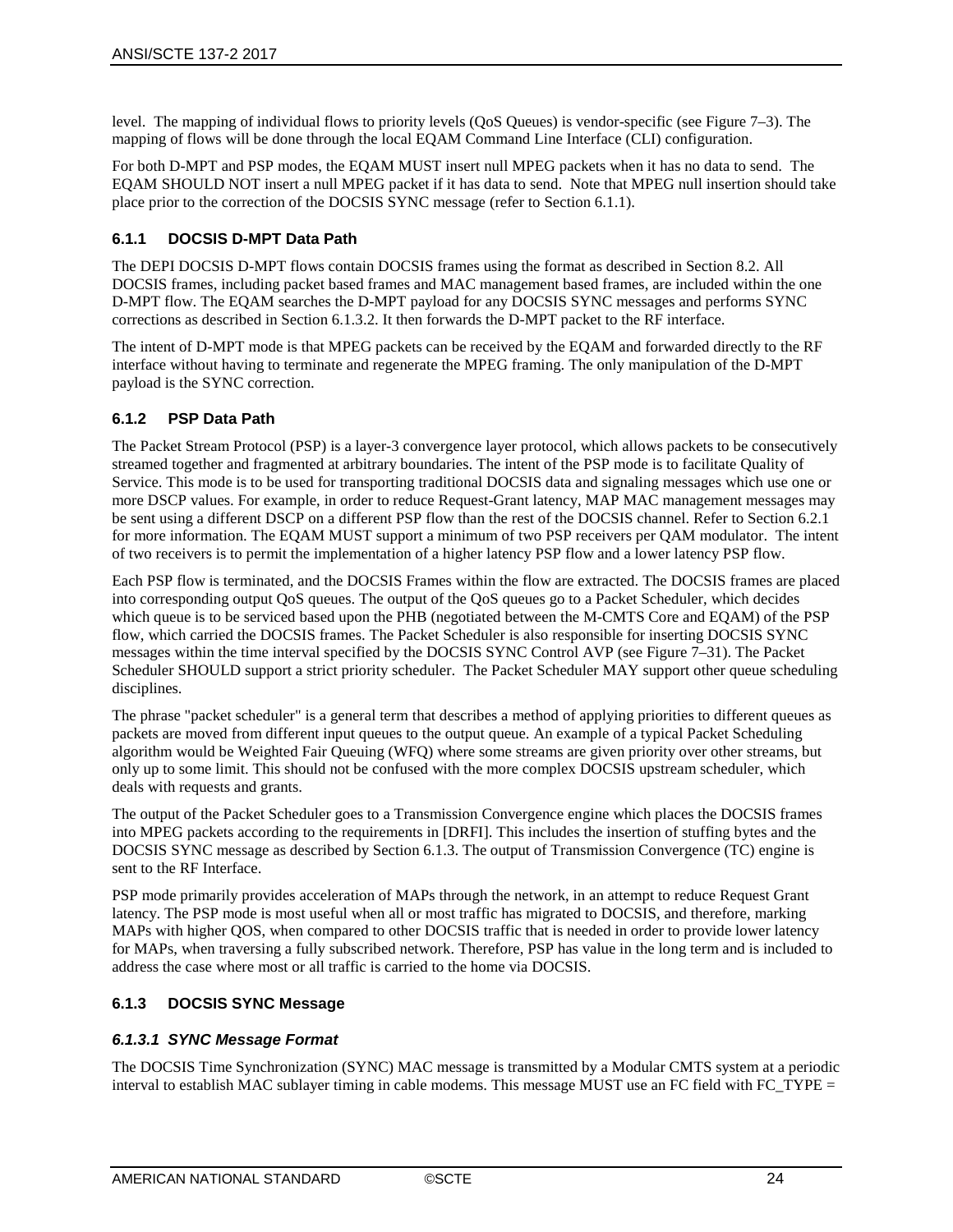MAC Specific Header and FC\_PARM = Timing MAC Header. This MUST be followed by a Packet PDU in the format shown in [Figure](#page-24-1) 6–2.

| 0          |           |                       | 15<br>23           |             | 31 |                             |
|------------|-----------|-----------------------|--------------------|-------------|----|-----------------------------|
|            | <b>FC</b> | <b>MAC PARM</b>       | <b>LENGTH</b>      |             |    | <b>DOCSIS</b>               |
|            |           | <b>HCS</b>            |                    |             |    | Header<br>(6 bytes)         |
|            |           |                       | DA                 |             |    |                             |
|            |           | DA                    | <b>SA</b>          |             |    | <b>DOCSIS</b><br><b>MAC</b> |
|            |           |                       | <b>SA</b>          |             |    | Management<br>Message       |
|            |           | Message Length        | <b>DSAP</b>        | <b>SSAP</b> |    | Header<br>(20 bytes)        |
|            | Control   | <b>DOCSIS Version</b> | <b>DOCSIS Type</b> | Reserved    |    |                             |
|            |           | Timestamp             |                    |             |    | Payload<br>(4 bytes)        |
| <b>CRC</b> |           |                       |                    |             |    | <b>CRC</b><br>(4 bytes)     |

*Figure 6–2 - Format of a DOCSIS SYNC MAC Message*

<span id="page-24-1"></span>The fields MUST be as defined below:

FC, MAC PARM, LEN, HCS: Common MAC frame header with FC\_PARM field to indicate a timing header – refer t[o \[RFI2.0\]](#page-9-2) for details.

Destination Address (DA): Set to the DOCSIS MAC multicast address of 01-E0-2F-00-00-01.

Source Address (SA): The MAC address of the M-CMTS Core. In PSP Mode, the EQAM learns the appropriate M-CMTS Core MAC address via explicit signaling during L2TPv3 session setup.

Msg Length: Length of the MAC message from DSAP to the end of the payload.

DSAP: The LLC null destination SAP (00) as defined by [\[ISO8802-2\].](#page-10-2)

SSAP: The LLC null source SAP (00) as defined b[y \[ISO8802-2\].](#page-10-2)

Control: Unnumbered information frame (03) as defined b[y \[ISO8802-2\].](#page-10-2)

DOCSIS Version: Set to 1.

DOCSIS Type: Set to 1 to indicate a SYNC message.

CMTS Timestamp: The count state of an incrementing 32-bit binary counter clocked with the 10.24 MHz master clock derived fro[m \[DTI\].](#page-9-4)

The CMTS timestamp represents the count state at the instant that the first byte (or a fixed time offset from the first byte) of the Time Synchronization MAC Management Message is transferred from the Downstream Transmission Convergence Sublayer, to the Downstream Physical Media Dependent Sublayer, as described in [\[DRFI\].](#page-9-8)

#### <span id="page-24-0"></span>*6.1.3.2 Correction and Insertion*

The EQAM MUST derive a local DOCSIS timestamp from the DTI Client, specified in [\[DTI\].](#page-9-4) In the D-MPT mode, the EQAM must be capable of correcting all embedded SYNC messages in the DOCSIS stream. For the DOCSIS PSP mode, the EQAM MUST be capable of inserting DOCSIS SYNC messages based upon its internal timestamp into the downstream MPEG-TS stream. In PSP Mode, the EQAM MUST insert the SYNC message starting at the 6th byte of the MPEG-TS frame (the fifth byte would be the MPEG pointer\_field). When referencing a timebase to use for SYNC timestamp insertion or correction, the EQAM MUST utilize a timebase that is delayed by no less than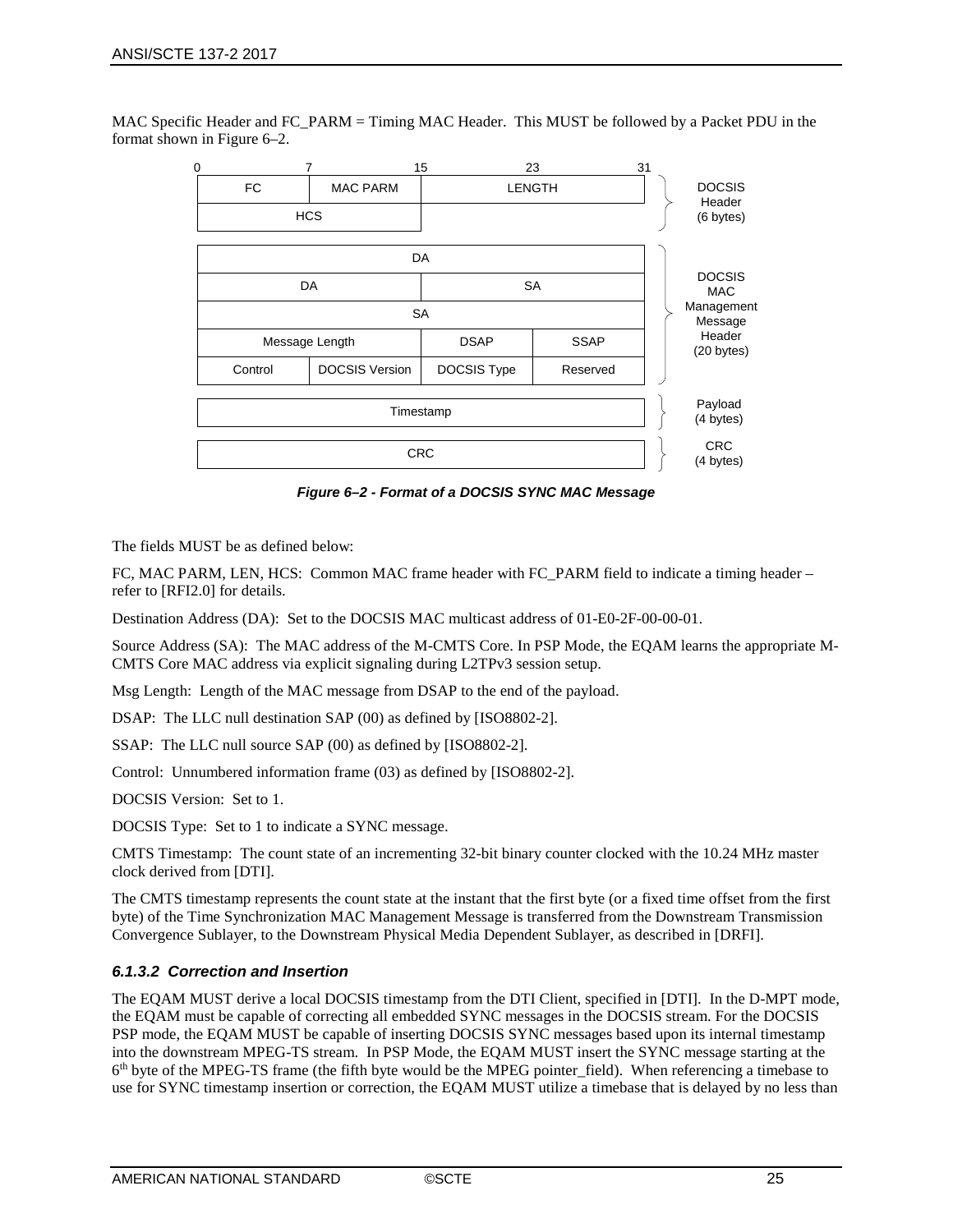0 and no more than 100 clock cycles (approximately 10 µs) of the master clock (10.24 MHz) compared to the time communicated via the DTI Client Test Port output.

This time difference between the time communicated via the DTI Client Test Port output and the time reference applied by an EQAM is expected to be essentially constant. All timing and jitter requirements that exist in this specification and [\[DRFI\]](#page-9-8) still apply. The requirements here do not preclude an EQAM from taking longer than 100 clock cycles to process the DTI conveyed time, but in that case, the EQAM would need to internally adjust the applied timebase such that it is delayed between zero and 100 clock cycles from the DTI conveyed timebase.

When using the D-MPT mode, the M-CMTS Core MUST generate SYNC messages and include them in the D-MPT payload. The M-CMTS Core MUST insert the SYNC message starting at the 6th byte of the MPEG-TS frame (the fifth byte would be the MPEG pointer\_field). This is intended to simplify the EQAM implementation by allowing the EQAM to check only the payload unit start indicator bit and the fifth and sixth byte (which together will contain 0x00C0) of the MPEG-TS packet to locate a DOCSIS SYNC message. Note that the CMTS Timestamp in the SYNC messages generated by the M-CMTS core is not required to accurately reflect the current timestamp received via a DTI Client in the M-CMTS Core. For example, it is permissible for the M-CMTS Core to use a value of zero for the CMTS Timestamp in all SYNC messages. When using the DOCSIS PSP mode, the M-CMTS Core MUST NOT generate SYNC messages as part of the PSP payload.

#### <span id="page-25-0"></span>**6.1.4 Latency and Skew Requirements**

#### <span id="page-25-1"></span>*6.1.4.1 Latency*

For PSP DEPI sessions, latency is defined as the absolute difference in time from when the last bit of a DEPI packet containing the last bit of a single DOCSIS MAC frame enters the EQAM DEPI port to the time that the first bit of the DOCSIS MAC frame exits the EQAM RFI port. For D-MPT DEPI sessions, latency is defined as the absolute difference in time from when the last bit of a DEPI packet enters the EQAM DEPI port to the time that the first bit of the first MPEG packet contained within said DEPI packet exits the EQAM RFI port. At the EQAM input, the last bit of the arriving DEPI packet is used because the EQAM's layer 2 interface (e.g., GigE Ethernet port) must receive the entire packet before the EQAM can begin processing. At the EQAM output, the first bit of the first MPEG packet (in D-MPT mode) or DOCSIS frame (in PSP mode) inside the DEPI packet is used to guarantee that the data complies with the definition of "isolated packets" (see next paragraph). If this were not done, the measurement could be corrupted by delays incurred due to queuing of data behind other packets destined for the same RF interface. The EQAM SHOULD allow enough buffer memory per QAM channel to buffer at least 20 ms worth of traffic across all L2TPv3 sessions destined for that QAM channel.

In PSP DEPI sessions, the multiple flows supported in the EQAM provide for prioritized access to the modulator. In the absence of higher priority traffic, and regardless of load of lower priority traffic, the EQAM MUST forward isolated packets in each DEPI flow with a latency of less than 500us plus the delay of the interleaver. Isolated packets are spaced such that, at the nominal downstream data rate, the EQAM would complete transmission of the current packet before the arrival of the next packet*.*

#### <span id="page-25-2"></span>*6.1.4.2 Skew*

Skew is defined as the difference between the maximum latency and the minimum latency through the EQAM, as measured from two reference bits on the network interface to the same bits on two separate RF outputs. Skew is to be measured with the PHY parameters set equal on the QAM Channels under measurement.

The skew between any two bonded QAM Channels within an EQAM MUST be less than 500 usec. The skew requirements for the EQAM are implicitly met when the EQAM meets the latency requirements set out above in Section [6.1.4.1.](#page-25-1) This requirement is intended for the transmission of skew sensitive traffic such as bonded traffic.

#### <span id="page-25-3"></span>**6.2 Networking Considerations**

#### <span id="page-25-4"></span>**6.2.1 Per Hop Behavior Usage**

The IETF has defined a number of Per Hop Behaviors (PHBs) to be used for offering network-based QoS. DEPI supports use of the 6-bit Expedited Forwarding (EF) PHB as described in [RFC [3246\],](#page-9-9) Assured Forwarding (AF) PHBs as described in [RFC [2597\],](#page-9-10) and best effort forwarding as described in [RFC [2597\].](#page-9-10) DEPI negotiates six-bit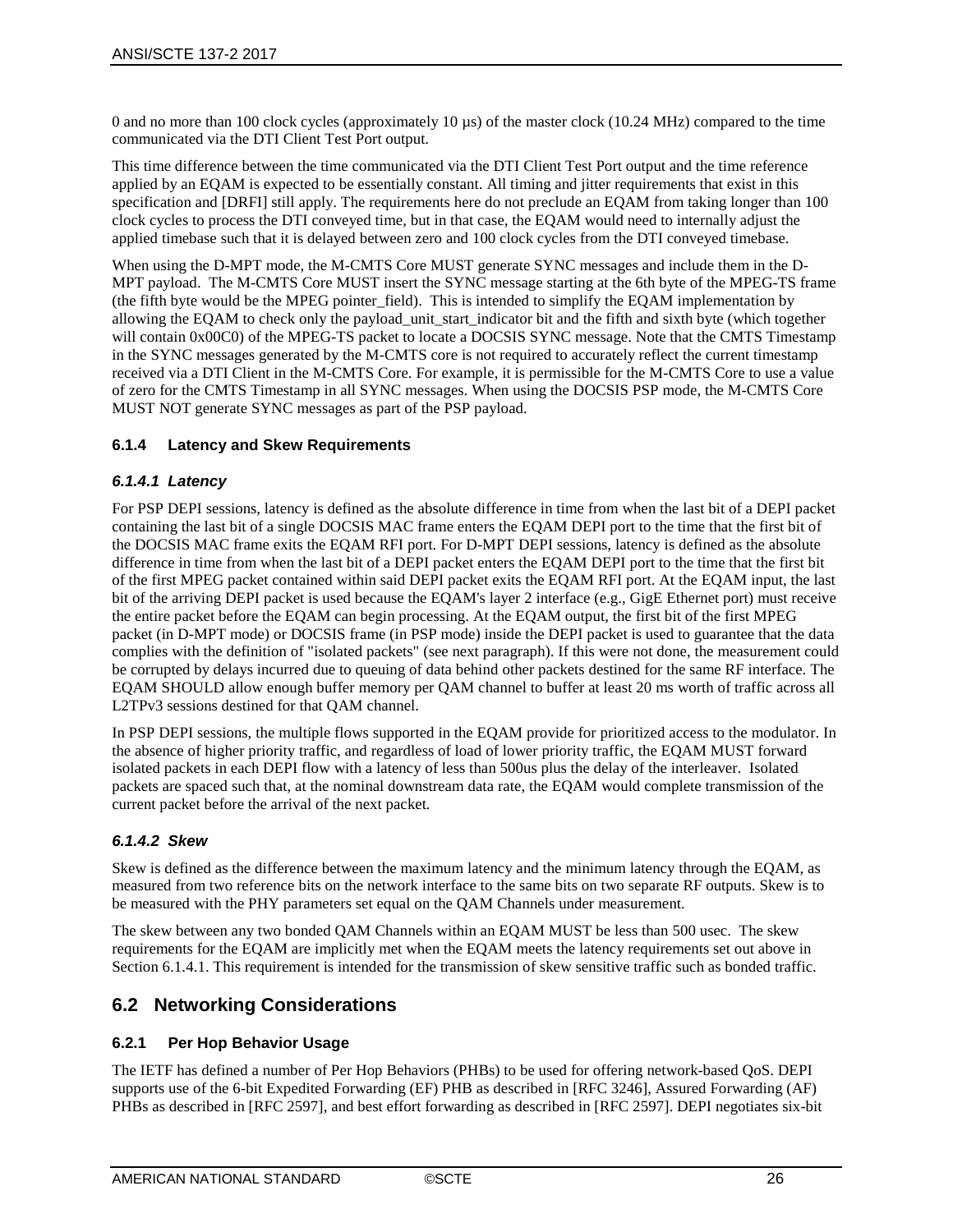Per-Hop Behavior Identifiers (PHBIDs) between the M-CMTS Core and the EQAM. Note: the term PHBID, as defined in this specification, while consistent with the purpose of PHBIDs defined in [RFC [3140\],](#page-10-3) does not conform to the format of PHBIDs defined in [RFC [3140\].](#page-10-3) The term "PHBID" in this specification is equivalent to the term "recommended DSCP value" in [RFC [3140\].](#page-10-3) The M-CMTS Core MUST support the Expedited Forwarding PHBID for PSP mode. The M-CMTS Core MUST support the best effort PHBID for both DEPI modes. The EQAM MUST support the EF PHBID for PSP mode. The EQAM MUST support the best effort PHBID for both DEPI modes. [Table](#page-26-0) 6–1 lists the PHBs explicitly supported by the DEPI specification. Note: This specification does not preclude support for other PHBs not defined in [Table](#page-26-0) 6–1.

<span id="page-26-0"></span>

| <b>PHB</b>           | PHB ID(s) and recommended DSCP value(s)        |
|----------------------|------------------------------------------------|
| EF                   | 46                                             |
| AF (multiple levels) | 10, 12, 14, 18, 20, 22, 26, 28, 30, 34, 36, 38 |
| Best effort          |                                                |

|  | Table 6–1 - PHBs and recommended DSCP values |  |
|--|----------------------------------------------|--|
|--|----------------------------------------------|--|

The DEPI interface supports multiple traffic types including DOCSIS MAC and DOCSIS data traffic. Within both traffic types, there may be different levels of priority. For PSP operation, the M-CMTS Core SHOULD provide a mechanism to map traffic of different priorities to DEPI flows with different PHB values. The M-CMTS Core SHOULD NOT use the same PHB across multiple DEPI flows within a session.

The CIN should provide the appropriate Per Hop Behavior for the differentiated traffic types. The level of granularity provided for differentiated traffic is determined by the network operator, but at a minimum, it would be expected that DOCSIS MAP messages and VoIP data traffic are prioritized over best effort data traffic.

The EQAM uses the PHB signaled in the establishment of the DEPI flow when scheduling multiple DEPI PSP flows onto one QAM Channel as described in Section [6.1.2.](#page-23-1)

#### <span id="page-26-1"></span>**6.2.2 DiffServ Code Point Usage**

Differentiated Services (DiffServ) is a mechanism for tagging IP packets with defined PHBs. DiffServ uses the first 6 bits of the ToS Byte in DiffServ Field of the IP Header. The PHB values encoded into the DiffServ Field are referred to as DiffServ Code Points (DSCPs). The DSCP of the L2TPv3 packet SHOULD be assigned at the egress of the M-CMTS Core to provide Quality of Service for DEPI traffic within the CIN. The M-CMTS Core SHOULD use the DSCP values corresponding to the PHBs identified in [Table](#page-26-0) 6–1. The DSCP MAY be used at the ingress of the EQAM.

The M-CMTS Core MUST tag all packets within a DEPI flow of an L2TPv3 session with the same DSCP.

DOCSIS frames encapsulated in L2TPv3 packets may contain IP packets which also have a DSCP assigned. The EQAM is not required to schedule packets based upon the original DSCP contained within the DOCSIS frame.

#### <span id="page-26-2"></span>**6.2.3 Packet Sequencing**

For a stream of packets transmitted on a DEPI flow, the packet sequence number will be incremented by one for each packet sent, as described in Sections [8.2](#page-59-2) and [8.3.](#page-60-0) If the EQAM detects a discontinuity in the packet sequence numbers indicating that one or more packets were dropped or delayed, an error is logged and the EQAM SHOULD transfer the current packet to the QAM Channel without waiting for the missing packets. If the EQAM detects a discontinuity in the packet sequence numbers indicating that one or more packets have arrived late, then those packets SHOULD be discarded. The EQAM MUST NOT forward packets which were skipped due to a discontinuity in the sequence numbers. Storing and re-ordering of packets so that they can be delivered to the QAM Channel in the correct sequence is not prohibited by these requirements and the EQAM MAY perform such reordering as long as the latency requirements of Section [6.1.4](#page-25-0) are met.

#### <span id="page-26-3"></span>**6.2.4 Network MTU**

The network between the M-CMTS Core and the EQAM will have a certain Maximum Transmission Unit. If a maximum size DOCSIS frame were to be tunneled from the M-CMTS Core to the EQAM without fragmentation,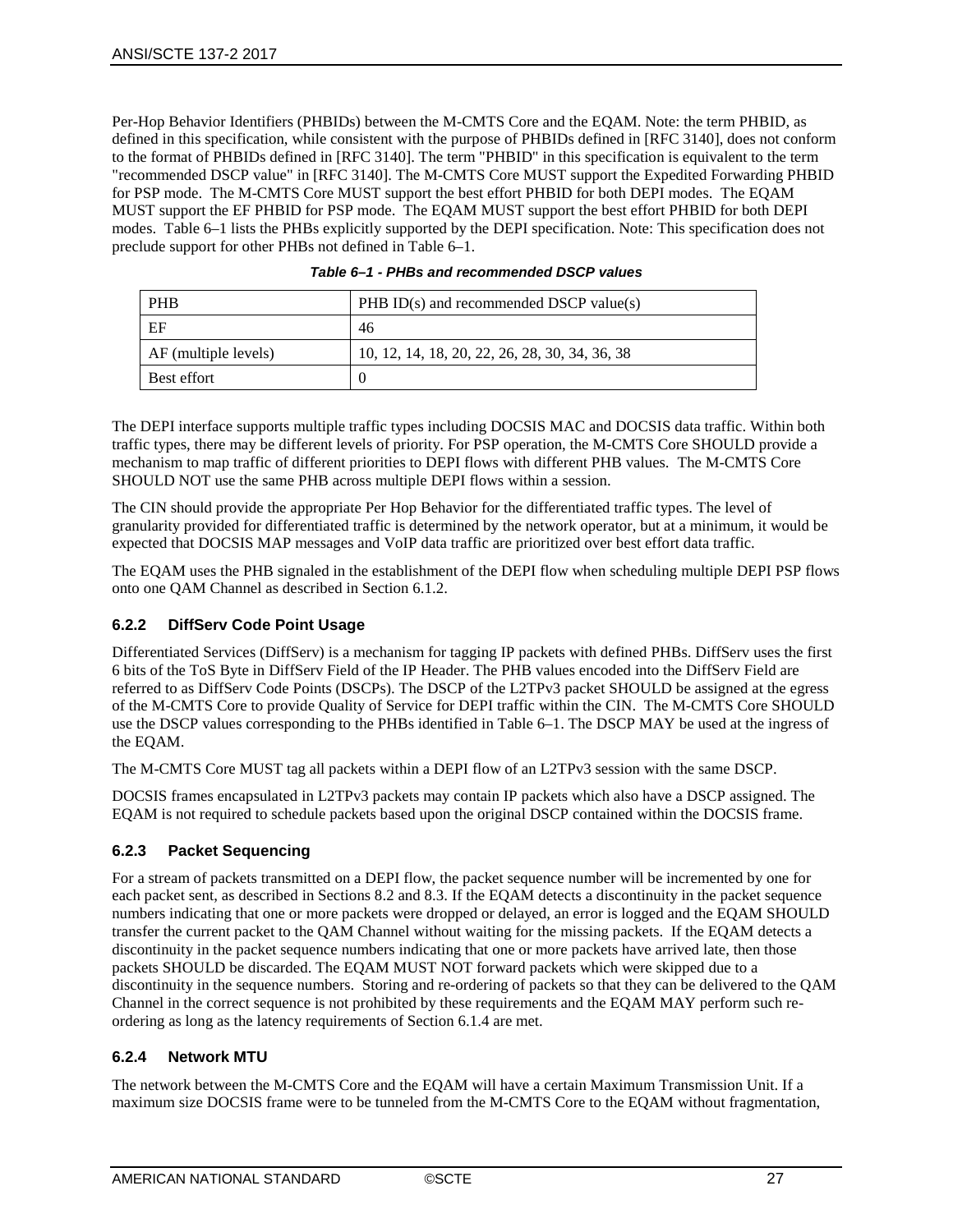the size of the resulting packet may be greater than the CIN can handle. Both the D-MPT and PSP modes avoid this issue by offering streaming and fragmentation. As such, IP fragmentation is not required. IP fragmentation is also undesirable because the EQAM may forward packets based upon the destination UDP port, and the UDP port is only available in the first IP fragment.

Determining the MTU to use for the L2TPv3 tunnel between the M-CMTS Core and the EQAM is a two step process. The first step is done as part of L2TPv3 session establishment (see Section [7\)](#page-28-4) using the DEPI MTU AVPs. When the M-CMTS Core starts the session establishment with an ICRQ message it MUST supply the DEPI Local MTU AVP with a payload size that is the lesser of its receive capabilities and the receive capabilities defined by its lower layer. The receive capabilities of the M-CMTS Core are defined by its internal constraints, and any configured maximums. The receive capabilities defined by its lower layer is a calculation based on referencing the payload size constraints of the interface below which this tunnel is being created, as defined in Annex [A.1.](#page-63-1) The M-CMTS Core MUST support an MTU size of at least 1500 bytes. The EQAM MUST send L2TPv3 frames with a payload size less than or equal to this maximum. If the EQAM cannot meet this criterion then it MUST fail session creation by generating a CDN message. The EQAM needs to consider the same criteria in calculating its MTU. The EQAM MUST support an MTU size of at least 1500 bytes, as calculated in Anne[x A.1.](#page-63-1) The EQAM MUST insert the DEPI Remote MTU AVP in the ICRP message with its MTU size. The M-CMTS Core MUST send L2TPv3 frames with a payload size less than or equal to this maximum. If the M-CMTS Core cannot meet this criterion then it MUST fail session creation by generating a CDN message.

The second step is to determine the MTU of the path between the M-CMTS Core and the EQAM. The M-CMTS Core MUST support a mechanism to prevent sending packets larger than the network MTU. This SHOULD be done using Path MTU Discovery, as described in [RFC [1191\].](#page-9-11) Annex [A.3.](#page-64-0) gives a brief overview of the Path MTU discovery protocol. Alternatively, this MAY be done via a static configuration option. Both the M-CMTS Core and the EQAM MUST have a way to statically configure an MTU for each L2TPv3 session. To avoid IP fragmentation, the M-CMTS Core and the EQAM MUST set the Don't Fragment bit (DF) in the IPv4 header for all transmissions into the L2TPv3 pseudowire.

#### <span id="page-27-0"></span>**6.3 System Timing Considerations**

To ensure proper system operation, the M-CMTS Core SHOULD utilize a timebase that is delayed by no less than 0 and no more than 100 clock cycles (approximately 10  $\mu$ s) of the master clock (10.24 MHz) compared to the time communicated via the DTI Client Test Port output.

This time difference between the time communicated via the DTI Client Test Port output and the time reference applied by an M-CMTS Core is expected to be essentially constant. The requirements here do not preclude an M-CMTS Core from taking longer than 100 clock cycles to process the DTI conveyed time, but in that case, the M-CMTS Core would need to internally adjust the applied timebase such that it is delayed between zero and 100 clock cycles from the DTI conveyed timebase.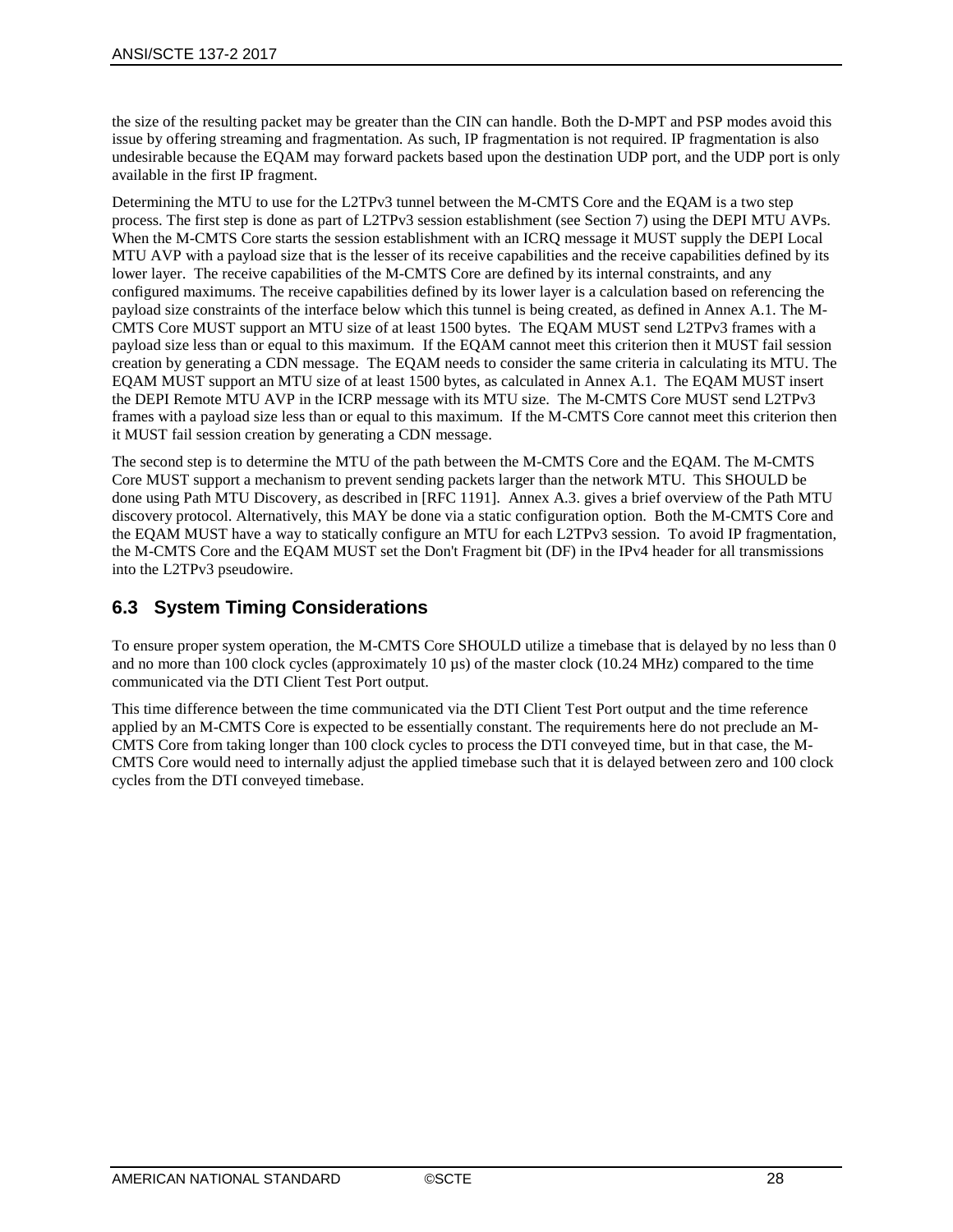## <span id="page-28-4"></span><span id="page-28-0"></span>**7 DEPI CONTROL PLANE**

**Note**: This section is normative.

The DEPI control plane is based upon L2TPv3 signaling. The intent of this specification is to follow the provisions of [RFC [3931\].](#page-9-7) This section includes some examples of how L2TPv3 signaling is used, and includes the extensions and interpretations of th[e \[RFC](#page-9-7) 3931] specification as it applies to DOCSIS.

All requirements from [\[RFC](#page-9-7) 3931] MUST be met by both the M-CMTS Core and the EQAM unless this specification explicitly states that a particular requirement fro[m \[RFC](#page-9-7) 3931] is not required.

### <span id="page-28-1"></span>**7.1 Topology**



*Figure 7–1 - L2TP Topology for Modular CMTS*

<span id="page-28-3"></span>[Figure](#page-28-3) 7–1 shows how the Modular CMTS architecture maps to L2TP topology. In L2TPv3 nomenclature, the M-CMTS Core and the EQAM are known as a L2TP Access Concentrator (LAC). The M-CMTS Core and the EQAM are considered as peers and may also be referred to as L2TP nodes or as L2TP Control Connection Endpoints (LCCE). For the purposes defined in this document, each LCCE is identified on the network by a single IP address. The connections between two LCCEs are known as Pseudo-Wires (PW).

The L2TP supports both a data path and an inband control path. In L2TPv3 nomenclature, data messages are sent on the data channel, and control messages are sent on the control connection.

First a control connection is established between the two LCCEs, then a session is established. An L2TP session is established before L2TP begins to forward session frames for data. Multiple sessions may be bound to a single control connection.

#### <span id="page-28-2"></span>**7.2 Addressing**

The M-CMTS Core SHOULD use the IP Address of the EQAM and the TSID of the QAM Channel to uniquely identify a QAM Channel within an EQAM during initial configuration.

The M-CMTS Core MUST establish at most one control connection for each LCCE pair. This control connection will manage all sessions between the M-CMTS Core and the EQAM. If the UDP Header is used, the control connection SHOULD use UDP port 1701.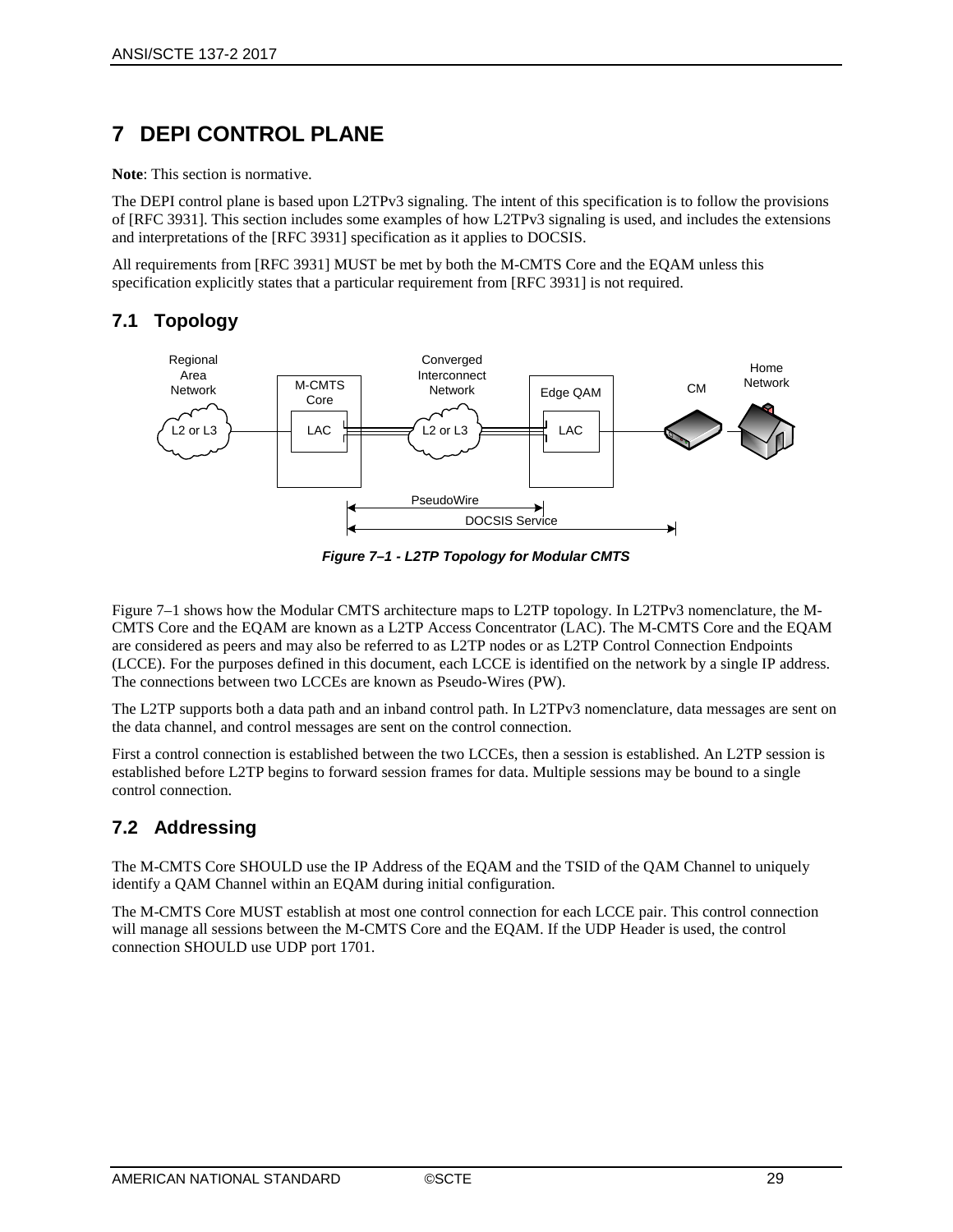

*Figure 7–2 - DEPI Addressing Hierarchy*

<span id="page-29-0"></span>The M-CMTS Core MUST support the creation of a single session per QAM channel. The EQAM MUST support a single session per QAM channel. Each DEPI session uses one of the Pseudowire types described in Sectio[n 7.5.1.1.](#page-42-1) Per [RFC [3931\],](#page-9-7) both the M-CMTS Core and the EQAM assign a unique L2TPv3 session ID for each session. The M-CMTS Core MUST NOT attempt to create a session to a QAM channel for which the M-CMTS Core already has an active session. Unless specifically configured otherwise, the EQAM MUST reject an attempt to establish a session to a QAM channel for which a session has already been established.

The M-CMTS Core MAY create multiple PSP flows per session. Different EQAM implementations may support different numbers of PSP flows on any given DEPI session, which is described further in Section [6.1.](#page-22-1) During L2TPv3 session setup, the EQAM MUST assign each flow a unique flow ID. Reassembly, if applicable, is done per flow ID at the EQAM.

L2TPv3 permits the optional use of a UDP Port. L2TPv3 uses the same UDP port number for both the control connection and the data sessions. DEPI also permits the use of UDP ports, primarily for legacy applications. When UDP ports are used, DEPI differs from L2TPv3 in that DEPI permits the data sessions to have different UDP ports than the control connection. Further, DEPI allows each flow within a DEPI session to have a unique UDP port.

The EQAM MAY assign each flow a unique UDP Destination Port. The M-CMTS Core MUST address DEPI packets using the UDP Destination Port (if the UDP header is used), L2TPv3 Session ID, and flow ID assigned by the EQAM. This is shown in [Figure](#page-29-0) 7–2 and in more detail in [Figure](#page-30-1) 7–3.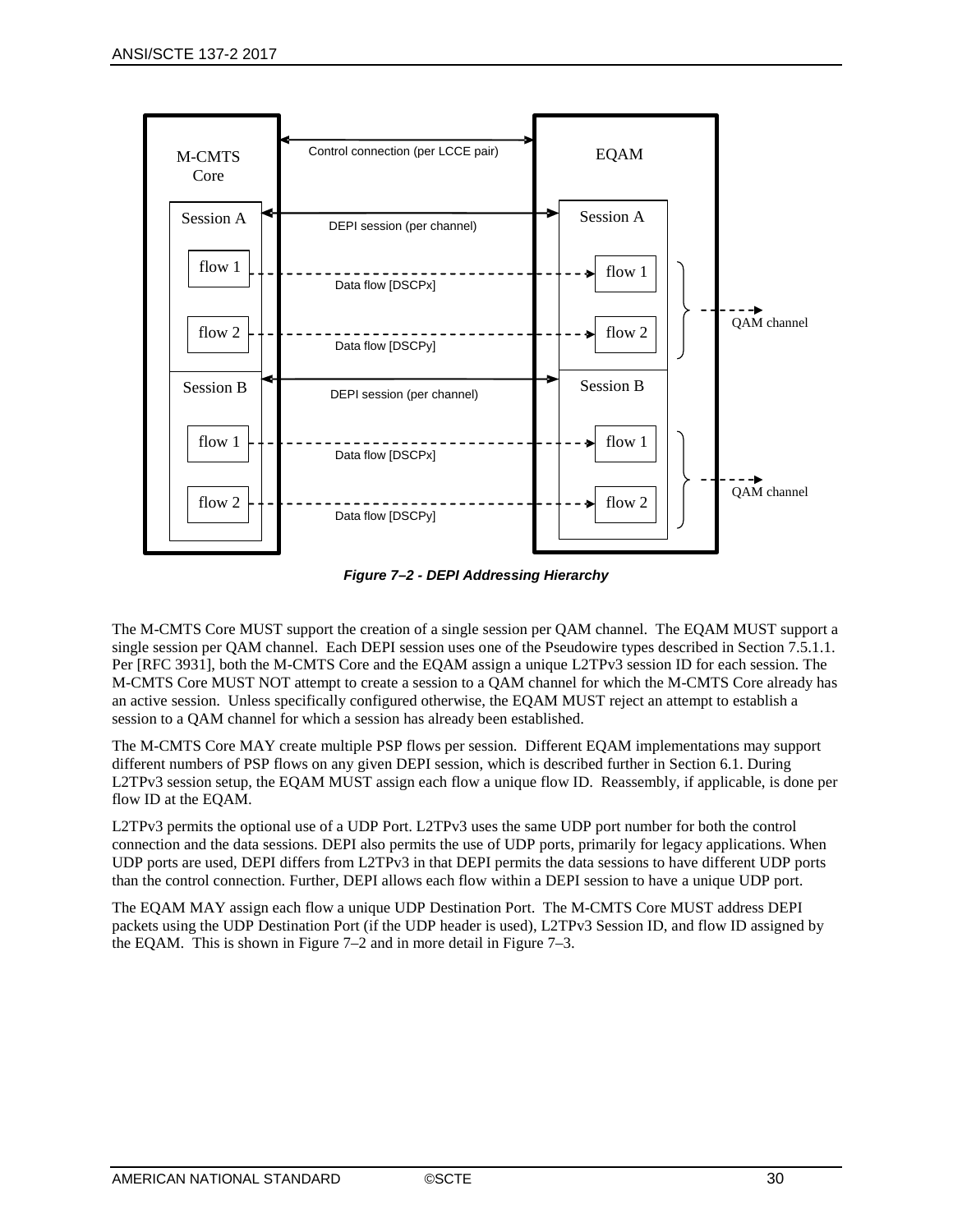

*Figure 7–3 - DEPI Addressing Hierarchy*

#### <span id="page-30-1"></span><span id="page-30-0"></span>**7.3 Control Message Format**

The format of a DEPI Control Packet, as shown in [Figure](#page-31-1) 7–4 and [Figure](#page-32-3) 7–5, is based on [RFC [3931\],](#page-9-7) with extensions for DOCSIS. The fields which are common with the DEPI Data Packet are described in Section [8.1.](#page-56-1)  Fields which are used differently or are new are described below. Unless otherwise indicated, all values are shown in decimal notation.

The choice of using or not using a UDP header is done through system configuration and is not a negotiated DEPI parameter. The UDP version of DEPI is intended for systems which use the UDP port to map flows to a QAM Channel within an EQAM. The non-UDP version of DEPI is intended for systems which use the L2TPv3 Session ID to map flows to a QAM Channel within an EQAM.

The M-CMTS Core MUST support DEPI directly over IP. The M-CMTS MAY support DEPI over UDP. The EQAM MUST support DEPI directly over IP. The EQAM MAY support DEPI over UDP.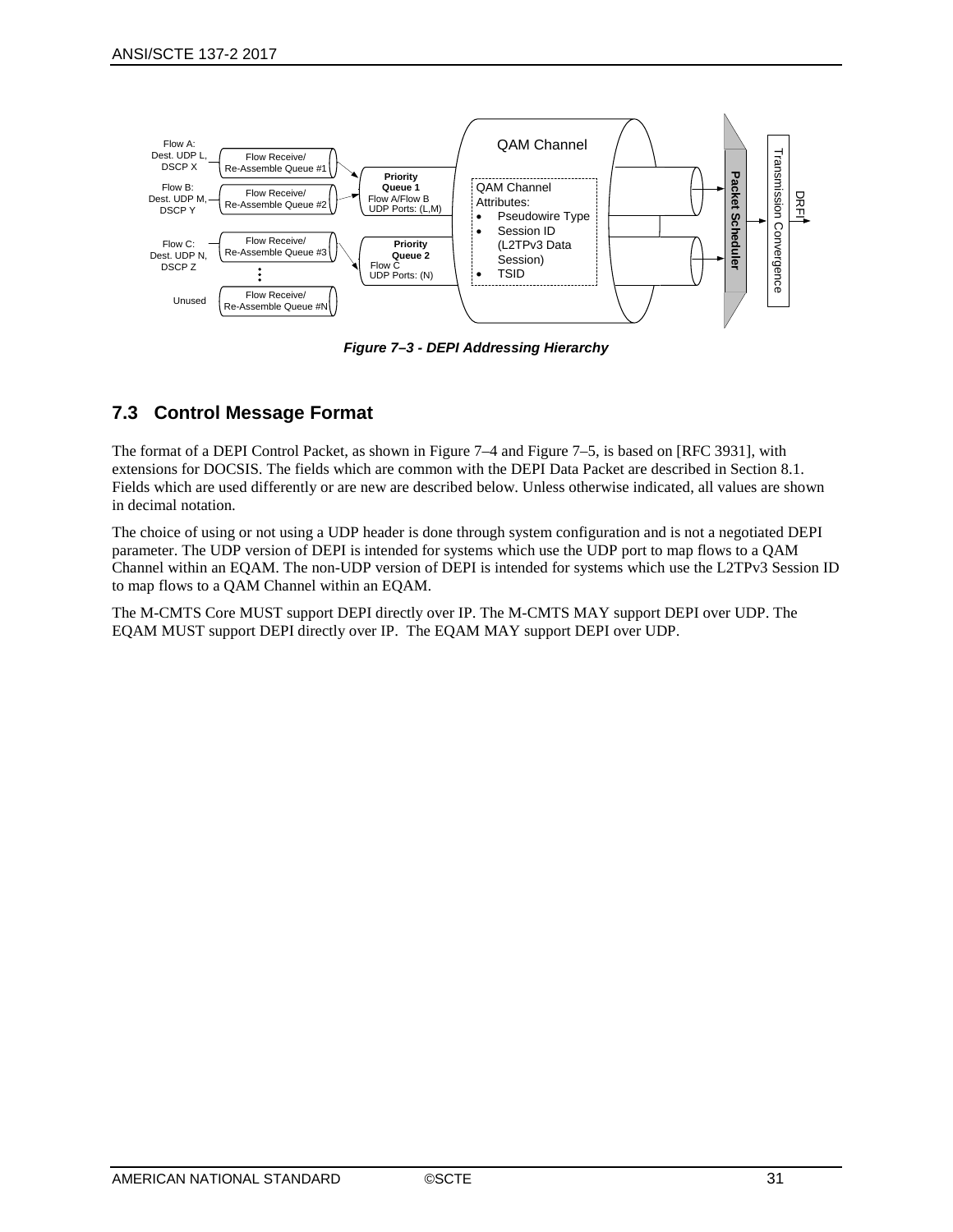| 0                        |                   | 7                         |            | 15                            | 23                      | 31 |                                  |
|--------------------------|-------------------|---------------------------|------------|-------------------------------|-------------------------|----|----------------------------------|
|                          |                   |                           | DA         |                               |                         |    |                                  |
|                          |                   | <b>DA</b>                 |            |                               | <b>SA</b>               |    | Ethernet<br>802.3                |
|                          |                   |                           |            | <b>SA</b>                     |                         |    | Header<br>(14 bytes)             |
|                          |                   | Length/Type               |            |                               |                         |    | Ethernet                         |
| User<br>IС<br>PriorityFI |                   | <b>VLAN Identifier</b>    |            |                               | MAC Client Length/Type  |    | 802.1Q<br>Optional<br>Header     |
| Version                  | <b>IHL</b>        | <b>DS Field</b>           | <b>ECN</b> |                               | <b>Total Length</b>     |    | (4 bytes)                        |
|                          |                   | Identification            |            | Flags                         | Fragment Offset         |    | IP <sub>v4</sub>                 |
| Time to Live             |                   | Protocol                  |            |                               | <b>Header Checksum</b>  |    | Header                           |
|                          |                   |                           |            | Source IP Address             |                         |    | (20 bytes)                       |
|                          |                   |                           |            | <b>Destination IP Address</b> |                         |    |                                  |
|                          |                   | Source Port               |            |                               | <b>Destination Port</b> |    | <b>UDP</b><br>Header             |
|                          |                   | Length                    |            |                               | Checksum                |    | (8 bytes)                        |
| $\lfloor$<br>т           | x x s x x x x x x | X                         | Ver        |                               | Length                  |    | L <sub>2</sub> TP <sub>v</sub> 3 |
|                          |                   |                           |            | <b>Control Connection ID</b>  |                         |    | <b>Control Header</b>            |
|                          |                   | <b>Ns</b>                 |            |                               | Nr                      |    | (12 bytes)                       |
| MН<br>Resv               |                   | Length                    |            |                               | Vendor ID               |    |                                  |
|                          |                   | <b>Attribute Type</b>     |            |                               | Attribute Value         |    | List of AVPs<br>$N*(6+$ bytes)   |
|                          |                   | (until length is reached) |            |                               |                         |    |                                  |
|                          |                   |                           | <b>CRC</b> |                               |                         |    | CRC<br>(4 bytes)                 |

#### <span id="page-31-0"></span>**7.3.1 Control Message with a UDP Header**

<span id="page-31-1"></span>*Figure 7–4 - DEPI Control Packet with UDP*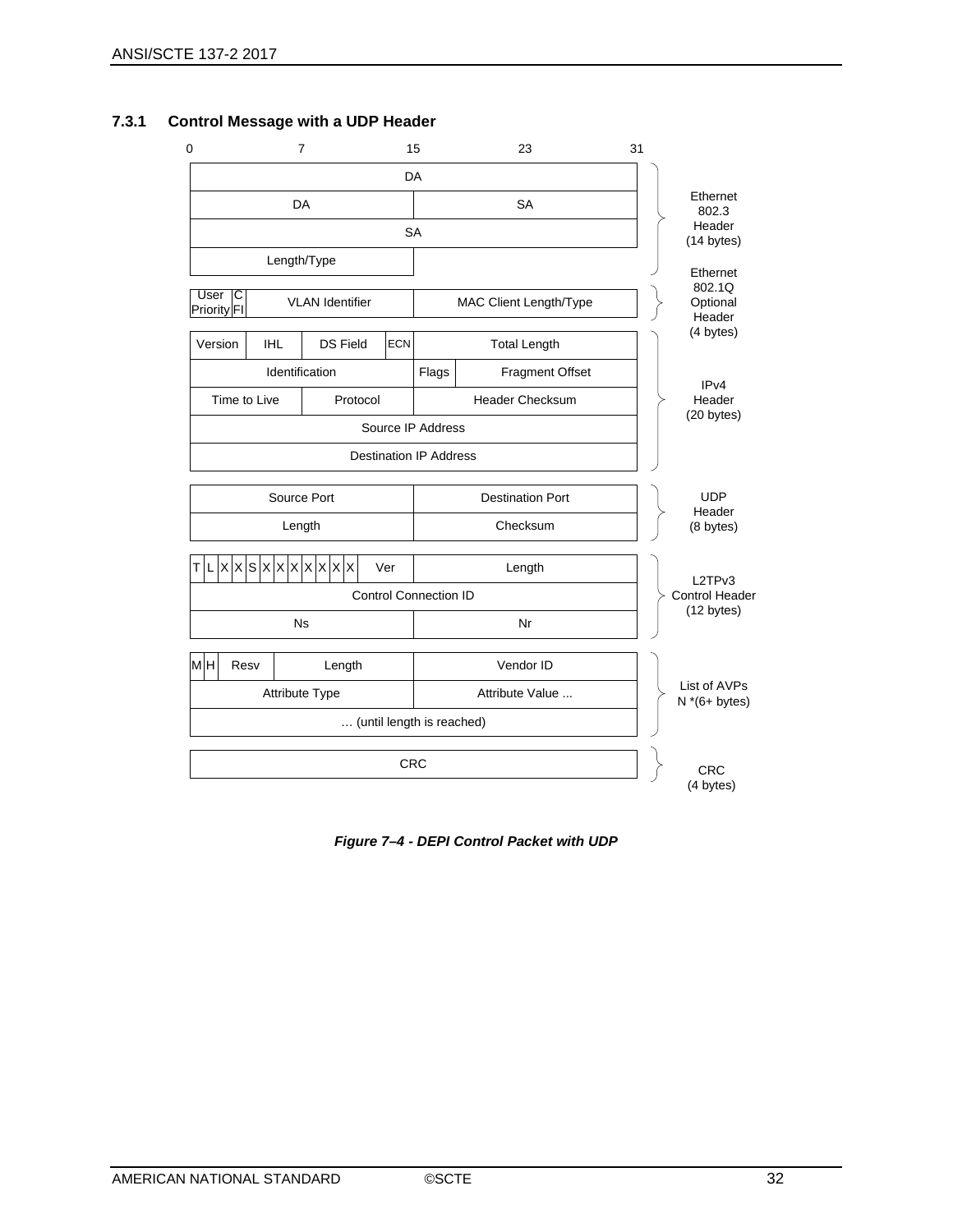

#### <span id="page-32-0"></span>**7.3.2 Control Message without a UDP Header**

*Figure 7–5 - DEPI Control Packet without UDP*

#### <span id="page-32-3"></span><span id="page-32-1"></span>**7.3.3 Common Headers for Control and Data Messages**

#### <span id="page-32-2"></span>*7.3.3.1 Ethernet 802.3 Header*

The Ethernet header is defined b[y \[IEEE-802.3\].](#page-9-12) The Ethernet Destination Address is an individual address. Operation with DEPI over Ethernet group addresses is not specified at this time. The Ethernet Destination Address may be locally or globally administered.

Upon transmission of this frame by the M-CMTS Core, the Ethernet Destination Address will be the Ethernet address of the EQAM or of the next hop router. Upon reception of this frame by the EQAM, the Ethernet Source Address will be the Ethernet address of the output port of the M-CMTS Core or of the previous hop router.

If the networking interface is Ethernet, the M-CMTS Core MUST support the Ethernet header. If the networking interface is Ethernet, the EQAM MUST support the Ethernet header. If another physical layer interface is used instead of Ethernet, then the Ethernet headers would be replaced with the header format pertaining to that physical layer.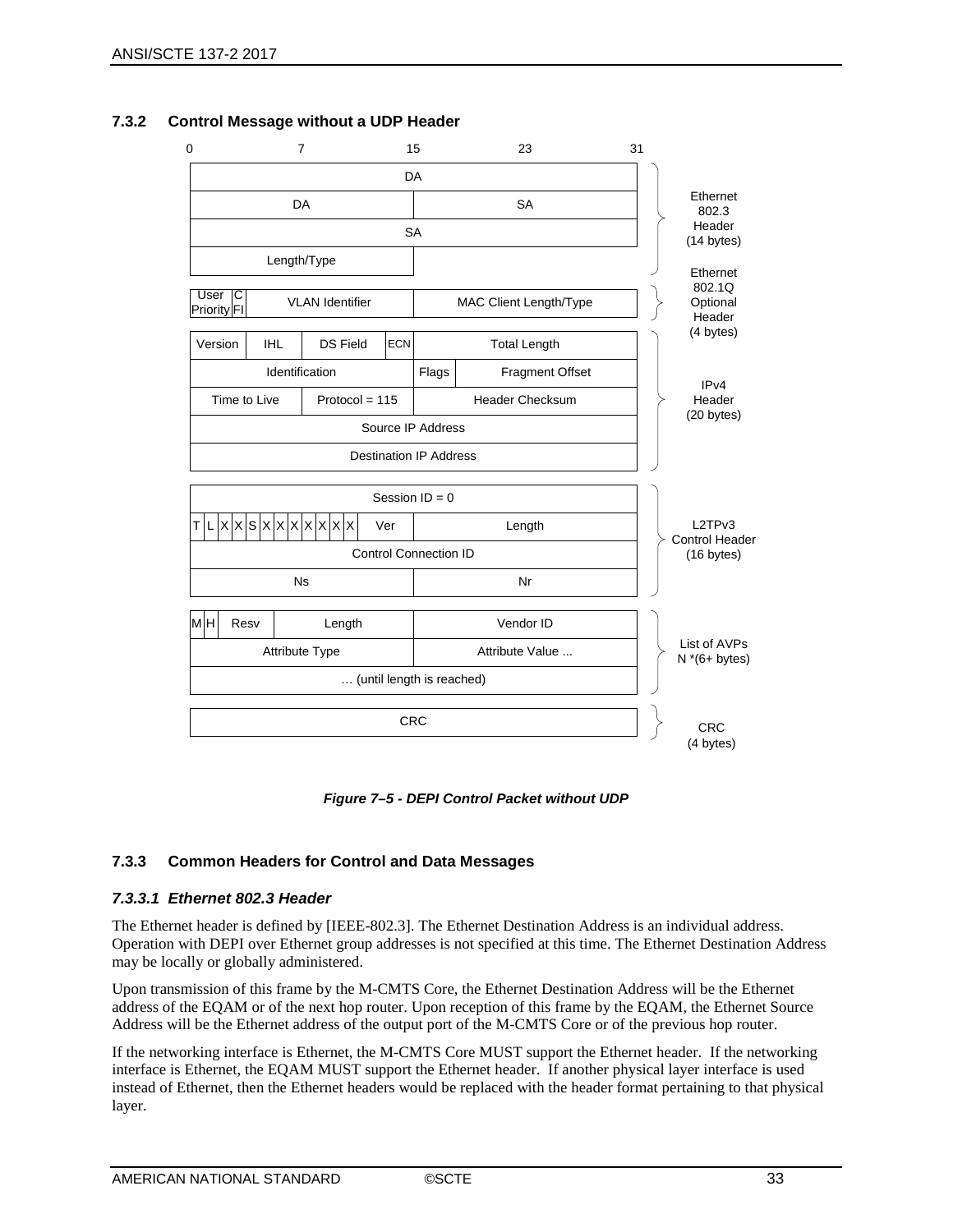#### <span id="page-33-0"></span>*7.3.3.2 Ethernet 802.1Q Header*

The Ethernet 802.1Q header is defined by [\[IEEE-802.1Q\].](#page-9-13) The use of this header is optional and provides frame prioritization and VLAN support at layer 2. The M-CMTS Core MUST be able to support the Ethernet 802.1Q header. The M-CMTS Core SHOULD support mapping of 802.1Q user priority of tunneled packets based on the DSCP value of a tunnel's IP packet. The EQAM SHOULD support the Ethernet 802.1Q header.

#### <span id="page-33-1"></span>*7.3.3.3 IPv4 Header*

The IP header is defined b[y \[RFC](#page-9-14) 791]. The IP Source Address is an IP address belonging to the M-CMTS Core. Currently, the IP Destination Address is unicast and is an IP Address belonging to the EQAM. Operation with DEPI over IP Multicast is not specified at this time.

For implementation considerations and for coexistence with network policies that are not amenable to IP fragmentation, EQAMs are not required to perform IP reassembly. The M-CMTS Core MUST NOT use IP fragmentation. The M-CMTS Core MUST set the IP DF (don't fragment) bit.

The M-CMTS Core MUST support a configurable 6 bit Differentiated Service Code Point (DSCP) as defined by [RFC [2983\]](#page-9-15) and [RFC [3260\].](#page-9-16)

The M-CMTS Core MUST support the IPv4 header. The EQAM MUST support the IPv4 header.

#### <span id="page-33-2"></span>*7.3.3.4 UDP Header*

The UDP header is defined by [\[RFC](#page-9-17) 768]. The value of the UDP Source Port and the UDP Destination Port is determined through the L2TPv3 control plane between the M-CMTS Core and the EQAM. This value SHOULD conform to [\[IANA-PORTS\].](#page-9-18)

When L2TPv3 Control Message Authentication not in use and the UDP header is in use, both the EQAM and M-CMTS Core MUST support the generation of UDP checksums as defined in [\[RFC](#page-9-17) 768]. The sender MUST NOT set the UDP checksum to 0 for L2TPv3 control messages. The receiver MUST support validation of the UDP checksum field, as per [\[RFC](#page-9-17) 768].

When L2TPv3 Control Message Authentication is in use, the UDP checksum verification is redundant. Therefore, when L2TPv3 Control Message Authentication is in use and the UDP header is in use, the M-CMTS Core and EQAM MAY set the UDP checksum field to 0 on control packets when sending a packet, and M-CMTS Core and EQAM MUST ignore the UDP checksum field upon receiving a control packet with a UDP checksum of 0.

The M-CMTS Core MUST support the UDP header. The EQAM MUST support the UDP header.

#### <span id="page-33-3"></span>*7.3.3.5 CRC*

The CRC is CRC-32 and is defined b[y \[IEEE-802.3\].](#page-9-12)

The M-CMTS Core MUST support the CRC field. The EQAM MUST support the CRC field.

#### <span id="page-33-4"></span>**7.3.4 Specific Headers for Control Messages**

#### <span id="page-33-5"></span>*7.3.4.1 L2TPv3 Control Header*

These fields are defined in [\[RFC](#page-9-7) 3931] and are repeated here for reference. The fields have the following significance:

- **T** Type bit. The T bit MUST be set to 1, indicating that this is a control message.
- **L** Length bit. The L bit MUST be set to 1, indicating that the Length field is present.
- **S** Sequence bit. The S bit MUST be set to 1 indicating that sequence numbers (Ns and Nr) are present.
- **X** Reserved bits. All reserved bits MUST be set to 0 on outgoing messages and ignored on incoming messages.

**Ver** Version. 4 bits. Set to 3.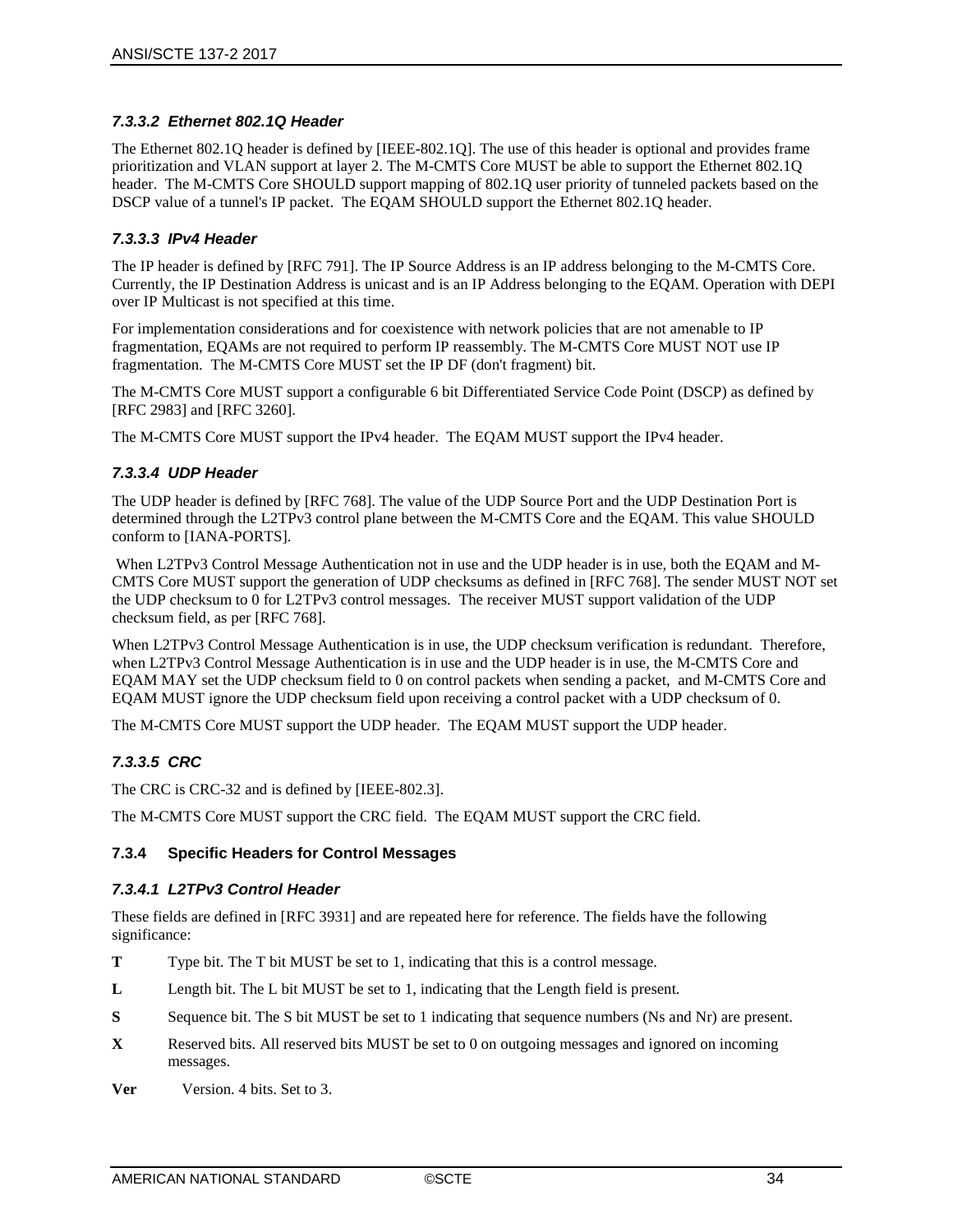- Length 2 bytes. The Length field indicates the total length of the message in octets, always calculated from the start of the control message header itself, beginning with the T bit. It does not include the Session ID (shown in [Figure](#page-32-3) 7–5) when present.
- **CCID** Control Connection Identifier. 4 bytes. Negotiated per control connection.
- **Ns** Sending Sequence Number. 2 bytes. Indicates sending sequence of this control message.
- **Nr** Received Sequence Number. 2 bytes. Indicates next expected received sequence number.

#### <span id="page-34-0"></span>*7.3.4.2 Attribute Value Pairs (AVP)*

There can be one or more attribute value pairs (AVPs) per DEPI control message. The fields have the following significance:

| M                      | Mandatory bit. If this bit is set to a 1 and this AVP is rejected, the control connection or session<br>setup in which the AVP is carried will be torn down, according to the procedures outlined in<br>$[RFC-L2TPv3]$ .                                                                       |
|------------------------|------------------------------------------------------------------------------------------------------------------------------------------------------------------------------------------------------------------------------------------------------------------------------------------------|
| $\bf H$                | Hidden bit. This bit is set to a 1 when the contents of the AVP message are encrypted and a 0<br>when the contents of the AVP message are not encrypted. Encryption of AVP messages is not<br>required for DEPI.                                                                               |
| <b>Resv</b>            | Reserved. 4 bits. Set to all zeros on transmit. Ignored on receive.                                                                                                                                                                                                                            |
| Length                 | 10 bits. Equal to the length of the attribute value field plus 6 bytes.                                                                                                                                                                                                                        |
| <b>Vendor ID</b>       | 2 bytes. For AVPs defined by [RFC 3931], this field is set to 0. For AVPs defined by this<br>specification, this field is set to the IANA assigned CableLabs vendor ID of 4491 (0x118B). For<br>AVPs defined outside the scope of this specification, this may be set to a vendor specific ID. |
| <b>Attribute Type</b>  | 2 bytes.                                                                                                                                                                                                                                                                                       |
| <b>Attribute Value</b> | N bytes.                                                                                                                                                                                                                                                                                       |
| <b>Reserved</b>        | 8 bits. If an AVP has a reserved field, the bits in this field should be set to 0 on transmit and<br>ignored on the receive.                                                                                                                                                                   |

If an LCCE receives an AVP with a Vendor ID that is doesn't recognize, and the M bit is set to 0, the LCCE MUST silently discard the AVP.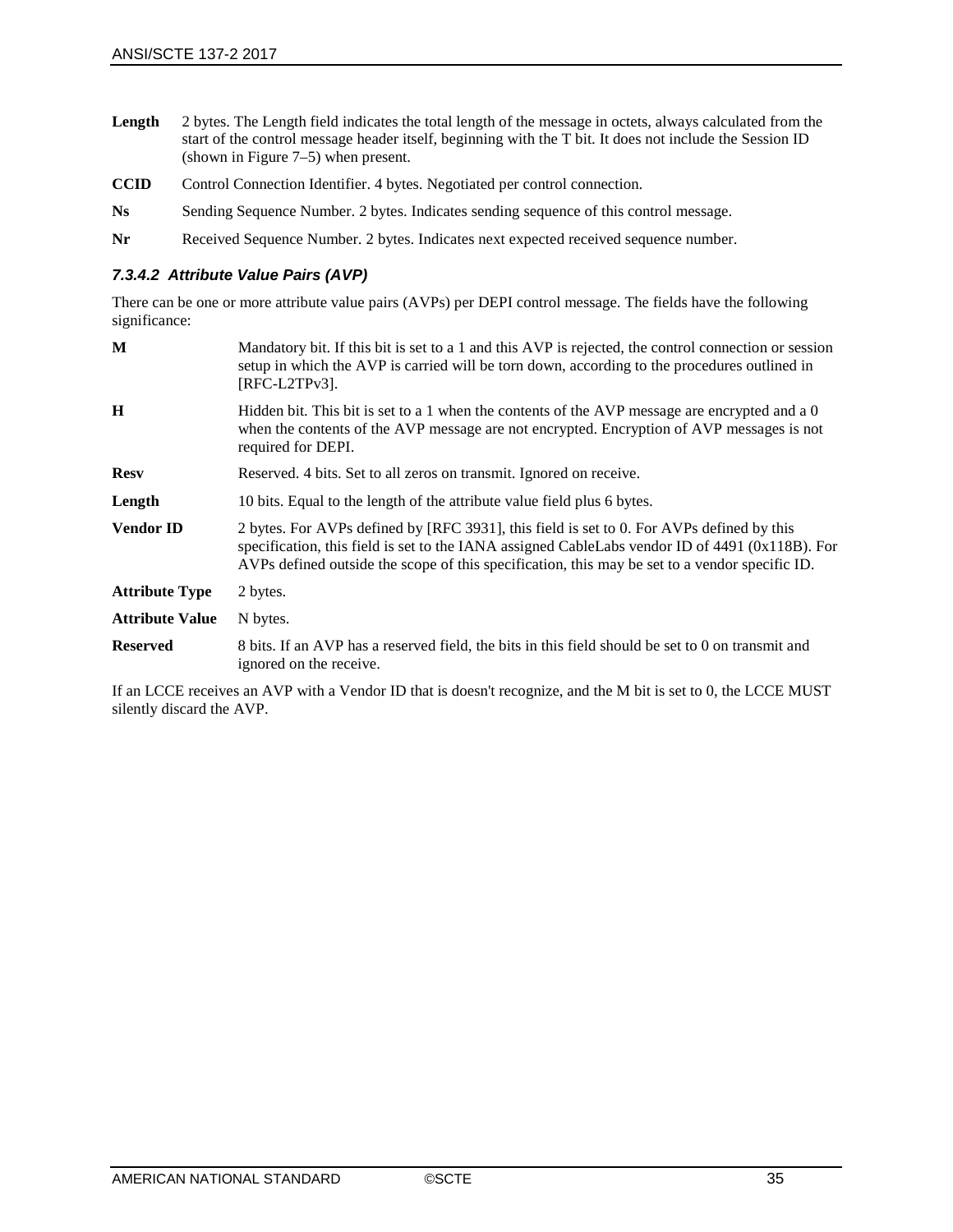#### <span id="page-35-0"></span>**7.4 Signaling**

<span id="page-35-1"></span>The supported L2TPv3 messages for the DEPI control plane are shown i[n Figure](#page-28-3) 7–1:

| #              | <b>Mnemonic</b> | <b>Name</b>                          |
|----------------|-----------------|--------------------------------------|
|                |                 | <b>Control Connection Management</b> |
| 1              | <b>SCCRO</b>    | Start-Control-Connection-Request     |
| $\mathfrak{D}$ | <b>SCCRP</b>    | Start-Control-Connection-Reply       |
| 3              | <b>SCCCN</b>    | Start-Control-Connection-Connected   |
| 4              | StopCCN         | Stop-Control-Connection-Notification |
| 6              | <b>HELLO</b>    | Hello                                |
| 20             | <b>ACK</b>      | Explicit Acknowledgement             |
|                |                 | <b>Session Management</b>            |
| 10             | <b>ICRQ</b>     | Incoming-Call-Request                |
| 11             | <b>ICRP</b>     | Incoming-Call-Reply                  |
| 12             | <b>ICCN</b>     | Incoming-Call-Connected              |
| 14             | <b>CDN</b>      | Call-Disconnect-Notify               |
| 16             | <b>SLI</b>      | Set Link Info                        |

*Table 7–1 - DEPI Control Messages*

L2TPv3 outgoing call messages (OCRQ, OCRP, OCCN) and the WAN-Error-Notify (WEN) message are not required to be supported.

There is a reliable control message delivery mechanism that is accomplished either by sending an Explicit Acknowledgement (ACK) message after any of the control messages or by piggybacking an acknowledgment with the Nr and Ns fields in a later control message. If Control Messages are not acknowledged within the time Control Message Timeout (refer to [Annex B\)](#page-65-0), then the Control Message MUST be retransmitted up to the value of Control Message Retry Count (refer to [Annex B\)](#page-65-0). For example, the Control Message must be retransmitted a total of 10 times using an exponential back-off value starting at 1 second and growing to a maximum value of 8 seconds.

**Note**: There will be 7 intervals of 8 seconds in this scheme.

Control message authentication MAY be supported. If Control Message Authentication is supported, the methods described in [RFC [3931\],](#page-9-7) section 5.4.1, should be followed.

The following flow diagrams show typical DEPI message exchanges along with the required AVPs from L2TPv3 and DEPI. Optional AVPs are not shown but may also be present.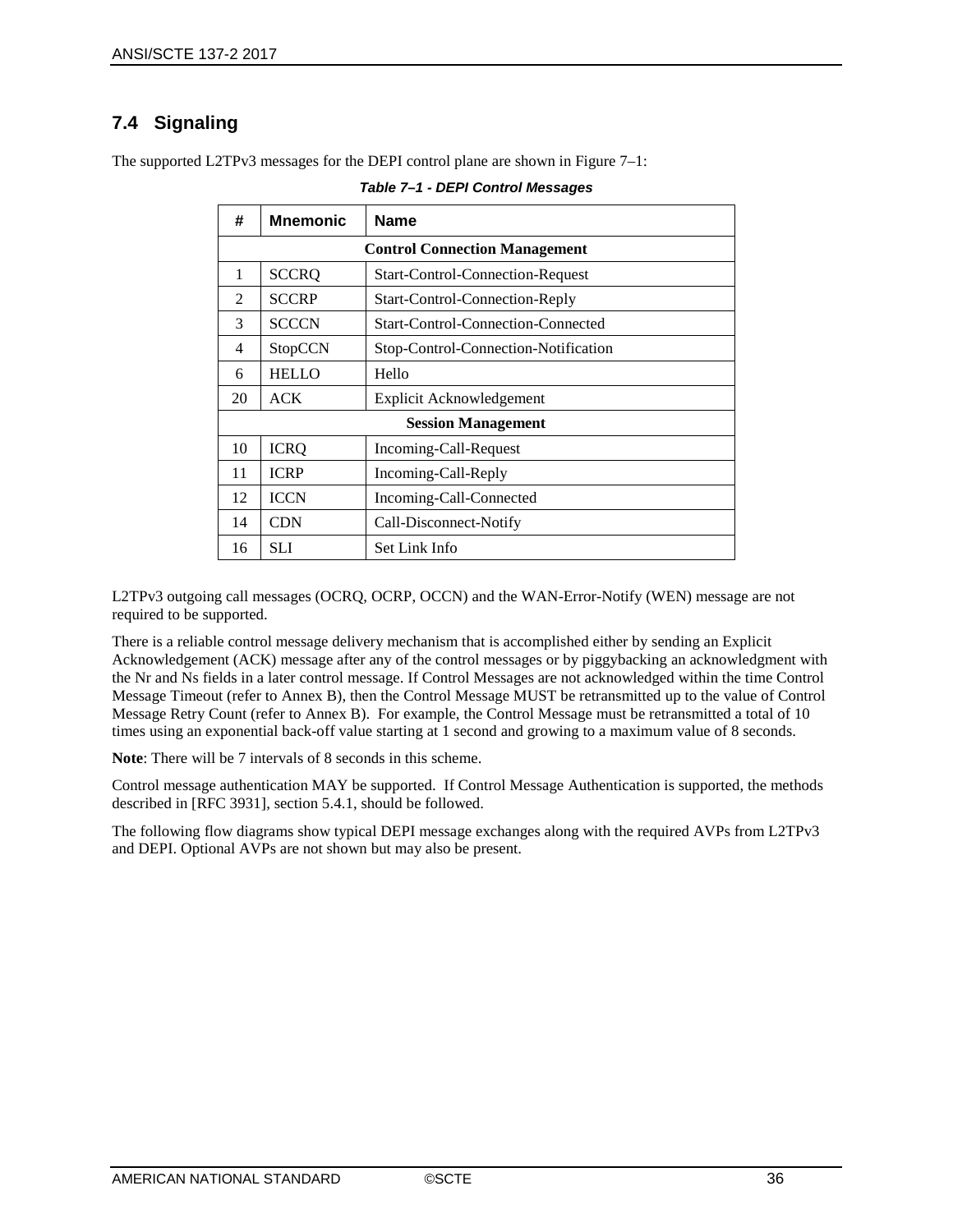## **7.4.1 Control Connection Signaling**

## *7.4.1.1 Control Connection Setup*



*Figure 7–6 - DEPI Control Connection Setup*

In order to tunnel DOCSIS frames over IP using L2TPv3, an L2TPv3 Control Connection is first established as described in [RFC [3931\].](#page-9-0) Establishment of the control connection involves an exchange of AVPs that identifies the peer and its capabilities. Each control connection has a Control Connection ID which is assigned by the recipient, and negotiated with Connection ID AVPs during the creation of a control connection.

The M-CMTS Core MUST support the ability to initiate control connection signaling (L2TPv3 caller). The EQAM MUST support the ability to receive incoming control connection requests from the M-CMTS Core (L2TPv3 callee). Establishment of control connections by the EQAM is not required for DEPI and is outside the scope of this specification.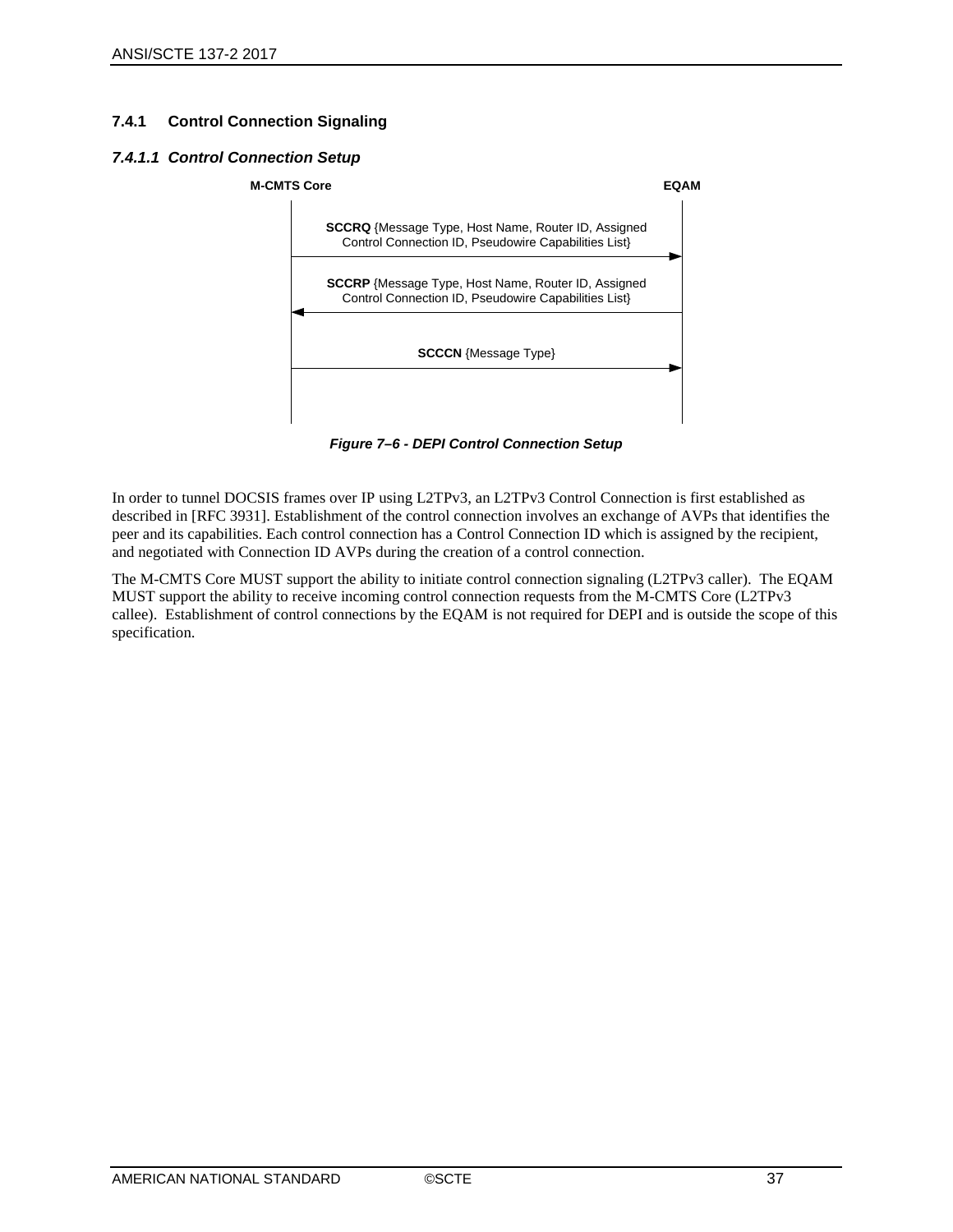

### *7.4.1.2 Control Connection Teardown*

*Figure 7–7 - DEPI Control Connection Teardown*

Control connection teardown may be initiated by either LCCE and is accomplished by sending a single StopCCN control message. An implementation may shut down an entire control connection and all sessions associated with the control connection by sending the StopCCN. Thus, it is not necessary to clear each session individually when tearing down the whole control connection. The peer receiving the StopCCN message MUST maintain session and control state for a period of time equal to StopCCN Timeout [\(Annex B\)](#page-65-0) after acknowledging the StopCCN. This provision is for managing lost acknowledgments.

In some cases, such as after a reboot, an LCCE may receive a Hello message for a Control Connection for which it is unaware. If the LCCE which received the Hello message with an unknown Connection ID, the LCCE SHOULD send a StopCCN message with the Connection ID set to 0, Result Code 2 - General error, and Error Code 1 - No control connection exists yet for this pair of LCCEs. If the LCCE receives a StopCCN message with a Control Connection ID set to 0, it MUST tear down all Control Connections with the other LCCE sending the StopCCN.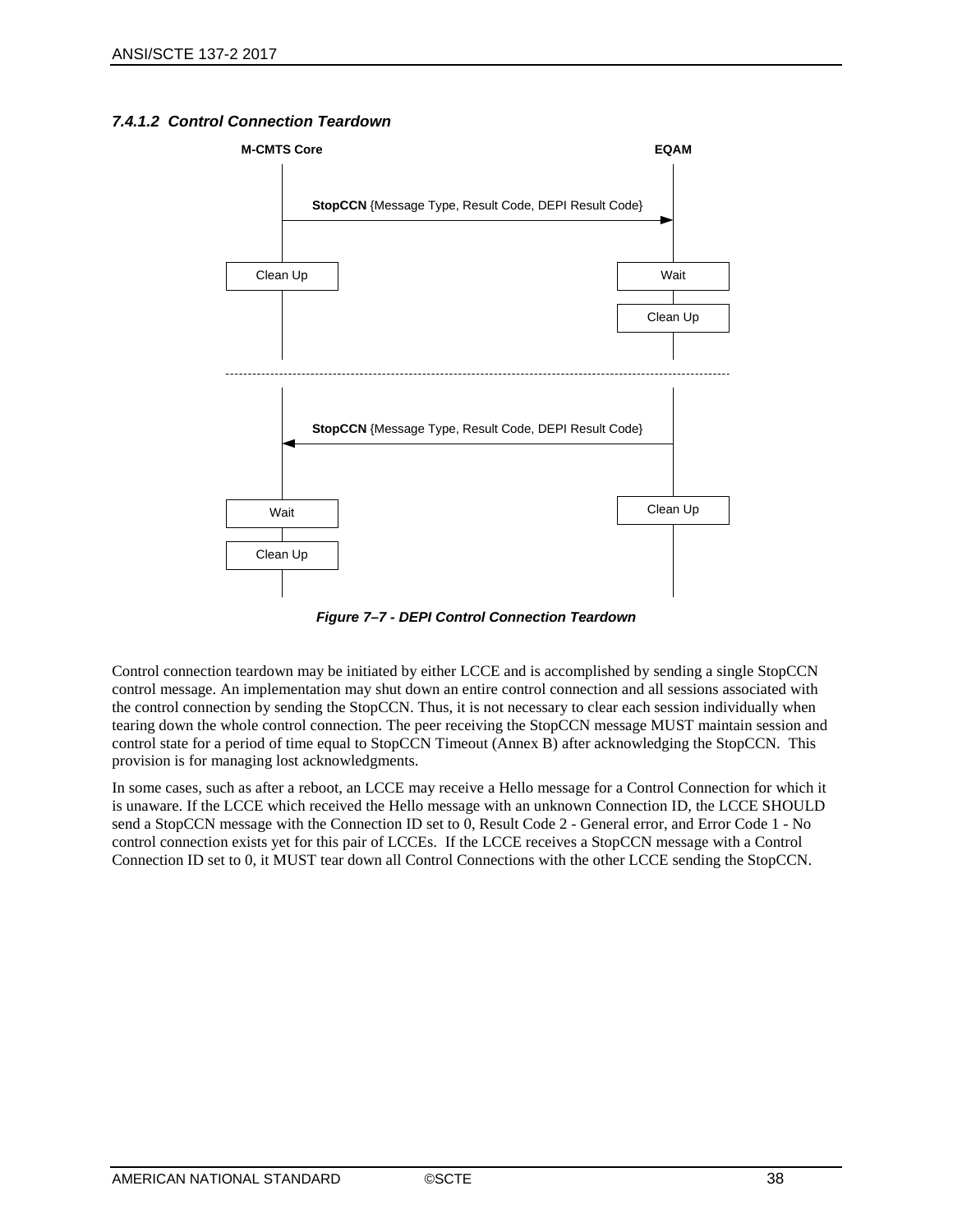## *7.4.1.3 Control Connection Keep-Alive*



*Figure 7–8 - DEPI Keep-alive*

A periodic keep-alive for the control connection is implemented by sending a Hello message if a period of time known as the Hello Timeout (refer to [Annex A\)](#page-63-0) has passed without receiving any message (data or control) from the peer.

## **7.4.2 Session Signaling**

#### *7.4.2.1 Session Setup*



*Figure 7–9 - DEPI Session Setup*

After successful control connection establishment, individual sessions may be created. Each session corresponds to a single data stream between the two LCCEs. In addition to the mandatory and optional AVPs in [RFC [3931\],](#page-9-0) the following DEPI specific AVPs are used as part of the session setup.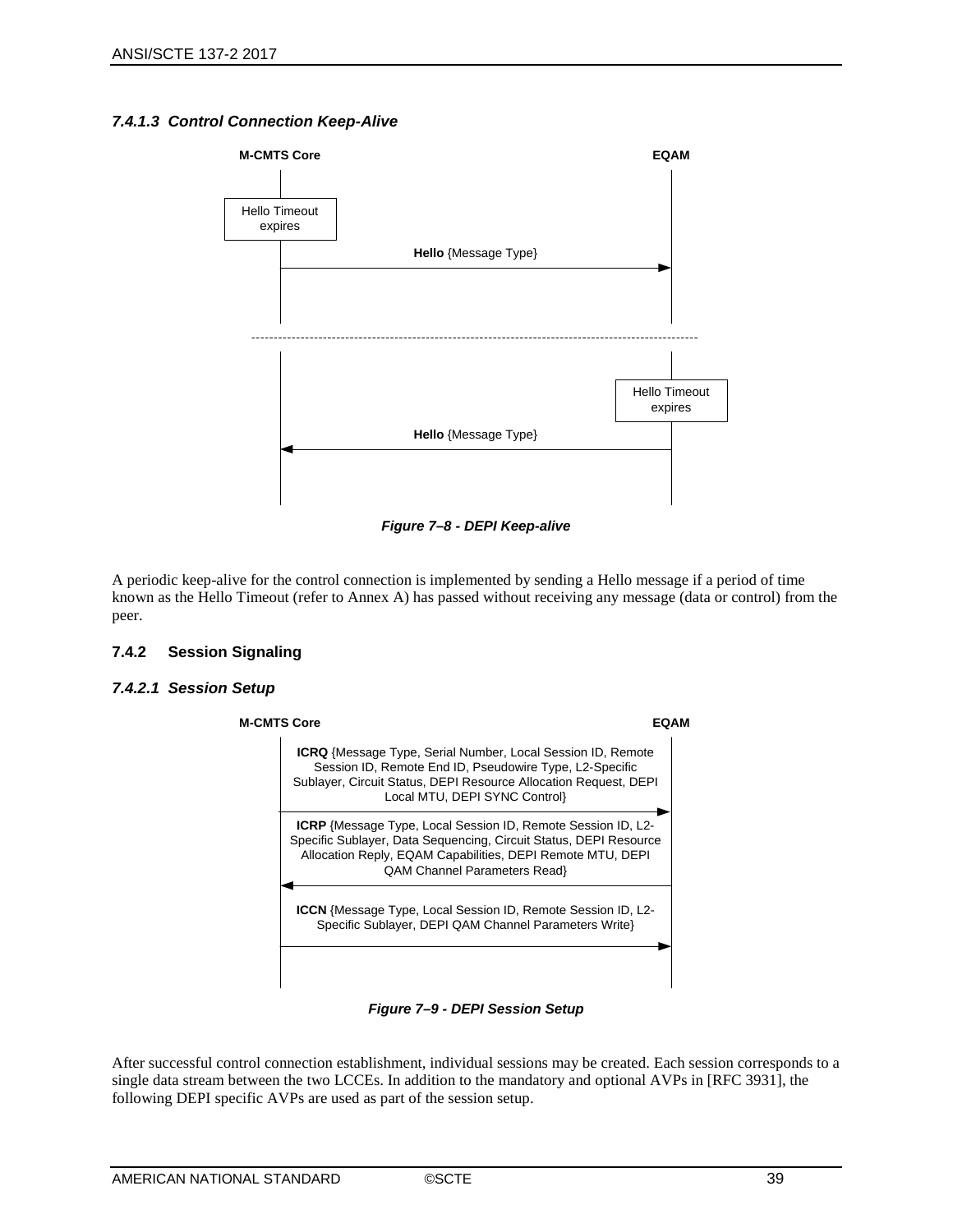ICRQ contains the Remote End ID AVP which contains the TSID of the QAM Channel for which the session is intended.

ICRP contains the Remote Session AVP which indicates the session ID that the EQAM wants to use. ICRP also contains a suite of QAM Channel AVPs (refer to Section [7.5.2\)](#page-47-0) which indicate the EQAM's current configuration, which parameters can be changed, EQAM capabilities, and assigned values such as the UDP port values. If these values are not acceptable to the M-CMTS Core, the M-CMTS Core will return a CDN message with the appropriate error code.

ICCN contains the parameters that the M-CMTS Core wants to change. If these parameters are acceptable to the EQAM, the EQAM will return an ACK (either explicit or implicit). If these parameters are not acceptable to the EQAM, the EQAM will return a CDN message with the appropriate error code.

The receipt and processing of the ICCN triggers the initiation of data forwarding within the EQAM for the session. The EQAM MUST NOT transmit data on the QAM channel until the session is configured according to the parameters in the ICCN message. The EQAM SHOULD NOT buffer data while the session is being configured.

Since the ICCN message may contain AVP parameters that could reconfigure the QAM Channel and disrupt data transmission, the EQAM SHOULD set the Circuit Status AVP in the ICRP message to the down state. After the ICCN is received and when the QAM Channel is operational, then the EQAM SHOULD send an SLI message to the M-CMTS Core with the Circuit Status AVP set to the up state (refer to [7.5.1.5\)](#page-43-0).

The M-CMTS Core MAY also set its circuit status to the down state in the ICRQ message, and then set its circuit status to the up state in the ICCN message or a follow-on SLI message.

The M-CMTS Core MUST support the ability to generate session establishment signaling. The EQAM MUST support the ability to receive incoming session establishment requests from the M-CMTS Core. Establishment of L2TP sessions by the EQAM is outside the scope of this specification.



## *7.4.2.2 Session Teardown*

*Figure 7–10 - DEPI Session Teardown*

Session teardown may be initiated by either LCCE and is accomplished by sending a single CDN control message. An implementation may shut down an entire control connection and all sessions associated with the control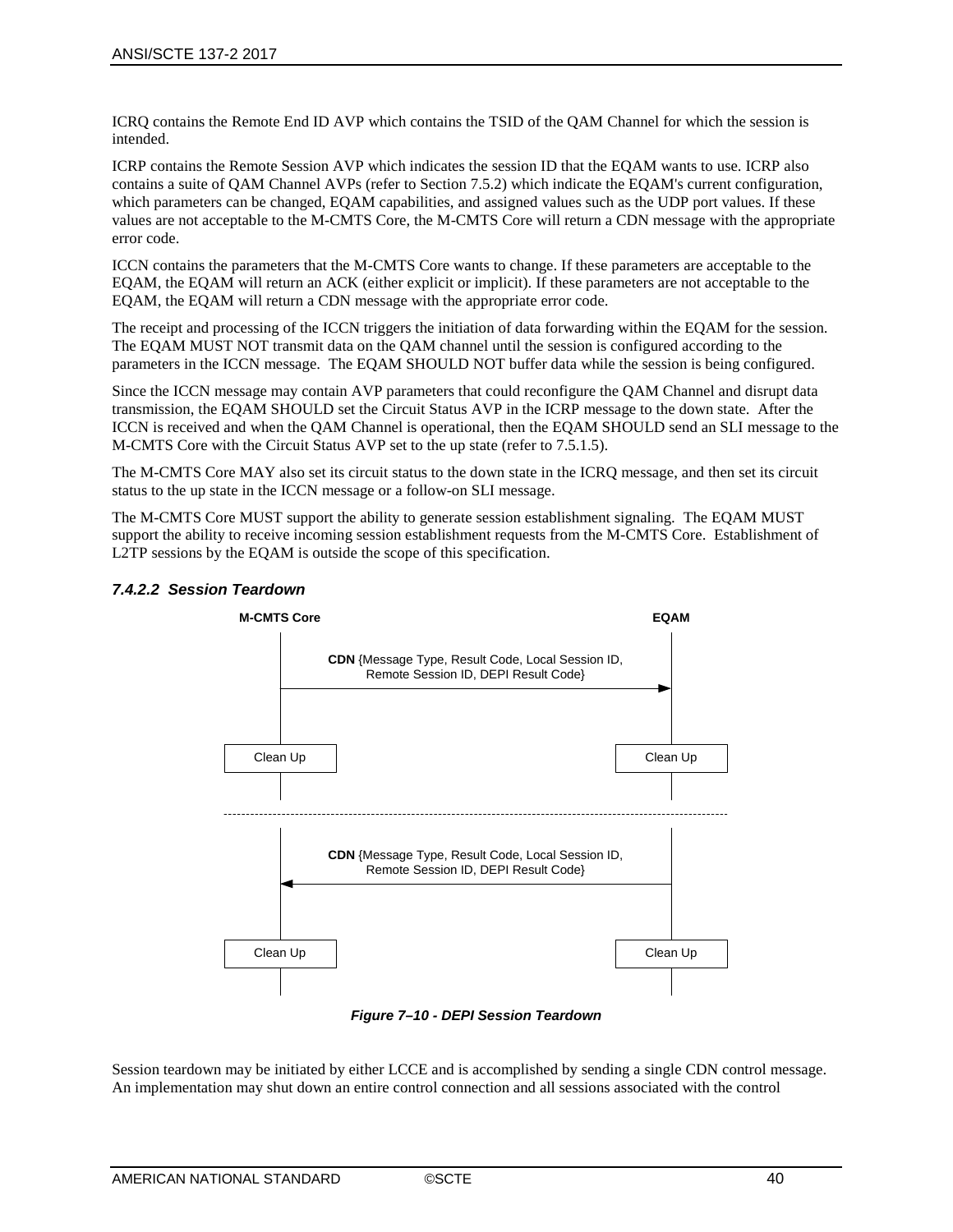connection by sending the StopCCN. Thus, it is not necessary to clear each session individually when tearing down the whole control connection.

#### *7.4.2.3 Session Updates*



*Figure 7–11 - DEPI Session Updates*

If there is a configuration change to one of the EQAM parameters which is described by a DEPI AVP, the M-CMTS Core MUST send the updated AVP to the EQAM with the Set-Link-Info (SLI) message. If there is a configuration change to one of the EQAM parameters which is described by a DEPI AVP, the EQAM MUST send the updated AVP to the M-CMTS Core using an SLI message.

### **7.4.3 Required and Optional AVPs**

In addition to the mandatory and optional AVPs listed in [\[RFC](#page-9-0) 3931] and modified by [Table](#page-42-0) 7–3, the following DEPI AVPs listed in [Table](#page-41-0) 7–2 MUST be present in the DEPI control message if mandatory, and MAY be present in DEPI control messages if optional.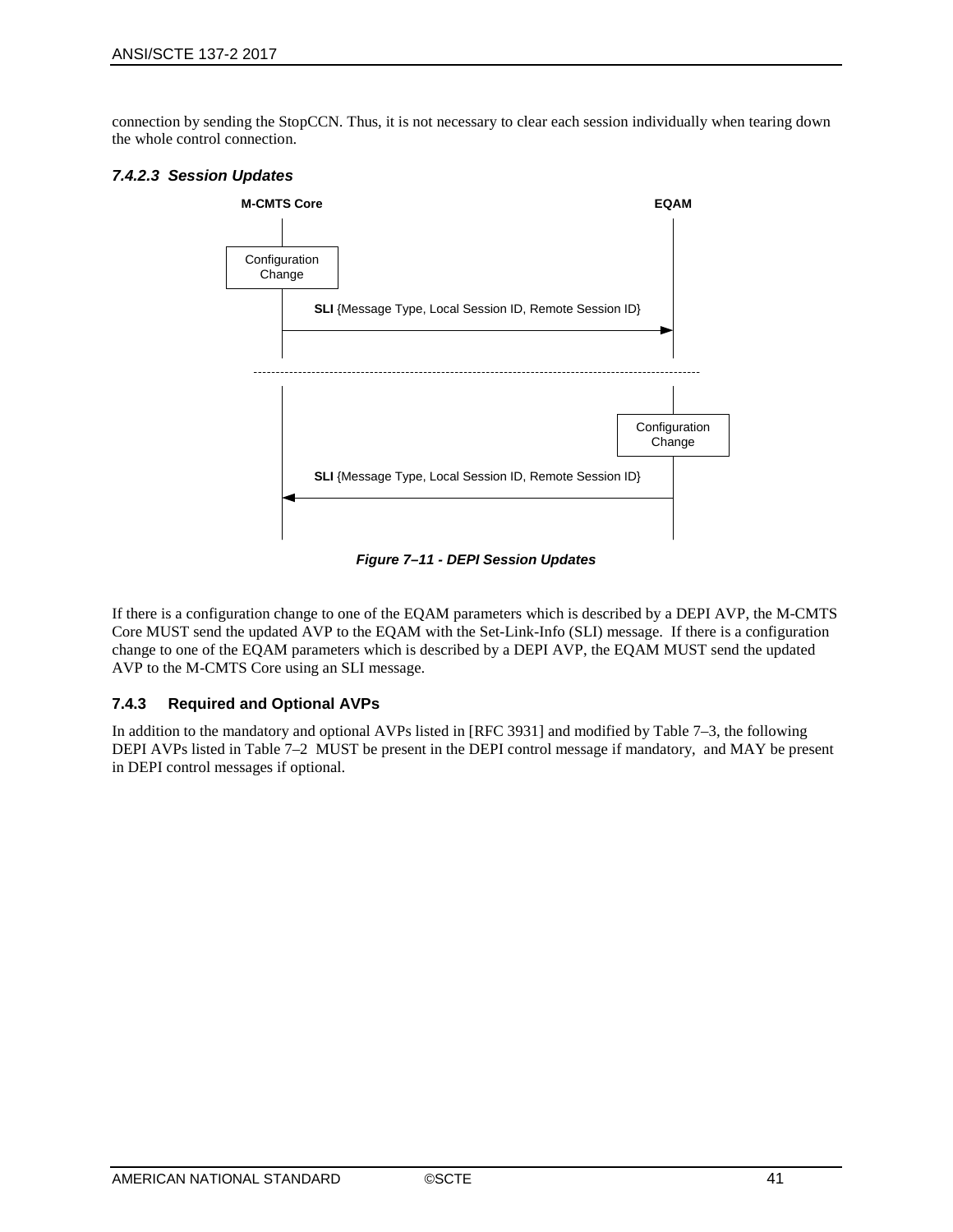<span id="page-41-0"></span>

| <b>DEPI Control</b><br><b>Message</b> | <b>DEPI Mandatory AVPs</b>                                                                                                                                                                                                                                                                            | <b>DEPI Optional AVPs</b>                                                                                                                                                                                                                                                  |
|---------------------------------------|-------------------------------------------------------------------------------------------------------------------------------------------------------------------------------------------------------------------------------------------------------------------------------------------------------|----------------------------------------------------------------------------------------------------------------------------------------------------------------------------------------------------------------------------------------------------------------------------|
| <b>ICRQ</b>                           | <b>DEPI Resource Allocation Request</b><br><b>DEPI</b> Local MTU<br>DS QAM Channel DOCSIS SYNC Control                                                                                                                                                                                                | <b>Local UDP Port</b>                                                                                                                                                                                                                                                      |
| <b>ICRP</b>                           | <b>DEPI Resource Allocation Reply</b><br><b>DEPI Remote MTU</b><br><b>EQAM</b> Capabilities<br>DS QAM Channel Frequency<br>DS QAM Channel Power<br>DS QAM Channel Modulation<br>DS QAM Channel J.83 Annex<br>DS QAM Channel Symbol Rate<br>DS QAM Channel Interleaver Depth<br>DS QAM Channel RF Mute | Downstream QAM Channel TSID<br>Group                                                                                                                                                                                                                                       |
| <b>ICCN</b>                           |                                                                                                                                                                                                                                                                                                       | DS QAM Channel Frequency<br>DS QAM Channel Power<br>DS QAM Channel Modulation<br>DS QAM Channel J.83 Annex<br>DS QAM Channel Symbol Rate<br>DS QAM Channel Interleaver Depth<br>DS QAM Channel RF Mute                                                                     |
| <b>CDN</b>                            |                                                                                                                                                                                                                                                                                                       | <b>DEPI Result Code</b>                                                                                                                                                                                                                                                    |
| StopCCN                               |                                                                                                                                                                                                                                                                                                       | <b>DEPI Result Code</b>                                                                                                                                                                                                                                                    |
| <b>SLI</b>                            |                                                                                                                                                                                                                                                                                                       | DS QAM Channel DOCSIS SYNC<br>Control<br>DS QAM Channel Frequency<br>DS QAM Channel Power<br>DS QAM Channel Modulation<br>DS QAM Channel J.83 Annex<br>DS QAM Channel Symbol Rate<br>DS QAM Channel Interleaver Depth<br>DS QAM Channel RF Mute<br><b>DEPI Result Code</b> |

## **7.5 AVP Definitions**

## **7.5.1 Conventional L2TPv3 AVPs**

The AVP types from [\[RFC](#page-9-0) 3931] an[d \[RFC](#page-9-1) 308] that are supported as part of this specification are shown in [Table](#page-42-0) 7–3.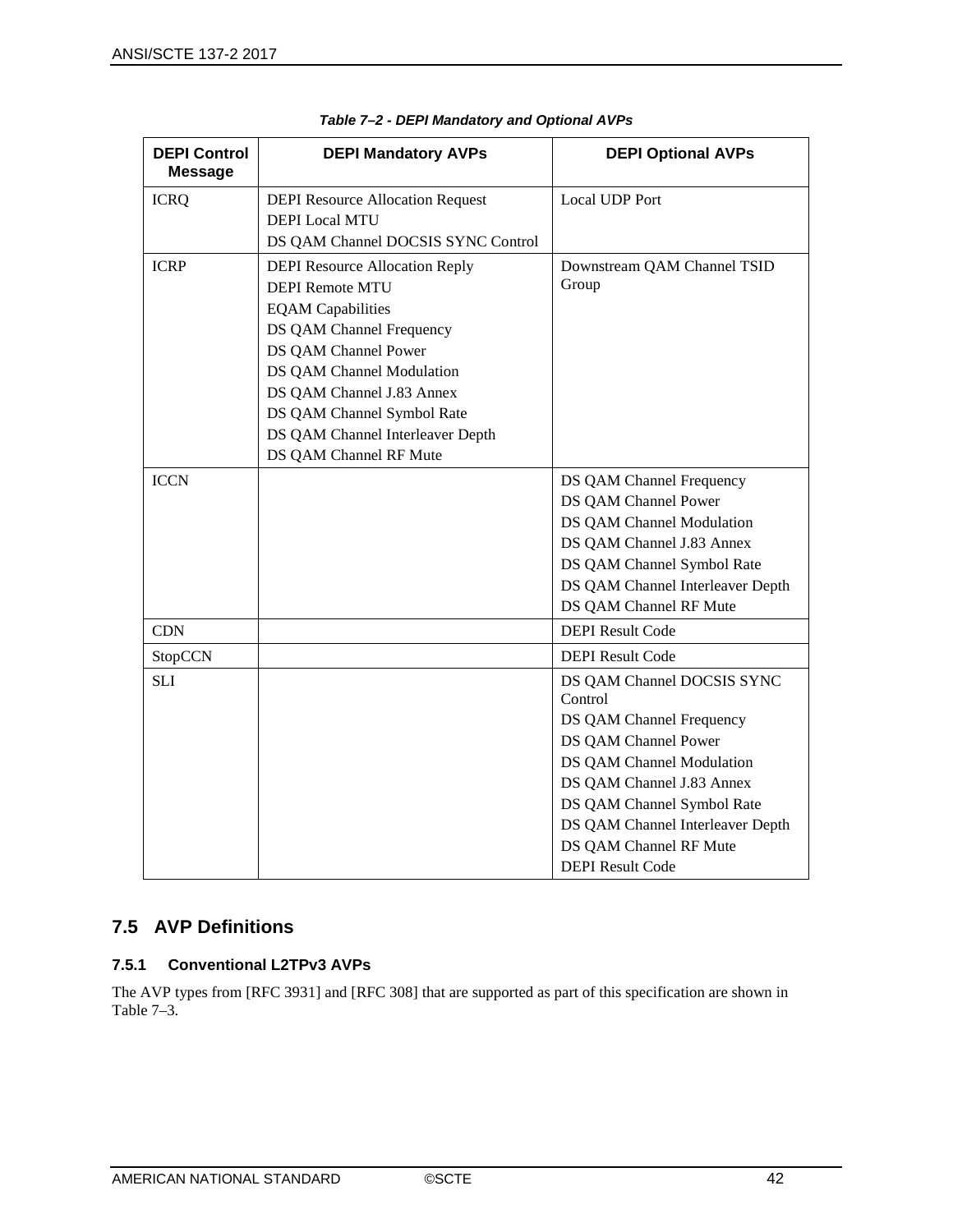<span id="page-42-0"></span>

| <b>Attribute</b><br><b>Type</b> | Control,<br><b>Session</b> | <b>Description</b>                          | <b>Required</b> | <b>Not</b><br><b>Required</b> |
|---------------------------------|----------------------------|---------------------------------------------|-----------------|-------------------------------|
| $\boldsymbol{0}$                | C, S                       | Message Type                                |                 |                               |
| $\mathbf{1}$                    | S                          | <b>Result Code</b>                          | $\bullet$       |                               |
| 5                               | C, S                       | <b>Control/Session Tie Breaker</b>          |                 |                               |
| $\overline{7}$                  | $\mathcal{C}$              | <b>Host Name</b>                            |                 |                               |
| 8                               | $\overline{C}$             | Vendor Name                                 |                 |                               |
| 10                              | $\mathsf{C}$               | Receive Window Size                         |                 |                               |
| 15                              | $\mathbf S$                | Serial Number                               | $\bullet$       |                               |
| 25                              | S                          | Physical Channel ID                         |                 |                               |
| 34                              | S                          | <b>Circuit Errors</b>                       |                 |                               |
| 36                              | C, S                       | Random Vector                               |                 |                               |
| 47                              | $\mathbf C$                | <b>Control Connection DSCP</b>              |                 |                               |
| 48                              | S                          | <b>Session DSCP</b>                         |                 |                               |
| 58                              | C, S                       | <b>Extended Vendor ID AVP</b>               |                 |                               |
| 59                              | C, S                       | Message Digest                              |                 |                               |
| 60                              | $\mathbf C$                | Router ID                                   |                 |                               |
| 61                              | $\mathcal{C}$              | Assigned Control Connection ID              |                 |                               |
| 62                              | $\overline{C}$             | Pseudowire Capabilities List                |                 |                               |
| 63                              | S                          | <b>Local Session ID</b>                     |                 |                               |
| 64                              | S                          | Remote Session ID                           | ●               |                               |
| 65                              | S                          | Assigned Cookie                             |                 |                               |
| 66                              | ${\bf S}$                  | Remote End ID                               | $\bullet$       |                               |
| 68                              | $\mathbf S$                | Pseudowire Type                             |                 |                               |
| 69                              | $\mathbf S$                | L2-Specific Sublayer                        |                 |                               |
| 70                              | S                          | Data Sequencing                             | $\bullet$       |                               |
| 71                              | S                          | <b>Circuit Status</b>                       |                 |                               |
| 72                              | $\mathcal{C}$              | Preferred Language                          |                 |                               |
| 73                              | $\overline{C}$             | <b>Control Message Authentication Nonce</b> |                 |                               |
| 74                              | ${\bf S}$                  | Tx Connect Speed                            |                 |                               |
| 75                              | S                          | Rx Connect Speed                            |                 |                               |

Conventional AVPs whose usage is specific to DEPI are described below. A more complete description as well as requirements for the conventional AVPs is in [RFC [3931\].](#page-9-0)

## *7.5.1.1 Message Type (All Messages)*

| IMI H | Resv | Length $= 8$         | Vendor $ID = 0$ |  |
|-------|------|----------------------|-----------------|--|
|       |      | Attribute $Type = 0$ | Message Type    |  |

*Figure 7–12 - Message Type AVP*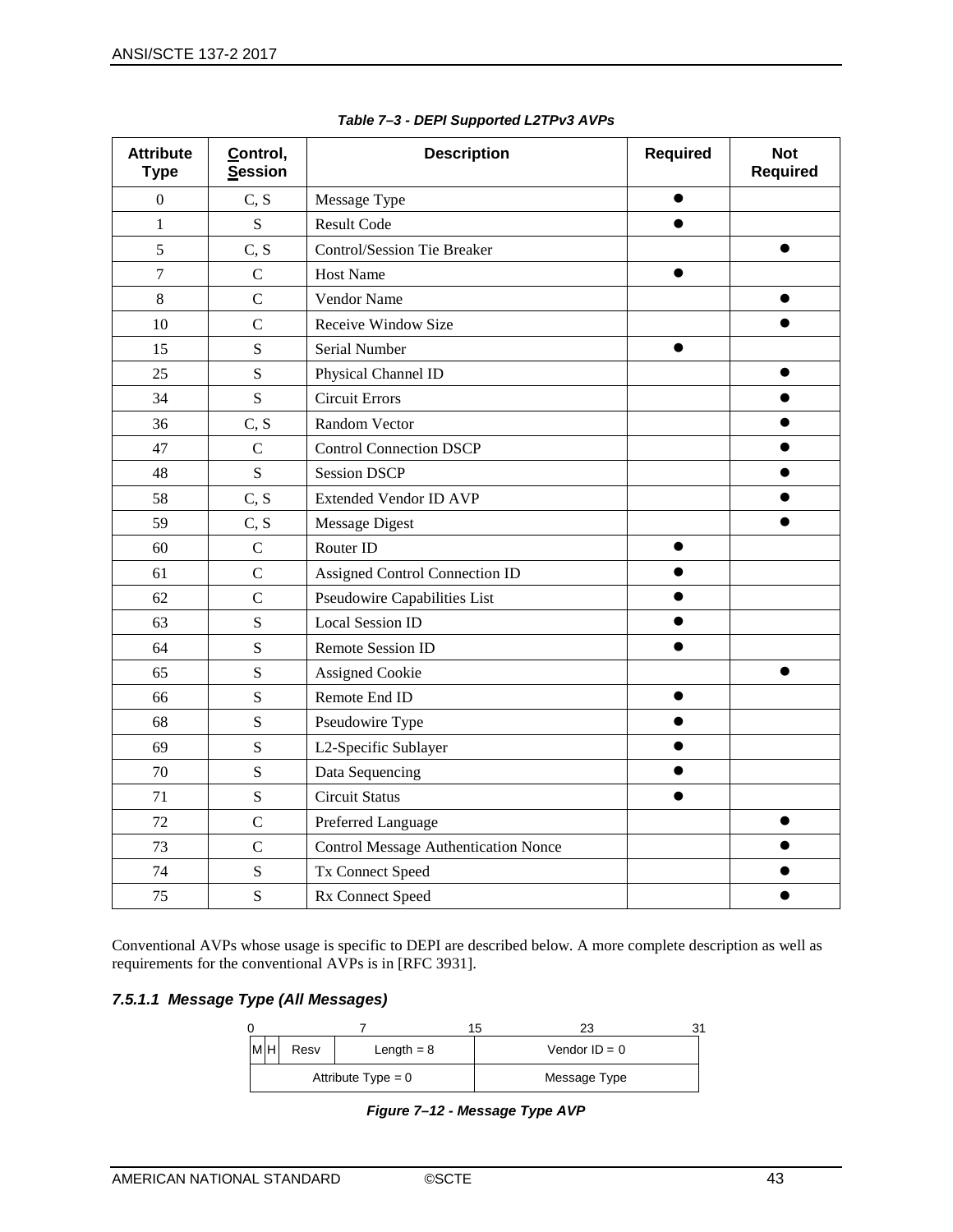This identifies the particular L2TPv3 Control Message. It is always the first AVP.

### *7.5.1.2 Result Code (StopCCN, CDN)*

|      |                       |                          | 15 | 23              |  |
|------|-----------------------|--------------------------|----|-----------------|--|
| MI H | Resv                  | Length $= 8 + N$         |    | Vendor $ID = 0$ |  |
|      | Attribute $Type = 1$  |                          |    | Result Code     |  |
|      | Error Code (Optional) |                          |    | Error Message   |  |
|      |                       | Error Message (Optional) |    |                 |  |

*Figure 7–13 - Result Code AVP*

This message contains results codes, optional error codes, and optional error messages when tearing down a Control Connection or a Session.

### *7.5.1.3 Host Name (SCCRQ, SCCRP)*



*Figure 7–14 - Host Name AVP*

The host name is typically the fully qualified domain name (FQDN) of each device.

#### *7.5.1.4 Vendor Name (SCCRQ, SCCRP)*



*Figure 7–15 - Vendor Name AVP*

The M-CMTS Core SHOULD identify itself with an ASCII Vendor ID string during the SCCRQ message. The EQAM SHOULD identify itself with an ASCII Vendor ID string during the SCCRP message. Note that this is an optional AVP in [RFC [3931\].](#page-9-0)

#### <span id="page-43-0"></span>*7.5.1.5 Serial Number (ICRQ, OCRQ)*

|        |                       |               | 15. |                 |  |
|--------|-----------------------|---------------|-----|-----------------|--|
| lmlh   | Resv                  | Length $= 10$ |     | Vendor $ID = 0$ |  |
|        | Attribute Type = $15$ |               |     | Serial          |  |
| Number |                       |               |     |                 |  |

*Figure 7–16 - Serial Number AVP*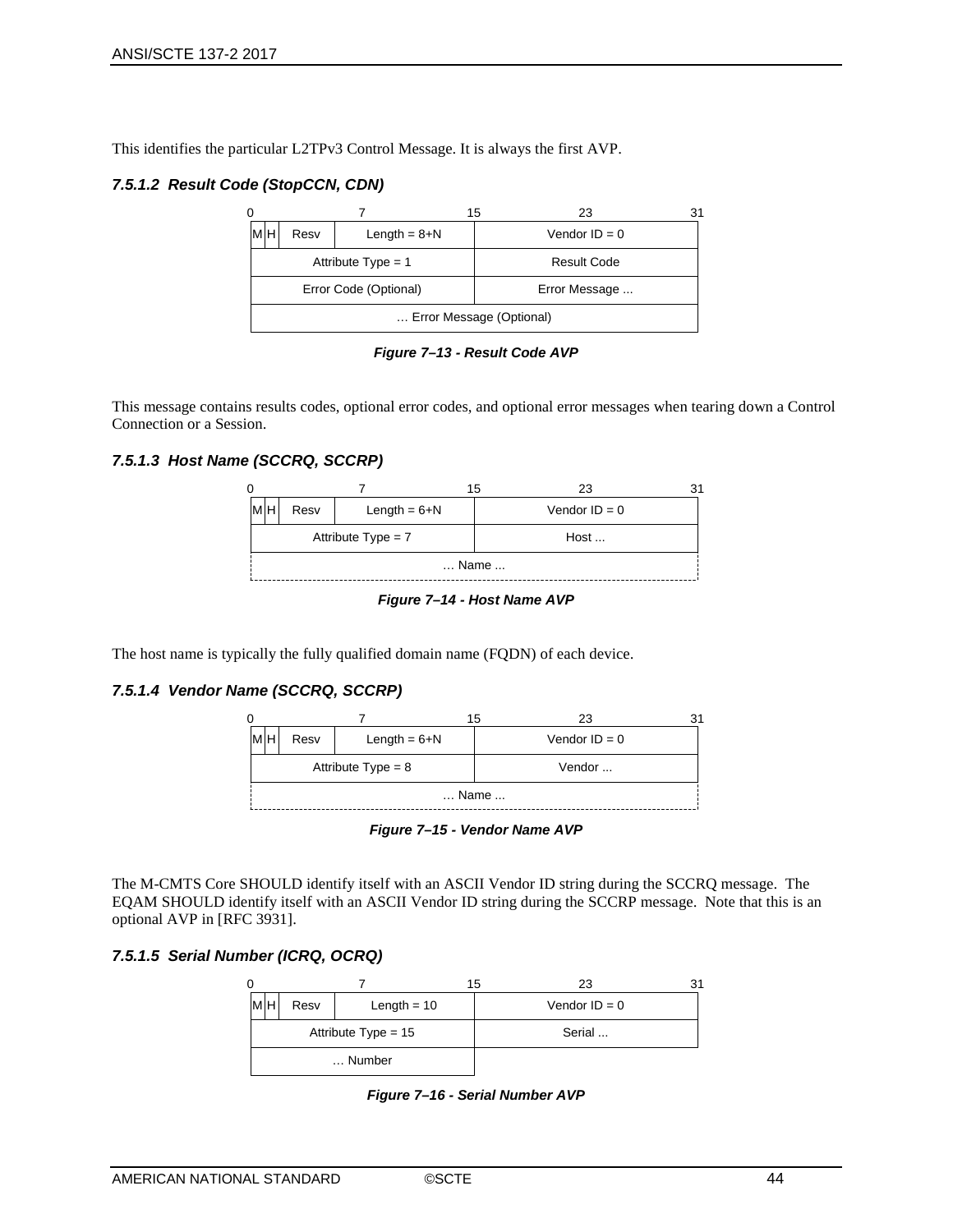This number is assigned by the originator of the message and is similar in concept to a transaction ID. Its main use is to aid in debugging message flows.

#### *7.5.1.6 Router ID (SCCRQ, SCCRP)*

|   |                       |               | 15     | 23              |  |
|---|-----------------------|---------------|--------|-----------------|--|
| M | Resv                  | Length $= 10$ |        | Vendor $ID = 0$ |  |
|   | Attribute $Type = 60$ |               | Router |                 |  |
|   | … ID                  |               |        |                 |  |

*Figure 7–17 - Router ID AVP*

The Router ID is an opaque number that uniquely identifies the sending LCCE. It may be the IP address of the sending LCCE, but this cannot be assumed.

#### *7.5.1.7 Assigned Control Connection ID (SCCRQ, SCCRP, StopCCN)*

|   |                       |               | 15 | 23                 |  |
|---|-----------------------|---------------|----|--------------------|--|
| M | Resv                  | Length $= 10$ |    | Vendor $ID = 0$    |  |
|   | Attribute Type = $61$ |               |    | Control Connection |  |
|   | … ID                  |               |    |                    |  |

*Figure 7–18 - Control Connection ID AVP*

This is the control connection ID for DEPI. During SCCRQ, the M-CMTS Core uses this AVP to inform the EQAM what value of Control Connection ID to use in the L2TPv3 Control Header for control messages originated by the EQAM. During SCCRP, the EQAM uses this AVP to inform the M-CMTS Core what value of Control Connection ID to use in the L2TPv3 Control header for control messages originated by the M-CMTS Core. Since the M-CMTS Core has not been informed by the EQAM prior to the first SCCRQ message, the M-CMTS core uses a value of 0 for the control connection ID in the L2TPv3 Control Header of the SCCRQ message.

### *7.5.1.8 Pseudowire Capabilities List (SCCRQ, SCCRP)*



*Figure 7–19 - Pseudowire Capabilities List AVP*

<span id="page-44-0"></span>The Pseudowire Capabilities List indicates the capabilities of the M-CMTS Core and EQAM. There are two PW Types defined for DEPI.

| <b>Pseudowire Type</b> | <b>Mnemonic</b> | Value     |
|------------------------|-----------------|-----------|
| <b>MPT</b> Pseudowire  | <b>MPTPW</b>    | $0x000C*$ |
| <b>PSP</b> Pseudowire  | <b>PSPPW</b>    | $0x000D*$ |

| Table 7-4 - Pseudowire Types |  |  |
|------------------------------|--|--|
|------------------------------|--|--|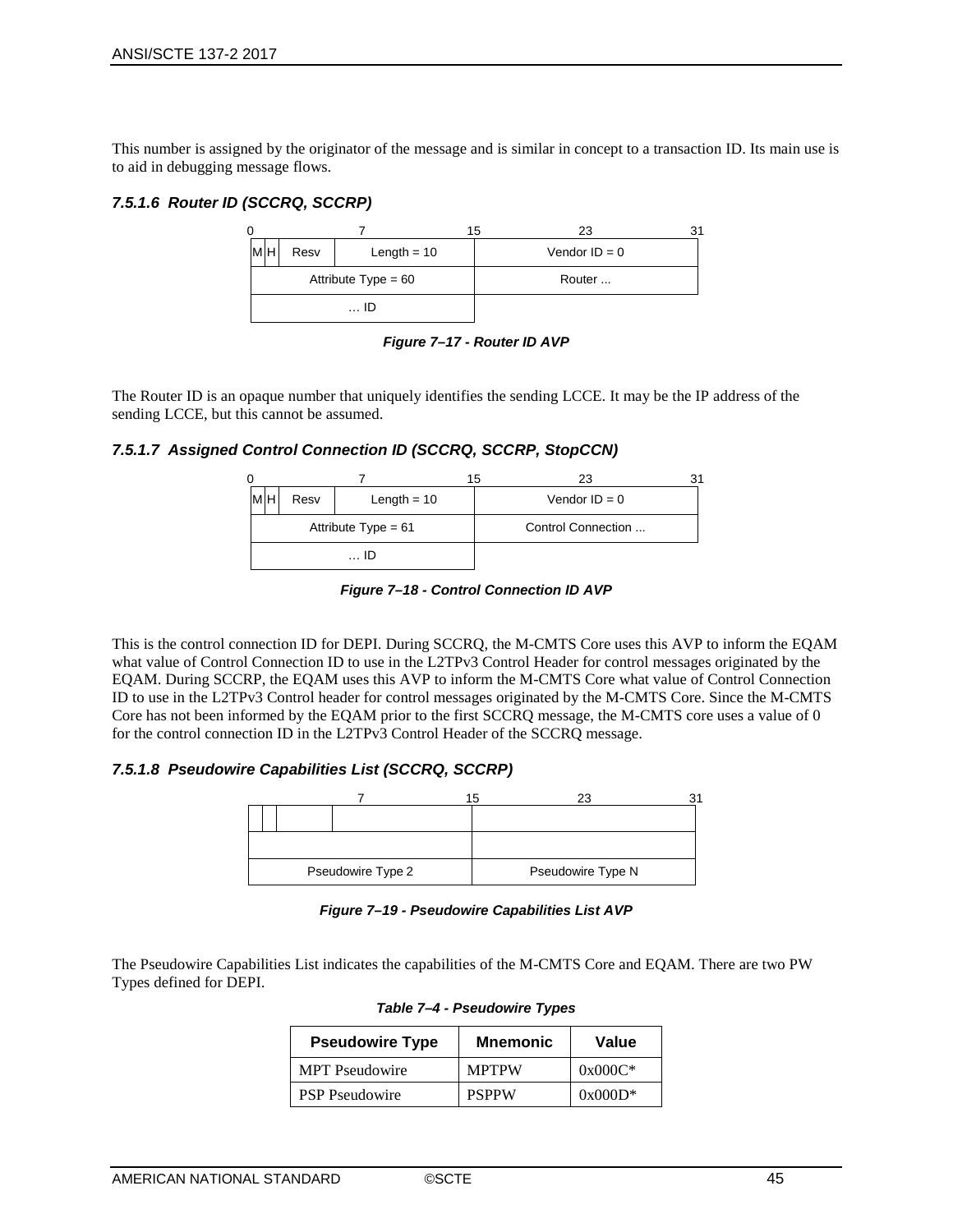The M-CMTS Core MUST indicate its support for PSP and D-MPT mode by including one or both of the DEPI PW Types in the Pseudowire Capabilities List. The EQAM MUST indicate its support for PSP and D-MPT mode by including one or both of the DEPI PW Types in the Pseudowire Capabilities List.

## *7.5.1.9 Local Session ID (ICRQ, ICRP, ICCN, CDN, SLI)*

|                       |      |               | 15            | 23              |  |
|-----------------------|------|---------------|---------------|-----------------|--|
| МŀН                   | Resv | Length $= 10$ |               | Vendor $ID = 0$ |  |
| Attribute $Type = 63$ |      |               | Local Session |                 |  |
| … ID                  |      |               |               |                 |  |

When a session is established, the M-CMTS Core and EQAM each choose their own Session ID and advertise it to each other with this AVP. This means that a single session setup sets up two uni-directional sessions, one in each direction.

### *7.5.1.10 Remote Session ID (ICRQ, ICRP, ICCN, CDN, SLI)*

| 0  |                       |               | 15 | 23              |  |
|----|-----------------------|---------------|----|-----------------|--|
| MH | Resv                  | Length $= 10$ |    | Vendor $ID = 0$ |  |
|    | Attribute $Type = 64$ |               |    | Remote Session  |  |
|    | ID                    |               |    |                 |  |

*Figure 7–21 - Remote Session ID AVP*

When the M-CMTS Core or EQAM send a session message to each other, the Remote Session ID is set to the session ID learned previously from the Local Session ID. If the Remote Session ID is not yet known, it is set to 0.

#### *7.5.1.11 Remote End ID (ICRQ)*

|    |      |                       | מ ו |                    |  |
|----|------|-----------------------|-----|--------------------|--|
| MI | Resv | Length $= 8$          |     | Vendor $ID = 0$    |  |
|    |      | Attribute $Type = 66$ |     | Remote $ID = TSID$ |  |

*Figure 7–22 - Remote End ID AVP*

DEPI uses the TSID from the QAM Channel as the Remote End ID. The TSID is an unsigned two octet integer and is used to bind a session to a QAM Channel.

#### *7.5.1.12 Pseudowire Type (ICRQ)*

| IM H<br>Resv | Length $= 8$          | Vendor $ID = 0$        |  |
|--------------|-----------------------|------------------------|--|
|              | Attribute $Type = 68$ | <b>Pseudowire Type</b> |  |

*Figure 7–23 - Pseudowire Type AVP*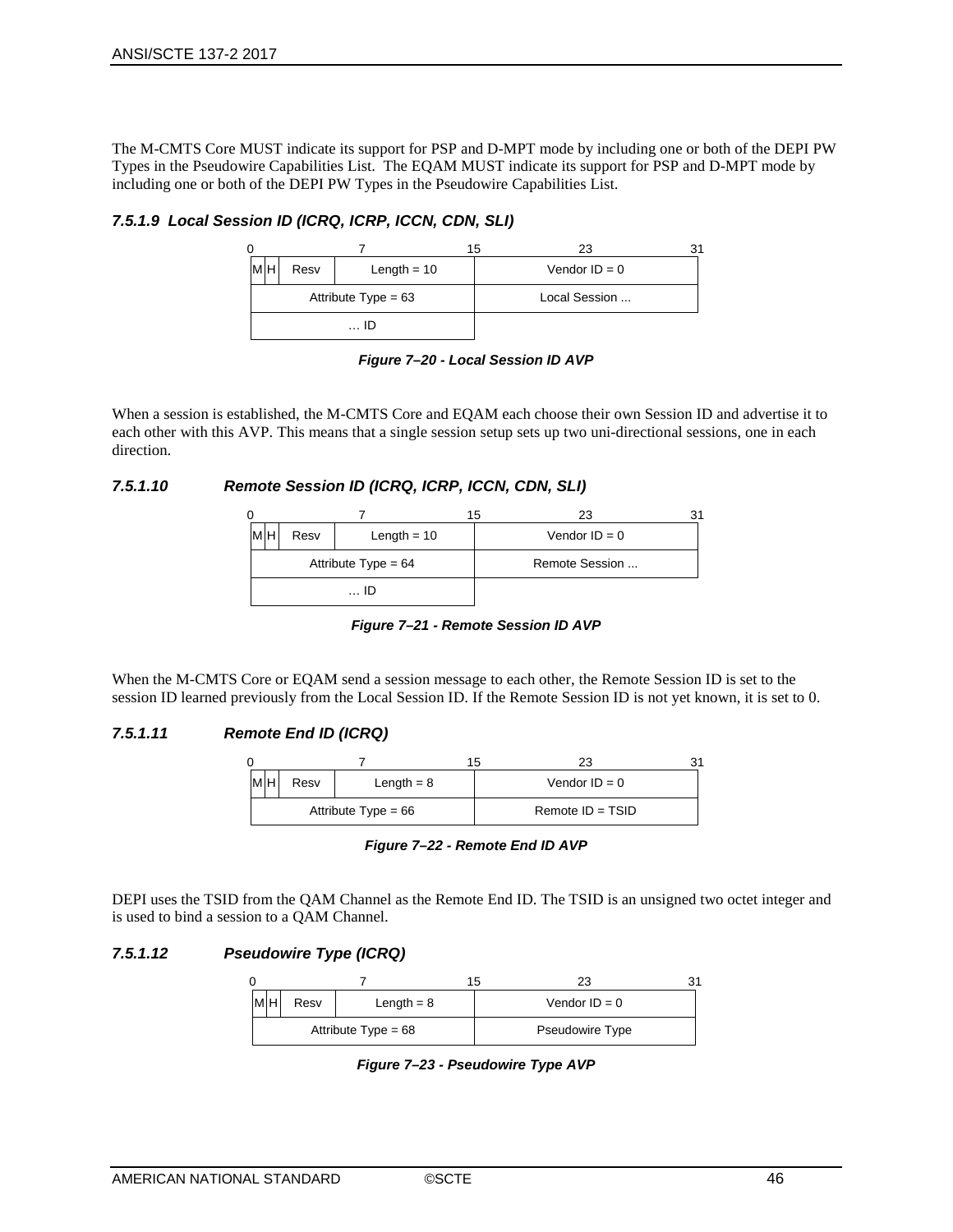DEPI uses the Pseudowire Type values defined in [Table](#page-44-0) 7–4 to indicate the type of DEPI session requested.

## *7.5.1.13 L2-Specific Sublayer (ICRQ, ICRP, ICCN)*

| ML | Resv | Length $= 8$          | Vendor $ID = 0$           |  |
|----|------|-----------------------|---------------------------|--|
|    |      | Attribute $Type = 69$ | L2-Specific Sublayer Type |  |

*Figure 7–24 - L2-Specific Sublayer AVP*

The M-CMTS Core MUST include the L2-Specific Sublayer AVP in the ICRQ and ICCN message, indicating the L2-Specific Sublayer Header Type consistent with the Pseudowire type for the DEPI flow. The EQAM MUST include the L2-Specific Sublayer AVP in the ICRP message, indicating the L2-Specific Sublayer Header Type consistent with the Pseudowire type for the DEPI flow.

| Table 7-5 - L2-Specific Sublayer Types |  |
|----------------------------------------|--|
|                                        |  |

| <b>L2-Specific Sublayer Type</b> | Value |
|----------------------------------|-------|
| MPT Specific Sublayer            | $3*$  |
| <b>PSP Specific Sublayer</b>     | 4*    |

## *7.5.1.14 Data Sequencing (ICRP)*

| IMI H | Resv | Length $= 8$          | Vendor $ID = 0$             |  |
|-------|------|-----------------------|-----------------------------|--|
|       |      | Attribute $Type = 70$ | Data Sequencing Level $= 2$ |  |

*Figure 7–25 - Data Sequencing AVP*

The EQAM MUST include the Data Sequencing AVP in the ICRP message, indicating Data Sequencing Level 2 is required (all incoming data packets require sequencing).

## *7.5.1.15 Circuit Status (ICRQ, ICRP, ICCN, SLI)*

|            |                       | כ ו |                 |  |  |
|------------|-----------------------|-----|-----------------|--|--|
| мH<br>Resv | Length $= 8$          |     | Vendor $ID = 0$ |  |  |
|            | Attribute $Type = 71$ |     | Reserved        |  |  |

*Figure 7–26 - Circuit Status AVP*

- **N** 1 bit The New bit indicates whether the status indication is for a new DEPI session (1) or an existing DEPI session (0). The New bit SHOULD be set the first time the DEPI session is established after provisioning.
- **A** 1 bit The Active bit indicates whether the DEPI session is up (1) or down (0). Once the M-CMTS Core is aware that the DEPI session is down, the M-CMTS Core MUST NOT attempt to pass data traffic on the DEPI session.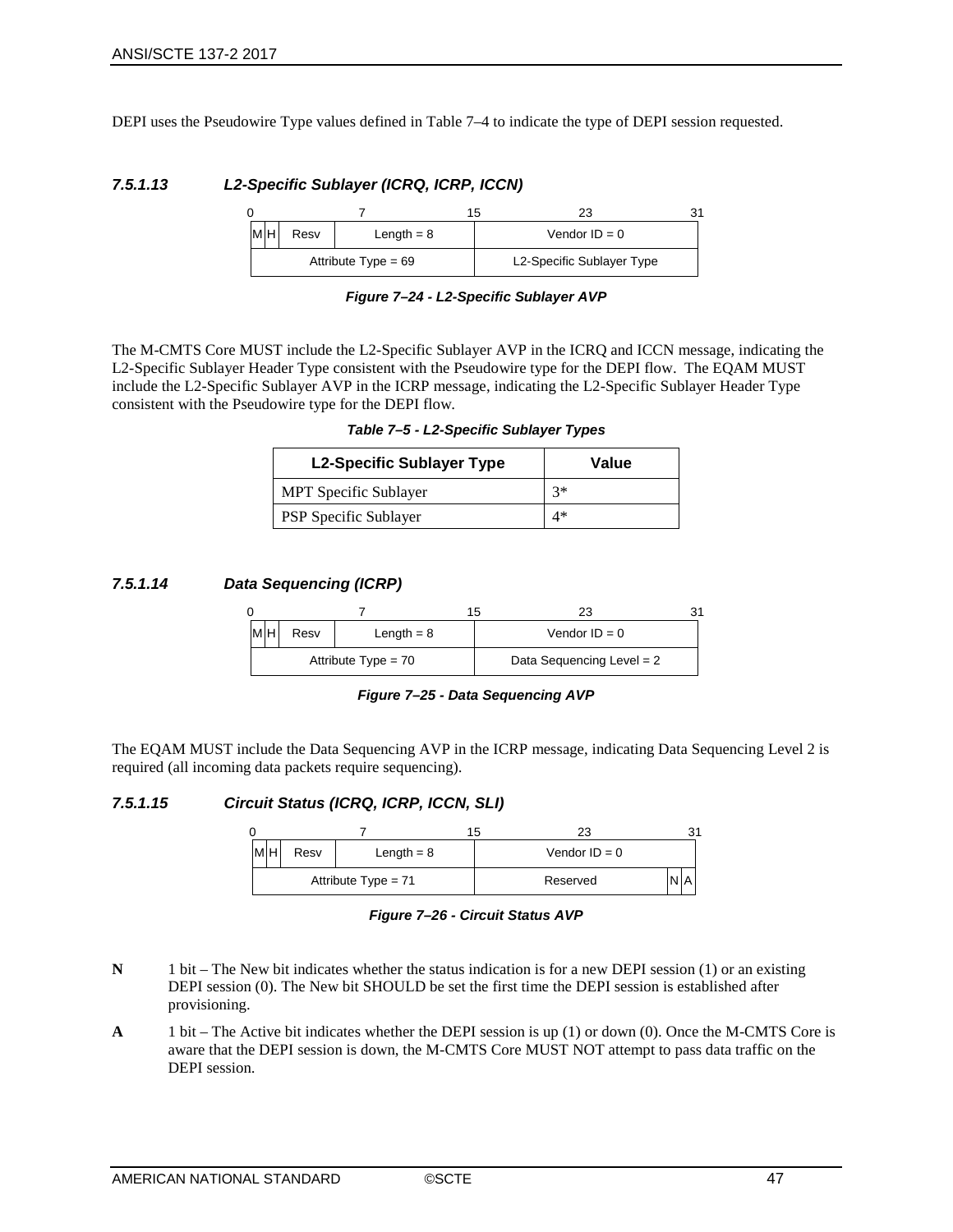DEPI uses the Circuit Status AVP to indicate whether the DEPI session is up and able to pass data traffic, or down and unable to pass data traffic. The Circuit Status ID does not control the RF output of the QAM Channel. Note that the Circuit Status AVP is sent by both the M-CMTS Core and the EQAM.

## <span id="page-47-0"></span>**7.5.2 DEPI Specific AVPs**

<span id="page-47-1"></span>The AVP types defined specifically for DEPI are shown i[n Table](#page-47-1) 7–6. The range of Attribute Types from 0-99 is reserved for DEPI Session Specific AVPs. These AVPs are only used in L2TP session messages.

| <b>Attribute Type</b> | <b>Description</b>                      |
|-----------------------|-----------------------------------------|
|                       | Reserved                                |
|                       | <b>DEPI Result Code</b>                 |
| $\mathfrak{D}$        | <b>DEPI Resource Allocation Request</b> |
| 3                     | <b>DEPI Resource Allocation Reply</b>   |
| 4                     | <b>DEPI Local MTU</b>                   |
| 5                     | <b>DOCSIS SYNC Control</b>              |
| 6                     | <b>EQAM</b> Capability Bits             |
|                       | <b>DEPI Remote MTU</b>                  |
|                       | <b>DEPI</b> Local UDP Port              |

*Table 7–6 - DEPI Defined General Session APVs*

### *7.5.2.1 DEPI Result Code (CDN, SLI)*

|    |                          |                | 15 | 23                 |  |
|----|--------------------------|----------------|----|--------------------|--|
| MН | Resv                     | Length = $8+N$ |    | Vendor ID = $4491$ |  |
|    | Attribute $Type = 1$     |                |    | Result Code        |  |
|    | Error Code (Optional)    |                |    | Error Message      |  |
|    | Error Message (Optional) |                |    |                    |  |

*Figure 7–27 - DEPI Result and Error Code AVP*

**M** 1 bit. The Mandatory bit MUST be set to a 0.

**Length** 10 bits. 8 bytes plus any additional bytes required for the Error Code and Error Message.

**Attribute Type** 2 bytes. Set to 1.

**Result Code** 2 bytes. Mandatory field. The values are as follows:

| <b>Result Code</b> | <b>Result Description</b>                                                          |
|--------------------|------------------------------------------------------------------------------------|
|                    | Session not established - Bad DEPI AVP Reference                                   |
|                    | Session not established - Bad PHY AVP Request                                      |
|                    | Session not established or disconnected for the reason indicated in<br>Error Code. |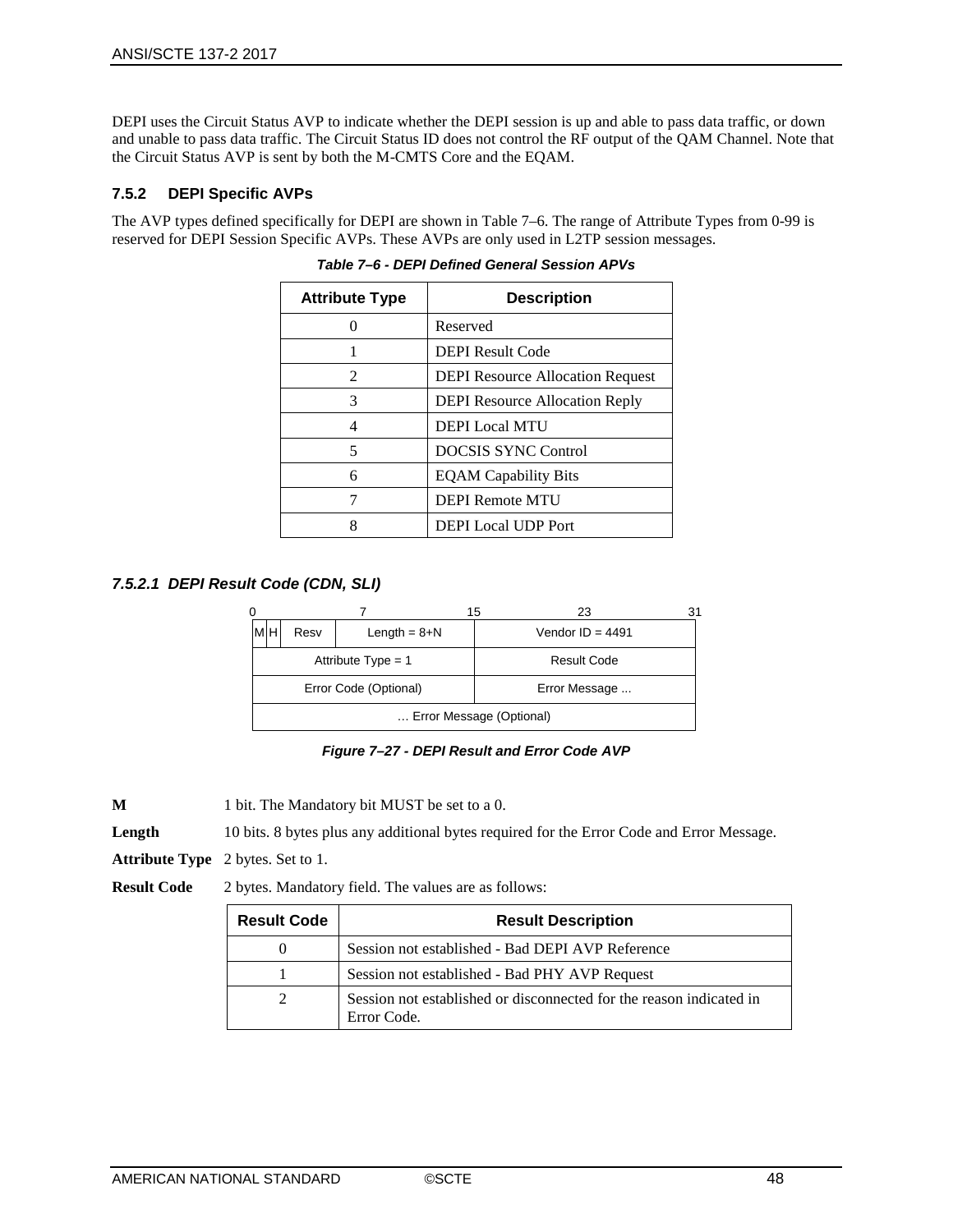| <b>Error Code</b> | <b>Error Description</b>                                    |  |  |  |
|-------------------|-------------------------------------------------------------|--|--|--|
|                   | Device is not yet ready or configured properly.             |  |  |  |
|                   | Attempt to modify a locked PHY Parameter                    |  |  |  |
|                   | Attempt to modify PHY Parameter failed – out of range value |  |  |  |
|                   | Requested PSP Flow PHBIDs not supported                     |  |  |  |
|                   | Incorrect pseudowire type used in session                   |  |  |  |

**Error Code** 2 bytes. This field is optional. The values are as follows:

**Note:** One cause of Error Code 0 would be if the EQAM did not have the values of M and N configured for the QAM Channel Symbol Rate.

**Error Message** Variable length. This field is optional.

The format of the field of this AVP is identical to the field in the standard L2TPv3 result and error code AVP except that the Vendor ID field has the value of 4491 rather than 0. The Result and Error Codes for this AVP are unique to DEPI, and are in addition to the standard Result and Error codes in the L2TPv3 Result and Error Code AVP Section [6.2.1.](#page-25-0)

### *7.5.2.2 DEPI Resource Allocation Request (ICRQ)*

|    |      |                      | ıь |                    |  |          |  |
|----|------|----------------------|----|--------------------|--|----------|--|
| МH | Resv | Length = $6+N$       |    | Vendor ID = $4491$ |  |          |  |
|    |      | Attribute $Type = 2$ |    | PHB ID 1           |  | PHB ID N |  |

**M** 1 bit. The Mandatory bit MUST be set to a 1.

Length 10 bits. 6 bytes plus one additional byte for each flow that is requested.

**Attribute Type** 2 bytes. Set to 2.

Each flow request entry consists of:

**PHBID** 6 bits. Per Hop Behavior Identifier being requested by the M-CMTS Core. Per hop behaviors identifiers are defined in Section [6.2.1.](#page-25-0)

In the ICRQ message, the M-CMTS Core requests for a number of flows for a session. Each byte in the attribute payload represents a request for one unique flow. Each request contains the PHBID that will be used for that flow. For D-MPT mode operation, the M-CMTS Core MUST request a single flow.

#### *7.5.2.3 DEPI Resource Allocation Reply (ICRP)*

| 0  |          |                      |                     | 23<br>15                      |  |
|----|----------|----------------------|---------------------|-------------------------------|--|
| MН | Resv     | Length = $8+4^*N$    |                     | Vendor ID = $4491$            |  |
|    |          | Attribute $Type = 3$ |                     | Reserved                      |  |
|    | PHR ID 1 | Reserved             | Flow<br>ID 1        | <b>UDP Destination Port 1</b> |  |
|    | PHR ID N | Reserved             | <b>Flow</b><br>ID N | <b>UDP Destination Port N</b> |  |

|  | Figure 7-29 - DEPI Resource Allocation Reply AVP |  |  |
|--|--------------------------------------------------|--|--|
|--|--------------------------------------------------|--|--|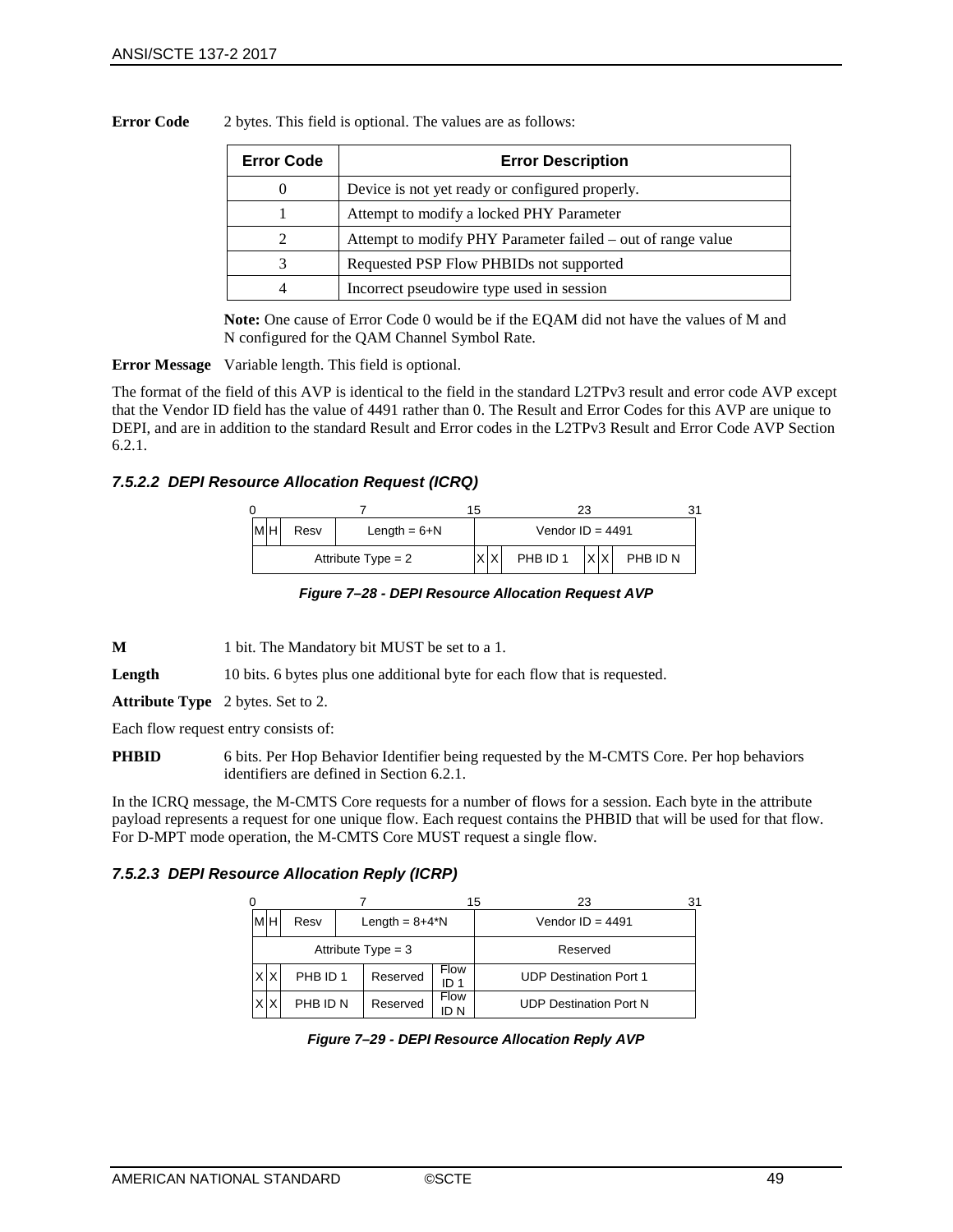**M** 1 bit. The Mandatory bit MUST be set to a 1.

Length 10 bits. 8 bytes plus 4 additional bytes for each flow.

**Attribute Type** 2 bytes. Set to 3.

Each flow response entry consists of:

- **PHBID** 6 bits. Per Hop Behavior Identifier that was request by the M-CMTS Core. Per hop behaviors identifiers are defined in Section [6.2.1.](#page-25-0)
- **Flow ID** 3 bits. This is the flow ID assigned by the EQAM. The flow ID is unique within a session.
- **UDP Dest Port** 2 bytes. This is the UDP Destination Port as specified by the EQAM that the M-CMTS Core MUST use for the session header if the M-CMTS and EQAM have been configured to use a UDP header with L2TPv3. This value MUST be unique for each session. This value MAY be unique for each flow. If L2TPv3 has been configured to not use UDP headers, then this field MUST be set to all 0's by the EQAM and MUST be ignored by the M-CMTS Core.

In the ICRP message, the EQAM responds by creating flows that match the flows requested. The EQAM specifies the Flow ID and the UDP Destination Port for each flow. The PHBID is unchanged from the flow request field. If the EQAM does not support a PHBID referenced in the request from the M-CMTS Core, the EQAM can signal that by not including the PHBID in this response. If the EQAM cannot support any of the PHBIDs requested by the M-CMTS Core, then the EQAM MUST tear down the session by issuing a CDN message.

## *7.5.2.4 DEPI Local MTU (ICRQ)*

| lмlн | Resv | Length $= 8$         | Vendor ID = $4491$    |  |
|------|------|----------------------|-----------------------|--|
|      |      | Attribute Type = $4$ | <b>DEPI Local MTU</b> |  |

*Figure 7–30 - DEPI Local MTU AVP*

| M                     | 1 bit. The Mandatory bit MUST be set to a 1.                                                                                                 |
|-----------------------|----------------------------------------------------------------------------------------------------------------------------------------------|
| Length                | 10 bits. Set to $8.$                                                                                                                         |
| <b>Attribute Type</b> | 2 bytes. Set to 4.                                                                                                                           |
| <b>DEPI Local MTU</b> | 2 bytes. In the ICRQ message, this is the MTU (Maximum Transmission Unit) that the<br>M-CMTS can receive from the EQAM on the CIN interface. |

The MTU is Layer 3 payload of a Layer 2 frame. For DEPI, the MTU would include the L2TPv3 header and payload, the UDP header if present, and the IP header, but would not include the Ethernet Header or CRC. For example, a 1518-byte Ethernet frame (1522 bytes if VLAN tags are present) would support an MTU of 1500 bytes.

#### *7.5.2.5 Downstream QAM Channel DOCSIS SYNC Control (ICRQ, SLI)*

|          |      |                      |        | 15                               | 23 |  |
|----------|------|----------------------|--------|----------------------------------|----|--|
| Ml<br>Iн | Resv | Length $= 14$        |        | Vendor ID = $4491$               |    |  |
|          |      | Attribute Type $= 5$ |        | <b>DOCSIS SYNC Interval</b><br>E |    |  |
|          |      |                      | MAC SA |                                  |    |  |
|          |      | MAC SA               |        |                                  |    |  |

*Figure 7–31 - DOCSIS SYNC AVP*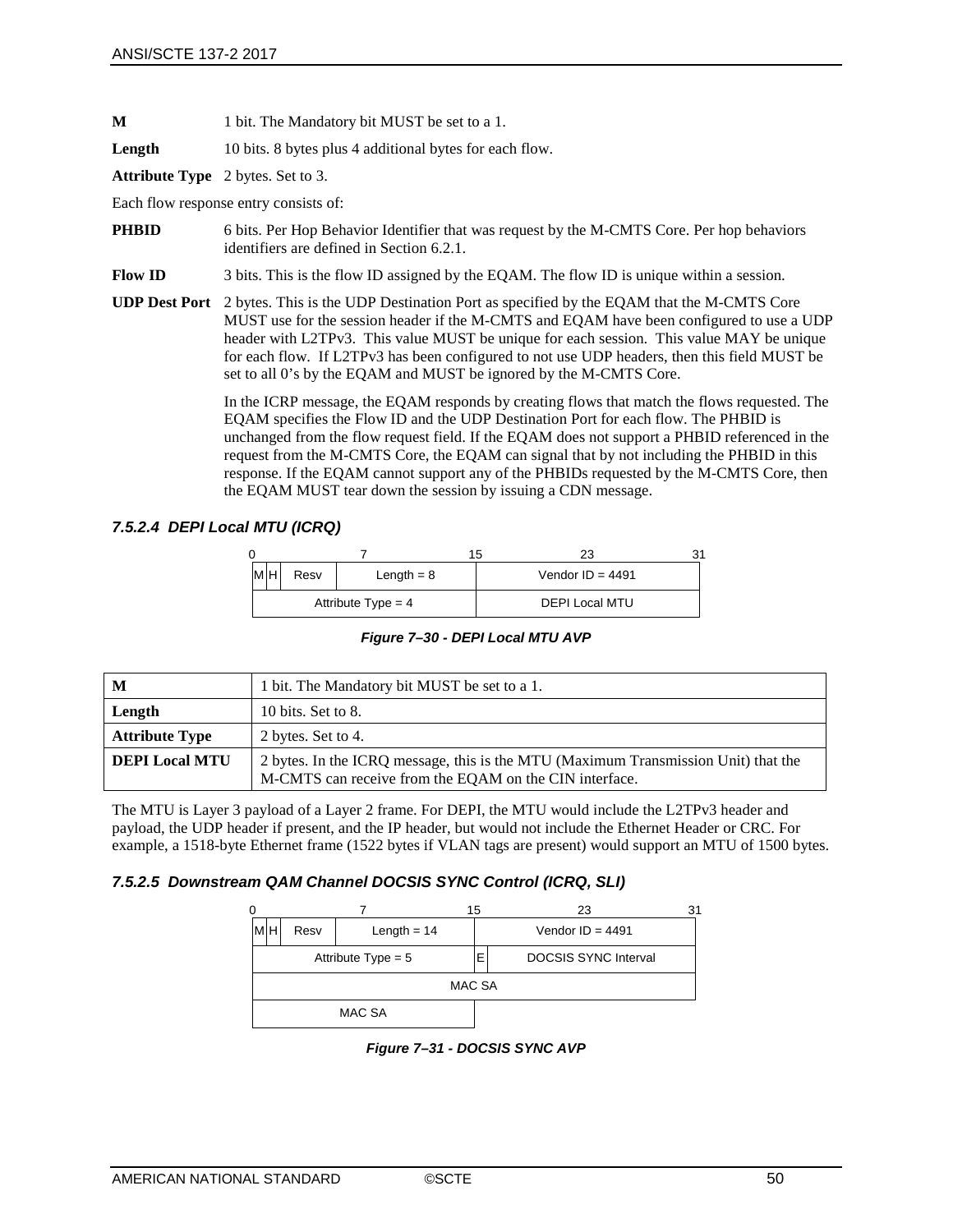| 1 bit. The Mandatory bit MUST be set to a 1.                          |
|-----------------------------------------------------------------------|
| 10 bits. Set to 14.                                                   |
| 2 bytes. Set to 5.                                                    |
| 1 bit. SYNC Enable. Operation is described below.                     |
| 15 bits. Nominal interval between SYNC messages in 200 usec steps.    |
| 48 bits. IEEE 802 MAC address to be used in the source address field. |
|                                                                       |

This AVP is used differently for D-MPT Mode and PSP Mode.

In D-MPT Mode, if  $E=0$ , then the EQAM MUST NOT modify the timestamp values in DOCSIS SYNC messages. If E=1, then the EQAM MUST find and correct timestamp values in SYNC messages. The DOCSIS SYNC Interval field is set to all zeros by the M-CMTS Core and ignored by the EQAM. The M-CMTS Core SHOULD set the MAC SA field of this AVP to the MAC address of the DOCSIS interface it has associated with the session. The MAC SA field is ignored by the EQAM.

In PSP Mode, if E=0, then the EQAM MUST NOT transmit a DOCSIS SYNC message. If E=1, then the EQAM MUST insert and send a DOCSIS SYNC message at a nominal interval specified by the Interval field and with a source MAC address specified by the MAC SA field. The EQAM MUST support DOCSIS SYNC Interval values between 0x000A (2 msec) and 0x03E8 (200 msec). Although the measured time between any two SYNC messages might vary depending on traffic, the measured time MUST be within  $\pm 2.5$  ms of the nominal value, and MUST NOT exceed the maximum value defined in [Annex B.](#page-65-0) The M-CMTS Core SHOULD set the MAC SA field of this AVP to the MAC address of the DOCSIS interface it has associated with the session. The EQAM MUST use the address in the MAC SA field as the source address in the MAC management header for all subsequent SYNC messages.

The M-CMTS Core MUST use this AVP to convey the treatment of DOCSIS SYNC messages by the EQAM.

## *7.5.2.6 EQAM Capabilities (ICRP)*

|            |                      | ᡰ |                                |  |
|------------|----------------------|---|--------------------------------|--|
| MH<br>Resv | Length $= 8$         |   | Vendor ID = $4491$             |  |
|            | Attribute Type = $6$ | ◡ | <b>EQAM Capabilities Field</b> |  |

#### *Figure 7–32 - EQAM Capabilities AVP*

**M** 1 bit. The Mandatory bit MUST be set to a 1. **Length** 10 bits. Set to 8. **Attribute Type** 2 bytes. Set to 6.

**Capabilities** 2 bytes. EQAM Capabilities Field. Default value of all bits is 0.

- Bit 0 ("D"): A "1" indicates that the EQAM supports DLM-EE-RQ and DLM-EE-RP packets. A "0" indicates the EQAM does not support these two DLM packets.
- Bits 1 through 15: Reserved. Sender must set to 0. Receiver must ignore.

## *7.5.2.7 DEPI Remote MTU (ICRP)*

|             |                      | מ! |                        |  |
|-------------|----------------------|----|------------------------|--|
| MHI<br>Resv | Length $= 8$         |    | Vendor $ID = 4491$     |  |
|             | Attribute $Type = 7$ |    | <b>DEPI Remote MTU</b> |  |

*Figure 7–33 - DEPI Remote MTU Max Payload AVP*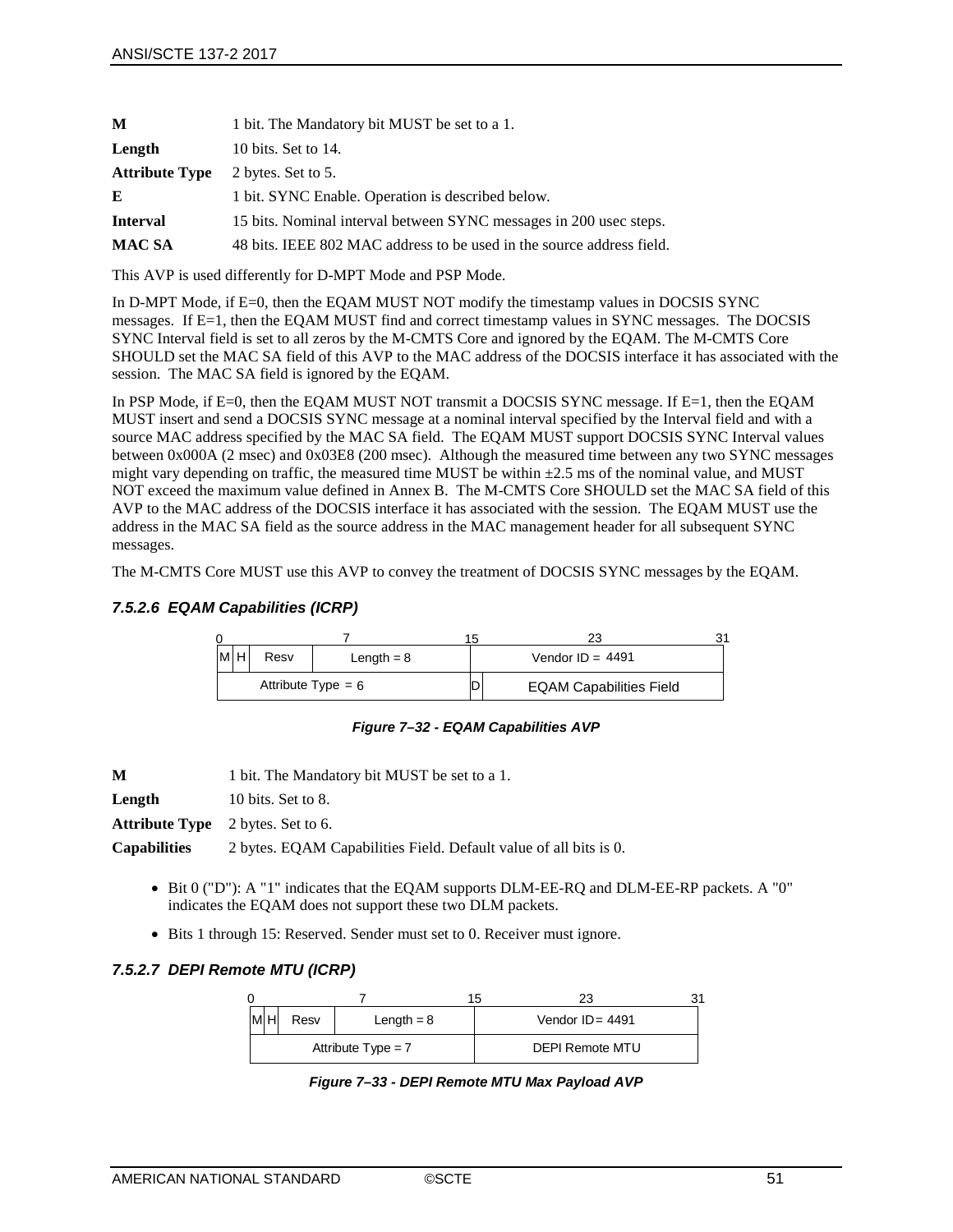| M                     | 1 bit. The Mandatory bit MUST be set to a 1.                                                                                                                          |
|-----------------------|-----------------------------------------------------------------------------------------------------------------------------------------------------------------------|
| Length                | 10 bits. Set to $8.$                                                                                                                                                  |
| <b>Attribute Type</b> | 2 bytes. Set to 7.                                                                                                                                                    |
| <b>DEPI MTU</b>       | 2 bytes. In the ICRP message, this is the MTU that the EOAM can receive from the M-<br>CMTS Core on the CIN interface. The MTU is Layer 3 payload of a Layer 2 frame. |

## *7.5.2.8 Local UDP Port (ICRQ)*

| мIн | Resv<br>Length $=8$  |  | Vendor ID = $4491$ |  |  |  |  |
|-----|----------------------|--|--------------------|--|--|--|--|
|     | Attribute $Type = 8$ |  | Local UDP Port     |  |  |  |  |

#### *Figure 7–34 - Local UDP Port AVP*

| M                     | 1 bit. The Mandatory bit MUST be set to a 1.                                           |
|-----------------------|----------------------------------------------------------------------------------------|
| Length                | 10 bits. Set to 8.                                                                     |
| <b>Attribute Type</b> | 2 bytes. Set to 8.                                                                     |
| <b>Connect Speed</b>  | 16 bits. UDP port to be used for session packets that are being sent to the local LCP. |

The M-CMTS Core would issue this AVP during the session setup if UDP is enabled and if the M-CMTS Core wants a data session to use a different UDP port for sending session packets from the EQAM to the M-CMTS Core other than the UDP port that was negotiated during the Control Connection setup.

The M-CMTS Core MAY support the Local UDP Port AVP. The EQAM MAY support the Local UDP Port AVP.

#### **7.5.3 QAM Channel PHY AVPs**

<span id="page-51-0"></span>The QAM Channel Physical Layer specific AVP types defined for DEPI are shown i[n Table](#page-51-0) 7–7. The range of Attribute Types from 100-199 is reserved for QAM Channel PHY AVPs. These AVPs are only used in L2TP session messages.

| <b>Attribute</b><br>Type | <b>Description</b>                       |
|--------------------------|------------------------------------------|
| 100                      | Downstream QAM Channel TSID Group        |
| 101                      | Downstream QAM Channel Frequency         |
| 102                      | Downstream QAM Channel Power             |
| 103                      | Downstream QAM Channel Modulation        |
| 104                      | Downstream QAM Channel J.83 Annex        |
| 105                      | Downstream QAM Channel Symbol Rate       |
| 106                      | Downstream QAM Channel Interleaver Depth |
| 107                      | Downstream QAM Channel RF Block Muting   |

*Table 7–7 - DEPI Defined QAM Channel PHY AVPs*

These AVPs define the generic PHY parameters for a QAM Channel. These AVPs are sent from the EQAM to the M-CMTS Core to inform the M-CMTS Core of the EQAM current configuration and which values are allowed to be changed. This AVP is then sent from the M-CMTS Core to the EQAM to configure selected PHY level parameters.

The following fields have a common meaning across this group of AVPs, and are described once here: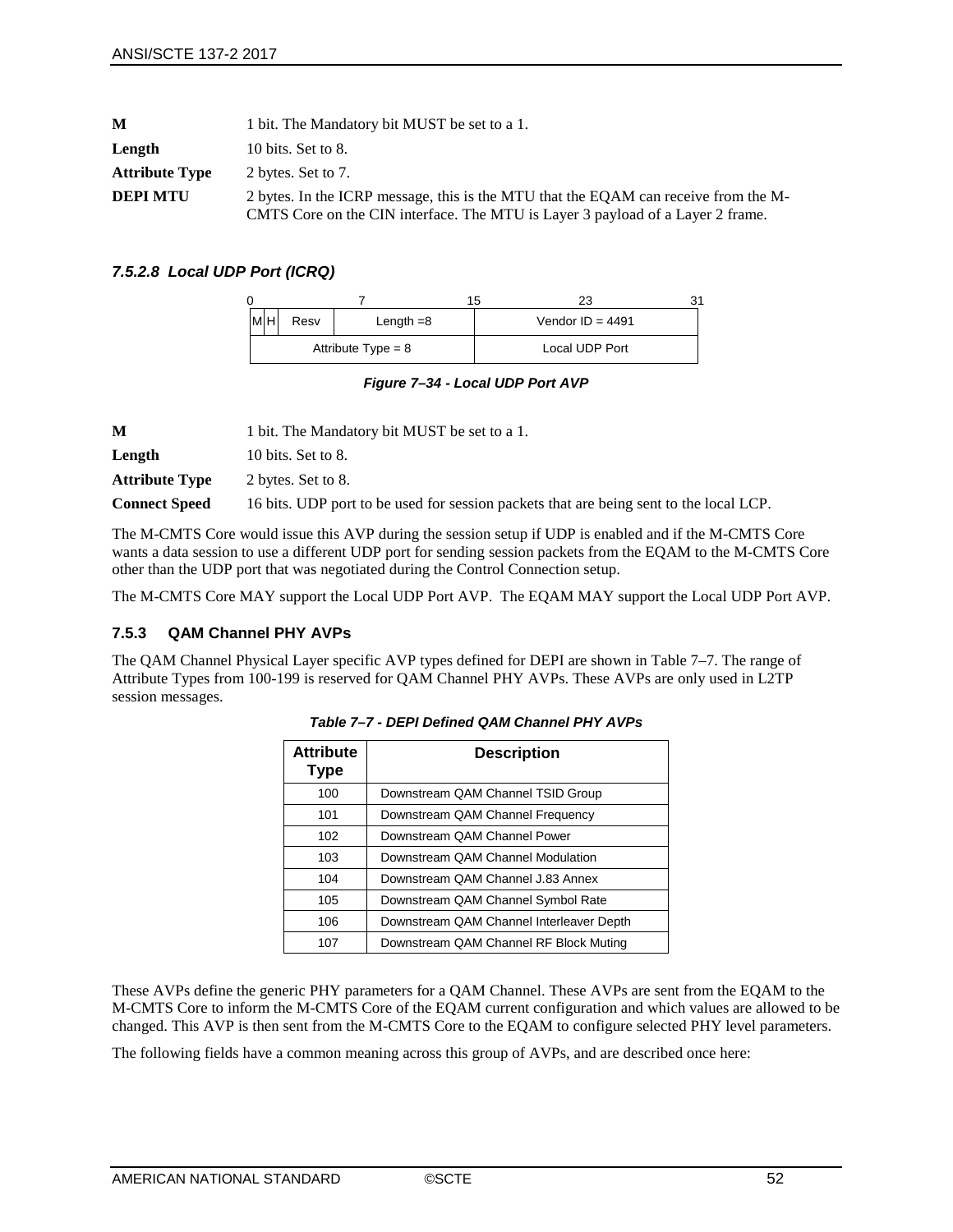- **M** 1 bit. The Mandatory bit MUST be set to a 1 for both ICRP and ICCN (if applicable).
- **L** 1 bit. Lock bit. This bit allows the EQAM to indicate which elements of the configuration have been locked down in configuration. For ICRP (from EQAM to M-CMTS Core), a value of 0 indicates the parameter described in the Attribute Value field is Read-Only. A value of 1 indicates the parameter is Read/Write. For ICCN (M-CMTS Core to EQAM), this value is set to 0 by the M-CMTS Core and ignored by the EQAM.
- **TSID Group ID** 7 bits. If the referenced attribute is common to other QAM Channels, this field is set to a TSID Group as defined by a TSID Group AVP. Otherwise, this field is set to all zeros.

The AVP programming options listed below in this specification may not be available in all EQAM products. To be considered compliant to the DEPI Specification, an M-CMTS Core or an EQAM MUST support a particular QAM Channel AVP attribute only if that attribute represents a feature available on that particular platform. For example, if an EQAM does not support J.83 Annex C as a feature, then it does not have to support the QAM Channel AVP Annex C attribute value.

## *7.5.3.1 Downstream QAM Channel TSID Group (ICRP)*

|       |                         |  | 15 | 23                 |                      |          |  |
|-------|-------------------------|--|----|--------------------|----------------------|----------|--|
| IMIH. | Length = $8+2N$<br>Resv |  |    | Vendor ID = $4491$ |                      |          |  |
|       | Attribute Type = $100$  |  |    |                    | <b>TSID Group ID</b> | Reserved |  |
|       | TSID #1                 |  |    | TSID#2             |                      |          |  |
|       | TSID#3                  |  |    | TSID #N            |                      |          |  |

#### *Figure 7–35 - TSID Group AVP*

Length 10 bits. Variable. Set to  $(8 + 2^*$ number of TSID entries).

**Attribute Type** 2 bytes. Set to 100.

**L** 1 bit. Lock bit. Not used. Set to 0.

**TSID Group ID** 7 bits. This is the TSID Group ID that the TSIDs in this list belong to.

**TSID #1-N** 16 bits. List of TSIDs.

Some PHY level attribute types may be common to more than one QAM Channel. As such, changing that attribute on one QAM Channel may change that attribute on other QAM Channels. The EQAM indicates this dependency by defining TSID groups. This AVP MAY be repeated to define more than one TSID Group. Each TSID group is associated with one or more PHY level parameters by including the TSID Group ID within the PHY parameter AVP.

#### *7.5.3.2 Downstream QAM Channel Frequency (ICRP, ICCN, SLI)*

|                        |                       |  | 15                 | 23            |          |  |
|------------------------|-----------------------|--|--------------------|---------------|----------|--|
|                        | Length $= 12$<br>Resv |  | Vendor ID = $4491$ |               |          |  |
| Attribute Type = $101$ |                       |  |                    | TSID Group ID | Reserved |  |
| Frequency              |                       |  |                    |               |          |  |

*Figure 7–36 - Frequency AVP*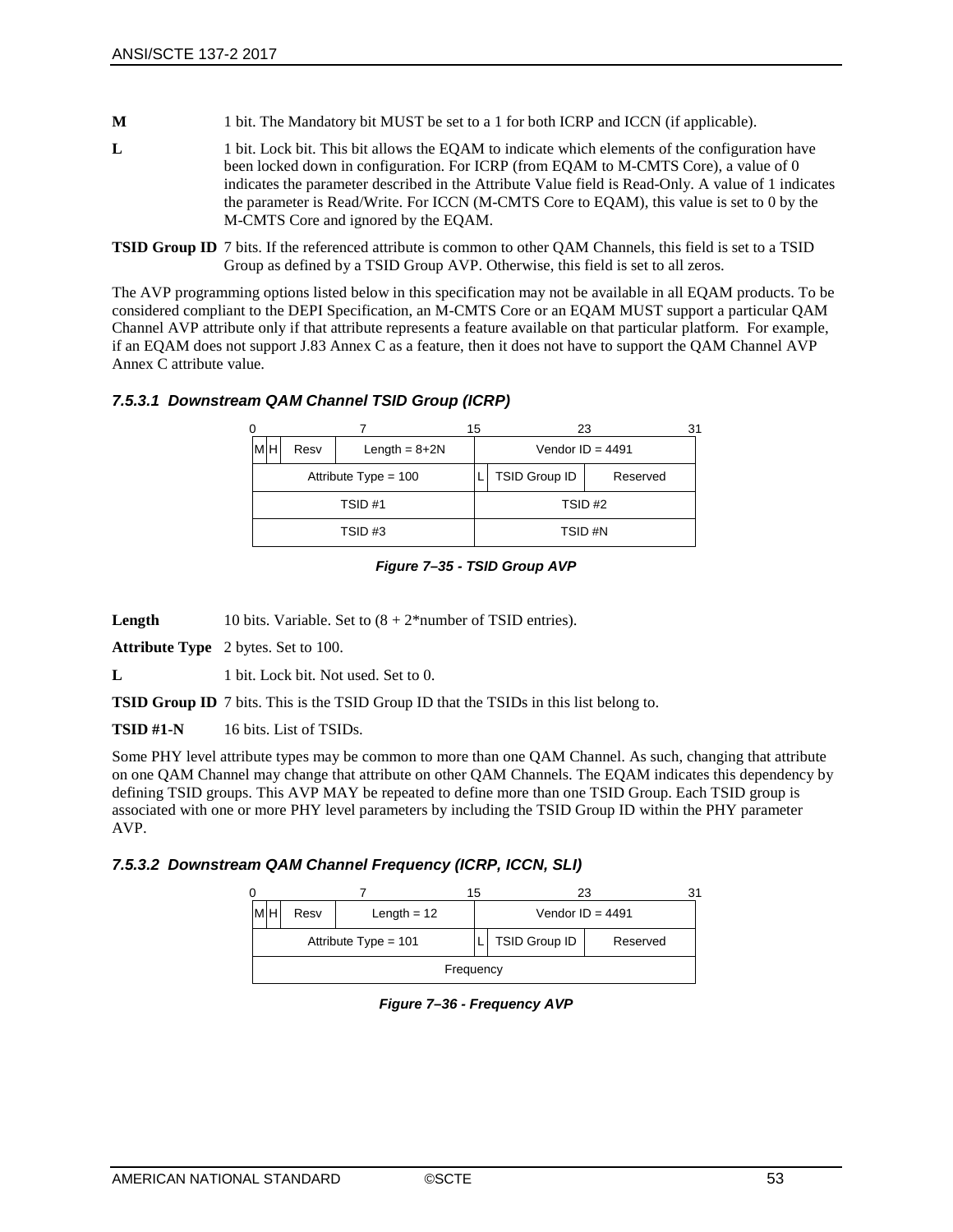Length 10 bits. Set to 12.

**Attribute Type** 2 bytes. Set to 101.

**Frequency** 4 bytes. This specifies the downstream frequency of a QAM Channel. This is the center frequency of the downstream channel in Hz stored as a 32-bit binary number.

#### *7.5.3.3 Downstream QAM Channel Power (ICRP, ICCN, SLI)*

|    |                        |  | 15 |                    | 23            |          |  |
|----|------------------------|--|----|--------------------|---------------|----------|--|
| MН | Length = $10$<br>Resv  |  |    | Vendor ID = $4491$ |               |          |  |
|    | Attribute $Type = 102$ |  |    |                    | TSID Group ID | Reserved |  |
|    | Power                  |  |    |                    |               |          |  |



**Length** 10 bits. Set to 10.

**Attribute Type** 2 bytes. Set to 102.

**Power** 2 bytes. TX Power in dBmV (unsigned 16-bit, 0.1-dB units)

#### *7.5.3.4 Downstream QAM Channel Modulation (ICRP, ICCN, SLI)*

|                        |      |              | 15 |               |                    |                 |
|------------------------|------|--------------|----|---------------|--------------------|-----------------|
| MH                     | Resv | Length $= 8$ |    |               | Vendor $ID = 4491$ |                 |
| Attribute $Type = 103$ |      |              |    | TSID Group ID | Resv               | Modula-<br>tion |

*Figure 7–38 - Modulation AVP*

**Length** 10 bits. Set to 8.

**Attribute Type** 2 bytes. Set to 103.

**Modulation** 4 bits. This indicates the modulation type of the downstream QAM Channel. The values of this field are:

> $0 = 64 - QAM$  $1 = 256 - QAM$  $2-15$  = reserved

#### *7.5.3.5 Downstream QAM Channel J.83 Annex (ICRP, ICCN, SLI)*

|                        |      |              | ۱5 |               |                    |               |
|------------------------|------|--------------|----|---------------|--------------------|---------------|
| MH                     | Resv | Length $= 8$ |    |               | Vendor ID = $4491$ |               |
| Attribute Type = $104$ |      |              |    | TSID Group ID | Resv               | J.83<br>Annex |

*Figure 7–39 - J.83 Annex AVP*

Length 10 bits. Set to 8.

**Attribute Type** 2 bytes. Set to 104.

**J.83** 4 bits. This indicates the Annex of [\[ITU-T J.83\]](#page-9-2) to be used on the downstream QAM Channel. The J.83 Annex defines the values of:

- Alpha (which in turn is dependent upon the choice of modulation)
- Forward Error Correction Frame Sync on/off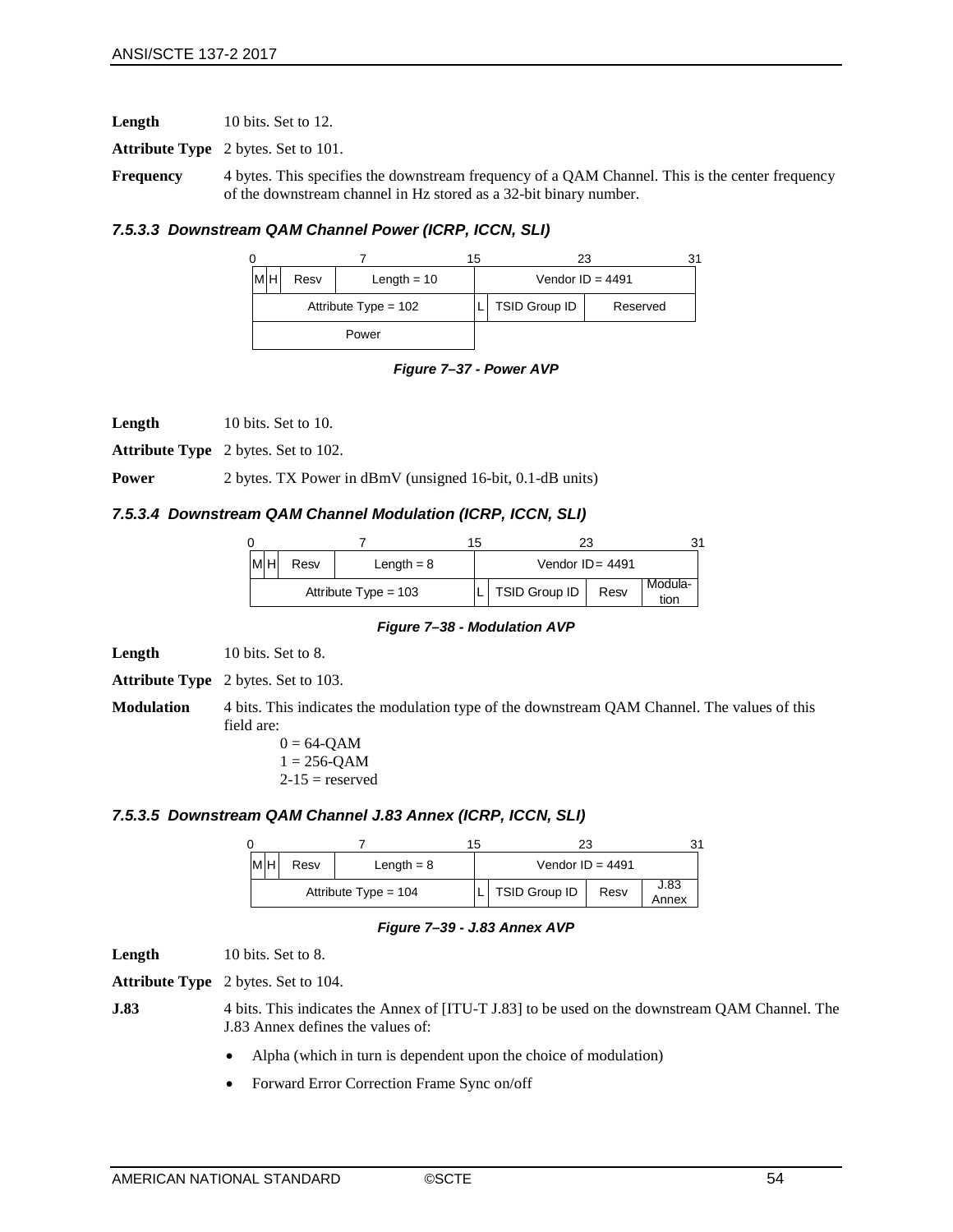- Forward Error Correction Parity Bytes
- Trellis Coding enabled/disabled

```
 The values of this field are:
    0 =Annex A / DVB EN-300429
    1 = Annex B
    2 = Annex C
    3-15 = reserved
```
Note that a particular EQAM might only support a subset of the attribute values listed above. For more information, refer t[o \[DRFI\].](#page-9-3)

|  |  | 7.5.3.6 Downstream QAM Channel Symbol Rate (ICRP, ICCN, SLI) |  |  |  |  |
|--|--|--------------------------------------------------------------|--|--|--|--|
|--|--|--------------------------------------------------------------|--|--|--|--|

|                        |                                   |  |  |                    | 15            |          |  | 23 |  |
|------------------------|-----------------------------------|--|--|--------------------|---------------|----------|--|----|--|
|                        | IMIH<br>Length = $8+4^*N$<br>Resv |  |  | Vendor ID = $4491$ |               |          |  |    |  |
| Attribute $Type = 105$ |                                   |  |  |                    | TSID Group ID | Reserved |  |    |  |
| м                      |                                   |  |  |                    |               |          |  |    |  |
| M                      |                                   |  |  |                    |               |          |  |    |  |

*Figure 7–40 - Symbol Rate AVP*

**Length** 10 bits. Set to 8 plus 4 times the number of M/N pairs.

**Attribute Type** 2 bytes. Set to 105.

**M** 2 bytes. Numerator of frequency to symbol co-efficient.

**N** 2 bytes. Denominator of frequency to symbol co-efficient.

The downstream symbol rate is set by choosing the appropriate values for M and N such that:

Symbol Rate (Msps) =  $10.24$  MHz  $*$  M / N

In the ICRP message, the EQAM MUST list all the M and N value pairs that it has been configured to support. The EQAM MAY include an M/N pair, each with a value of 0xFFFF, to indicate that the EQAM has a variable symbol rate capability. In that case, the M-CMTS Core can request a value of M and N that the M-CMTS Core has been configured to use. Note that the lock bit is asserted when the M/N values are pre-configured, and de-asserted when a variable symbol rate capability is indicated.

If the EQAM has not been configured with M and N values and does not support a variable symbol rate option, then the EQAM MUST reject the session setup, and return the appropriate error code.

In the ICCN message, the M-CMTS Core MUST select one of those M and N pairs to indicate to the EQAM what symbol rate to use. The M-CMTS Core will subsequently use the values of M and N in the UCD MAC management message.

It should be noted that in operational scenarios where multiple downstreams may be used as sources of synchronization for CMs that drive a common upstream, that those multiple downstreams will have to provide the same M/N values since the single M-CMTS Core upstream receiver can only operate with one M/N value.

#### *7.5.3.7 Downstream QAM Channel Interleaver Depth (ICRP, ICCN, SLI)*

|                        | lмlн<br>Length = $10$<br>Resv |  |  | Vendor ID = $4491$ |          |  |  |
|------------------------|-------------------------------|--|--|--------------------|----------|--|--|
| Attribute $Type = 106$ |                               |  |  | TSID Group ID      | Reserved |  |  |
|                        |                               |  |  |                    |          |  |  |

*Figure 7–41 - Interleaver Depth AVP*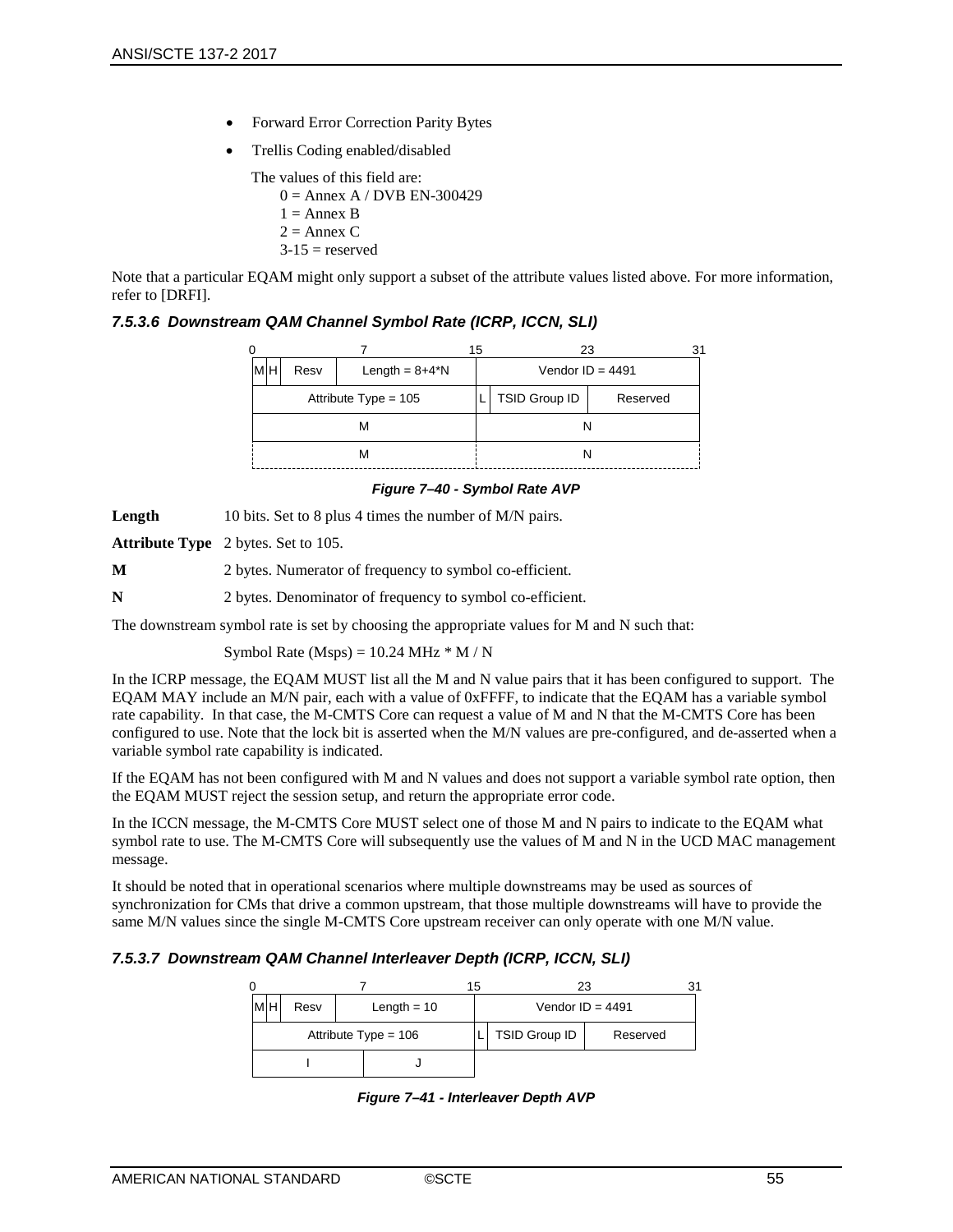Length 10 bits. Set to 10. **Attribute Type** 2 bytes. Set to 106. **I** 1 byte. This indicates the I value of the interleaver depth of the downstream QAM Channel. **J** 1 byte. This indicates the J value of the interleaver depth of the downstream QAM Channel.

## *7.5.3.8 Downstream QAM RF Block Muting (ICRP, ICCN)*

|                        |  |      |              | 15                |                      |  | 21 |
|------------------------|--|------|--------------|-------------------|----------------------|--|----|
| MH                     |  | Resv | Length $= 8$ |                   | Vendor ID = $4491$   |  |    |
| Attribute Type = $107$ |  |      |              | L TSID Group ID U | <b>QAM Ch Status</b> |  |    |

#### *Figure 7–42 - RF Mute AVP*

Length 10 bits. Set to 8.

**Attribute Type** 2 bytes. Set to 107.

**QAM Ch Status** 1 byte. Bit  $0$  ("U") = 0 to unmute the RF output of an entire block of QAM Channels. Bit  $0 = 1$  to mute the RF output of an entire block of QAM Channels. Bits 7-1 are reserved. They should be set to 0 when transmitted and ignored when received. The block of QAM Channels affected by this command corresponds to the TSID Group indicated in this AVP.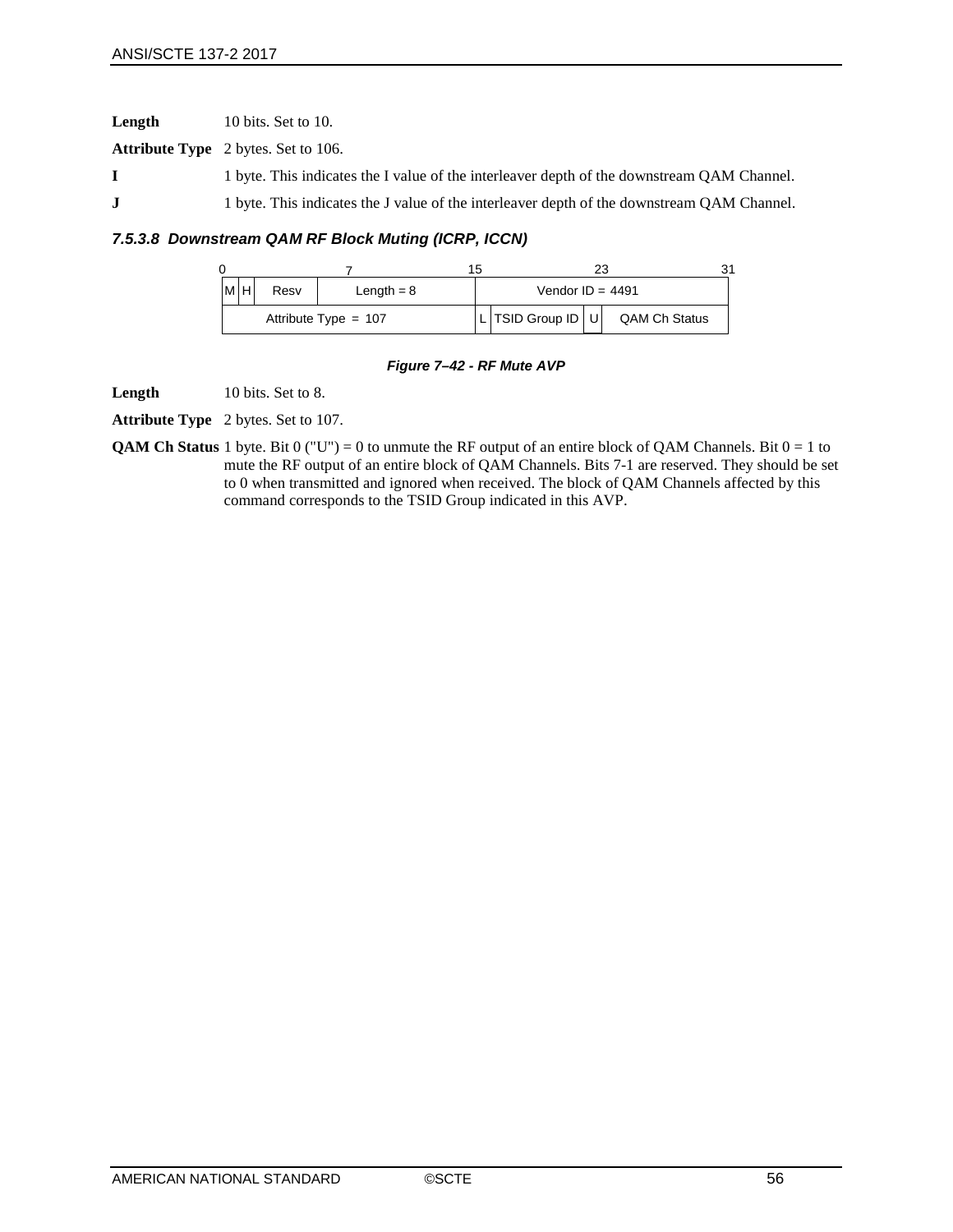# **8 DEPI FORWARDING PLANE**

**Note:** This section is normative.

The DEPI protocol uses the L2TPv3 protocol over IP either with or without a UDP header. The choice of whether to use a UDP header is based upon system configuration and is the same choice for both the control messages and data messages.

Within the L2TPv3 payload, there are two types of payloads used for DEPI. The first is a MPEG Transport Stream (D-MPT) based format and the second is a Packet Streaming Protocol (PSP) based format. The choice of which format to use is based upon the type of traffic being carried and the capabilities negotiated between the M-CMTS Core and the EQAM.

## **8.1 L2TPv3 Transport Packet Format**

This section describes the various fields of the L2TPv3 packet as it applies to DEPI. The outer encapsulation of the L2TPv3 datagram is shown with a UDP header in [Figure](#page-57-0) 8–1 and without a UDP header in [Figure](#page-58-0) 8–2.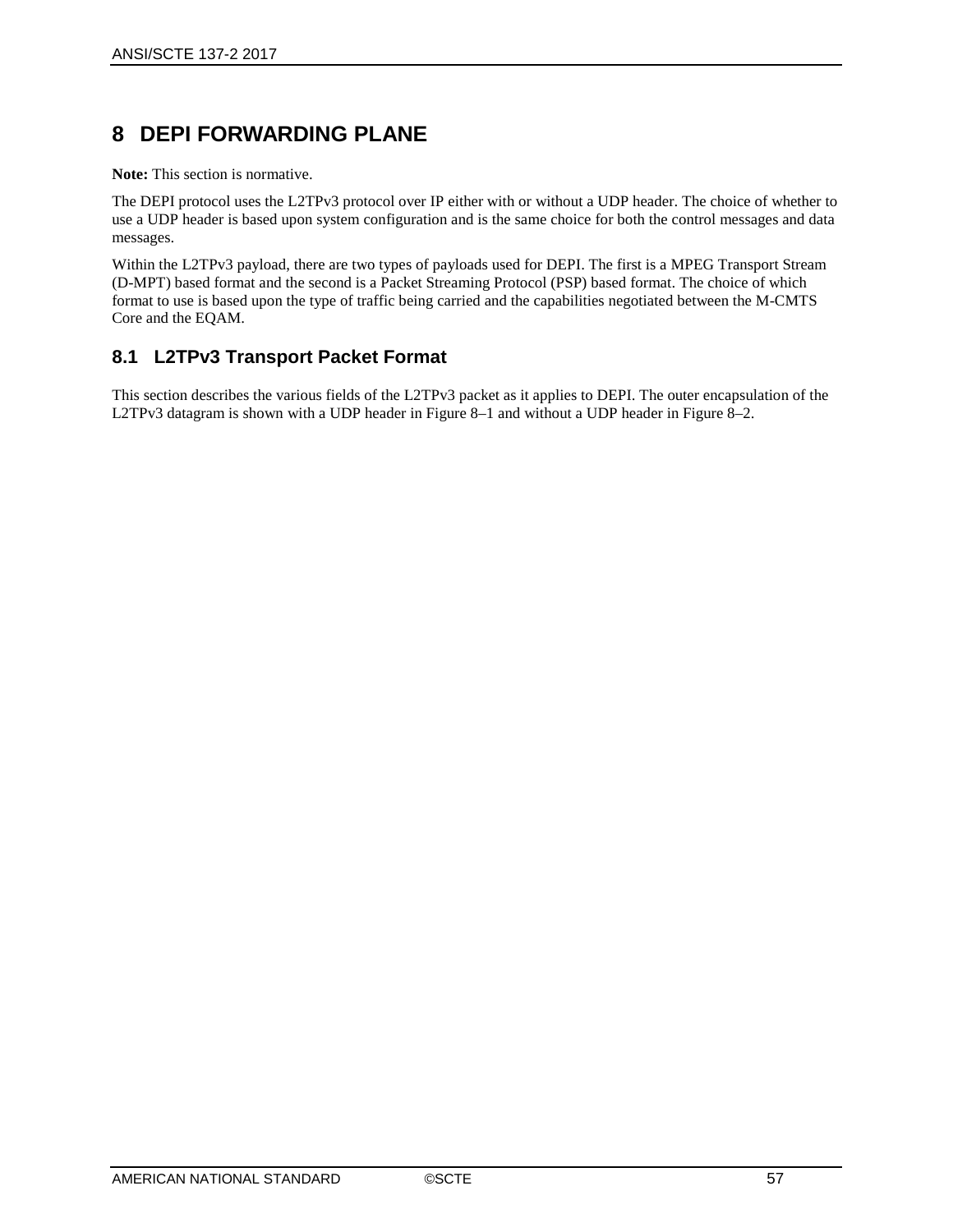

### **8.1.1 Data Message with a UDP Header**

<span id="page-57-0"></span>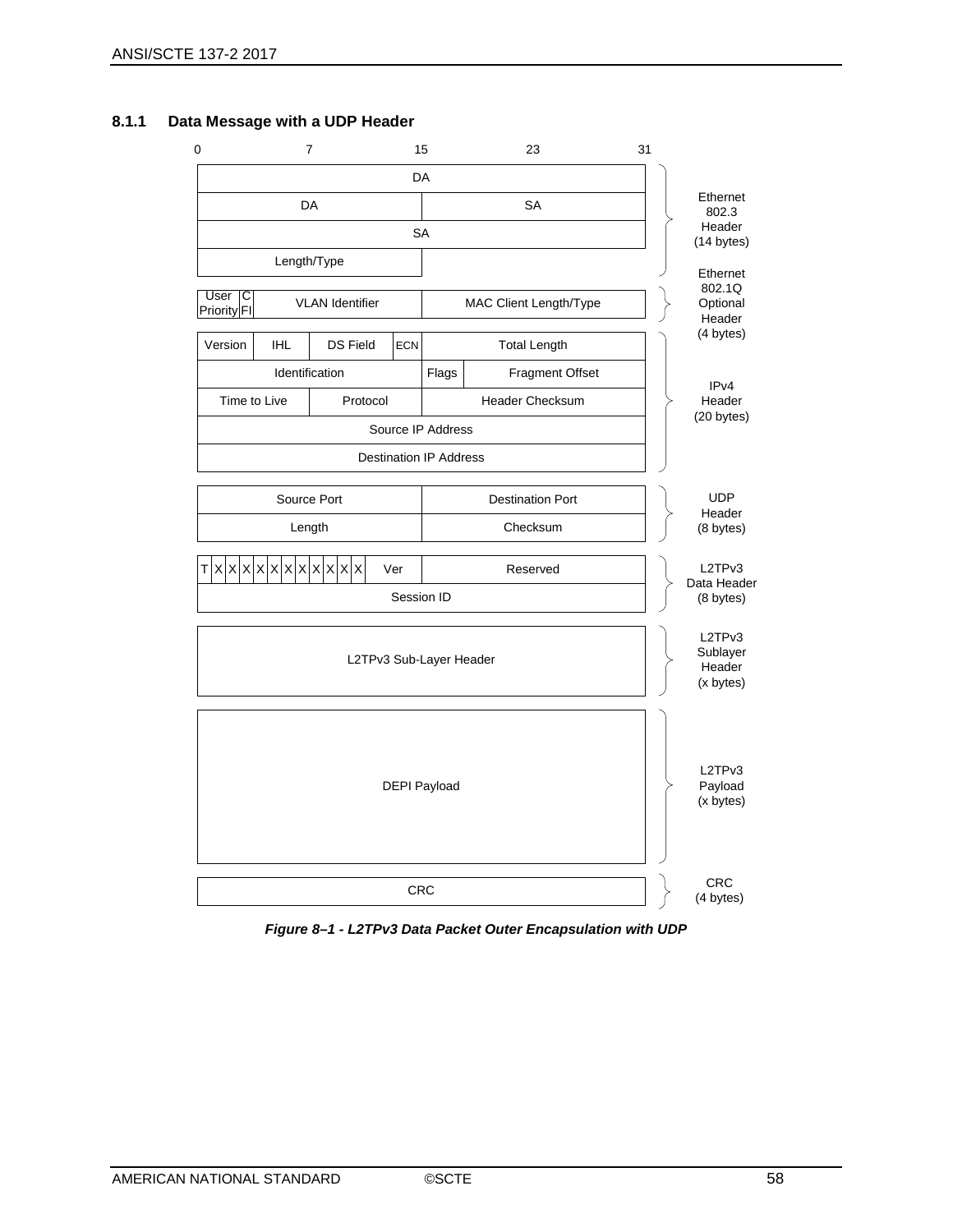

## **8.1.2 Data Message without a UDP Header**

*Figure 8–2 - L2TPv3 Data Packet Outer Encapsulation without UDP*

#### <span id="page-58-0"></span>**8.1.3 Specific Headers for Data Messages**

### *8.1.3.1 L2TPv3 Data Header*

The L2TPv3 fields as defined by [\[RFC](#page-9-0) 3931] are used as follows:

| Т                  | Transport bit. 1 bit. Set to 0 to indicating that this is a data message           |
|--------------------|------------------------------------------------------------------------------------|
| X.                 | Reserved bits. 11 bits. Set to 0 by M-CMTS Core; ignored by EQAM.                  |
| <b>Version</b>     | Version Field. 4 bits. Set to 3.                                                   |
| <b>Reservation</b> | Reserved field. 16 bits. Not used. Set to 0 by M-CMTS Core; ignored by EQAM.       |
| <b>Session ID</b>  | Session Identifier. 32 bits. This value is negotiated by the L2TPv3 control plane. |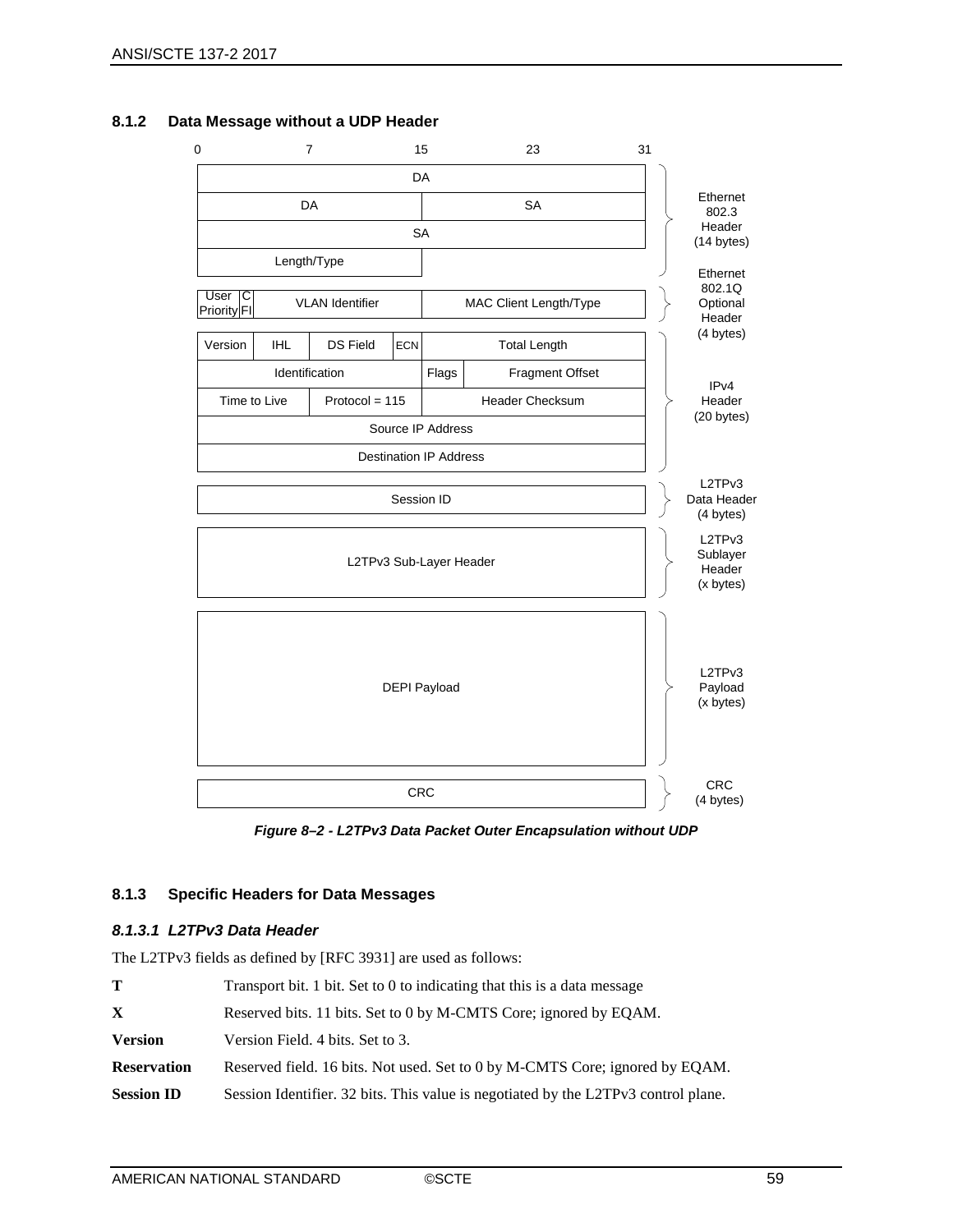The L2TPv3 cookie field is not required to be supported in DEPI.

The M-CMTS Core MUST support the L2TPv3 data header. The EQAM MUST support the L2TPv3 data header.

### *8.1.3.2 L2TPv3 DEPI Sub-Layer Header*

DEPI supports two pseudowire types. The first type, known as D-MPT, is used for transporting MPEG packets. The second type, known as PSP, is used for transporting DOCSIS frames. Each pseudowire type has a unique L2TPv3 DEPI sub-layer header format. The fields of these sub-layer headers are defined in Sections [8.2](#page-59-0) and [8.3.](#page-60-0) Additionally, both pseudowire types support a latency measurement sub-layer header, the fields of which are defined in Section [8.4.](#page-61-0)

The M-CMTS Core MUST use the appropriate DEPI Sub-layer header for the pseudowire type of the DEPI session.

The EQAM MUST accept packets from the M-CMTS Core that contain the appropriate DEPI sub-layer header for the negotiated pseudowire type. The EQAM MUST send a CDN message to tear down a session in which packets are received with the wrong pseudowire type. The EQAM MUST ignore packets received that do not comply with these L2TPv3 DEPI sub-layer header definitions.

## *8.1.3.3 DEPI Payload*

The payload contains one or more segments. In D-MPT mode, each segment is a 188 byte MPEG packet. In PSP mode, a segment contains either a full DOCSIS frame or a partial DOCSIS frame.

## <span id="page-59-0"></span>**8.2 DOCSIS MPT Sub-Layer Header**



*Figure 8–3 - DOCSIS MPT Sub-layer Header and Payload*

| V               | 1 bit. VCCV bit. Set to 0. Reserved for compatibility with [VCCV].                                                                                       |
|-----------------|----------------------------------------------------------------------------------------------------------------------------------------------------------|
| S               | 1 bit. Sequence bit. Set to 1 to indicate that the sequence number field is valid. Set to 0 to indicate<br>that the sequence field is not valid.         |
| H               | 2 bits. Extended Header bits. Set to '00' to indicate a DEPI sub-layer header which matches the<br>current active pseudowire type (either D-MPT or PSP). |
| X               | 1 bit. Reserved bit. Set to all zeros at the transmitter, ignored at the receiver.                                                                       |
| <b>Flow ID</b>  | 3 bits. Flow Identifier.                                                                                                                                 |
| <b>Reserved</b> | 1 byte. Reserved field. Set to all zeros at the transmitter, ignored at the receiver.                                                                    |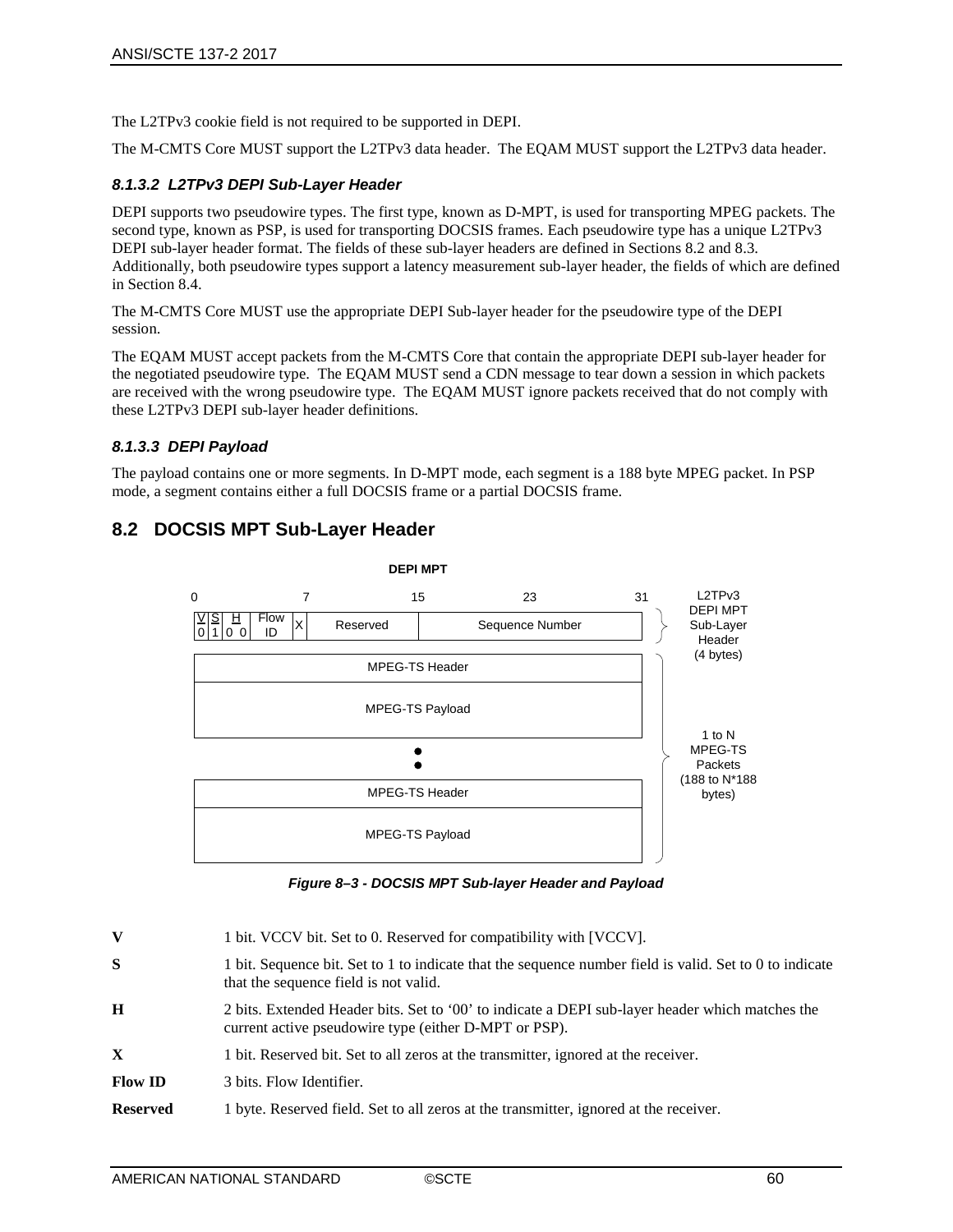#### **Seq Num** 2 bytes. Sequence Number. The sequence number increments by one for each data packet sent, and may be used by the receiver to detect packet loss. The initial value of the sequence number SHOULD be random (unpredictable).

The M-CMTS Core MUST NOT put stuffing bytes between the UDP header and the first MPEG-TS header or between consecutive MPEG-TS packets. The M-CMTS Core MUST support all bits in the MPT sub-layer header.

The EQAM MUST accept one to seven MPEG-TS packets in a L2TPv3 payload when the path MTU is 1500 bytes in length. The length of an Ethernet frame containing seven MPEG-TS packets with L2TPv3 with a D-MPT L2TPv3 sublayer, UDP, IPv4, 802.1Q headers is 1378 bytes. If the EQAM, the M-CMTS Core, and the network between them all allow larger MTU sizes, the M-CMTS Core MAY increase the total number of MPEG-TS packets transmitted per L2TP packet.

The M-CMTS Core MAY insert null MPEG packets into the D-MPT stream. A null MPEG packet is 188 bytes in length with a reserved PID value of 0x1FFF as defined in [ISO [13818\].](#page-9-4) The EQAM MAY discard these null MPEG packets. The EQAM is only required to support one flow for MPT mode.



## <span id="page-60-0"></span>**8.3 PSP Sub-Layer Header**

*Figure 8–4 - DEPI PSP Sub-layer Header and Payload*

| V              | 1 bit. VCCV bit. Set to 0. Reserved for compatibility with [VCCV].                                                                                                                                                                 |  |  |  |  |
|----------------|------------------------------------------------------------------------------------------------------------------------------------------------------------------------------------------------------------------------------------|--|--|--|--|
| S              | 1 bit. Sequence bit. Set to 1 to indicate that the sequence number field is valid. Set to 0 to indicate<br>that the sequence field is not valid.                                                                                   |  |  |  |  |
| H              | 2 bits. Extended Header bits. Set to '00' to indicate a DEPI sub-layer header which matches the<br>current active pseudowire type (either D-MPT or PSP).                                                                           |  |  |  |  |
| $\mathbf{X}$   | 1 bit. Reserved bit. Set to all zeros at the transmitter, ignored at the receiver.                                                                                                                                                 |  |  |  |  |
| <b>Flow ID</b> | 3 bits. Flow Identifier.                                                                                                                                                                                                           |  |  |  |  |
|                | <b>Segment Count</b> 7 bits. This is the number of segments in the DEPI PSP Payload, and this is also the number of 2<br>byte entries in the PSP Segment Table.                                                                    |  |  |  |  |
| <b>Seq Num</b> | 2 bytes. Sequence Number. The sequence number increments by one for each data packet sent,<br>and may be used by the receiver to detect packet loss. The initial value of the sequence number<br>SHOULD be random (unpredictable). |  |  |  |  |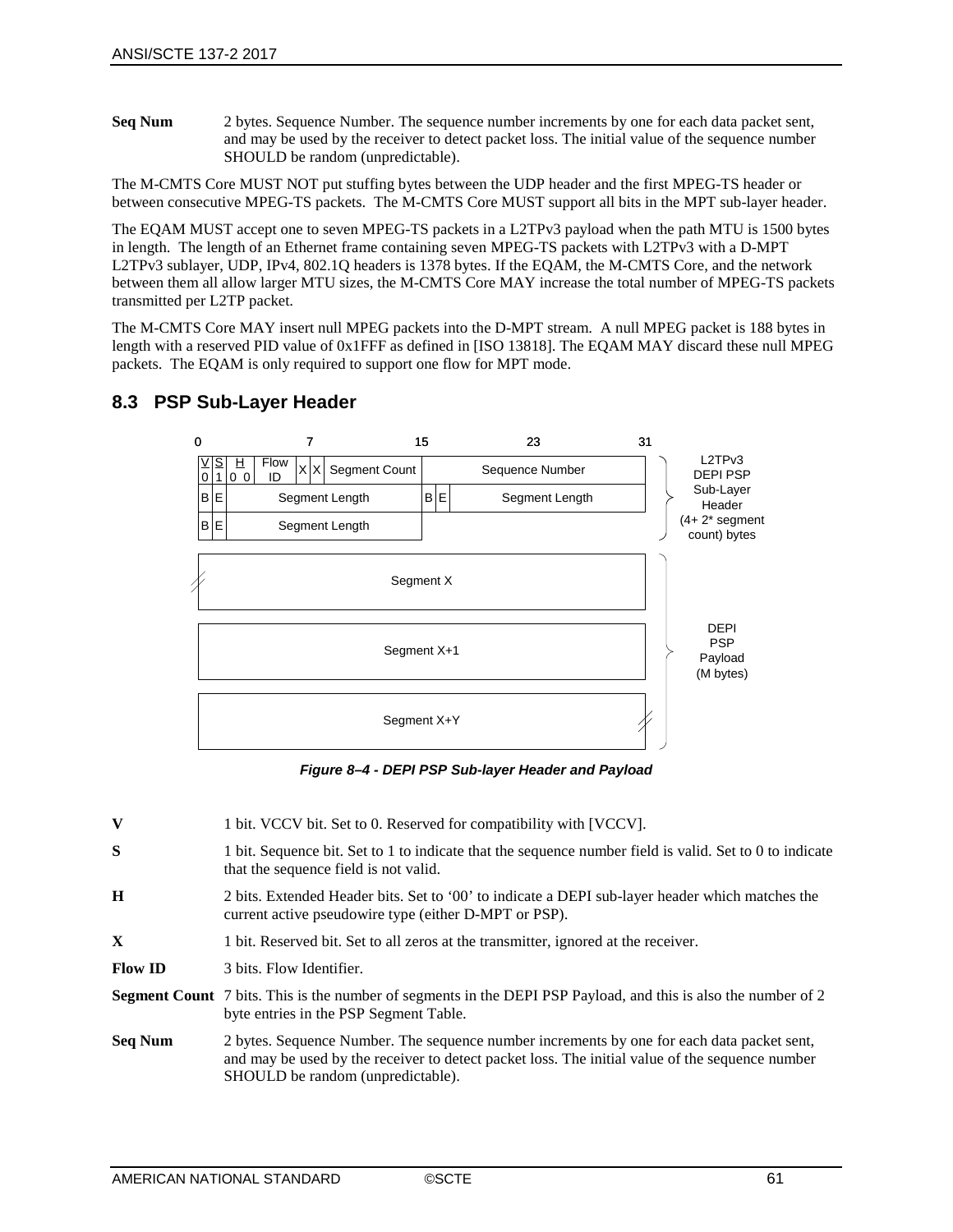- **B** Begin bit. 1 bit. Set to a 1 to indicate that the PSP Frame contains the beginning of a DOCSIS frame. Otherwise, set to 0.
- **E** End bit. 1 bit. Set to a 1 to indicate that the PSP Frame contains the end of a DOCSIS frame. Otherwise, set to 0.

**Segment Length** 14 bits. Length of DEPI segment in bytes.

The Packet Streaming Protocol can take a series of DOCSIS frames, assemble them into a stream of back to back DOCSIS frames, and then split that stream up into PSP PDUs. In doing so, the first and last DOCSIS frame of a PSP PDU may be split into segments across PSP PDUs. DOCSIS frames which are not the first or last frame in a PSP PDU will not be split. A DOCSIS frame may be split into more than two segments and therefore may be spread across more than two PSP PDUs.

The Segment Table provides information on the contents in each of the subsequent PSP frames. This includes signifying if the frame is the beginning, middle, end, or an entire DOCSIS frame.

## <span id="page-61-0"></span>**8.4 DEPI Latency Measurement (DLM) Sub-Layer Header**

The DEPI Latency Measurement (DLM) Sub-Layer Header is used by the M-CMTS Core and the EQAM to measure the delay and latency of the CIN. This measurement is important as the transition network has the potential to affect the latency budgets already established in [\[RFI2.0\]](#page-9-5) for legacy DOCSIS 1.x and 2.0 devices. To perform this measurement, a packet is sent using the DEPI Latency Measurement Sub-Layer Header (shown in [Figure](#page-61-1) 8–5) to which the receiver responds. This sub-layer header is designed to be used within any active L2TPv3 session between the M-CMTS and the EQAM. It may be used with both MPT and PSP Pseudowire types. It is anticipated that this particular message exchange may occur between hardware mechanisms at either end of the DEPI interface.



*Figure 8–5 - DLM Sub-Layer Header*

- <span id="page-61-1"></span>**V** 1 bit. VCCV bit. Set to 0. Reserved for compatibility with [\[VCCV\].](#page-10-0)
- **S** 1 bit. Sequence bit. Set to 0.
- **H** 2 bits. Extended Header bits. Set to '01' to indicate the presence of the latency measurement sublayer header.
- **X** 1 bit. Reserved bit. Set to all zeros at the transmitter, ignored at the receiver.
- **Flow ID** 3 bits. Flow Identifier.
- **Reserved** 1 byte. Reserved field. Set to all zeros at the transmitter, ignored at the receiver.
- **Code Field** 1 byte. The permitted values are described below:
	- A value of 0 indicates a DLM-EI-RQ (DLM EQAM Ingress Request) packet originated by the M-CMTS Core requesting a measurement to be made at reference point adjacent to the DEPI ingress port of the EQAM.
	- A value of 1 indicates a DLM-EI-RP (DLM EQAM Ingress Reply) packet originated by the EQAM with a Timestamp End value calculated at reference point adjacent to the DEPI ingress port of the EQAM.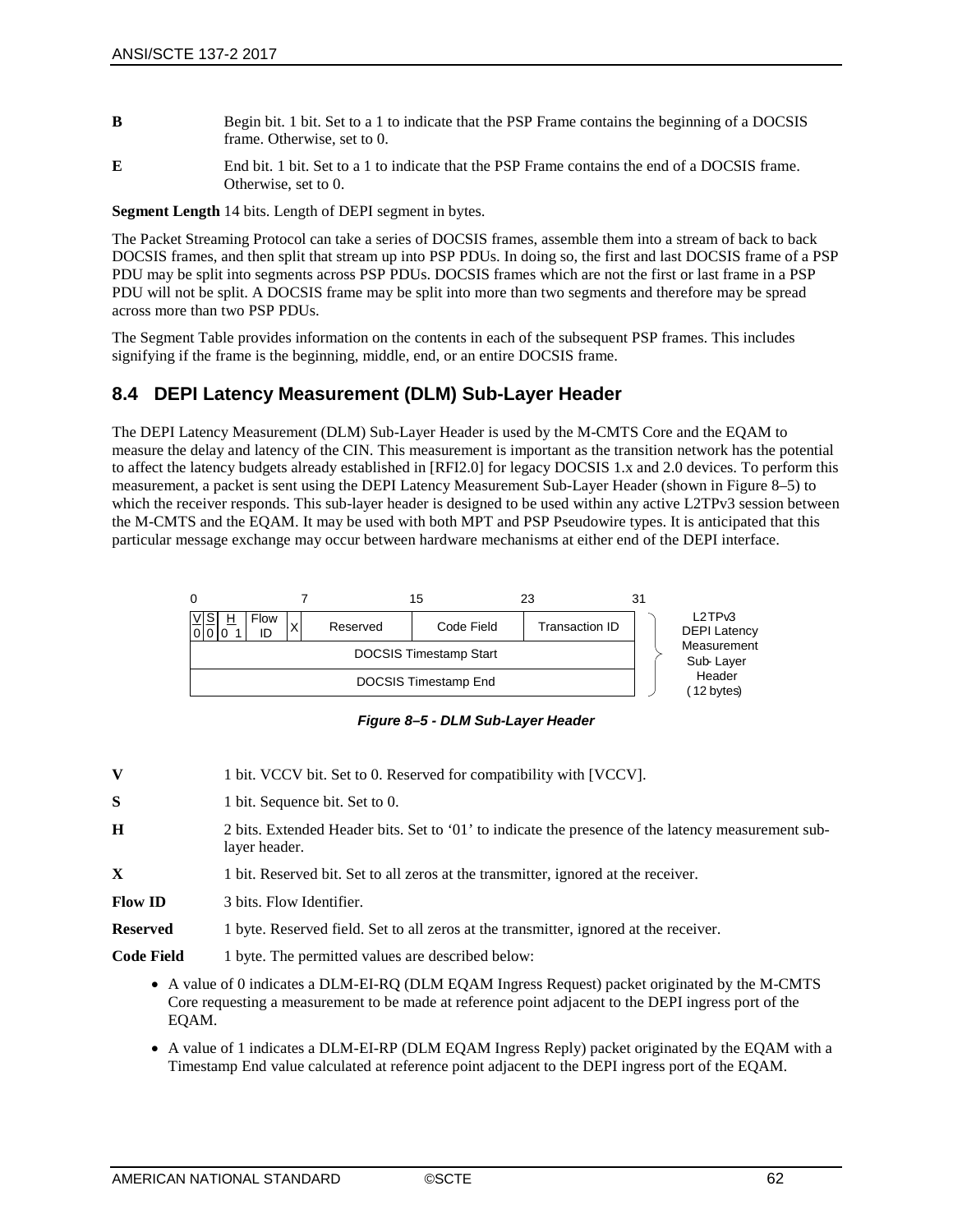- A value of 2 indicates a DLM-EE-RQ (DLM EQAM Egress Request) packet originated by the M-CMTS core requesting a measurement to be made at reference point adjacent to the DEPI egress port of the EQAM.
- A value of 3 indicates a DLM-EE-RP (DLM EQAM Egress Reply) packet originated by the EQAM with a Timestamp End value calculated at reference point adjacent to the DEPI egress port of the EQAM.
- The values of 4 through 255 are reserved.

**Transaction ID** 1 byte. This is a unique ID assigned by the sender and returned by receiver. The transaction ID is unique per transaction.

**Timestamp Start** 4 bytes. Timestamp sent by sender.

**Timestamp End** 4 bytes. Timestamp existing at the receiver.

The M-CMTS Core MUST support the sending of a DLM-EI-RQ packet and the receiving of a DLM-EI-RP packet. The M-CMTS Core MAY support the sending of a DLM-EE-RQ packet and the receiving of a DLM-EE-RP packet. The CMTS Core (Sender) MUST send the DLM packet to the EQAM on an existing DEPI Session flow (either PSP or MPT). The M-CMTS Core MUST set the proper DSCP values for the DLM packet based on the DEPI Session being measured. The M-CMTS Core MUST provide a configuration mechanism to set the sampling interval through the M-CMTS Core MIB.

The M-CMTS Core MUST report delta measurements that exceed a configured threshold through the M-CMTS Core MIB. The M-CMTS Core MUST NOT send a DLM-EI-RQ or DLM-EE-RQ packet to a particular DEPI session, if there is already a DLM-EI-RQ or DLM-EE-RQ outstanding for that session, or if a DOCSIS frame on that flow has been segmented and the complete DOCSIS frame has not been sent. The M-CMTS Core MUST place the current DOCSIS 32-bit timestamp value in the Timestamp Start field of the message. The M-CMTS Core SHOULD use a timestamp value that is accurate to within a 100 µs of the current timestamp as derived from DTI.

The EQAM MUST support the receiving of a DLM-EI-RQ packet and the sending of a DLM-EI-RP packet. The EQAM MAY support the receiving of a DLM-EE-RQ packet and the sending of a DLM-EE-RP packet. The EQAM MUST support the use of the DLM packet within any active DEPI session. The EQAM is not required to support more than one concurrent latency measurement per session. The EQAM MUST ensure that timestamp value inserted in the Timestamp End field is accurate to within 100 µs of the current timestamp used for SYNC insertion/correction.

For DLM-EI-RQ packets, the EQAM MUST perform the Timestamp insertion prior to queuing the DEPI frame on the MPT or PSP QoS queues. For DLM-EE-RQ packets, if supported, the EQAM MUST perform the Timestamp insertion at the point where the SYNC message is originated. This is outlined in [Figure](#page-22-0) 6–1. The EQAM MUST send the completed Latency Measurement Packet back to the M-CMTS Core that originated the measurement request, and do so with the EQAM DLM Timer value specified in [Annex B.](#page-65-0)

An EQAM that does not support a DLM-EE-RQ packet MUST silently discard the DLM packet without generating a response packet.

## **8.5 M-CMTS Core Output Rate**

It is possible that if the M-CMTS Core was to send at data rate which exactly equaled the payload rate of the downstream QAM, and those packets were subject to jitter, that the EQAM would insert an MPEG-TS Null. Once the packets from the M-CMTS Core arrived, there would be an output queue delay that would equal the worst case jitter present at the DEPI input of the EQAM. That queuing delay would not be removed until the input to the EQAM was interrupted and the internal queue was drained. Further, the rate at which this delay is removed is related to the amount of jitter the input stream has, the peak input rate, and the maximum burst size of the input stream.

The M-CMTS Core MUST be able to rate limit the aggregate of all DEPI flows, including any null MPEG packets that the M-CMTS Core may have inserted, that are destined to the same QAM Channel within an EQAM. The peak rate of this aggregate MUST be configurable to be a percentage of the QAM Channel payload. The burst size of this aggregate MUST be configurable. The default burst size of the aggregate MUST be the equivalent of three frames per DEPI session. (For a frame size of 1522 bytes, this would be 4566 bytes).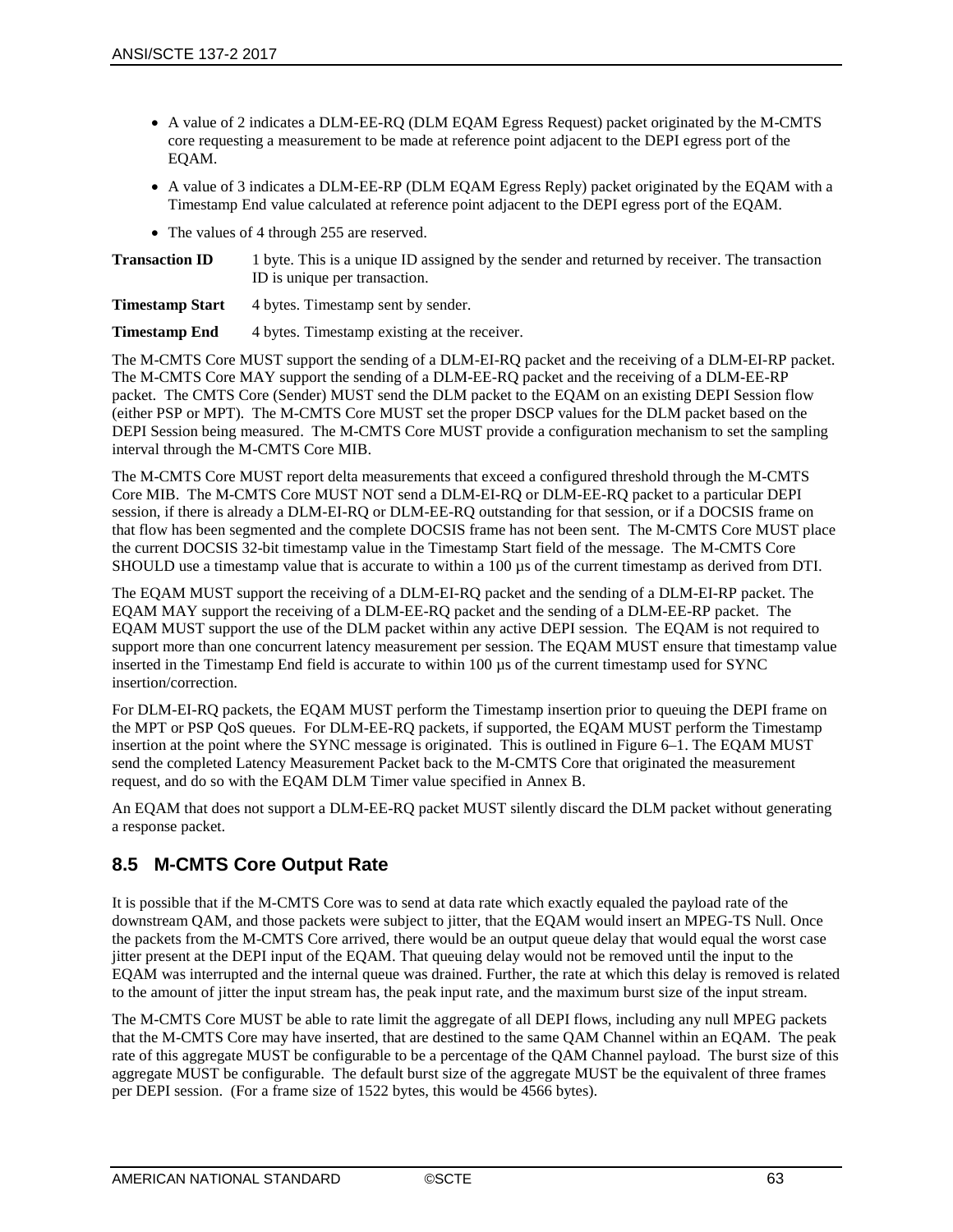# <span id="page-63-0"></span>**Annex A DEPI MTU**

## **A.1 L2TPv3 Lower Layer Payload Size**

Typically an interface calculates its default maximum payload size by asking the interface below it in the interface column what its maximum payload size and considering its own encapsulation. For example, by default, Ethernet has a frame size of 1518 (without VLANs). The Ethernet encapsulation is 18 bytes, leaving 1500 bytes of payload (MTU) to its upper layer. IP then subtracts the IP header size (typically 20 bytes) to arrive at 1480 bytes available to its upper layer. As an example of D-MPT over UDP, UDP must then subtract the UDP header size of 8 bytes, arriving at a payload of 1472 bytes. L2TPv3 must subtract the L2TPv3 Data Session Header size in bytes (8), the L2SS D-MPT header of 4 bytes, and calculate its payload as the remainder (typically1460). This remainder is the defined maximum payload size for an L2TPv3 session that would exist over Ethernet/IP/UDP/L2TPv3. For D-MPT without UDP, the remainder becomes 1472 bytes, because there is no UDP header and the L2TPv3 Data Session Header is 4 bytes. For PSP, the PSP header including the maximum PSP segment table size needs to be taken into account.

## **A.2 Maximum Frame Size for DEPI**

This Annex documents the maximum frame size of DEPI when a PSP Pseudowire is used without fragmenting or concatenation.

| <b>Field</b>                                                                                                                                                                                                                                                                                                                                    |                        |                     |                        | <b>Size</b>  |  |
|-------------------------------------------------------------------------------------------------------------------------------------------------------------------------------------------------------------------------------------------------------------------------------------------------------------------------------------------------|------------------------|---------------------|------------------------|--------------|--|
|                                                                                                                                                                                                                                                                                                                                                 | <b>Ethernet Header</b> |                     |                        | 14 bytes     |  |
| <b>DEPI</b> Frame                                                                                                                                                                                                                                                                                                                               | 802.1Q Header          |                     | 4 bytes                |              |  |
|                                                                                                                                                                                                                                                                                                                                                 | <b>DEPI MTU</b>        | IPv4 Header*        |                        | 20 bytes     |  |
|                                                                                                                                                                                                                                                                                                                                                 |                        | UDP Header**        |                        | 8 bytes      |  |
|                                                                                                                                                                                                                                                                                                                                                 |                        | L2TPv3 Header**     |                        | 8 bytes      |  |
|                                                                                                                                                                                                                                                                                                                                                 |                        | DEPI-PSP Header***  |                        | 6 bytes      |  |
|                                                                                                                                                                                                                                                                                                                                                 |                        | <b>DOCSIS</b> Frame | DOCSIS Header****      | 6-246 bytes  |  |
|                                                                                                                                                                                                                                                                                                                                                 |                        |                     | <b>Ethernet Header</b> | 14 bytes     |  |
|                                                                                                                                                                                                                                                                                                                                                 |                        |                     | 802.1Q Header          | 4 bytes      |  |
|                                                                                                                                                                                                                                                                                                                                                 |                        |                     | <b>Ethernet PDU</b>    | 1500 bytes   |  |
|                                                                                                                                                                                                                                                                                                                                                 |                        |                     | <b>Ethernet CRC</b>    | 4 bytes      |  |
|                                                                                                                                                                                                                                                                                                                                                 | <b>Ethernet CRC</b>    |                     |                        | 4 bytes      |  |
| Total with PSP, no UDP, IPv4, no VLAN                                                                                                                                                                                                                                                                                                           |                        |                     |                        | 1570 to 1862 |  |
| Total with PSP, UDP, IPv4, no VLAN                                                                                                                                                                                                                                                                                                              |                        |                     |                        | 1582 to 1874 |  |
| * Currently, this specification only requires support for IPv4. If IPv6 were to be used<br>for transport, then value should be increased by an additional 20 bytes plus the length<br>of any IPv6 Extension Headers.<br>** The higher values correspond to the use of a UDP Header, and the lower values to<br>the lack of a UDP encapsulation. |                        |                     |                        |              |  |
| *** A PSP header is 4 bytes plus 2 bytes for each segment. Only one segment is<br>shown. (A D-MPT header is 4 bytes.)                                                                                                                                                                                                                           |                        |                     |                        |              |  |
| **** A typical DOCSIS header with BPI and no other extended headers is 11 bytes.                                                                                                                                                                                                                                                                |                        |                     |                        |              |  |

Only one PSP segment is included in the above calculations for simplicity. Additional segments would be needed when PSP is concatenating or fragmenting. Note that a 1500 byte payload in a PSP frame could contain as many as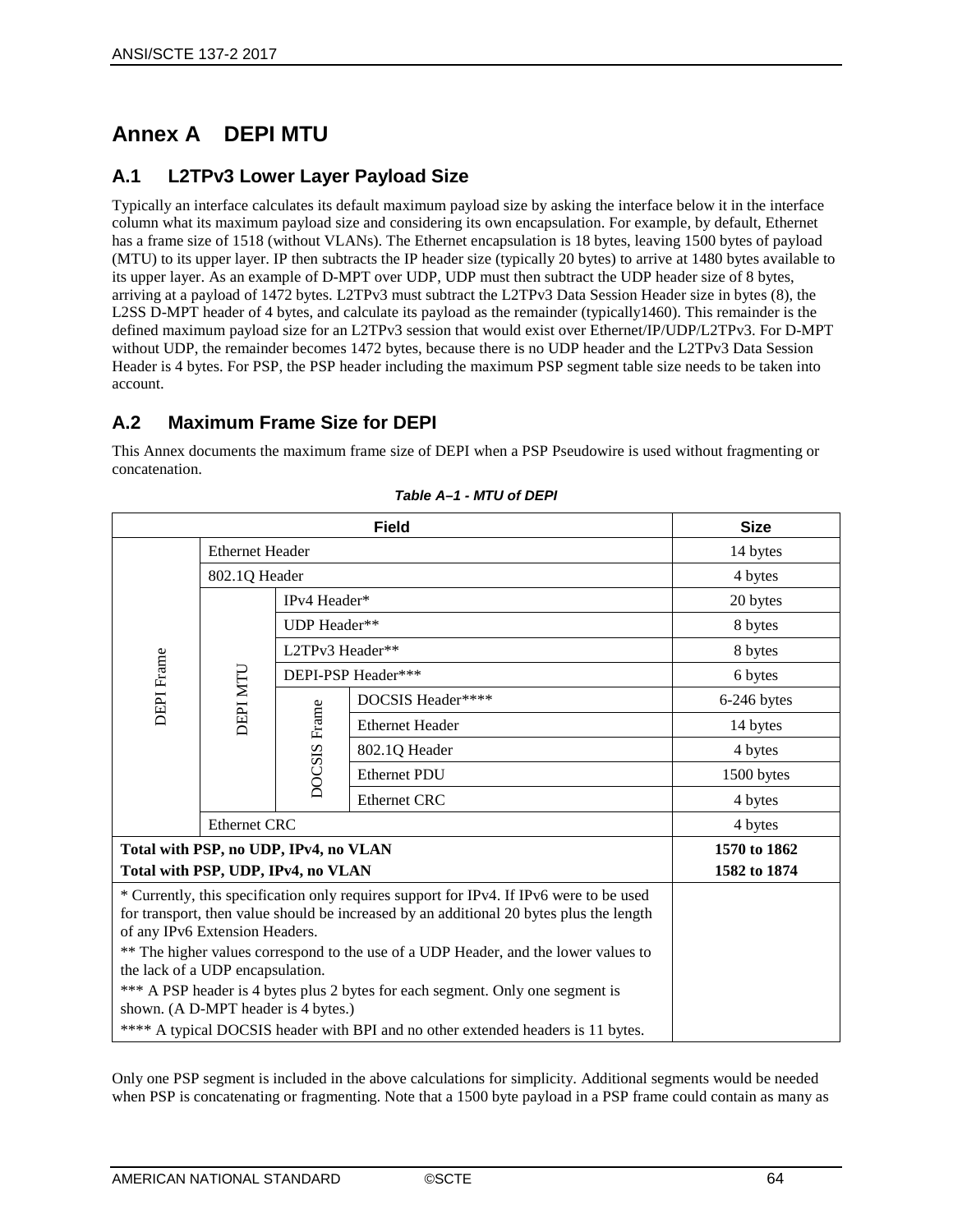20 uncompressed TCPs ACKs (64 byte Ethernet packets plus 6 to 11 bytes of DOCSIS OH) which could create as many as 22 segments (first and last packets are fragmented) which would create a segment table size of 44 bytes, in addition to the standard 4 byte PSP header. For other payload types such as VoIP packets with high codec compression and with PHS enabled, or with larger MTUs, the number of segments could be even higher.

## **A.3 Path MTU Discovery**

Path MTU Discovery relies on the fact that the network elements between the M-CMTS Core and the EQAM all support this protocol [RFC [1191\].](#page-9-6) If these network elements do not support Path MTU Discovery then this mechanism cannot be used and the static configuration option should be used instead.

Path MTU Discovery (PMTUD) works when the IP path MTU between the M-CMTS Core and the EQAM is less than the total IP datagram size generated when using the payload size negotiated during L2TPv3 session establishment, and the Don't Fragment (DF) bit is set in the IP header. In this circumstance, when the M-CMTS Core sends packets larger then the network can support, then network elements between the M-CMTS Core and the EQAM may generate an ICMP Destination Unreachable message with the code "fragmentation needed and DF set" (ICMP Type 3 code 4, also referred to as "Datagram Too Big" message), as per [\[RFC](#page-9-7) 791], toward the source of the tunneled packet, if ICMP unreachables are allowed.

This ICMP error message includes at least the IP header and the next 8 bytes of the IP data (corresponding to the UDP header when using L2TPv3 over UDP, or to the Session ID and first 4 bytes of the L2SS when using L2TPv3 over IP) from the offending packet. The M-CMTS Core and the EQAM should have a way to map the source and destination IP address contained in the IP Header embedded in the ICMP Data to an L2TP Control Connection. Note that from [RFC [1191\],](#page-9-6) a "PMTU is associated with a path, which is a particular combination of IP source and destination address and perhaps a Type-of-service (TOS)". Upon successfully processing the ICMP Destination Unreachable message, the M-CMTS Core and EQAM should reduce the Max Payload of all the sessions associated with the control connection mapped from the ICMP Destination Unreachable message to the size requested in the Next-Hop MTU field of the message. Both the Max Payload and the size contained in the Next-Hop MTU field express a Layer 3 payload of a Layer 2 frame, including the IP header and IP data. The Max Payload MUST NOT be increased by receiving an ICMP Destination Unreachable message. The M-CMTS Core and EQAM may periodically attempt to increase the Max Payload of the session to its negotiated maximum and restart this process in case the path through the network has changed and large MTUs are allowed. This technique is described in [RFC [1191\].](#page-9-6) The Max Payload size learned through this process will never be greater than the negotiated maximum learned during session establishment. The Path MTU Discovery procedures for IP version 6 are described in [RFC [1981\].](#page-9-8)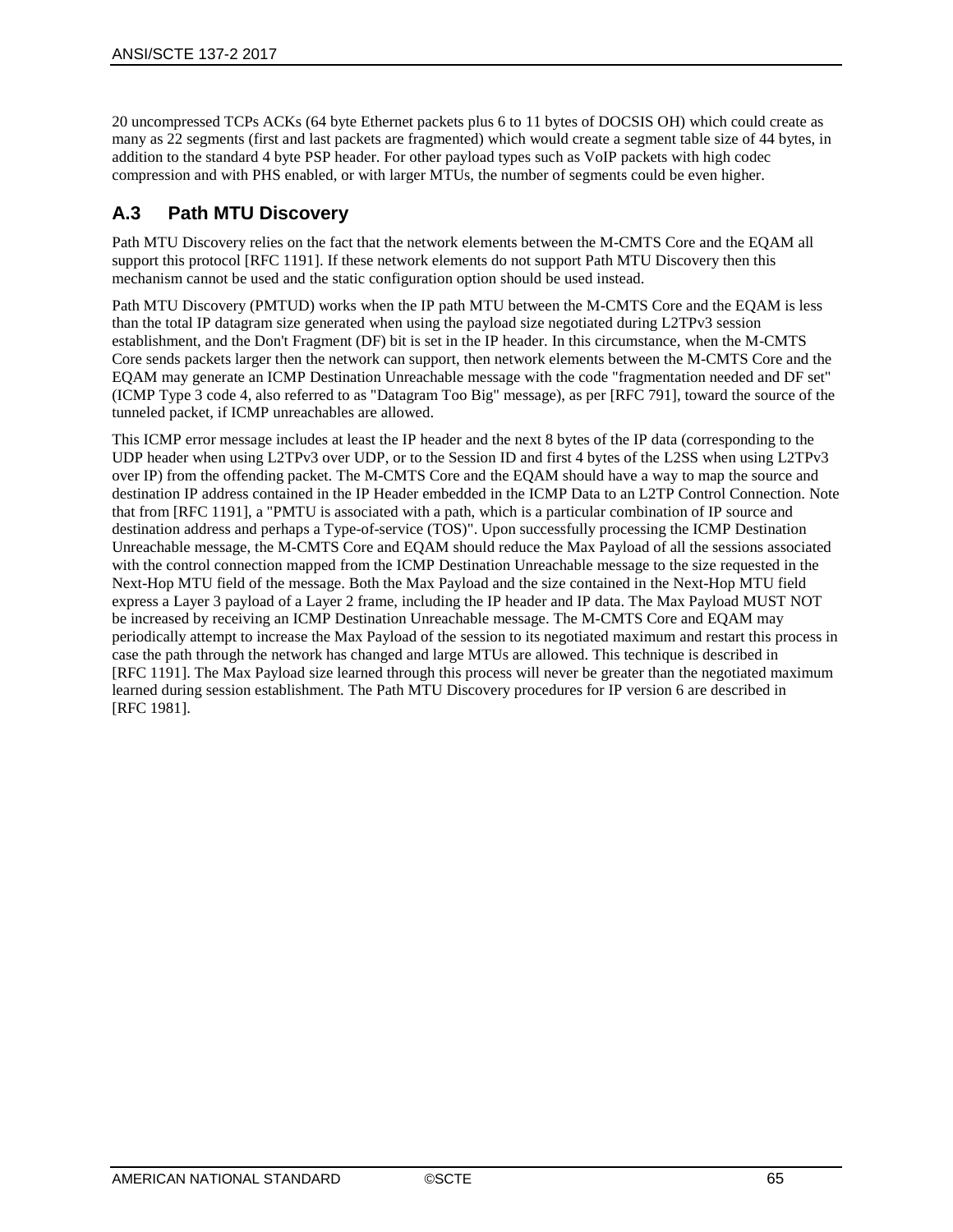# <span id="page-65-0"></span>**Annex B Parameters and Constants**

| <b>System</b>               | <b>Name</b>                           | <b>Time Reference</b>                                       | <b>Minimum</b><br>Value                                                                                                   | <b>Default</b><br>Value | <b>Maximum</b><br>Value |
|-----------------------------|---------------------------------------|-------------------------------------------------------------|---------------------------------------------------------------------------------------------------------------------------|-------------------------|-------------------------|
| M-CMTS Core,<br>EQAM        | <b>SYNC</b> Interval                  | Nominal time between transmission<br>of SYNC messages       |                                                                                                                           |                         | $200 \text{ ms}$        |
| M-CMTS Core.<br>EQAM        | <b>HELLO Timer</b>                    | L2TPv3 section 4.4                                          |                                                                                                                           | 60 sec                  |                         |
| M-CMTS Core,<br>EQAM        | <b>Control Message</b><br>Timeout     | L2TPv3 section 4.2                                          | First attempt: 1 sec.<br>then second attempt 2 sec.<br>then third attempt: 4 sec.<br>then each additional attempt: 8 sec. |                         |                         |
| M-CMTS Core.<br>EQAM        | Control Message<br><b>Retry Count</b> | L2TPv3 section 4.2                                          |                                                                                                                           |                         | 10                      |
| M-CMTS Core,<br><b>EQAM</b> | StopCCN Timeout                       | L2TPv3 section 3.3.2                                        | 31 sec                                                                                                                    |                         |                         |
| <b>EQAM</b>                 | <b>EQAM DLM Timer</b>                 | Time between receipt and<br>retransmission of a DLM packet. |                                                                                                                           |                         | $100 \text{ ms}$        |

### *Table B–1 - Parameters and Constants*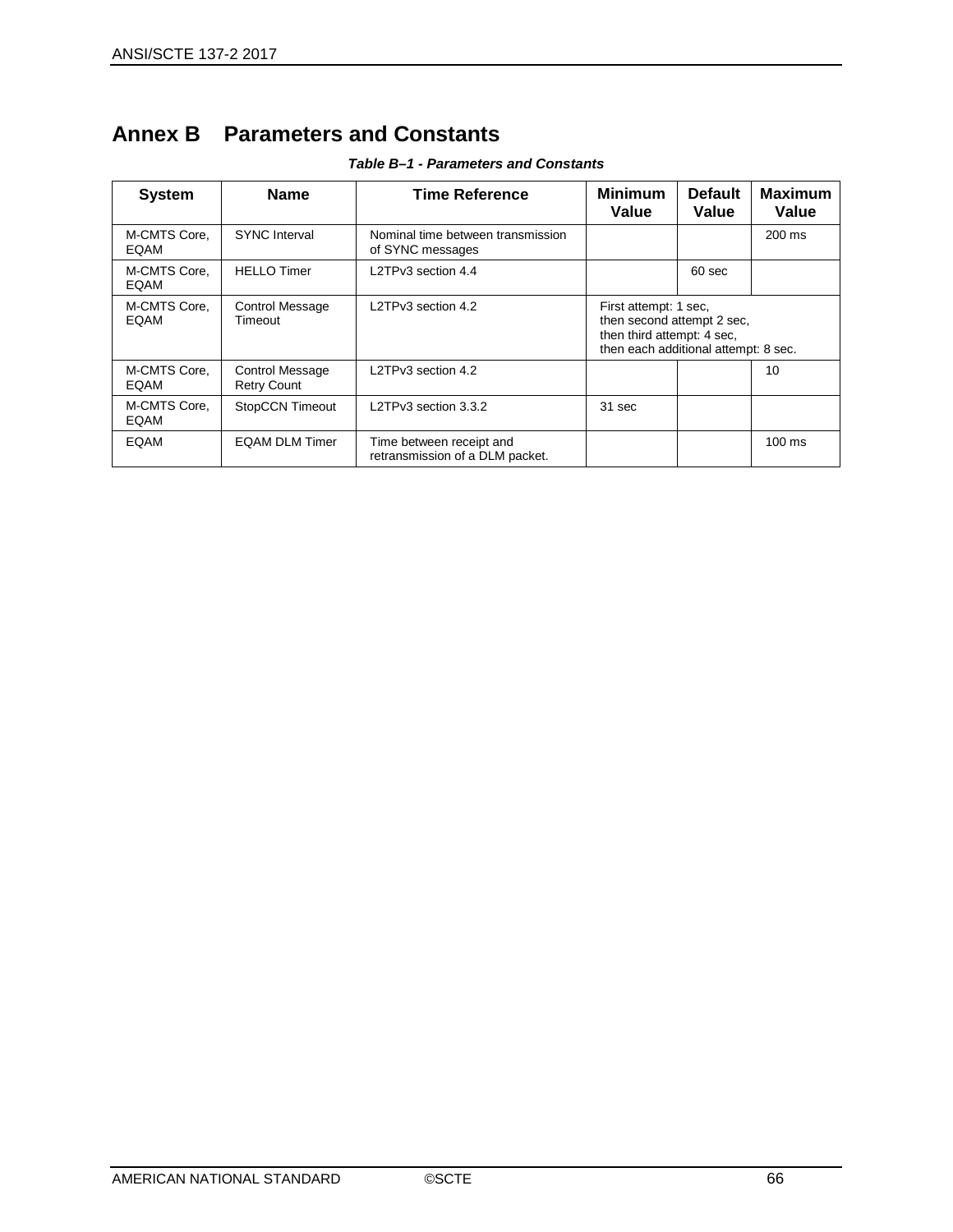## **Annex C DOCS-IF-M-CMTS-MIB (normative)**

DOCS-IF-M-CMTS-MIB DEFINITIONS ::= BEGIN

IMPORTS MODULE-IDENTITY, OBJECT-IDENTITY, OBJECT-TYPE, Unsigned32, Integer32, Gauge32, Counter32, TimeTicks FROM SNMPv2-SMI TimeStamp, TruthValue, RowStatus, StorageType, AutonomousType, TEXTUAL-CONVENTION FROM SNMPv2-TC OBJECT-GROUP, MODULE-COMPLIANCE FROM SNMPv2-CONF SnmpAdminString FROM SNMP-FRAMEWORK-MIB PhysicalIndexOrZero, PhysicalIndex FROM ENTITY-MIB ifIndex, InterfaceIndex, InterfaceIndexOrZero FROM IF-MIB TenthdBmV FROM DOCS-IF-MIB docsQosServiceFlowId FROM DOCS-QOS-MIB SnmpTagValue FROM SNMP-TARGET-MIB InetAddressType, InetAddress, InetPortNumber FROM INET-ADDRESS-MIB clabProjDocsis FROM CLAB-DEF-MIB; docsIfMCmtsMib MODULE-IDENTITY LAST-UPDATED "2008120900002" -- December 9, 2008<br>ORGANIZATION "Cable Television Laboratories, Inc "Cable Television Laboratories, Inc" CONTACT-INFO "Postal: Cable Television Laboratories, Inc. 858 Coal Creek Circle Louisville, Colorado 80027-9750 U.S.A. Phone: +1 303-661-9100 Fax: +1 303-661-9199 E-mail: mibs@cablelabs.com" DESCRIPTION "This MIB module contains the management objects for the configuration and management of the External PHY interface (DEPI) of the M-CMTS architecture (Modular CMTS).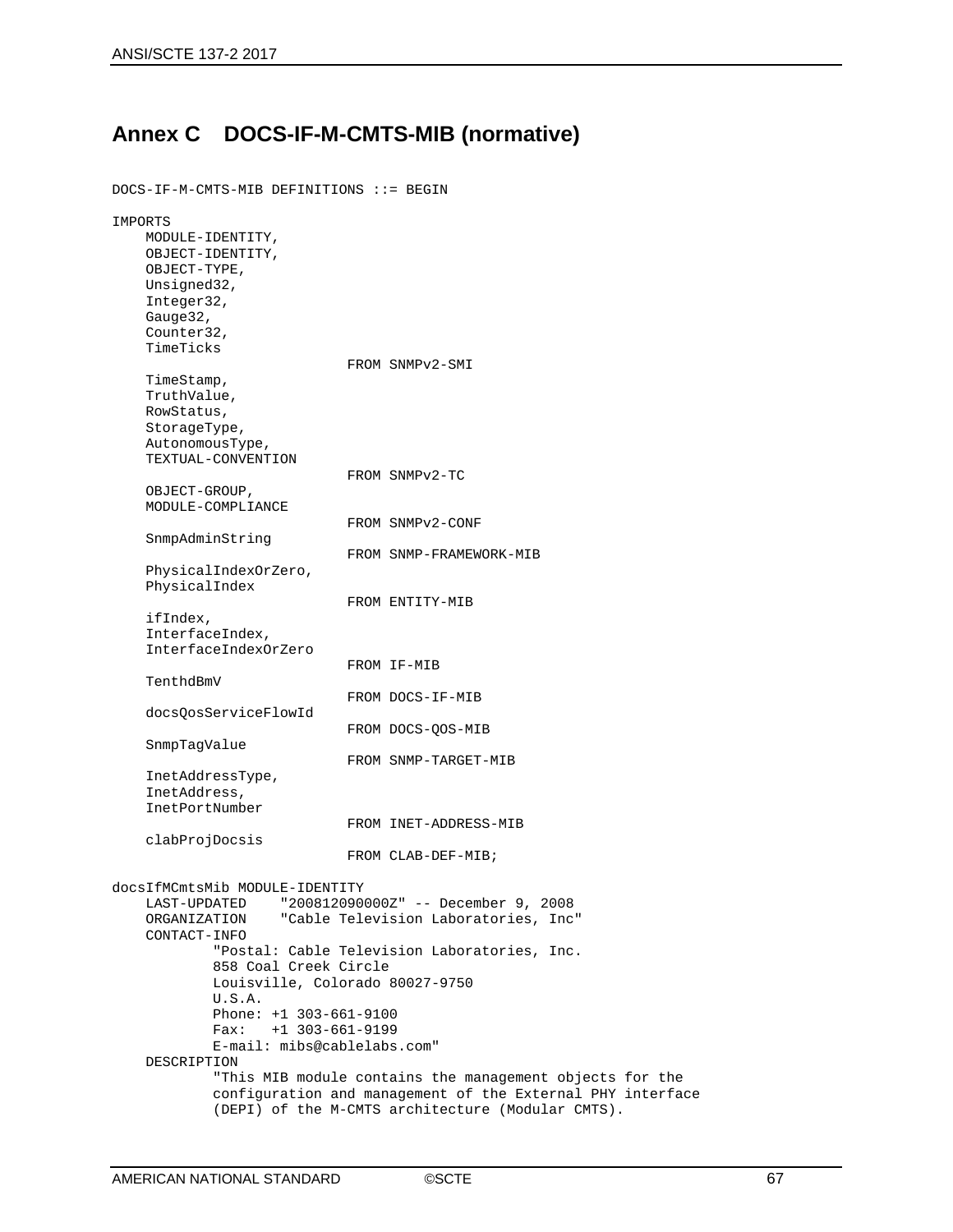```
 Copyright 1999-2008 Cable Television Laboratories, Inc.
             All rights reserved."
     REVISION "200812090000Z" -- December 9, 2008
     DESCRIPTION 
              "Revised Version includes ECN DEPI-O-08.06962-2 and
               and published as CM-SP-DEPI-I06-081209."
     REVISION "200712060000Z" -- December 6, 2007
     DESCRIPTION 
              "Revised Version includes ECN M-OSSI-N-07.0562-5 and
               and published as I07."
     REVISION "200705180000Z" 
     DESCRIPTION 
              "Revised Version includes ECN M-OSSI-N-07.0419-3 and
              ECN M-OSSI-N-07-0398-1 and published as I05."
     REVISION "200702230000Z" 
     DESCRIPTION 
              "Revised Version includes ECN M-OSSI-N-06.0329-1
               and published as I04."
     REVISION "200511160000Z"
     DESCRIPTION
              "Revised Version 
              includes ECN M-OSSI-N-05.0254-5"
     REVISION "200508050000Z"
     DESCRIPTION 
              "Initial version of the DOCSIS Modular CMTS MIB 
              module. 
              This revision is published as part of the CableLabs 
             M-CMTS OSS specification"
    ::= { clabProjDocsis 6 }
-- ---------------------------------------------------------
-- Textual Conventions
-- ---------------------------------------------------------
ClDot1dUserPriority ::= TEXTUAL-CONVENTION
               current
     DESCRIPTION
    "A 3-bit priority ID used in the IEEE 802.1q packet header."<br>SYNTAX INTEGER (0..7)
                INTEGER (0..7)
DepiFlowId ::= TEXTUAL-CONVENTION
                current
     DESCRIPTION
    "A 3-bit DEPI flow ID used in the DEPI sublayer header."<br>SYNTAX INTEGER (0..7)INTEGER (0..7)
VlanId ::= TEXTUAL-CONVENTION<br>STATUS current
                Current
     DESCRIPTION
    "A 12-bit VLAN ID used in the VLAN Tag header."<br>SYNTAX INTEGER (1.4094)INTEGER (1..4094)
  -- ---------------------------------------------------------------------
```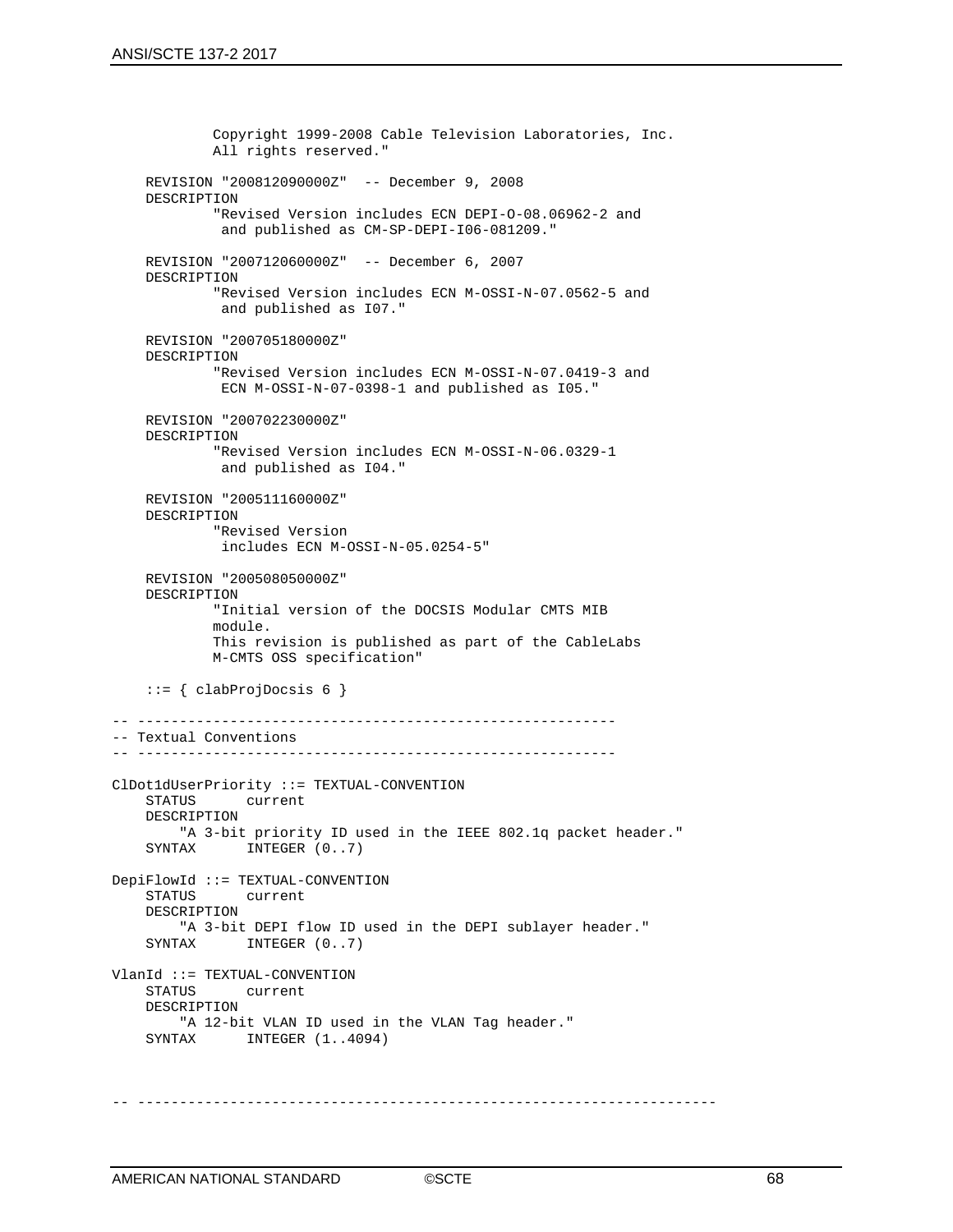```
-- Main Groups
                      -- ---------------------------------------------------------------------
docsIfMCmtsNotifications OBJECT IDENTIFIER ::= { docsIfMCmtsMib 0 }
docsIfMCmtsObjects OBJECT IDENTIFIER ::= { docsIfMCmtsMib 1 }
docsIfMCmtsBaseObjects OBJECT IDENTIFIER ::= { docsIfMCmtsObjects 1 }
docsIfMCmtsCoreObjects OBJECT IDENTIFIER ::= { docsIfMCmtsObjects 2 }
docsIfMCmtsEqamObjects OBJECT IDENTIFIER ::= { docsIfMCmtsObjects 3 }
docsIfMCmtsDepiObjects OBJECT IDENTIFIER ::= { docsIfMCmtsObjects 4 }
docsIfMCmtsDepiSessionObjects OBJECT IDENTIFIER ::= 
                                { docsIfMCmtsDepiObjects 1 }<br>OBJECT IDENTIFIER ::=
docsIfMCmtsDepiQosObjects
                                          { docsIfMCmtsDepiObjects 2 }
-- --------------------------------------------------------------------
-- DOCSIS RF Interface Extension objects 
-- M-CMTS Base Extensions
                         -- --------------------------------------------------------------------
-- --------------------------------------------------------------------
--
-- Phy Parameters dependencies OBJECT-IDENTITY definitions
--
-- --------------------------------------------------------------------
docsIfMCmtsBaseAdmin OBJECT-IDENTITY
               current
     DESCRIPTION
             "Registration point for M-CMTS characterization of PHY 
             parameters dependencies."
     ::= { docsIfMCmtsBaseObjects 1 }
docsPHYParamFixValue OBJECT-IDENTITY
            current
     DESCRIPTION
             "Indicates that this PHY parameter is fix and cannot
             be changed."
     ::= { docsIfMCmtsBaseAdmin 1 }
docsPHYParamSameValue OBJECT-IDENTITY
               current
     DESCRIPTION
             "Indicates that the PHY parameter value is the same for
             the elements in a dependency group; thus, a change in 
             the PHY parameter of an element in the group will change
             the PHY parameter value in the other elements of the
             dependency group."
     ::= { docsIfMCmtsBaseAdmin 2 }
docsPHYParamAdjacentValues OBJECT-IDENTITY
                current
     DESCRIPTION
             "Indicates that the PHY parameter has an adjacency or
             sequence pattern for the elements in a dependency group
             e.g., A group of channels all using J.83 Annex A, may set 
             frequencies in the group by setting a 6 MHz spacing 
             between the channels in the group. Vendors may rather
             use a more detailed vendor-specific OBJECT-IDENTITY or a
             table pointer to describe this type of PHY parameter 
             adjacencies."
     ::= { docsIfMCmtsBaseAdmin 3 }
```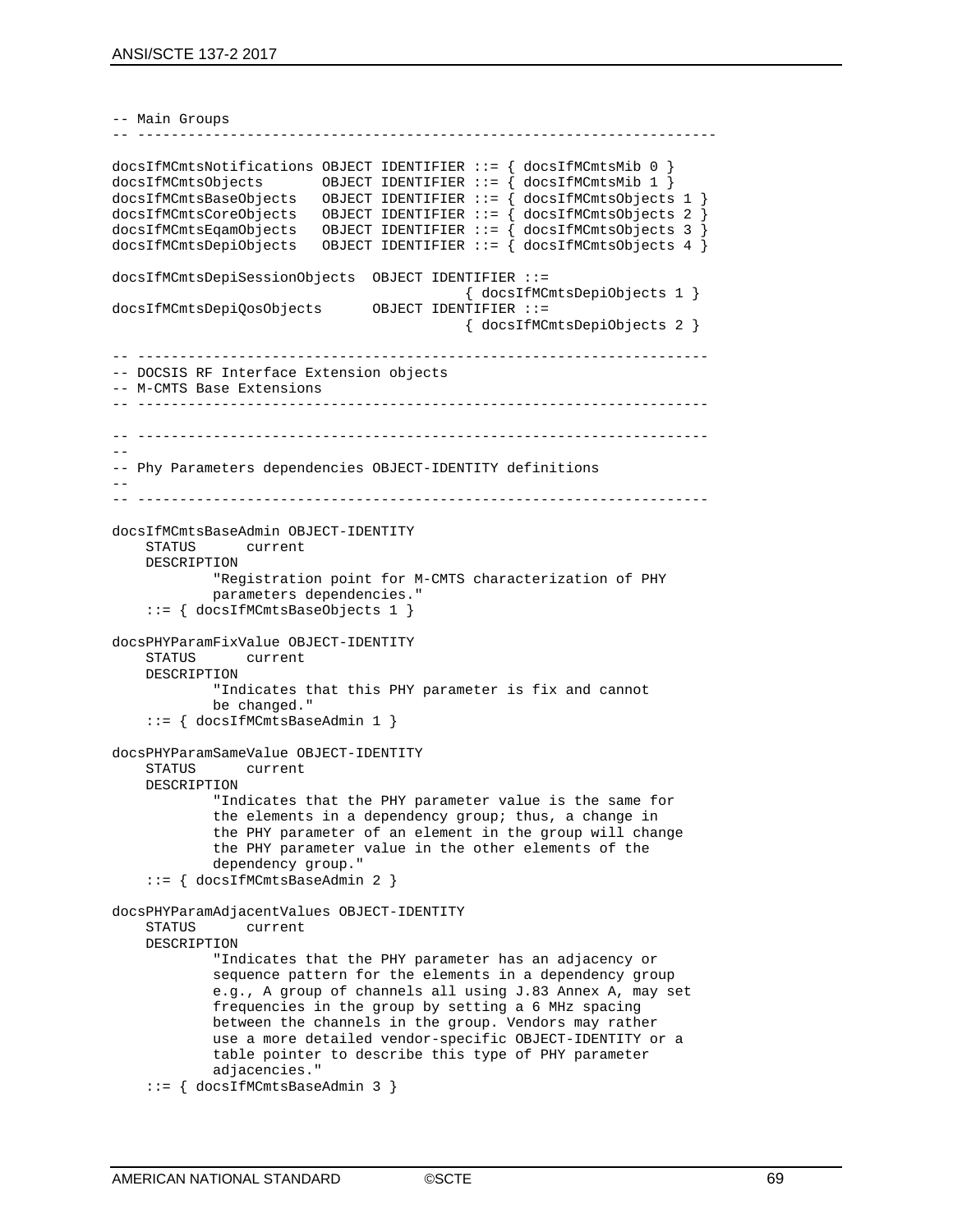```
docsPHYParamFrequencyRange OBJECT-IDENTITY
               current
     DESCRIPTION
             "This object indicates that the frequency in a group ID
             is constrained to a frequency range. Vendors may extend
             the MIB construct containing this reference to detail such 
             constraints or rather use a more detailed vendor-specific 
             OBJECT-IDENTITY or a table pointer to describe the 
             frequency range supported."
     ::= { docsIfMCmtsBaseAdmin 4 }
-- ---------------------------------------------------------------------
-- DOCSIS RF Interface Extension objects 
-- M-CMTS Core Extensions
-- ---------------------------------------------------------------------
docsIfMCmtsCoreDownstreamTable OBJECT-TYPE
            SEQUENCE OF DocsIfMCmtsCoreDownstreamEntry
    MAX-ACCESS not-accessible<br>STATUS deprecated
               deprecated
     DESCRIPTION
             "M-CMTS Core extensions for the DOCSIS RFI Downstream
             docsIfDownstreamTable.
             This table is deprecated and the equivalent management
             information is now part of the DOCS-DRF-MIB MIB Module."
     ::= { docsIfMCmtsCoreObjects 1 }
docsIfMCmtsCoreDownstreamEntry OBJECT-TYPE
     SYNTAX DocsIfMCmtsCoreDownstreamEntry
    MAX-ACCESS not-accessible<br>STATUS deprecated
                deprecated
     DESCRIPTION
             "A conceptual row for this table.
             There is a corresponding entry for each entry of 
             docsIfDownstreamChannelTable."
     INDEX { ifIndex }
     ::= { docsIfMCmtsCoreDownstreamTable 1 }
DocsIfMCmtsCoreDownstreamEntry ::= SEQUENCE
\mathcal{L}docsIfMCmtsCoreDownstreamType  INTEGER,<br>docsIfMCmtsCoreDownstreamPhyDependencies  RITS
    docsIfMCmtsCoreDownstreamPhyDependencies
 }
docsIfMCmtsCoreDownstreamType OBJECT-TYPE<br>SYNTAX INTEGER {
                INTEGER {
         integrated(1),
        external(2)<br>}
 }
 MAX-ACCESS read-only 
     STATUS deprecated 
     DESCRIPTION 
              "The value 'integrated' means the Downstream Interface is 
             integrated to the DOCSIS MAC interface. This type 
             corresponds to the legacy DOCSIS Downstream Interface of
             ifType 128.
             The value 'external' indicates a Downstream External 
             Interface that is associated to a QAM channel by mechanisms
             like a DEPI session."
     ::= { docsIfMCmtsCoreDownstreamEntry 1 } 
docsIfMCmtsCoreDownstreamPhyDependencies OBJECT-TYPE
     SYNTAX BITS {
```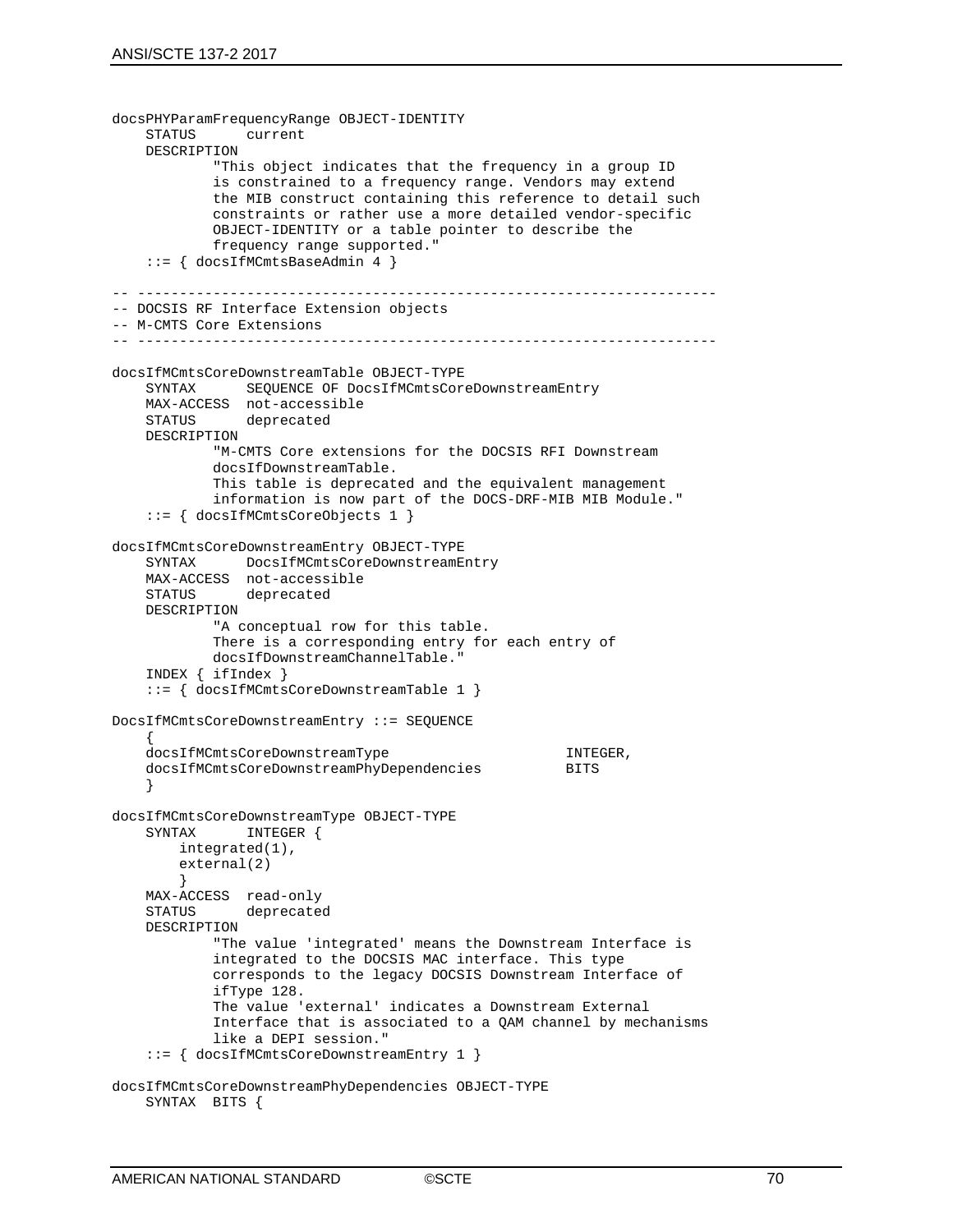```
frequency(0),
          bandwidth(1),
          power(2),
          modulation(3),
          interleaver(4),
          j83Annex(5),
          symbolRate(6),
          mute(7)
 }
    MAX-ACCESS read-only<br>STATUS deprecated
                 deprecated
     DESCRIPTION 
              "The PHY parameters being flagged in the DEPI session as
              DEPI TSID group dependencies.
              A value of all bits on zero indicates no TSID group 
              dependencies for PHY parameters. If this object value is
              the zero length string , indicates no DEPI session is 
              configured for the M-CMTS Downstream interface or the
              Downstream interface is of the type 'integrated'."
     DEFVAL { ''h } 
     ::= { docsIfMCmtsCoreDownstreamEntry 2 }
 -- ---------------------------------------------------------------------
-- DOCSIS RF Interface Extension objects 
-- M-CMTS EQAM device Extensions
-- ---------------------------------------------------------------------
docsIfMCmtsEqamDownstreamTable OBJECT-TYPE
     SYNTAX SEQUENCE OF DocsIfMCmtsEqamDownstreamEntry
    MAX-ACCESS not-accessible<br>STATUS deprecated
                 deprecated
     DESCRIPTION
              "M-CMTS EQAM extensions for the DOCSIS RFI Downstream
              docsIfDownstreamTable."
     ::= { docsIfMCmtsEqamObjects 1 }
docsIfMCmtsEqamDownstreamEntry OBJECT-TYPE
                DocsIfMCmtsEqamDownstreamEntry
    MAX-ACCESS not-accessible<br>STATUS deprecated
                 deprecated
     DESCRIPTION
              "A conceptual row for this table."
     INDEX { ifIndex }
     ::= { docsIfMCmtsEqamDownstreamTable 1 }
DocsIfMCmtsEqamDownstreamEntry ::= SEQUENCE
\mathcal{L} docsIfMCmtsEqamDownstreamTSID Unsigned32,
    docsIfMCmtsEqamDownstreamPhyDependencies BITS,<br>docsIfMCmtsEgamDownstreamDevicePhyParamLock BITS,
    docsIfMCmtsEqamDownstreamDevicePhyParamLock
     docsIfMCmtsEqamDownstreamDeviceConfigPhyParamLock BITS,
    docsIfMCmtsEqamDownstreamAllocationType
    docsIfMCmtsEqamDownstreamAllocationStatus BITS,<br>docsIfMCmtsEqamDownstreamAllocationTimeout Unsigned32,
    docsIfMCmtsEqamDownstreamAllocationTimeout Unsigned32,<br>docsIfMCmtsEqamDownstreamDRRPAdvertizing TruthValue,
    docsIfMCmtsEqamDownstreamDRRPAdvertizing TruthValue,<br>docsIfMCmtsEqamDownstreamUdpPortMapping InetPortNumber
    docsIfMCmtsEqamDownstreamUdpPortMapping
 }
docsIfMCmtsEqamDownstreamTSID OBJECT-TYPE
     SYNTAX Unsigned32 (0..65535)
     MAX-ACCESS read-write 
                 deprecated
     DESCRIPTION
```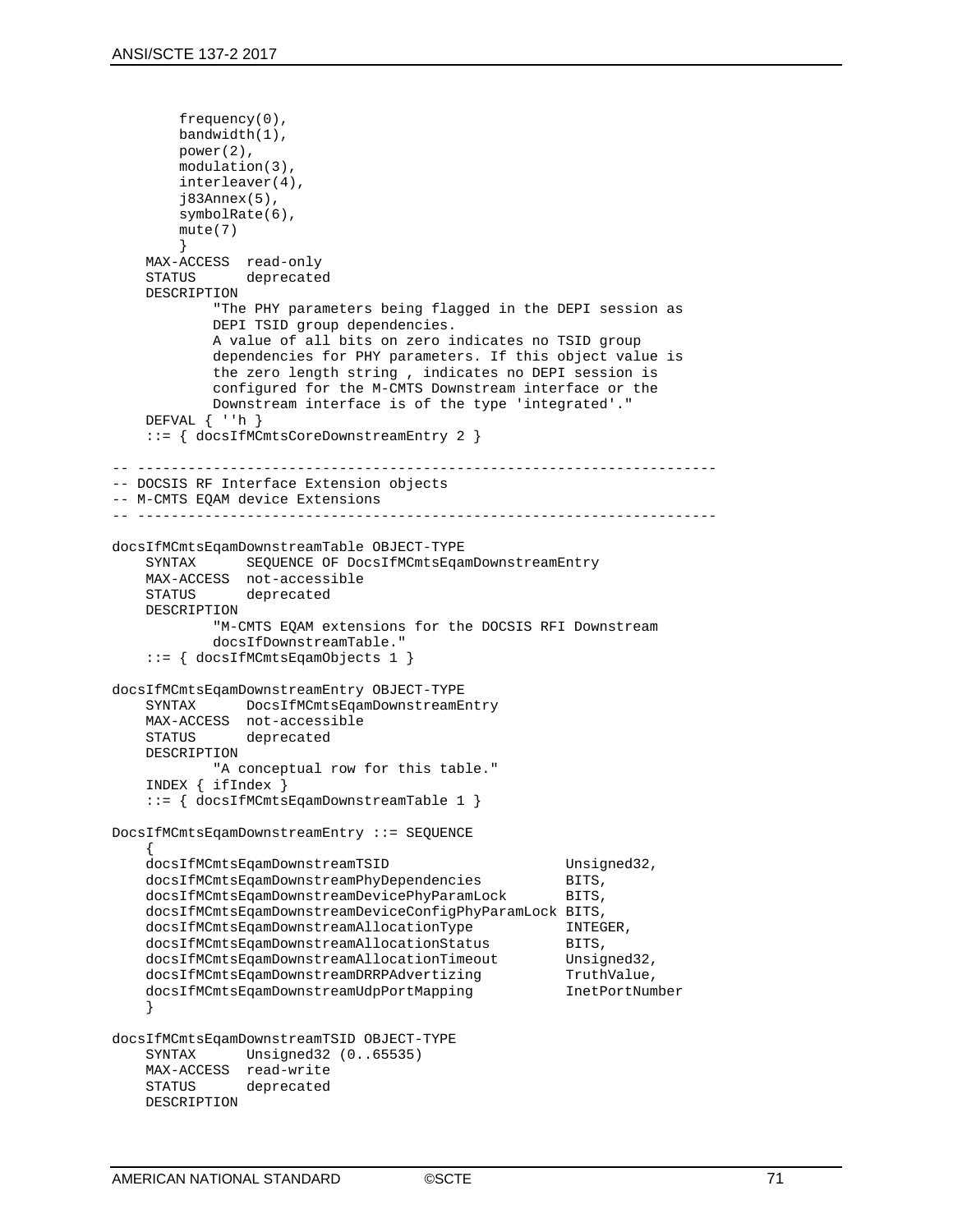```
 "Represents the TSID value for the QAM channel of this 
             M-CMTS Downstream Interface.
             The value '0' indicates no TSID is being configured in the
             EQAM device for this interface entry."
     ::= { docsIfMCmtsEqamDownstreamEntry 1 }
docsIfMCmtsEqamDownstreamPhyDependencies OBJECT-TYPE
                BITS {
         frequency(0),
         bandwidth(1),
         power(2),
         modulation(3),
         interleaver(4),
         j83Annex(5),
         symbolRate(6),
        mute(7) }
    MAX-ACCESS read-only<br>STATUS deprecated
               deprecated
     DESCRIPTION 
             "The summary of the M-CMTS Downstream Interface 
             dependencies based on the constraints of 
             docsIfMCmtsEqamGroupDependencyEntry.
             A BIT position set to '1' indicates the PHY parameter
             belongs to a dependency group (DEPI TSID group). 
             The opposite, a BIT position set to '0', indicates 
             the QAM channel does not belong to a dependency group."
     DEFVAL { ''h } 
     ::= { docsIfMCmtsEqamDownstreamEntry 2 }
docsIfMCmtsEqamDownstreamDevicePhyParamLock OBJECT-TYPE 
                BITS {
         frequency(0),
         bandwidth(1),
         power(2),
         modulation(3),
         interleaver(4),
         j83Annex(5),
         symbolRate(6),
         mute(7)
 }
 MAX-ACCESS read-only 
     STATUS deprecated
     DESCRIPTION 
             "Indicates if by design the QAM Channel is directly
             configurable. This BIT set is derived from the 
             dependency group a QAM channel belongs where 
             docsIfMCmtsEqamGroupDependencyType is equal to 
             docsPHYParamFixValue
            When a specific BIT is set to '1', the PHY parameter
             in docsIfMCmtsDepiSessionConfigTable is locked for SNMP 
             SETs, returning 'notWritable' on SET attempts.
             When a specific BIT is set to '0', the PHY parameter 
             in docsIfMCmtsDepiSessionConfigTable is processed.
             Note that when a BIT is set to '0' an SNMP SET as described
             above may affect the PHY parameter in other QAM channels 
             as described in docsIfMCmtsEqamGroupDependencyTable
             or rejected with error 'wrongValue' based on the constrains
             indicated by the EQAM capabilities 
             docsIfMCmtsEqamDownstreamCapabilitiesTable of 
             DOCS-If-M-CMTS-MIB.
             This object contains information that is used to signal 
             'lock' PHY parameters to other entities via interfaces such
```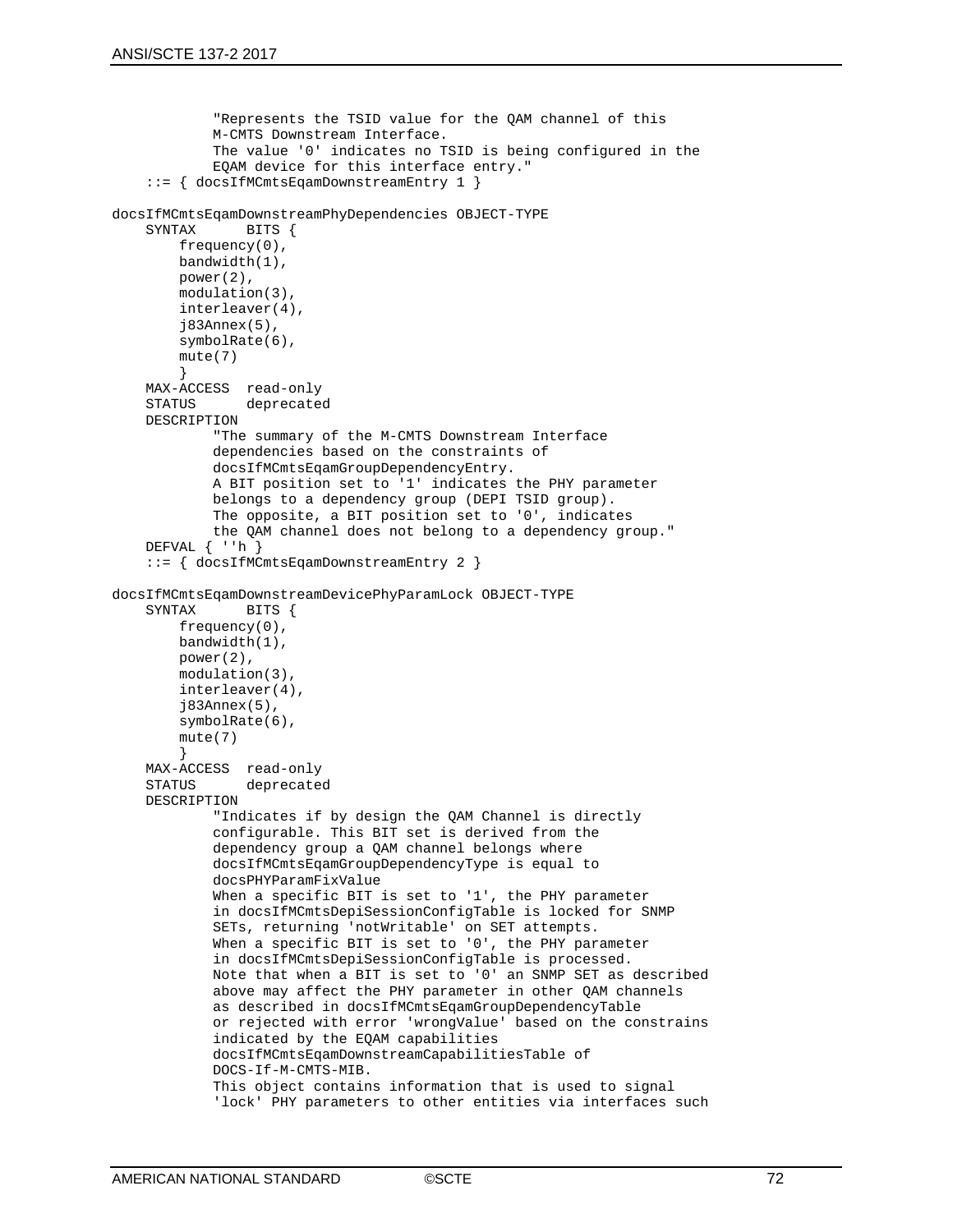```
 as DEPI and ERMI."
     ::= { docsIfMCmtsEqamDownstreamEntry 3 } 
docsIfMCmtsEqamDownstreamDeviceConfigPhyParamLock OBJECT-TYPE 
    SYNTAX
         frequency(0),
         bandwidth(1),
         power(2),
         modulation(3),
         interleaver(4),
         j83Annex(5),
         symbolRate(6),
         mute(7)
 }
 MAX-ACCESS read-write 
     STATUS deprecated
     DESCRIPTION 
             "Administrative configuration of lock bits for EQAM 
             channels PHY parameters.
             A BIT set of this object is meaningful when the same BIT
             set in docsIfMCmtsEqamDownstreamDevicePhyParamLock is set
              to '0'. Therefore, a SET to this object when the entry
             value of docsIfMCmtsEqamDownstreamDevicePhyParamLock is 
             set to '1' returns error 'wrongValue'.
             When a PHY parameter BIT in this object is set to '1' 
             the QAM channel PHY parameter in 
             docsIfMCmtsDepiSessionConfigTable is locked 
             for SNMP SETs returning error 'notWritable' on those 
             attempts.
             Sets to this object could be complex; as a rule of
             thumb, SNMP agents ignore bits that are not recognized 
              (e.g., extensions). An attempt to set BITs while 
             docsIfMCmtsEqamDownstreamDeviceConfigPhyParamLock is set 
              to '1' is rejected and the error code 'wrongValue' is 
             returned."
     ::= { docsIfMCmtsEqamDownstreamEntry 4 } 
docsIfMCmtsEqamDownstreamAllocationType OBJECT-TYPE<br>SYNTAX INTEGER {
                INTEGER {
         docsisOnly(1),
         videoOnly(2),
        any(3)<br>}
 }
    MAX-ACCESS read-write<br>STATUS deprecated
                deprecated
     DESCRIPTION
              "Indicates the mechanisms authorized to reserve and control
              this M-CMTS Downstream interface.
              When configured to 'docsisOnly' indicates that it can be 
             allocated only to serve data over DOCSIS. 
             When configured to 'videoOnly' indicates that it can be 
             allocated only to video services and not for Data over 
             DOCSIS.
              'any' indicates the M-CMTS Downstream Interface can be
             reserved for DOCSIS or video services."
     ::= { docsIfMCmtsEqamDownstreamEntry 5 }
docsIfMCmtsEqamDownstreamAllocationStatus OBJECT-TYPE<br>SYNTAX BITS {
    SYNTAX
         other(0),
```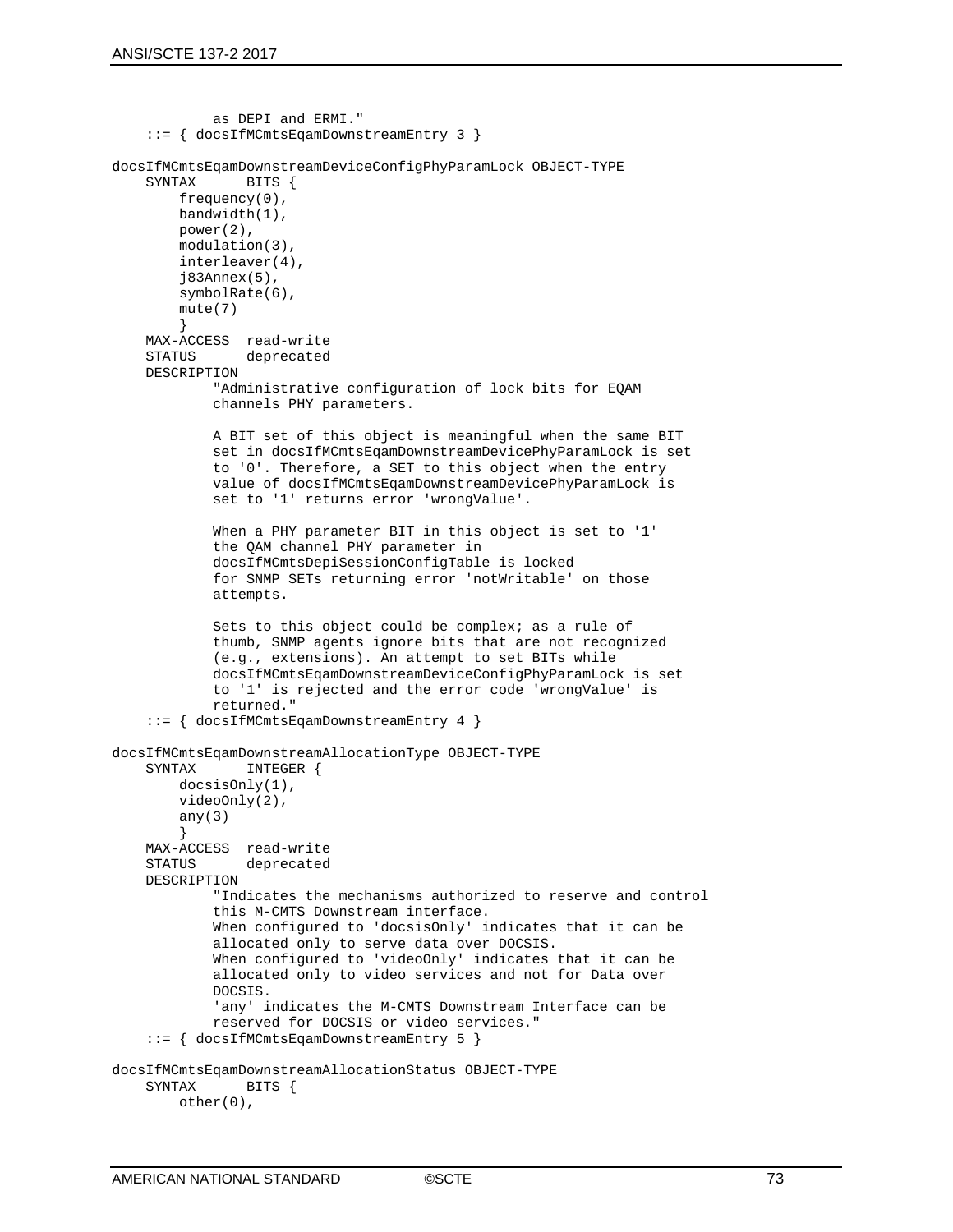```
 docsisDepi(1),
         docsisErm(2),
         videoErm(3)
 }
 MAX-ACCESS read-only
     STATUS deprecated
     DESCRIPTION 
             "Indicates the service(s) the M-CMTS Downstream Interface
             is allocated for.
             'other' BIT set to '1' indicates the resource is currently
             allocated to DOCSIS and/or Video services by a proprietary
             mechanism.
             'docsisDepi' BIT set to '1' indicates the DEPI Control 
             mechanism is currently in use in the M-CMTS Downstream 
             Interface allocation, e.g., an L2TPv3 DEPI Session.
             'docsisErm' indicates that ERM Resource Allocation
             Interface is being used in the M-CMTS Downstream Interface
             allocation.
             'video' indicates the resource is currently allocated by a
             video control plane using an extension of the M-CMTS ERM
             Resource Control Plane.
             All BITs set to zero or a zero-length octet string 
             indicates the M-CMTS Downstream Interface is available for
             allocation constrained to the type of resource allocation
             referenced by docsIfMCmtsEqamDownstreamAllocationType.
             It may be the case where several BITs are set to '1' 
             simultaneously:
             The most common case is 'docsisDepi' and 'docsisERM' BITs.
             In this situation, the ERM has allocated the QAM channel 
             and the DEPI Session handles optional parameters 
             configuration and/or in-band link status.
             Combinations like 'docsisDepi' and 'videoERM' may indicate
             concurrent services, which is vendor specific."
     REFERENCE
             "DEPI L2TP ERM RTSP section 7"
     ::= { docsIfMCmtsEqamDownstreamEntry 6 }
docsIfMCmtsEqamDownstreamAllocationTimeout OBJECT-TYPE 
    SYNTAX Unsigned32 (0..120)<br>UNITS "seconds"
                "seconds"
    MAX-ACCESS read-write<br>STATUS deprecated
                deprecated
     DESCRIPTION 
             "Indicates the number of seconds the EQAM device waits 
             before advertising the QAM channel resource is idle and/or
             accepting a session establishment from a different 
             control plane to the previous one. As a side effect,
             the entry in docsIfMCmtsDepiSessionConfigTable is aged out
             and destroyed only after the expiration of this reservation
             timeout. A value zero makes the resource available 
             immediately for allocation to others.
             Note that not explicit indefinite timeout needs to be 
             defined to indicate exclusive allocation to a requester. 
             The EQAM device can support this condition for example by
             configuring restricted access to certain Resource 
             Allocation control plane to a particular IP host in the 
             form of source IP or authentication mechanisms."
     ::= { docsIfMCmtsEqamDownstreamEntry 7 }
```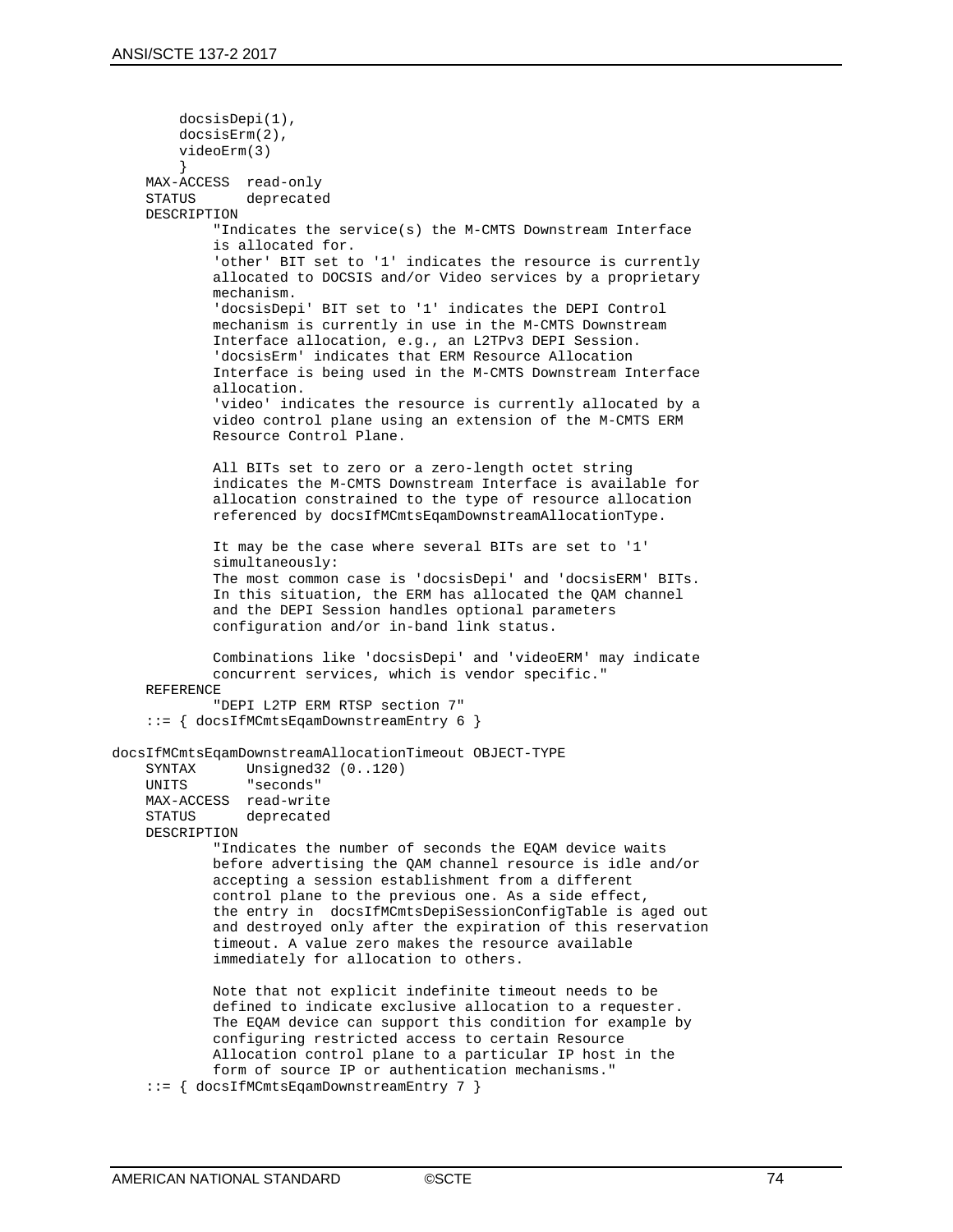```
docsIfMCmtsEqamDownstreamDRRPAdvertizing OBJECT-TYPE 
               TruthValue
     MAX-ACCESS read-write
     STATUS deprecated
    DESCRIPTION 
             "Indicates when a QAM channel resource should be advertised
             via DRRP (DOCSIS Resource Registration Protocol) to an Edge
             Resource Manager (ERM).
             This Object is useful when a device is allocated for 
             instance to DOCSIS only by a static reservation
             (docsIfMCmtsEqamDownstreamAllocationType 'docsisOnly').
             It means an Edge Resource Manager won't have this QAM 
             channel resource available allocate upon requests from 
             different entities.
             Note that DRRP currently does not signal EQAM resources
             as reserved for a particular service.
             The MIB objects docsIfMCmtsEqamDownstreamDRRPAdvertizing 
             and docsIfMCmtsEqamDownstreamAllocationType are used 
             primarily to statically reserve QAM channels and prevent 
             its allocation by dynamic means such ERM or some other 
             existing mechanisms. Therefore, caution is needed when 
             setting this object to 'true' since the allocation Type
             docsIfMCmtsEqamDownstreamAllocationType is not known by 
             ERMs with DRRP support."
     DEFVAL { true }
     ::= { docsIfMCmtsEqamDownstreamEntry 8 }
docsIfMCmtsEqamDownstreamUdpPortMapping OBJECT-TYPE
     SYNTAX InetPortNumber
   MAX-ACCESS read-only<br>STATUS deprecated
                deprecated
    DESCRIPTION 
             "The UDP Port within a L2TPv3 Session PDU the EQAM uses 
             to map DEPI flows to the EQAM channels associated to this
             table entry. 
             When the EQAM device does not support UDP port mapping to
             DEPI flows, this object reports the value 1701 (the default
             UDP port when M-CMTS Initiates a DEPI session with L2TPv3 
             header over UDP)."
     ::= { docsIfMCmtsEqamDownstreamEntry 9 }
-- ---------------------------------------------------------------------
-- EQAM M-CMTS Downstream Interface Capabilities
-- ---------------------------------------------------------------------
docsIfMCmtsEqamDownstreamCapabilitiesTable OBJECT-TYPE
            SEQUENCE OF DocsIfMCmtsEqamDownstreamCapabilitiesEntry
    MAX-ACCESS not-accessible<br>STATUS deprecated
               deprecated
     DESCRIPTION
             "This table contains the QAM channel capabilities
             for the M-CMTS Downstream Interface PHY parameters in the
             EQAM device.
             This table is deprecated and the equivalent management 
             information is now part of the DOCS-DRF-MIB MIB Module."
     ::= { docsIfMCmtsEqamObjects 2 }
docsIfMCmtsEqamDownstreamCapabilitiesEntry OBJECT-TYPE
               DocsIfMCmtsEqamDownstreamCapabilitiesEntry
    MAX-ACCESS not-accessible<br>STATUS deprecated
               deprecated
```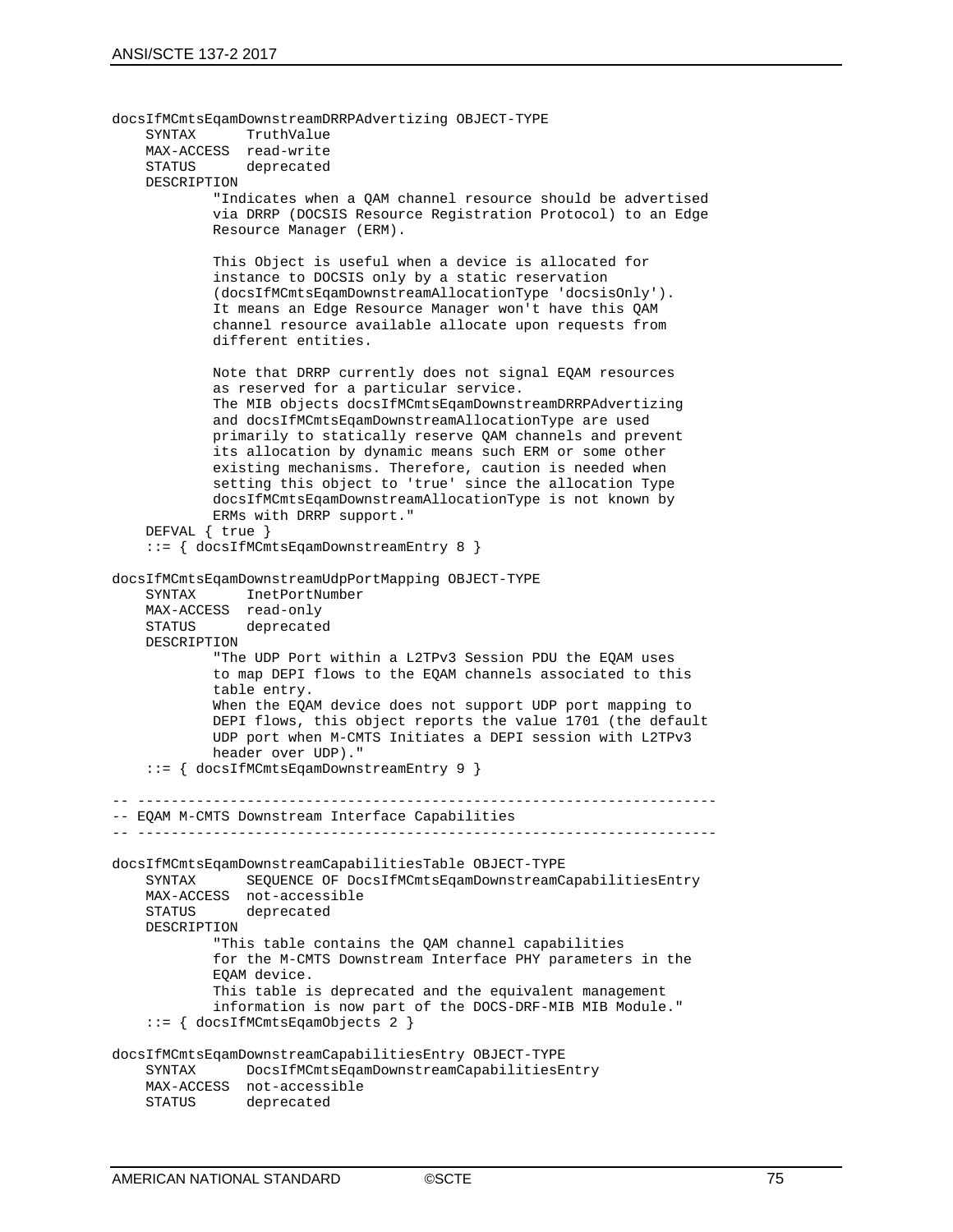```
 DESCRIPTION
             "A conceptual row for this table."
     INDEX { ifIndex }
     ::= { docsIfMCmtsEqamDownstreamCapabilitiesTable 1 }
DocsIfMCmtsEqamDownstreamCapabilitiesEntry ::= SEQUENCE
\mathcal{L}docsIfMCmtsEqamDownstreamCapabFrequency<br>docsIfMCmtsEqamDownstreamCapabBandwidth                               BITS,
     docsIfMCmtsEqamDownstreamCapabBandwidth BITS,
     docsIfMCmtsEqamDownstreamCapabPower BITS,
    docsIfMCmtsEqamDownstreamCapabModulation
     docsIfMCmtsEqamDownstreamCapabInterleaver BITS,
    docsIfMCmtsEqamDownstreamCapabJ83Annex
    docsIfMCmtsEqamDownstreamCapabConcurrentServices                     BITS,<br>docsIfMCmtsEqamDownstreamCapabServicesTransport                          BITS,
    docsIfMCmtsEqamDownstreamCapabServicesTransport<br>docsIfMCmtsEqamDownstreamCapabMuting
    docsIfMCmtsEqamDownstreamCapabMuting
 }
docsIfMCmtsEqamDownstreamCapabFrequency OBJECT-TYPE
                 BITS {
         eqamDependency(0),
         adjacentChannel(1),
         adjacentChannelOrder(2)
 }
     MAX-ACCESS read-only
     STATUS deprecated
     DESCRIPTION 
              "The QAM channel frequency capabilities. 
              'eqamDependency' BIT set to '1' indicates the QAM channel
              frequency value has dependencies with other QAM channels 
              and an entry that includes this QAM channel is in 
              in docsIfMCmtsEqamGroupDependencyTable for the PHY 
             parameter 'frequency'.
              'adjacentChannel' BIT set to '1' indicates the QAM channel
              frequencies in the dependency group (DEPI TSID group) are 
              adjacent and constrained in a frequency range based on 
              the number of QAM channels in the dependency group.
              'adjacentChannelOrder' BIT set to '1' indicates the QAM 
              channel frequency adjacency is based in the QAM channel 
              sequence like entPhysicalParentRelPos in EntPhysicalTable
             or other vendor sequence.
              e.g., a dependency group of four QAM channels 
              with 'adjacentChannelOrder' BIT set to '1':
             The 4th QAM channel in the sequence gets a frequency
              assignment f + 1*bandwidth when the frequency value of 
              the 3rd QAM channel in the sequence is set to f. 
              Similarly the 1st QAM channel in the sequence gets a 
             frequency assignment of f - 2*bandwidth and the 2nd OAM
              channels gets a frequency of f -1*bandwidth.
              'adjacentChannel' 'adjacentChannelOrder' BITs may be set to
              '1' when a dependency group includes the QAM channel
              of this M-CMTS Downstream interface and the value of the 
              object docsIfMCmtsEqamGroupDependencyType is 
             docsPHYParamAdjacentValues.
              'adjacentChannel' BIT may be set to '1' if 
              'eqamDependency' BIT is set to '1'. The same way, 
              'adjacentChannelOrder' BIT may be set to '1' and implies
              'adjacentChannel' BIT is set to '1'."
```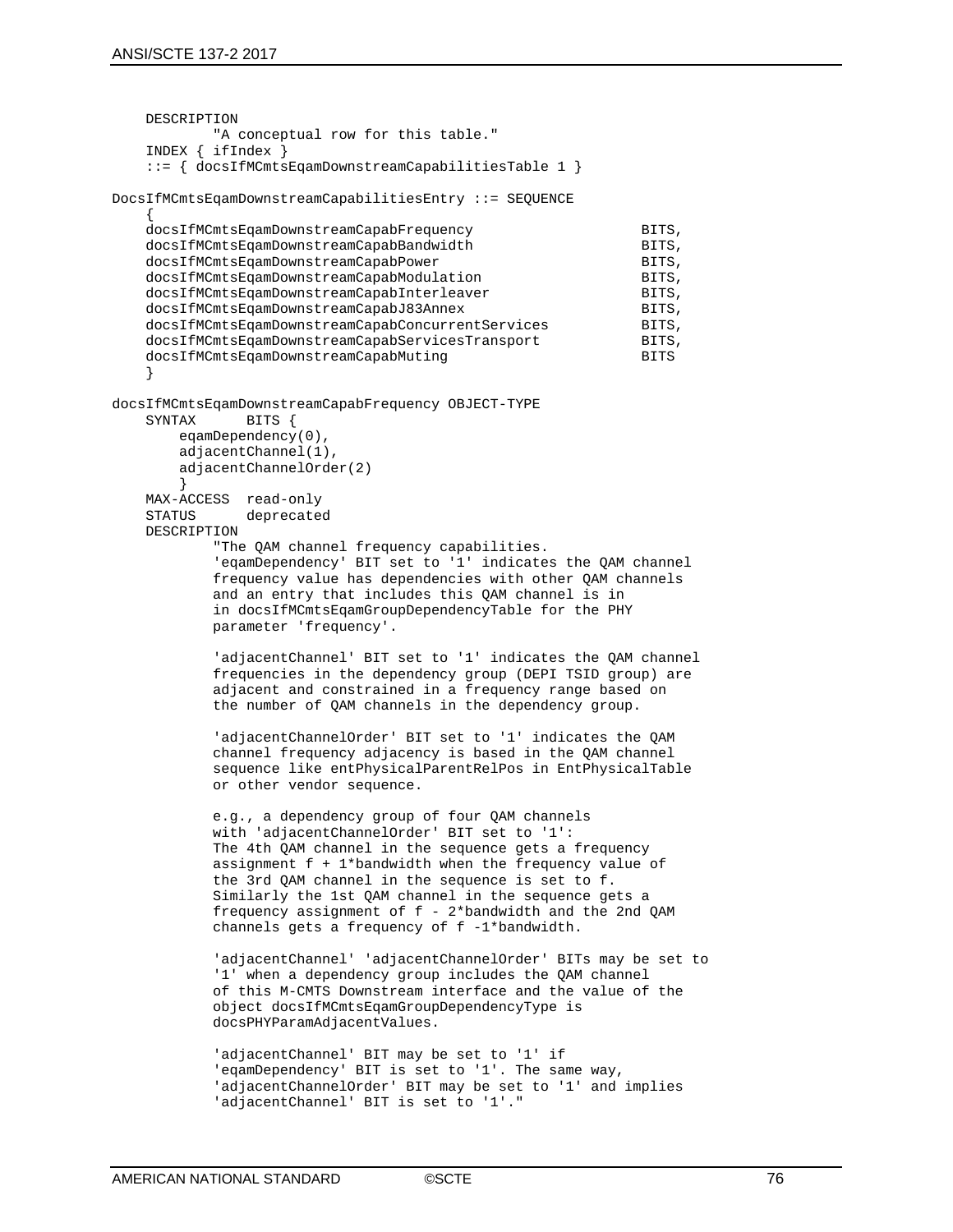```
 ::= { docsIfMCmtsEqamDownstreamCapabilitiesEntry 1 }
docsIfMCmtsEqamDownstreamCapabBandwidth OBJECT-TYPE
     SYNTAX BITS {
         eqamDependency(0),
         chan6Mhz(1),
         chan8Mhz(2)
 }
    MAX-ACCESS read-only<br>STATUS deprecated
                deprecated
    DESCRIPTION 
             "The QAM channel Bandwidth capabilities.
             'eqamDependency' BIT set to '1' indicates the QAM channel
             bandwidth value has dependencies with other QAM channels 
             as indicated in docsIfMCmtsEqamGroupDependencyTable.
             'chan6Mhz' set to '1' indicates 6 MHz channel width 
             support.
             'chan8Mhz' set to '1' indicates 8 MHz channel width 
             support.
             When 'eqamDependency' BIT is set to '1', a set to the 
             channel bandwidth PHY parameter of a QAM channels in a
             dependency group (with docsIfMCmtsEqamGroupDependencyType
             set to docsPHYParamSameValue), sets the same channel 
             bandwidth value to all QAM channels in the dependency
             group."
     ::= { docsIfMCmtsEqamDownstreamCapabilitiesEntry 2 }
docsIfMCmtsEqamDownstreamCapabPower OBJECT-TYPE
                BITS {
         eqamDependency(0)
 }
 MAX-ACCESS read-only
     STATUS deprecated
     DESCRIPTION 
             "The QAM channel Power capabilities.
             'eqamDependency' BIT set to '1' indicates the QAM channel
             power value has dependencies with other QAM channels 
             as indicated in docsIfMCmtsEqamGroupDependencyTable.
             When 'eqamDependency' BIT is set to '1', a set to the 
             power level PHY parameter of a QAM channels in a
             dependency group (with docsIfMCmtsEqamGroupDependencyType
             set to docsPHYParamSameValue), sets the same power 
             level to all QAM channels in the dependency group."
     ::= { docsIfMCmtsEqamDownstreamCapabilitiesEntry 3 }
docsIfMCmtsEqamDownstreamCapabModulation OBJECT-TYPE
                BITS {
         eqamDependency(0),
         qam64(1),
         qam256(2)
 }
    MAX-ACCESS read-only<br>STATUS deprecate
                deprecated
     DESCRIPTION 
             "The QAM channel Modulation capabilities.
             'eqamDependency' BIT set to '1' indicates the QAM channel
             modulation value has dependencies with other QAM channels
             as indicated in docsIfMCmtsEqamGroupDependencyTable.
             'qam64' set to '1' indicates 64 QAM modulation support.
```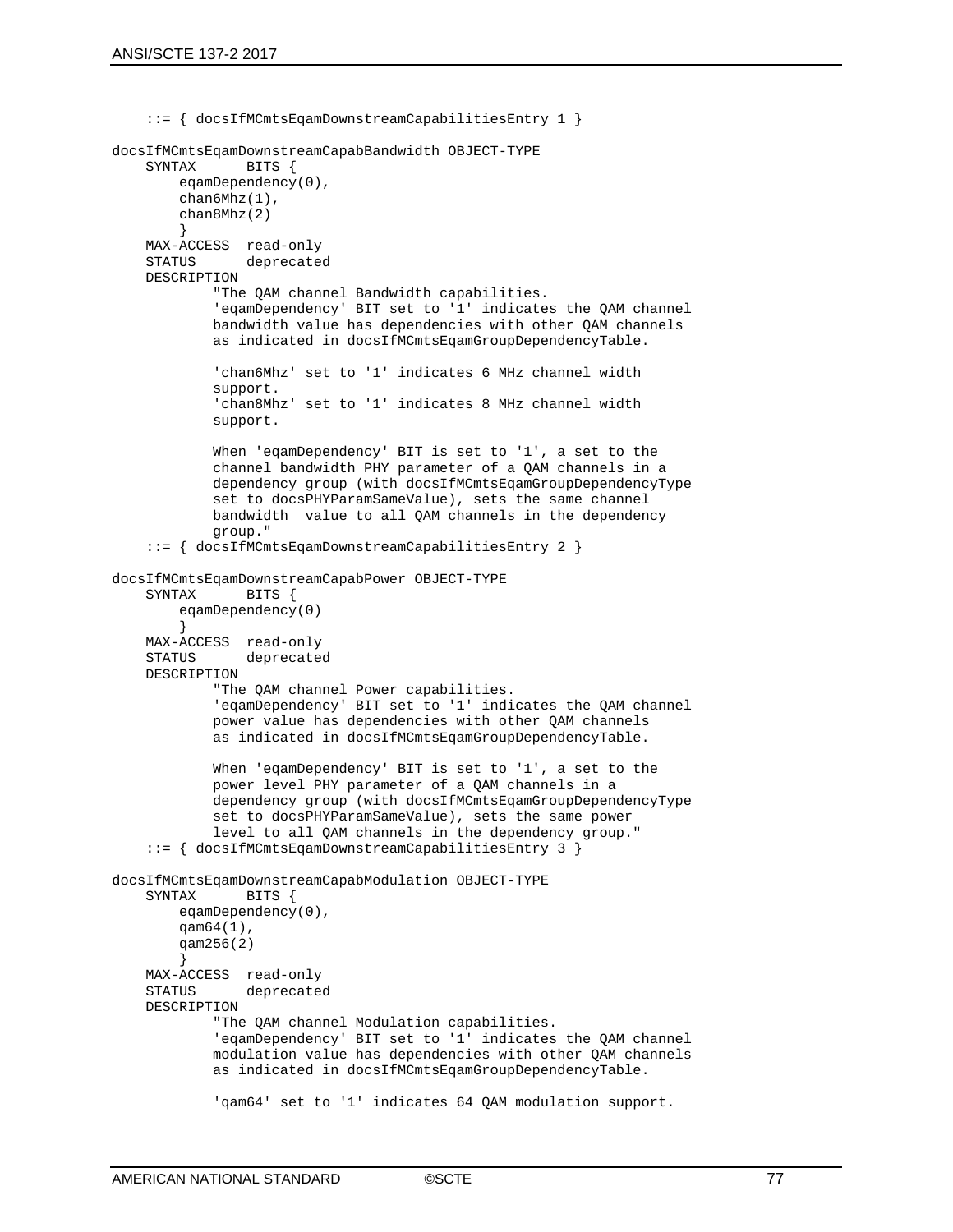```
 'qam256' set to '1' indicates 256 QAM modulation support.
             When 'eqamDependency' BIT is set to '1', a set to the 
             modulation PHY parameter of a QAM channels in a 
             dependency group (with docsIfMCmtsEqamGroupDependencyType
             set to docsPHYParamSameValue), sets the same modulation 
             type to all QAM channels in the dependency group."
     ::= { docsIfMCmtsEqamDownstreamCapabilitiesEntry 4 }
docsIfMCmtsEqamDownstreamCapabInterleaver OBJECT-TYPE
               BITS {
         eqamDependency(0),
         taps8Increment16(1),
         taps16Increment8(2),
         taps32Increment4(3),
         taps64Increment2(4),
         taps128Increment1(5),
         taps12increment17(6),
         taps128increment2(7),
         taps128increment3(8),
         taps128increment4(9),
         taps128increment5(10),
         taps128increment6(11),
         taps128increment7(12),
         taps128increment8(13)
 }
 MAX-ACCESS read-only
     STATUS deprecated
     DESCRIPTION 
             "The QAM channel Interleaver capabilities.
             'eqamDependency' BIT set to '1' indicates the QAM channel
             interleave value has dependencies with other QAM channels
             as indicated in docsIfMCmtsEqamGroupDependencyTable.
              'taps8Increment16' set to '1' indicates the support of
                                 j = 8, i = 16 interleave.
              'taps16Increment8' set to '1' indicates the support of
                                  j = 16, i = 8 interleave.
              'taps32Increment4' set to '1' indicates the support of
                                 j = 32, i = 4 interleave.
              'taps64Increment2' set to '1' indicates the support of
                                 j = 64, i = 2 interleave.
              'taps128Increment1' set to '1' indicates the support of
                                  j = 128, i = 1 interleave.
              'taps12increment17' set to '1' indicates the support of
                                  j = 12, i = 17 interleave.
              'taps128increment2' set to '1' indicates the support of
                                  j = 128, i = 2 interleave.
              'taps128increment3' set to '1' indicates the support of
                                  j = 128, i = 3 interleave.
              'taps128increment4' set to '1' indicates the support of
                                 j = 128, i = 4 interleave.
              'taps128increment5' set to '1' indicates the support of
                                  j = 128, i = 5 interleave.
```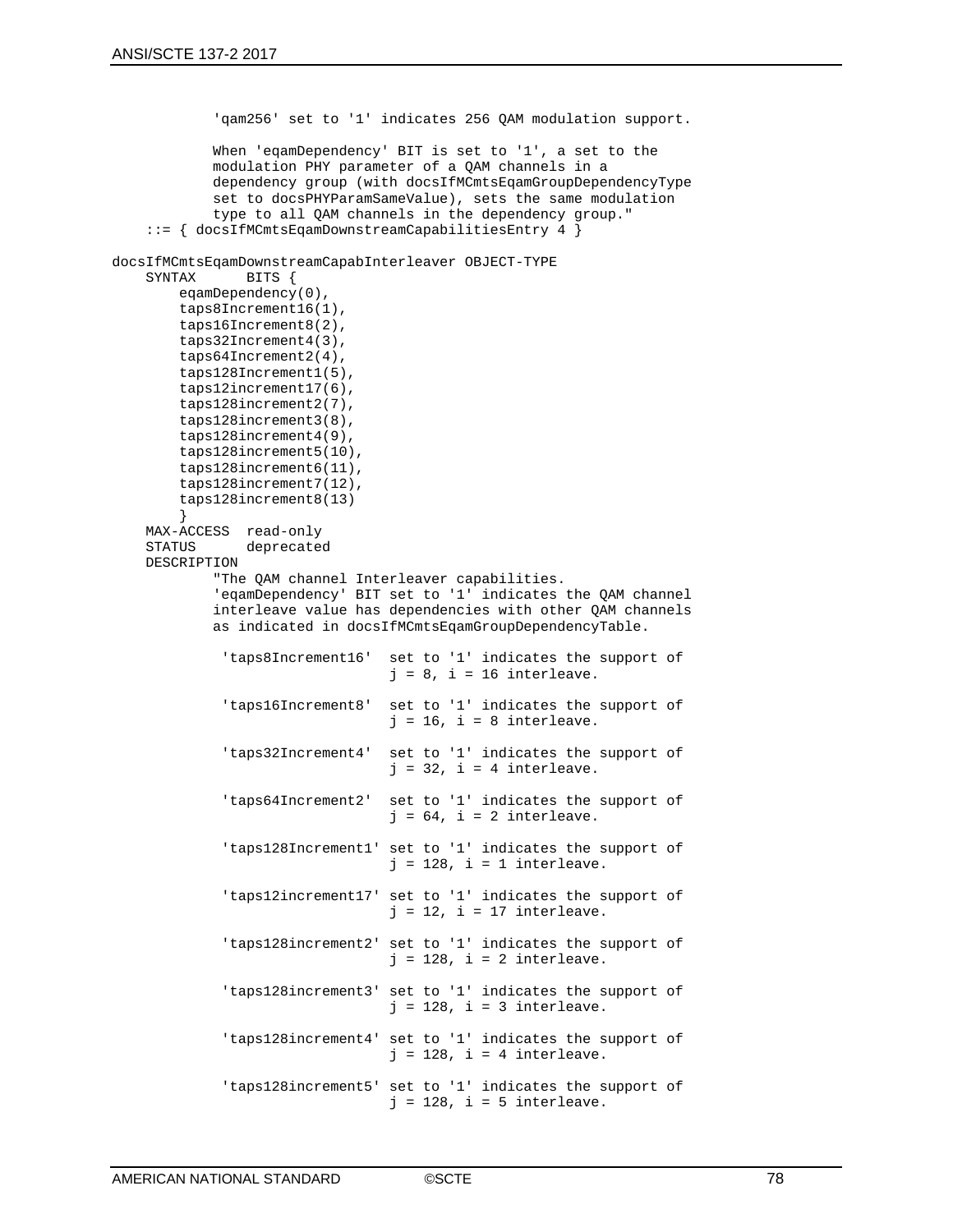```
 'taps128increment6' set to '1' indicates the support of
                                 j = 128, i = 6 interleave.
              'taps128increment7' set to '1' indicates the support of
                                 j = 128, i = 7 interleave.
              'taps128increment8' set to '1' indicates the support of
                                 j = 128, i = 8 interleave.
             When 'eqamDependency' BIT is set to '1', a set to the 
             interleave PHY parameter of a QAM channels in a
             dependency group (with docsIfMCmtsEqamGroupDependencyType
             set to docsPHYParamSameValue), sets the same Interleave 
             value to all QAM channels in the dependency group."
     ::= { docsIfMCmtsEqamDownstreamCapabilitiesEntry 5 }
docsIfMCmtsEqamDownstreamCapabJ83Annex OBJECT-TYPE
               BITS {
         eqamDependency(0),
         annexA(1),
         annexB(2),
         annexC(3)
 }
    MAX-ACCESS read-only
    STATUS deprecated
    DESCRIPTION 
             "The QAM channel J.83 Annex Capabilities.
             'eqamDependency' BIT set to '1' indicates the QAM channel
             J.83 Annex value has dependencies with other QAM channels
             as indicated in docsIfMCmtsEqamGroupDependencyTable.
             'annexA' set to '1' indicates J.83 Annex A support.
            'annexB' set to '1' indicates J.83 Annex B support.
            'annexC' set to '1' indicates J.83 Annex C support.
             When 'eqamDependency' BIT is set to '1', a set to the 
             J.83 Annex PHY parameter of a QAM channels in a
             dependency group (with docsIfMCmtsEqamGroupDependencyType
             set to docsPHYParamSameValue), sets the same J.83 Annex
             value to all QAM channels in the dependency group."
     ::= { docsIfMCmtsEqamDownstreamCapabilitiesEntry 6 }
docsIfMCmtsEqamDownstreamCapabConcurrentServices OBJECT-TYPE
               BITS {
         eqamDependency(0),
         videoAndDocsis(1)
 }
 MAX-ACCESS read-only
     STATUS deprecated
     DESCRIPTION 
             "The QAM channel Concurrent Services Capabilities.
             'eqamDependency' BIT set to '1' indicates the QAM channel
             is part of a dependency group that supports concurrent 
             services mode as indicated in 
             docsIfMCmtsEqamGroupDependencyTable.
             'videoAndDocsis' BIT set to '1' indicates video transport
             and DOCSIS transport can be supported simultaneously.
             Video and DOCSIS transport service types are described in
             docsIfMCmtsEqamDownstreamCapabServicesTransport."
     ::= { docsIfMCmtsEqamDownstreamCapabilitiesEntry 7 }
```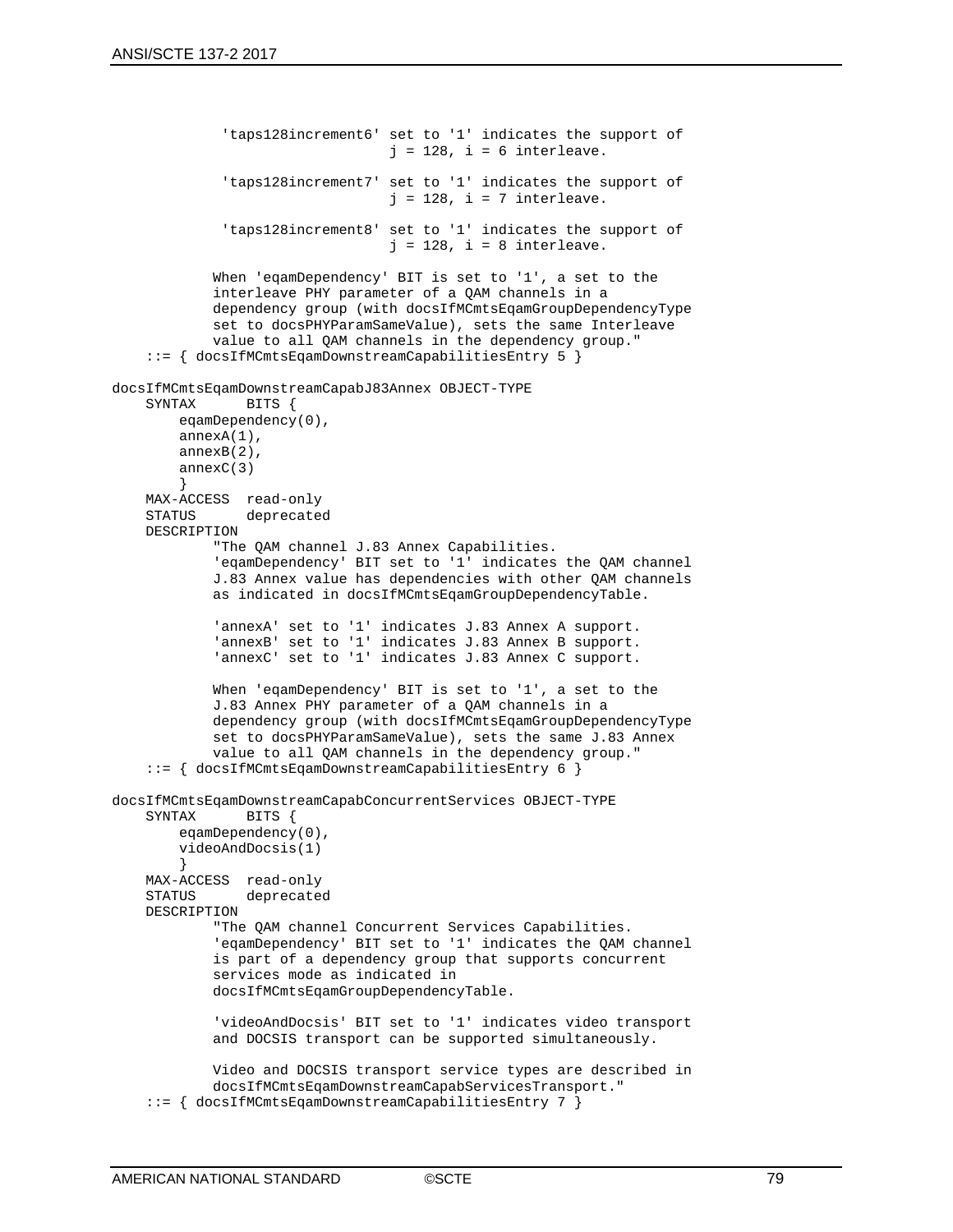```
docsIfMCmtsEqamDownstreamCapabServicesTransport OBJECT-TYPE
                BITS {
         qamDependency(0),
         mpeg2OverIP(1),
         dmpt(2),
         psp(3)
 }
    MAX-ACCESS read-only<br>STATUS deprecate
                deprecated
     DESCRIPTION 
             "The QAM channel Services transports modes Capabilities.
              'eqamDependency' BIT set to '1' indicates the QAM channel
             Service transport type has dependencies with other QAM 
             channels as indicated in 
             docsIfMCmtsEqamGroupDependencyTable.
             'mpeg2OverIP' set to '1' indicates video transports as 
             conventional VoD is supported (known as MPT mode, MPEG-2
             transport).
              'dmpt' set to 1 indicates DOCSIS MPT mode (D-MPT) support.
              'psp' set to 1 indicates DOCSIS Packet Streaming Protocol
             mode (PSP) support.
             When 'eqamDependency' BIT is set to '1', a request to set
             a QAM channel to a service type in a dependency group 
             (with docsIfMCmtsEqamGroupDependencyType set to 
             docsPHYParamSameValue) may be rejected."
     ::= { docsIfMCmtsEqamDownstreamCapabilitiesEntry 8 }
docsIfMCmtsEqamDownstreamCapabMuting OBJECT-TYPE<br>SYNTAX BITS {
              BITS {
         eqamDependency(0)
 }
    MAX-ACCESS read-only<br>STATUS deprecated
                deprecated
     DESCRIPTION 
              "The QAM channel muting capabilities.
              'eqamDependency' BIT set to '1' indicates the EQAM Mute
             state has dependencies with other QAM channels as 
             indicated in docsIfMCmtsEqamGroupDependencyTable.
             When 'eqamDependency' BIT is set to '1', a request to 
             mute a QAM channels in a dependency group (with 
             docsIfMCmtsEqamGroupDependencyType set to 
             docsPHYParamSameValue), sets all QAM channels in the 
             dependency group to mute."
     ::= { docsIfMCmtsEqamDownstreamCapabilitiesEntry 9 }
-- ---------------------------------------------------------------------
-- EQAM M-CMTS Group Dependency of PHY parameters Definitions
-- Defines the group of QAM channels that may be impacted for 
-- individual QAM channels PHY parameters changes. Extends ENTITY-MIB
-- ---------------------------------------------------------------------
docsIfMCmtsEqamGroupDependencyTable OBJECT-TYPE
            SEQUENCE OF DocsIfMCmtsEqamGroupDependencyEntry
    MAX-ACCESS not-accessible<br>STATUS deprecated
                deprecated
     DESCRIPTION
             "This table describes the rules that identify groups of 
             QAM channels with PHY parameters dependencies.
```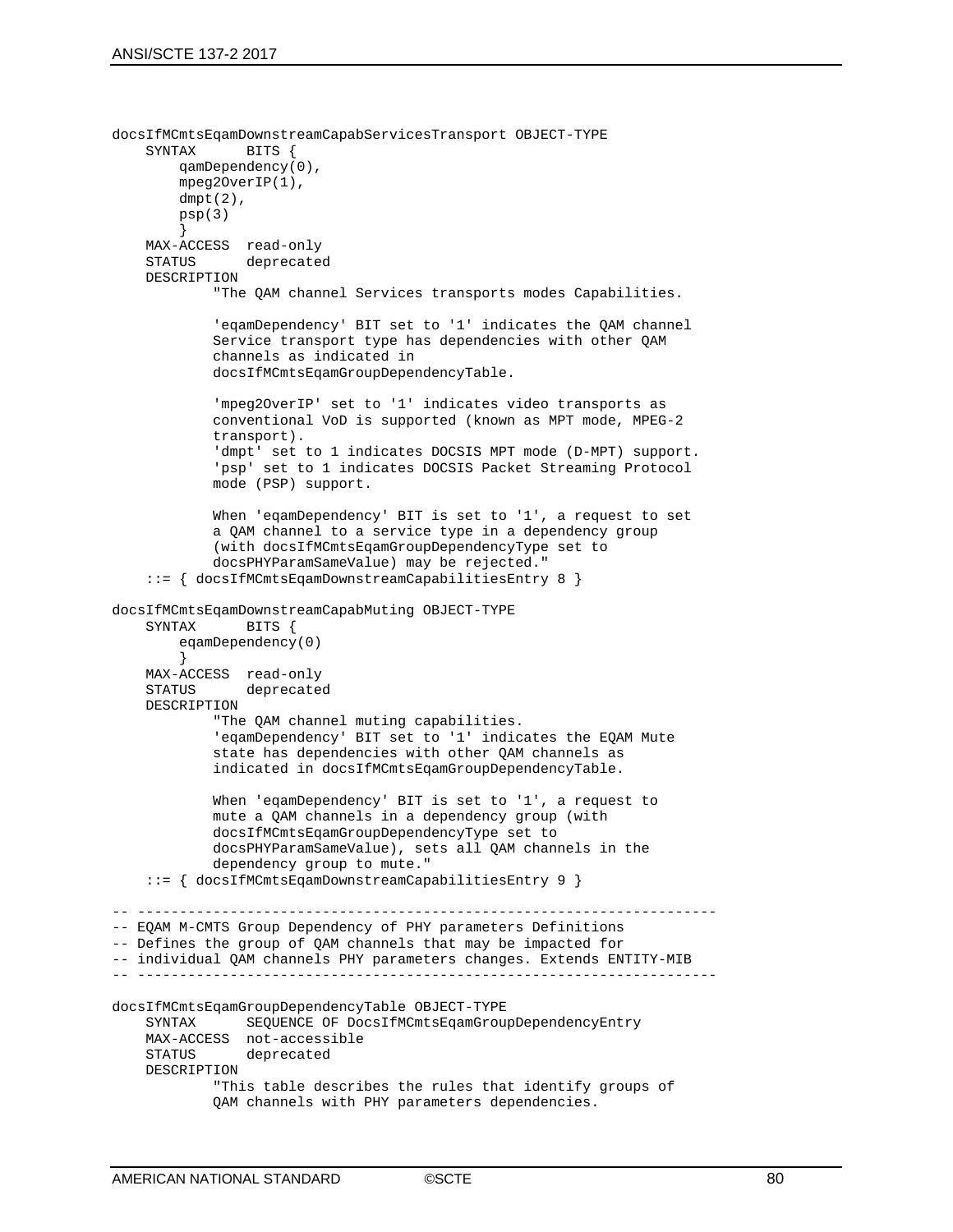```
 A PHY parameter dependency group means that a set to 
             a QAM channel parameter may affect the value of 
             other QAM Channels in the group.
             TSID is a broadcast term borrowed by the M-CMTS 
             architecture to represent a unique identifier of QAM
             channels in the M-CMTS architecture. 
             TSID Group is the DEPI concept of a set of QAM channels
             with a PHY parameter dependency. This module refers to 
             TSID group as a PHY dependency Group.
             This table uses the ENTITY-MIB physical component structure
             to allows the managed system to describe the QAM channels'
             PHY parameters dependencies. A management entity can use
             the information from this table to generate the DEPI TSID
             Groups.
             Examples of PHY dependencies could be usage of adjacent
             frequencies, or QAM channels of RF ports restricted, or 
             same interleaver value, modulation and J.83 Annex value.
             Additional details and rules to describe the PHY parameter
             dependency is indicated in 
             docsIfMCmtsEqamGroupDependencyType.
             Vendors may extend via other MIB modules the usage of
             docsIfMCmtsEqamGroupDependencyType.
             This table is deprecated and the equivalent management 
             information is now part of the DOCS-DRF-MIB MIB Module."
     ::= { docsIfMCmtsEqamObjects 3 }
docsIfMCmtsEqamGroupDependencyEntry OBJECT-TYPE
              DocsIfMCmtsEqamGroupDependencyEntry
    MAX-ACCESS not-accessible<br>STATUS deprecated
                deprecated
     DESCRIPTION
             "A conceptual row of this table.
             QAM channels are modeled as PhysicalClass 'port' from 
             the ENTITY-MIB.
             An QAM channel can be represented as part of an entity 
             MIB containment tree as follows: 
             chassis(EQAM device)
                    .container(EQAM Slot)
                          .module(field-replaceable-module) 
                               .module ( Physical RF spigot)
                                   . port (QAM channel) 
             PhysicalClass 'stack' is left optional and not included 
             as a reference or examples for this table.
             Based on the hardware capabilities the Agent will create
             entries in this table including the entPhysicalEntry of
             the close element to the root (e.g., up to 'chassis' or 
             'stack') including the PHY parameter of the dependency 
             as part of the entry index
             The Aggregation is then defined as all the QAM channels
             (entity PhysicalClass = 'port') below the tree as 
             indicated in entyPhysicalContainsTable.
             Logical or software dependencies of the QAM channels PHY
             parameters in addition to the hardware dependency entries
```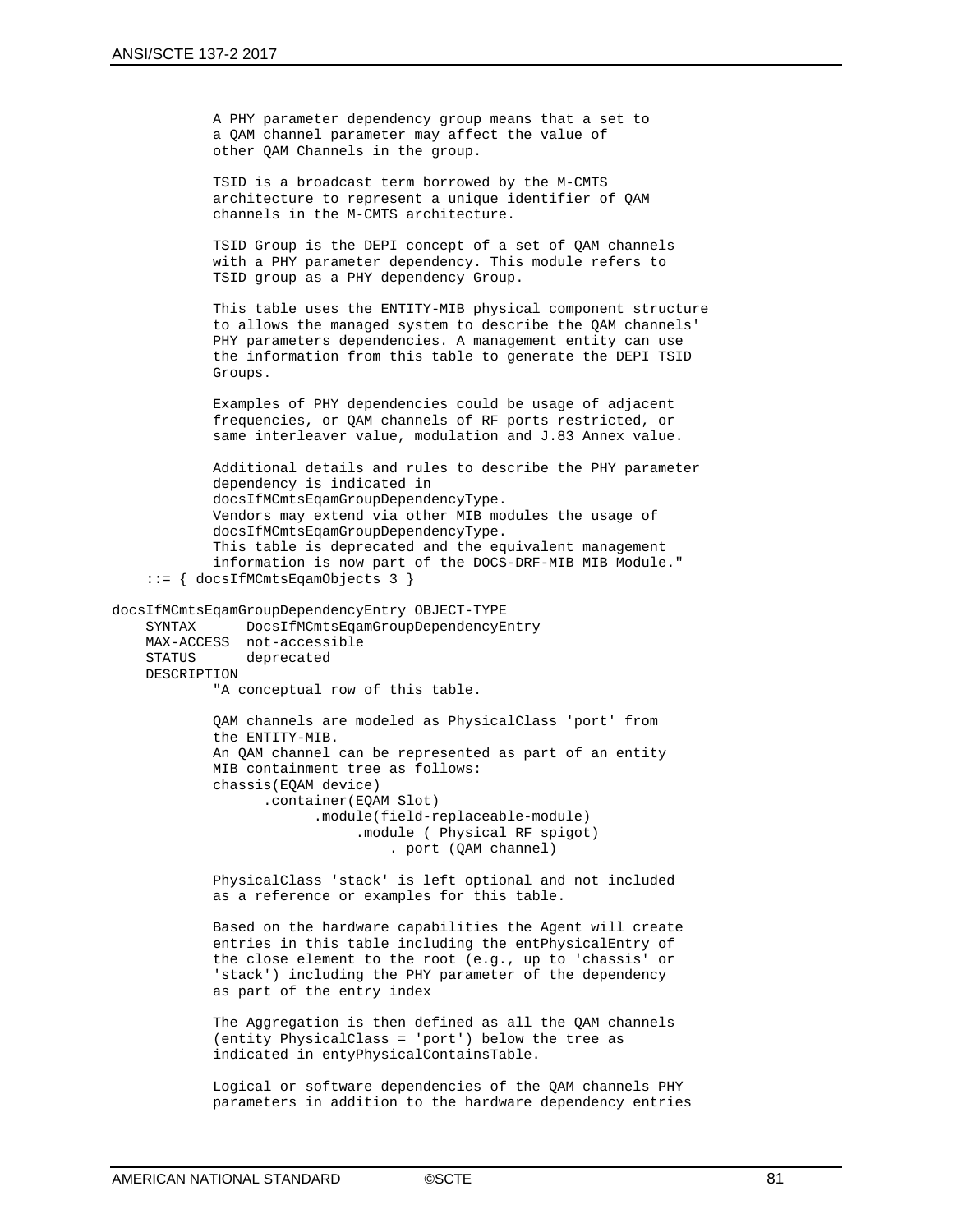can be present and MUST persist to system re-initialization. The storage realization of hardware dependent entries are 'permanent' or 'readOnly'. The storage realization of logical dependency entries is 'nonVolatile'.

 PHY parameters dependencies being logically defined may be present in this table but its configuration is outside of the scope of this MIB Module, including the definition of simulated Physical components such backplane types or modules accomplish its logical grouping.

 PHY parameters with no Physical entities associated in this table indicates no PHY dependencies for certain groups of QAM channels.

 Administrative changes to the docsIfMCmtsEqamGroupDependencyPhyParamLock are preserved in non-volatile memory upon system re-initialization.

 Note that any change in the system due to the insertion or removal or components will reset to factory default the entries associated to those components.

 An entry in this table is reflected in the MIB object docsIfMExtDownstreamTSIDGroupPhyParamFlag for individual QAM channels.

 A recursive method to find the PHY dependency group of an QAM channel A, PHY parameter X is as follows:

 The parent tree of QAM channel A is recursively calculated by navigating entyPhysicalContainsTable from bottom to top Pi(P1..Pn)

 The list Mj (M1..Mn) of docsIfMCmtsEqamGroupDependencyPhysicalIndex represents the values from this table with PHY parameter docsIfMCmtsEqamGroupDependencyPhyParam X and/or 'all'

The list Qi (Q1..n) is the list of matches of Mi in Pi

 Qi with the lower position in the entyPhysicalContainsTable is selected Qy and My is the group criteria selected.

 All QAM channels Bi below My are candidates of being in the dependency group.

 Each Bi is verified as A for its own BPi parent tree to verify that in effect My is the lowest denominator in Mi BPi intersection to become part of the Dependency Group of A."

 INDEX { docsIfMCmtsEqamGroupDependencyPhyParam, docsIfMCmtsEqamGroupDependencyPhysicalIndex }

::= { docsIfMCmtsEqamGroupDependencyTable 1 }

DocsIfMCmtsEqamGroupDependencyEntry ::= SEQUENCE

| docsIfMCmtsEqamGroupDependencyPhyParam      | INTEGER.             |
|---------------------------------------------|----------------------|
| docsIfMCmtsEqamGroupDependencyPhysicalIndex | PhysicalIndexOrZero, |
| docsIfMCmtsEqamGroupDependencyGroupID       | Unsigned32,          |
| docsIfMCmtsEqamGroupDependencyType          | AutonomousType       |
|                                             |                      |

{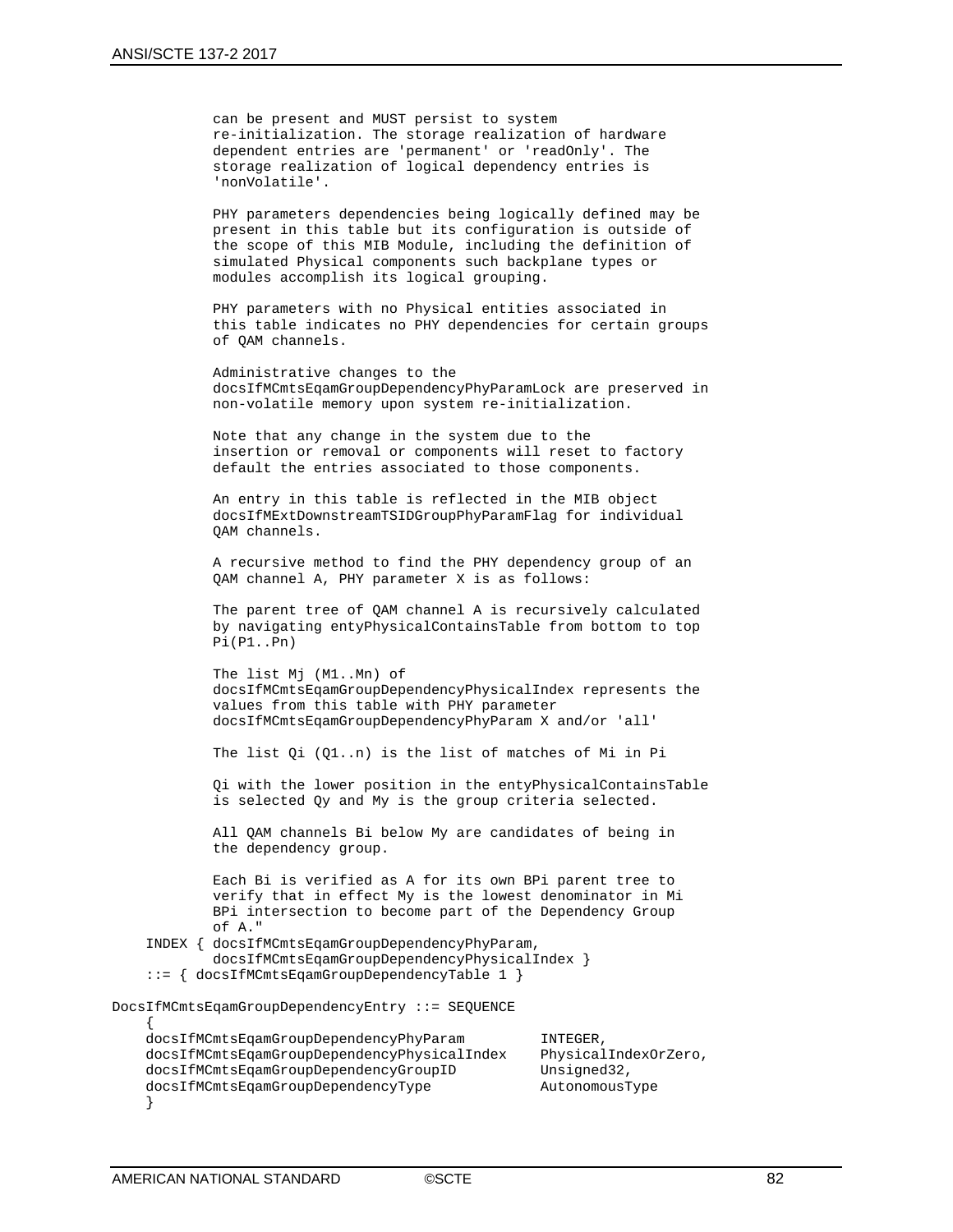```
docsIfMCmtsEqamGroupDependencyPhyParam OBJECT-TYPE<br>SYNTAX INTEGER {
                 INTEGER {
         noDependencies(0),
        all(1),
         frequency(2),
         bandwidth(3),
         power(4),
         modulation(5),
         interleave(6),
         annex(7),
         symbolRate(8),
         mute(9)
 }
     MAX-ACCESS not-accessible 
                 deprecated
     DESCRIPTION 
              "This object represents the type of DOCSIS PHY parameter 
              that may have dependencies when setting an individual 
              object in the dependency group.
              The value 'all' may be used as a wildcard to indicate
              all PHY parameters. The other enumeration values are
              DOCSIS PHY parameters.
              The opposite to 'all' is 'noDependencies', which indicates
              no dependencies in PHY parameters, but is only used to 
              indicate no dependencies across all the EQAM device. Thus,
              when used, 'noDependencies' is accompanied by 
              docsIfMCmtsEqamGroupDependencyPhysicalIndex '0' as the only
              entry in the table. 
              In this way it is clearly distinguished when an EQAM device
              has dependencies instead of an empty table." 
     ::= { docsIfMCmtsEqamGroupDependencyEntry 1 }
docsIfMCmtsEqamGroupDependencyPhysicalIndex OBJECT-TYPE
                PhysicalIndexOrZero
    MAX-ACCESS not-accessible<br>STATUS deprecated
                 deprecated
     DESCRIPTION 
              "Indicates the physical element from where the PHY 
              parameter dependency for QAM channels applies.
             All the QAM channels elements under this Physical index
              will belong to a dependency group of the specified PHY 
             parameter." 
     ::= { docsIfMCmtsEqamGroupDependencyEntry 2 }
docsIfMCmtsEqamGroupDependencyGroupID OBJECT-TYPE 
              Unsigned32 (1..127)
    MAX-ACCESS read-only<br>STATUS deprecate
                deprecated
     DESCRIPTION 
              "The internal ID assigned for the QAM channels in the 
              dependency group. 
              The value of this object is unique in the scope of the
              PHY parameter being mapped." 
     ::= { docsIfMCmtsEqamGroupDependencyEntry 3 } 
docsIfMCmtsEqamGroupDependencyType OBJECT-TYPE 
                AutonomousType
    MAX-ACCESS read-only<br>STATUS deprecated
                 deprecated
     DESCRIPTION 
              "The description of the type of dependency associated
```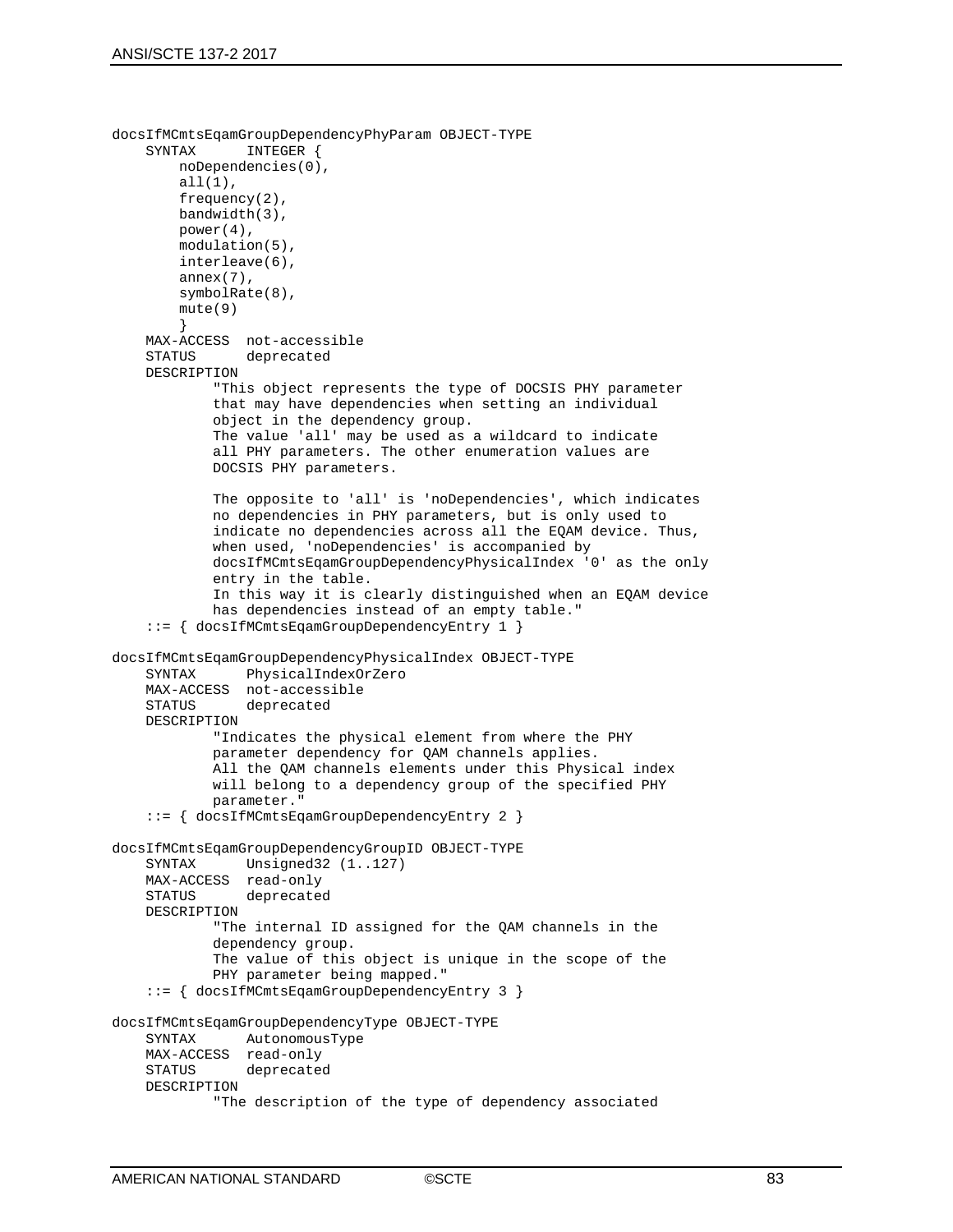with this dependency group. Basic type of dependencies are docsPHYParamSameValue, docsPHYParamAdjacentValues, docsPHYParamFrequencyRange. Vendors may define their own rules and policies to describe their implementation dependency definitions such as RowPointers to table entries or OBJECT-IDENTITY clauses. If the dependency is not described this object is set to zeroDotZero, although the dependency does exist." ::= { docsIfMCmtsEqamGroupDependencyEntry 4 } -- --------------------------------------------------------------------- -- EQAM M-CMTS Global configuration -- Defines the structure to include configuration rules applicable -- at EQAM device initialization and management actions -- Uses the containment structure of the ENTITY-MIB to create the global -- configuration rules. -- -------------------------------------------------------------------- docsIfMCmtsEqamGlobCfgDownTable OBJECT-TYPE SEQUENCE OF DocsIfMCmtsEqamGlobCfgDownEntry MAX-ACCESS not-accessible<br>STATUS deprecated deprecated DESCRIPTION "A Table for setting multiple parameters of multiple QAM channels. Creating an entry in this table will set automatically all QAM Channels in the containment tree of docsIfMCmtsEqamGlobCfgDownPhysicalIndex in entPhysicalContainsTable to the parameter values specified during the row creation. docsIfMCmtsEqamGlobCfgDownPhysicalIndex MUST be a valid Physical index of entPhysicalTable. The ways to configure QAM channels parameters are: 1) Globally. Using this table, docsIfMCmtsEqamGlobCfgDownTable 2) Directly. Using docsIfMCmtsEqamDownstreamTable and docsIfDownstreamChannelTable to change parameters and lock status of individual QAM channels. In general an entry in this table will set the parameters of QAM channels of the containment tree recursively the same way as doing directly as described in 2)above. It means, potentially there could be rejections based on locked parameters and/or PHY dependencies that prevent the sets. The row creation in this table is not rejected or set in 'inactive' or 'notInService' state due individual QAM channels in the group failures due the global set, instead, an error status is reported per entry. The processing of the entries in this table (e.g., at system initialization) is sequential; therefore, it could be overlapping rules based on the containment tree level of the entries." ::= { docsIfMCmtsEqamObjects 4 } docsIfMCmtsEqamGlobCfgDownEntry OBJECT-TYPE DocsIfMCmtsEqamGlobCfgDownEntry

MAX-ACCESS not-accessible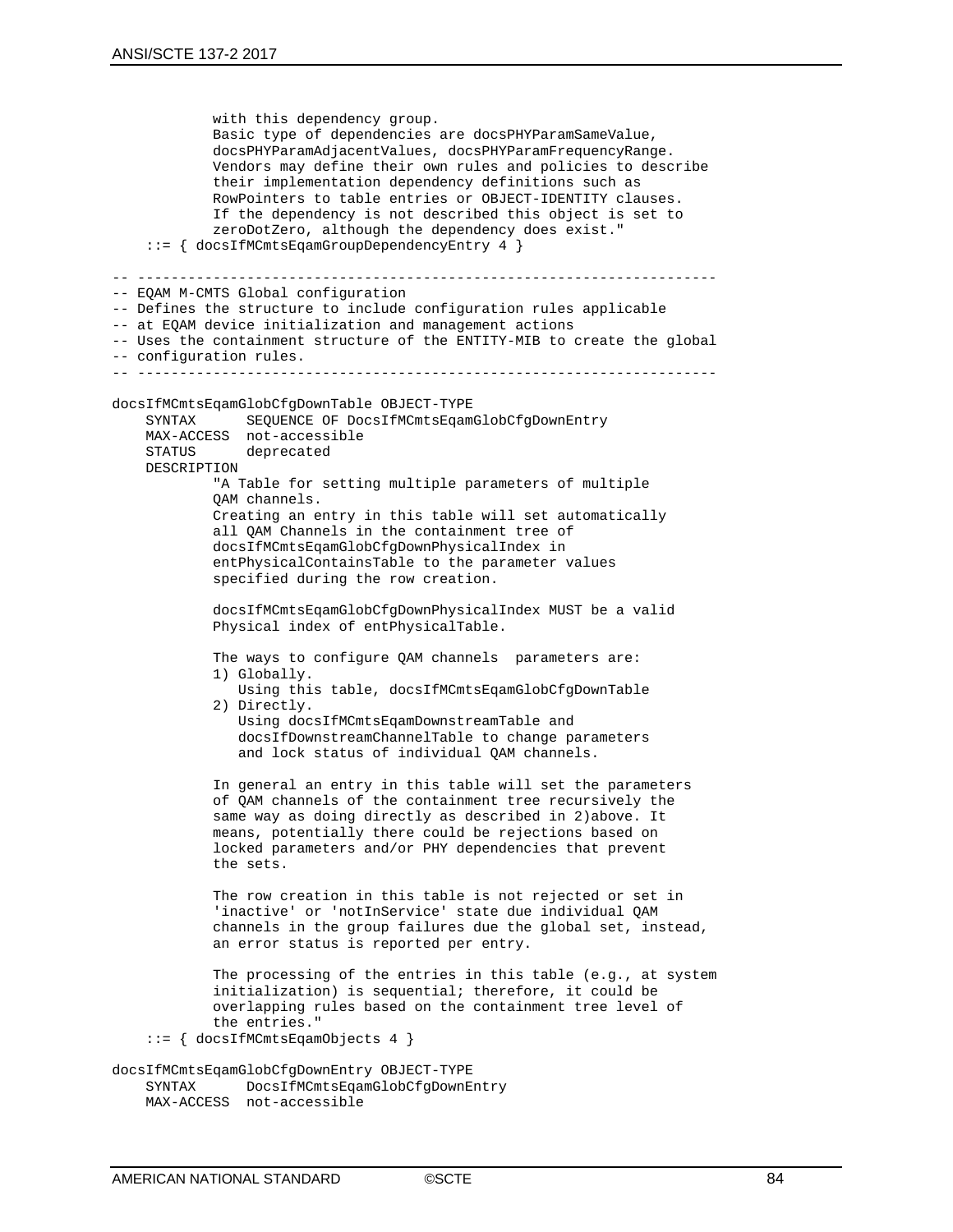```
 STATUS deprecated
     DESCRIPTION
                "The index of this table.
                Entries in this table persist after system 
                re-initalization.
                It is common to have 'holes' in this table
                since not all the parameters associated with a QAM channel
                might be desired of global set, therefore, columnar values
                do not handle default values for entry creation."
     INDEX { docsIfMCmtsEqamGlobCfgDownIndex }
     ::= { docsIfMCmtsEqamGlobCfgDownTable 1 }
DocsIfMCmtsEqamGlobCfgDownEntry ::= SEQUENCE
\mathcal{L}docsIfMCmtsEqamGlobCfqDownIndex Unsigned32,
    docsIfMCmtsEqamGlobCfgDownPhysicalIndex PhysicalIndexOrZero,<br>docsIfMCmtsEqamGlobCfqDownBandwidth    Integer32,
    docsIfMCmtsEqamGlobCfgDownBandwidth Integer32,<br>docsIfMCmtsEqamGlobCfqDownPower TenthdBmV,
    docsIfMCmtsEqamGlobCfgDownPower TenthdBm<br>docsIfMCmtsEqamGlobCfqDownModulation INTEGER,
    docsIfMCmtsEqamGlobCfgDownModulation INTEGER,<br>docsIfMCmtsEqamGlobCfgDownInterleave INTEGER,
    docsIfMCmtsEqamGlobCfgDownInterleave INTEGER,<br>docsIfMCmtsEgamGlogCfgDownAnnex INTEGER
    docsIfMCmtsEqamGlogCfgDownAnnex INTEGER,<br>docsIfMCmtsEqamGlobCfqDownSymbolRateM Unsiqned32,
     docsIfMCmtsEqamGlobCfgDownSymbolRateM Unsigned32,
    docsIfMCmtsEqamGlobCfgDownSymbolRateN Unsig<br>docsIfMCmtsEqamGlobCfqDownLockParams BITS,
    docsIfMCmtsEqamGlobCfgDownLockParams
     docsIfMCmtsEqamGlobCfgDownExecutionCode INTEGER,
    docsIfMCmtsEqamGlobCfgDownErrorsCount Gauge32,<br>docsIfMCmtsEgamGlobCfgDownRowStatus RowStatus
    docsIfMCmtsEqamGlobCfgDownRowStatus
 }
docsIfMCmtsEqamGlobCfgDownIndex OBJECT-TYPE
     SYNTAX Unsigned32
    MAX-ACCESS not-accessible<br>STATUS deprecated
                  deprecated
     DESCRIPTION
               "The unique identifier of entries in this table."
     ::= { docsIfMCmtsEqamGlobCfgDownEntry 1 }
docsIfMCmtsEqamGlobCfgDownPhysicalIndex OBJECT-TYPE
                 PhysicalIndexOrZero
     MAX-ACCESS read-create
                  deprecated
     DESCRIPTION
               "The ENTITY-MIB Physical Index that includes the QAM 
               channels associated to the global parameter being set.
               The QAM Channels covered by this global set are those 
               linked to the entPhysicalContainsTable containment tree
               starting at the value of this object.
               The value '0' indicates all containment
               elements in the managed system."
      ::= { docsIfMCmtsEqamGlobCfgDownEntry 2 }
docsIfMCmtsEqamGlobCfgDownBandwidth OBJECT-TYPE
     SYNTAX Integer32 (6000000 | 8000000)
 UNITS "hertz"
 MAX-ACCESS read-create
     STATUS deprecated
     DESCRIPTION
               "The object for global configuration of Downstream
               channel bandwidth of the QAM channels in the containment
               tree of docsIfMCmtsEqamGlobCfgDownPhysicalIndex.
               A set to this object is reflected in docsIfDownChannelWidth
               of the QAM channels being set.
               The syntax of this object is Integer32 to maintain the same
```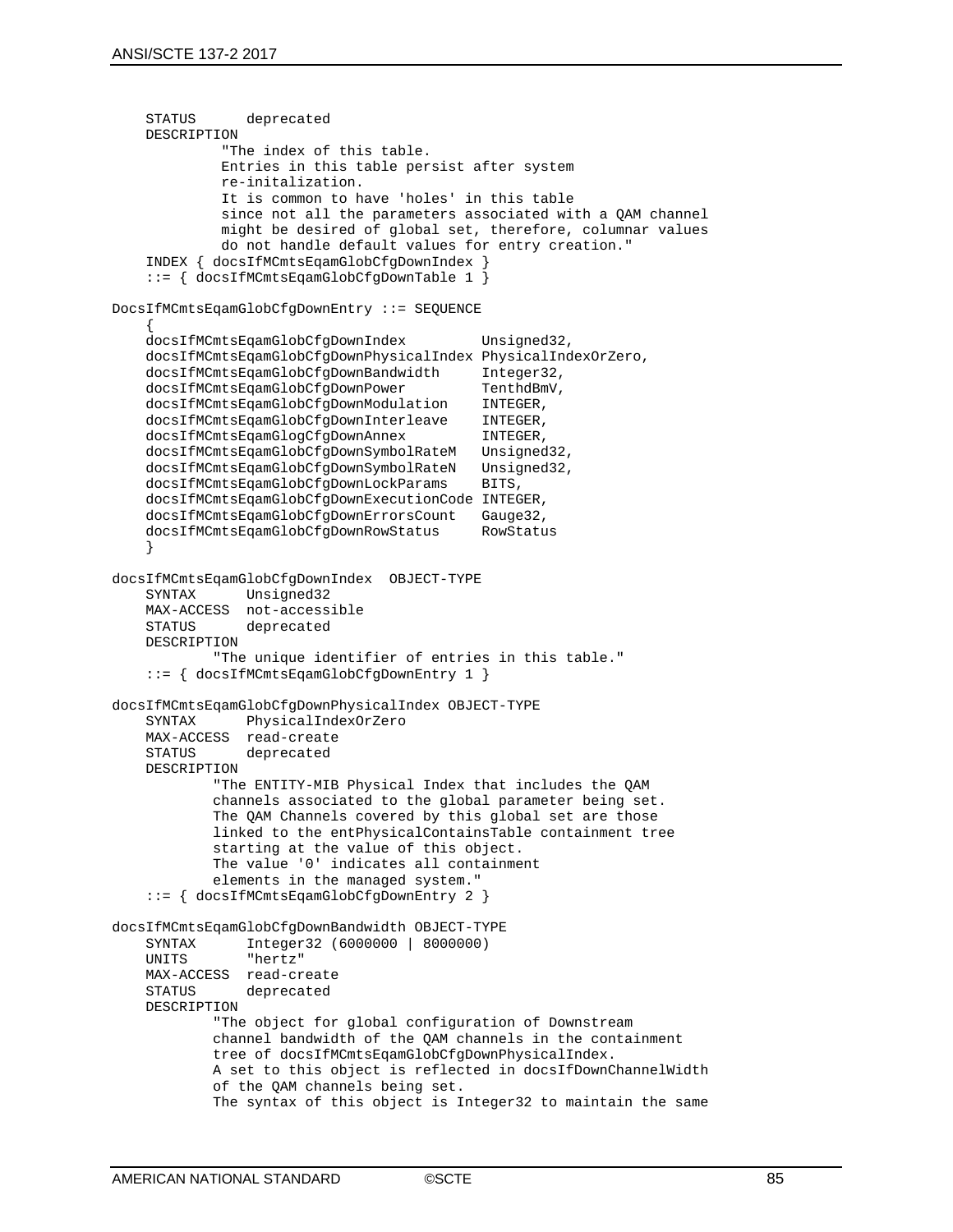```
 type of docsIfDownChannelWidth as initially defined in 
             RFC 2670."
     ::= { docsIfMCmtsEqamGlobCfgDownEntry 3 }
docsIfMCmtsEqamGlobCfgDownPower OBJECT-TYPE
                TenthdBmV<br>"dBmV"
    UNITS
     MAX-ACCESS read-create
                deprecated
     DESCRIPTION
             "The object for global configuration of Downstream 
             channel Power Level of the QAM channels in the containment
             tree of docsIfMCmtsEqamGlobCfgDownPhysicalIndex.
             A set to this object is reflected in 
             docsIfDownChannelPower of the QAM channels being set."
     ::= { docsIfMCmtsEqamGlobCfgDownEntry 4 }
docsIfMCmtsEqamGlobCfgDownModulation OBJECT-TYPE
                INTEGER {
         qam64(3),
         qam256(4)
 }
     MAX-ACCESS read-create
                deprecated
     DESCRIPTION
             "The object for global configuration of Downstream 
             channel modulation of the QAM channels in the containment
             tree of docsIfMCmtsEqamGlobCfgDownPhysicalIndex.
             A set to this object is reflected in 
             docsIfDownChannelModulation of the QAM channels being set.
             Values '1' and '2' are not used, only '3'and '4' to 
             maintain compatibility with docsIfDownChannelModulation
             enumeration values initially defined in RFC 2670."
     ::= { docsIfMCmtsEqamGlobCfgDownEntry 5 }
docsIfMCmtsEqamGlobCfgDownInterleave OBJECT-TYPE
                INTEGER {
         unknown(1),
         other(2),
         taps8Increment16(3),
         taps16Increment8(4),
         taps32Increment4(5),
         taps64Increment2(6),
         taps128Increment1(7),
         taps12increment17(8),
         taps128increment2(9),
         taps128increment3(10),
         taps128increment4(11),
         taps128increment5(12),
         taps128increment6(13),
         taps128increment7(14),
         taps128increment8(15)
 }
    MAX-ACCESS read-create<br>STATUS deprecated
                deprecated
     DESCRIPTION
             "The object for global configuration of Downstream 
             channel interleave of the QAM channels in the containment
             tree of docsIfMCmtsEqamGlobCfgDownPhysicalIndex.
             A set to this object is reflected in 
             docsIfDownChannelInterleave of the QAM channels being set.
             Values are defined as follows:
```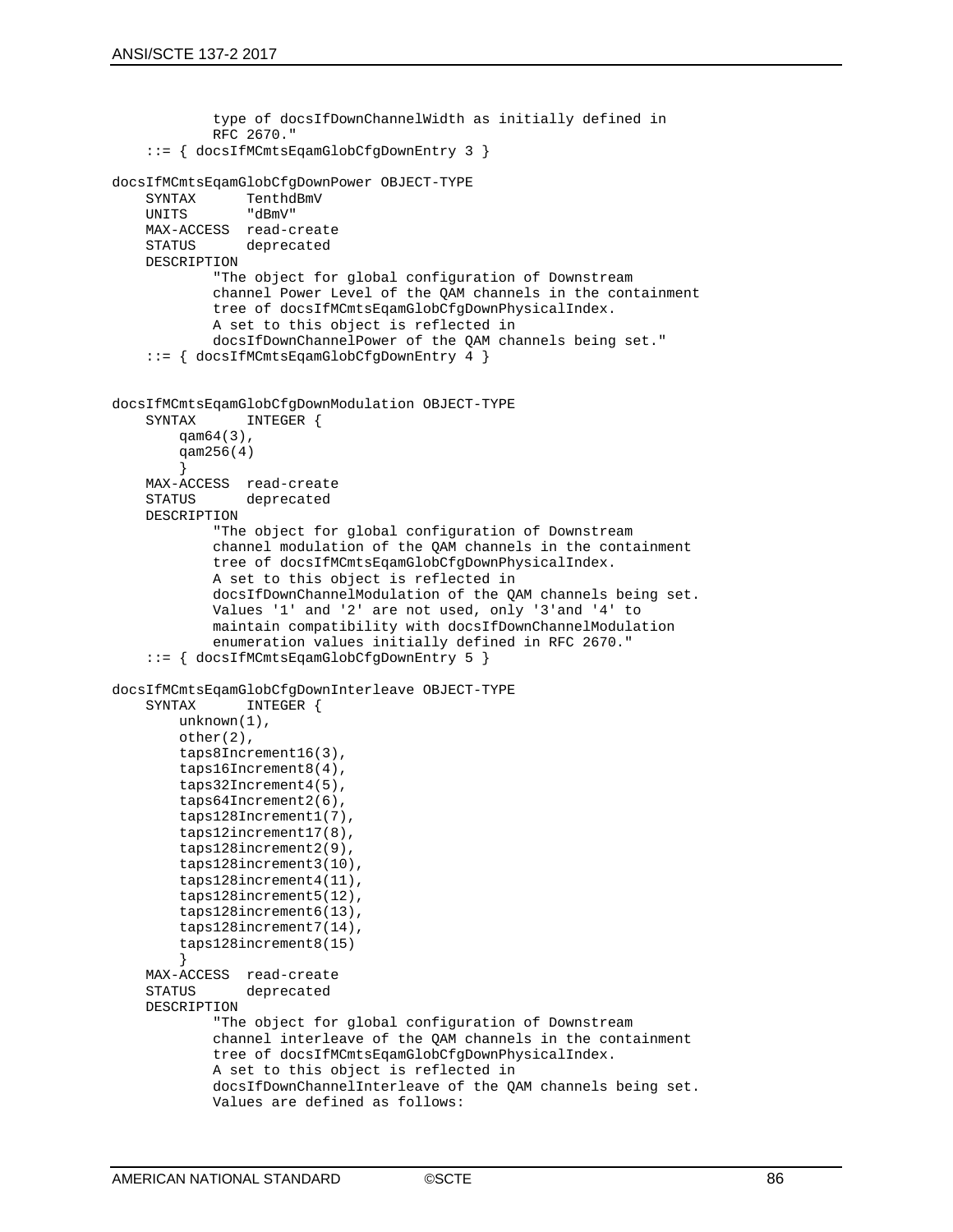|                     |                |            | 640AM/2560AM     |       |
|---------------------|----------------|------------|------------------|-------|
| 'taps8Increment16': |                | protection | 5.9/4.1          | usec, |
|                     |                | latency    | .22/ .15         | msec  |
| 'taps16Increment8': |                | protection | 12/8.2           | usec, |
|                     |                | latency    | .48/.33          | msec  |
| 'taps32Increment4'  | $\cdot$ :      | protection | 24/16            | usec, |
|                     |                | latency    | .98/ .68         | msec  |
| 'taps64Increment2'  | $\cdot$ :      | protection | 47/33            | usec, |
|                     |                | latency    | 2/1.4            | msec  |
| 'taps128Increment1' | $\ddot{\cdot}$ | protection | 95/66            | usec, |
|                     |                | latency    | 4/2.8            | msec  |
| 'taps12increment17' | $\ddot{\cdot}$ | protection | 18/14            | usec, |
|                     |                | latency    | $0.43/0.32$ msec |       |
|                     |                |            |                  |       |

 Values below are not defined for DOCSIS RFI MIB for docsIfDownChannelInterleave. The EQAM Channel supports these values for video services (see docsIfMCmtsEqamDownstreamCapabInterleaver specific EQAM supported values).

| 'taps128increment2' |                | protection | 190/132 | usec, |
|---------------------|----------------|------------|---------|-------|
|                     |                | latency    | 8/5.6   | msec  |
| 'taps128increment3' | $\ddot{\cdot}$ | protection | 285/198 | usec, |
|                     |                | latency    | 12/8.4  | msec  |
| 'taps128increment4' | $\ddot{\cdot}$ | protection | 379/264 | usec, |
|                     |                | latency    | 16/11   | msec  |
| 'taps128increment5' | ÷              | protection | 474/330 | usec, |
|                     |                | latency    | 20/14   | msec  |
| 'taps128increment6' | :              | protection | 569/396 | usec, |
|                     |                | latency    | 24/17   | msec  |
| 'taps128increment7' | $\ddot{\cdot}$ | protection | 664/462 | usec, |
|                     |                | latency    | 28/19   | msec  |
| 'taps128increment8' | $\ddot{\cdot}$ | protection | 759/528 | usec, |
|                     |                | latency    | 32/22   | msec  |
|                     |                |            |         |       |

```
 Setting this object without setting 
         docsIfMCmtsEqamGlogCfgDownAnnex may end up with particular
         QAM channels set rejections due to incompatible Annex 
         parameters, in which case the error 'errorSetFailures' 
         is reported in docsIfMCmtsEqamGlobCfgDownExecutionCode."
 ::= { docsIfMCmtsEqamGlobCfgDownEntry 6 }
```
docsIfMCmtsEqamGlogCfgDownAnnex OBJECT-TYPE<br>SYNTAX INTEGER {

```
INTEGER {
        annexA(3),
        annexB(4),
        annexC(5)
 }
 MAX-ACCESS read-create
    STATUS deprecated
    DESCRIPTION
             "The object for global configuration of Downstream 
            channel J.83 Annex of the QAM channels in the containment
            tree of docsIfMCmtsEqamGlobCfgDownPhysicalIndex.
            A set to this object is reflected in 
            docsIfDownChannelAnnex of the QAM channels being set.
            Values '1' and '2' are not used, only '3', '4' and '5' to
            maintain compatibility with docsIfDownChannelAnnex
            enumeration values initially defined in RFC 2670.
            This object set has dependencies with 
            docsIfDownChannelInterleave, 
            docsIfMCmtsEqamGlobCfgDownBandwidth and probably
```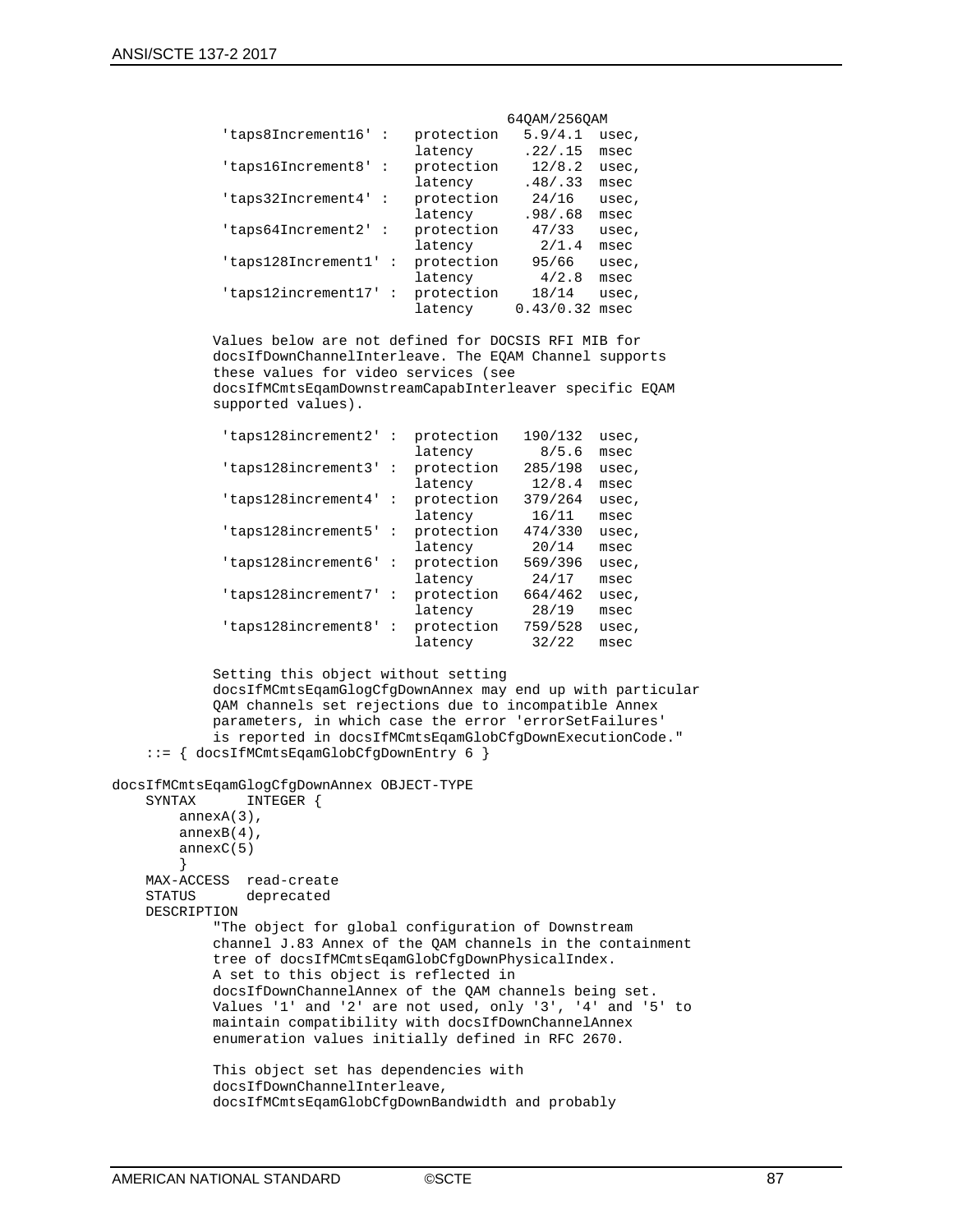```
 docsIfMCmtsEqamGlobCfgDownSymbolRateM/N, in particular 
             in the rare event of changing the J.83 Annex type for the
             already configured EQAM.
             An entry set with an invalid combination of J.83 Annex 
             PHY parameters mentioned above is not executed and 
             reported as error code 'errorNoCommitted' in 
             docsIfMCmtsEqamGlobCfgDownExecutionCode.
             If an entry sets this object but any of the other J.83 
             Annex PHY related objects, is missing, the missing
             parameters are set to a default value only in the case 
             of a change of J.83 Annex type (e.g., setting Annex A when 
             currently in Annex B)."
     ::= { docsIfMCmtsEqamGlobCfgDownEntry 7 }
docsIfMCmtsEqamGlobCfgDownSymbolRateM OBJECT-TYPE
              Unsigned32 (1..65535)
     MAX-ACCESS read-create
                deprecated
     DESCRIPTION 
             "The object for global configuration of Downstream 
             channel Symbol M factor of the QAM channels in the
             containment tree of 
             docsIfMCmtsEqamGlobCfgDownPhysicalIndex.
            When setting M and N Symbol Rate parameters, both
             docsIfMCmtsEqamGlobCfgDownSymbolRateM and 
             docsIfMCmtsEqamGlobCfgDownSymbolRateN objects MUST
             be present in the entry, otherwise an error code 
             'notCommitted' is reported in 
             docsIfMCmtsEqamGlobCfgDownExecutionCode of this entry.
             Setting this object without setting 
             docsIfMCmtsEqamGlogCfgDownAnnex may end up with particular
             QAM channels set rejections due to incompatible Annex 
             parameters, in which case the error 'errorSetFailures' is
             reported in docsIfMCmtsEqamGlobCfgDownExecutionCode."
     ::= { docsIfMCmtsEqamGlobCfgDownEntry 8 }
docsIfMCmtsEqamGlobCfgDownSymbolRateN OBJECT-TYPE
               Unsigned32 (1..65535) MAX-ACCESS read-create
                deprecated
     DESCRIPTION 
             "The object for global configuration of Downstream 
             channel Symbol M factor of the QAM channels in the
             containment tree of 
             docsIfMCmtsEqamGlobCfgDownPhysicalIndex.
            When setting M and N Symbol Rate parameters, both
             docsIfMCmtsEqamGlobCfgDownSymbolRateM and 
             docsIfMCmtsEqamGlobCfgDownSymbolRateN objects MUST
             be present in the entry, otherwise an error code 
             'notCommitted' is reported in 
             docsIfMCmtsEqamGlobCfgDownExecutionCode of this entry."
     ::= { docsIfMCmtsEqamGlobCfgDownEntry 9 }
docsIfMCmtsEqamGlobCfgDownLockParams OBJECT-TYPE 
    SYNTAX
        frequency(0),
         bandwidth(1),
         power(2),
         modulation(3),
```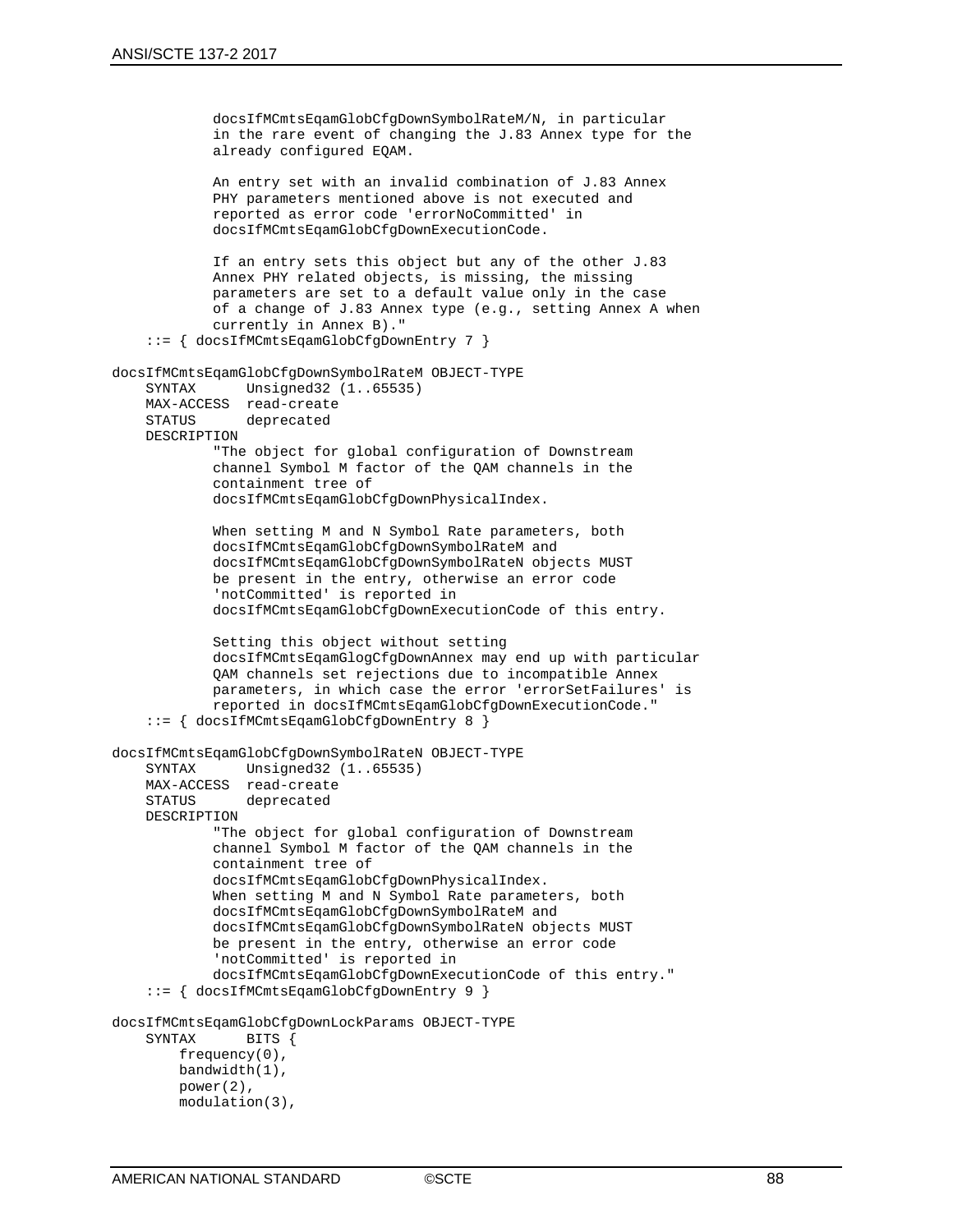```
 interleaver(4),
         j83Annex(5),
         symbolRate(6)
 }
 MAX-ACCESS read-create 
     STATUS deprecated
     DESCRIPTION 
             "The object for global configuration of Downstream 
             channel lock state of the PHY parameters of the QAM
             channels in the containment tree of 
             docsIfMCmtsEqamGlobCfgDownPhysicalIndex.
             A locked PHY parameter is blocked for sets via Management
             or other means such as DEPI session. 
             Setting a BIT to '1' locks the corresponding PHY parameter
             for configuration, returning error 'wrongValue' on SET 
             attempts until administratively unlocked.
             A set to this object is reflected in 
             docsIfMCmtsEqamDownstreamDeviceConfigPhyParamLock of the
             QAM channels being set.
             Note that setting a BIT to '0' does not necessarily grant
             write access to a PHY parameter, because of existing 
             hardware constraints indicated in 
             docsIfMCmtsEqamDownstreamDevicePhyParamLock."
     DEFVAL { ''h }
     ::= { docsIfMCmtsEqamGlobCfgDownEntry 10 } 
docsIfMCmtsEqamGlobCfgDownExecutionCode OBJECT-TYPE
                INTEGER {
         complete(1),
         errorNoPhysIndex(2),
         errorNoQAMChannels(3),
         errorSetFailures(4),
         errorNoCommitted(5),
         warningDependencies(6),
         errorOther(7)
 }
    MAX-ACCESS read-only<br>STATUS deprecate
                deprecated
     DESCRIPTION
             "Indicates the status of the global configuration entry 
             execution. If different than 'none', represents the last
             error condition present.
             'complete' indicates the Global configuration success with
                no errors.
             'errorNoPhysIndex' indicates the value of 
                docsIfMCmtsEqamGlobCfgDownPhysicalIndex does not
                exist.
             'errorSetFailures' indicates the global set was commit but
                individual QAM channels reported errors on sets. The 
                counter docsIfMCmtsEqamGlobCfgDownErrorCount is 
                increased for each QAM channel set failure.
             'errorNoCommitted' indicates the entry was not committed as
                sets to the associated QAM channels due to inconsistent
               PHY parameters. Few possible cases are:
                - refer to the docsIfMCmtsEqamGlogCfgDownAnnex 
                  constraints and related Annex objects as it 
                 describes.
                 - setting an unique parameter with wrong syntax, leaving
                  the entry in 'notReady' status See
                 RowStatus Object
```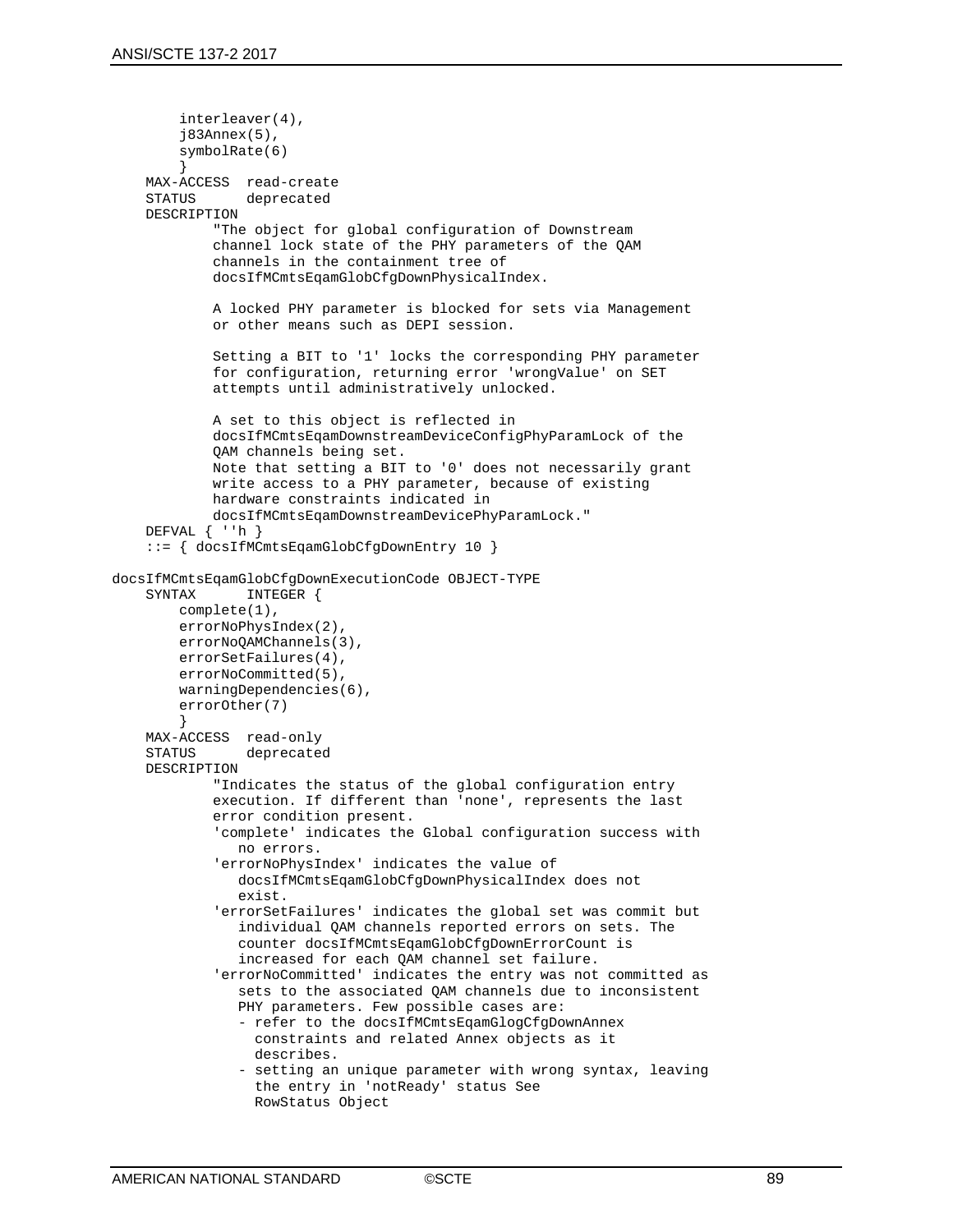```
 description.
             'warningDependencies' indicates the command was executed
                and the system may have detected dependencies. This 
                execution code is optional and considered a warning 
                rather than an error, as the management entity can have
                knowledge about group dependencies prior to setting an 
                entry by inspecting docsIfMCmtsEqamGroupDependencyTable.
             'errorOther' indicates an error condition not considered in
             the above situations.
             As multiple QAM channels are set only the last error 
             condition is maintained in case of a no 'complete' 
             execution status. A warning condition (e.g., 
             'warningDependencies' does not override an existing
             error condition (other enumeration values)."
     ::= { docsIfMCmtsEqamGlobCfgDownEntry 12 }
docsIfMCmtsEqamGlobCfgDownErrorsCount OBJECT-TYPE
              Gauge32
    MAX-ACCESS read-only<br>STATUS deprecate
               deprecated
     DESCRIPTION
             "The number of error cases where a QAM channel was not
             successfully set. This value starts counting at zero 
             any time the global configuration entry is executed.
This object is reset back to zero in case of a successful
             set."
     ::= { docsIfMCmtsEqamGlobCfgDownEntry 13 }
docsIfMCmtsEqamGlobCfgDownRowStatus OBJECT-TYPE
     SYNTAX RowStatus
    MAX-ACCESS read-create
                deprecated
     DESCRIPTION
             "The status of this conceptual table row entry.
             In order to create an entry the object 
             docsIfMCmtsEqamGlobCfgDownPhysicalIndex MUST be set
             This table has 'holes' for all the read-create' objects 
             not specified in the setup.
             An entry is set to 'active' status if at least one
             read-create object of the list below is set, otherwise,
             the entry is in 'notReady' status.
              docsIfMCmtsEqamGlobCfgDownBandwidth
              docsIfMCmtsEqamGlobCfgDownPower
              docsIfMCmtsEqamGlobCfgDownModulation
              docsIfMCmtsEqamGlobCfgDownInterleave
              docsIfMCmtsEqamGlogCfgDownAnnex
              docsIfMCmtsEqamGlobCfgDownSymbolRateM
              docsIfMCmtsEqamGlobCfgDownSymbolRateN
             Once an entry is active the QAM channels associated to the
             docsIfMCmtsEqamGlobCfgDownPhysicalIndex containment tree 
             are set to the parameters specified in the entry.
             The Entry remains in 'active' row status and the execution
             status is reported by 
             docsIfMCmtsEqamGlobCfgDownExecutionCode.
             Setting a previously set object to a new value or 
             specifying an object not initially set during row creation, 
             sets the entry in row status 'notInService'. A set of this
```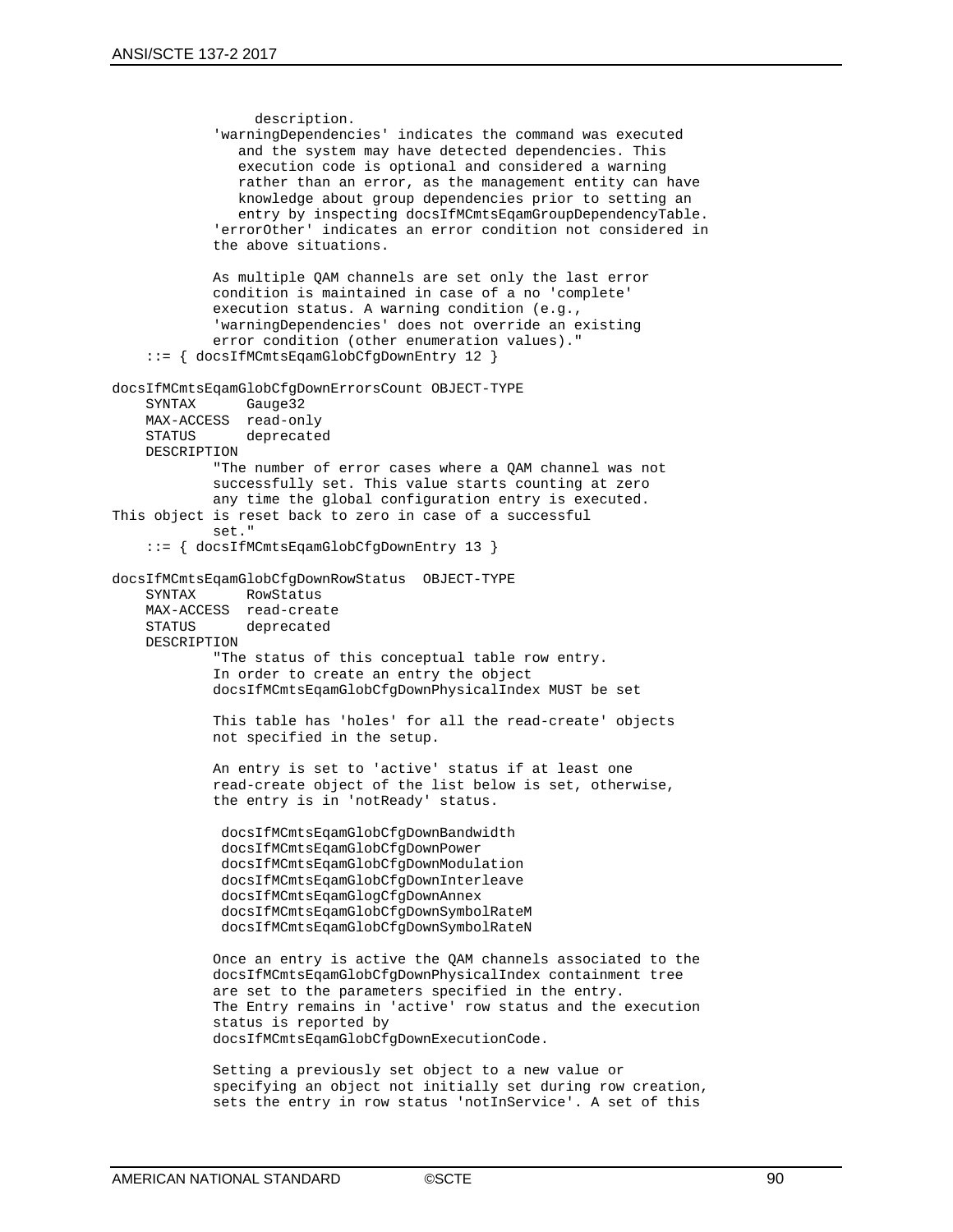object to 'active' triggers again the global configuration action. As a rule, the EQAM device is not expected to track old parameter values. Thus, the set to 'active' of the entry performs the global set of all the old and new parameters defined in the entry. Due to the possible value 'notInService' as a valid configuration state, this entry MUST NOT be aged out when Row Status is 'notInService'." ::= { docsIfMCmtsEqamGlobCfgDownEntry 14 } -- --------------------------------------------------------------------- -- CMTS and EQAM Channel Block configuration -- Configuration and diagnostic of block Channels. -- This table is only for Block Channels Physical containments -- Other configuration parameters (PHY) applicable to all channels in a -- Block Channel are set through docsIfMCmtsEqamGlobCfgDownTable -- -------------------------------------------------------------------- docsIfMCmtsChannelBlockTable OBJECT-TYPE SYNTAX SEQUENCE OF DocsIfMCmtsChannelBlockEntry MAX-ACCESS not-accessible<br>STATUS deprecated deprecated DESCRIPTION "This table configure attributes of block channels and Controls channel Block Tests. A channel block is an ENTITY-MIB containment of PhysicalClass 'module' that represent an RF connector. This Table is deprecated and the equivalent management information is now part of the DOCS-DRF-MIB MIB Module" ::= { docsIfMCmtsEqamObjects 5 } docsIfMCmtsChannelBlockEntry OBJECT-TYPE DocsIfMCmtsChannelBlockEntry MAX-ACCESS not-accessible<br>STATUS deprecated deprecated DESCRIPTION "The conceptual row entry of this table Entries in this table are created at system Initialization for Block Channels compliant to DRFI Specification. Sets in entries of this table persist after system initialization." INDEX { docsIfMCmtsChannelBlockPhysicalIndex } ::= { docsIfMCmtsChannelBlockTable 1 } DocsIfMCmtsChannelBlockEntry::= SEQUENCE  $\mathcal{L}$  docsIfMCmtsChannelBlockPhysicalIndex PhysicalIndex, docsIfMCmtsChannelBlockNumberChannels Unsigned32, docsIfMCmtsChannelBlockCfgNumberChannels Unsigned32, docsIfMCmtsChannelBlockMute docsIfMCmtsChannelBlockTestType INTEGER, docsIfMCmtsChannelBlockTestIfIndex InterfaceIndexOrZero } docsIfMCmtsChannelBlockPhysicalIndex OBJECT-TYPE SYNTAX PhysicalIndex MAX-ACCESS not-accessible<br>STATUS deprecated deprecated DESCRIPTION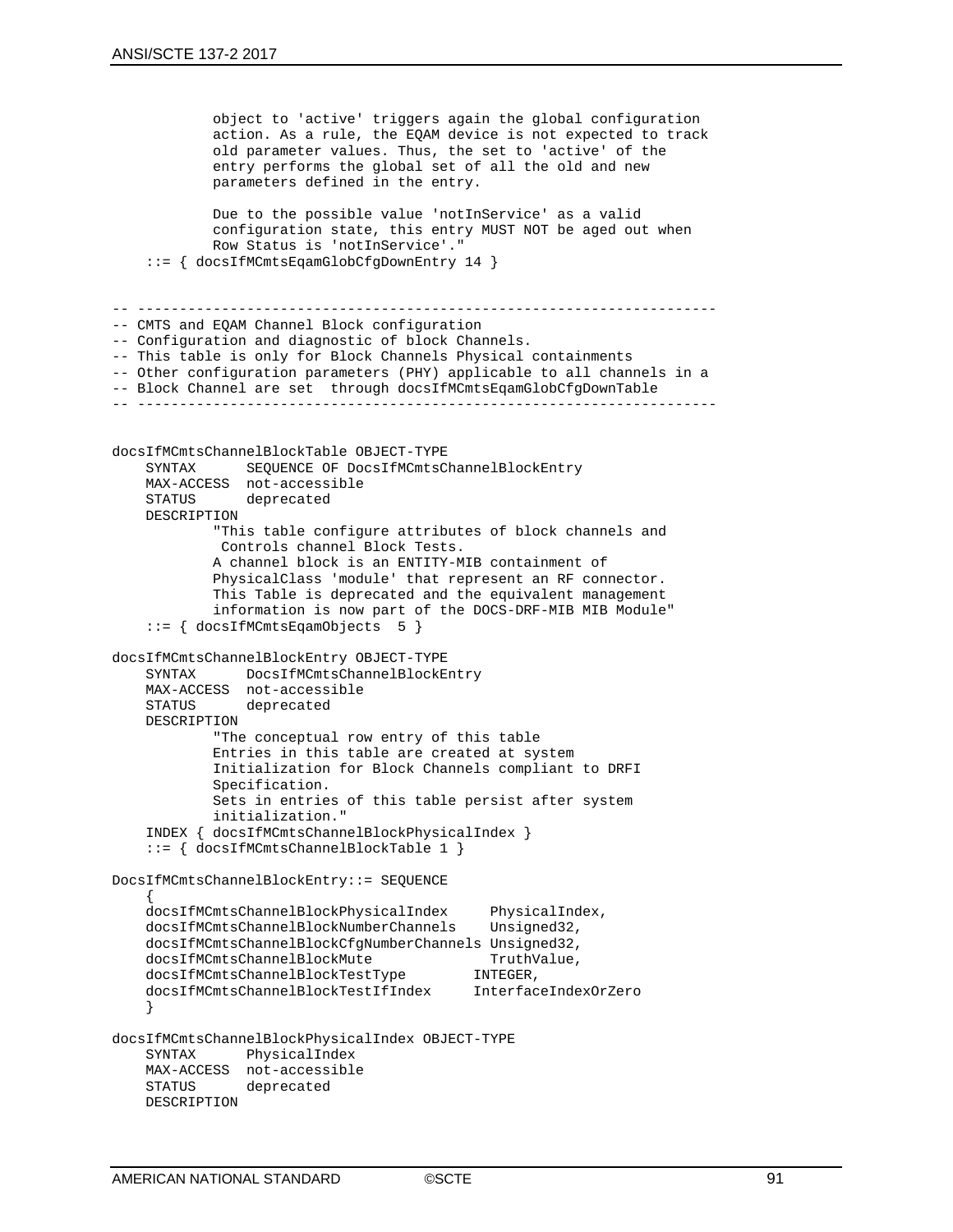```
 "The Physical Index of the QAM Channel Block."
     ::= { docsIfMCmtsChannelBlockEntry 1 }
docsIfMCmtsChannelBlockNumberChannels OBJECT-TYPE
               Unsigned32
    MAX-ACCESS read-only<br>STATUS deprecated
                deprecated
     DESCRIPTION
             "The Number of QAM Channels N associated to this entry."
     ::= { docsIfMCmtsChannelBlockEntry 2 }
docsIfMCmtsChannelBlockCfgNumberChannels OBJECT-TYPE
               Unsigned32(1..119)MAX-ACCESS read-write<br>STATUS deprecated
                deprecated
     DESCRIPTION
             "The Number of QAM Channels N' to configure for the 
             QAM block.
             The maximum number of channels per block follows the 
             consideration of maximum number of digital channels in 
             a headend described in the DRFI specification.
             As a rule N' is valid if is less or equal to N. In addition
             N minimal requirements consist of even numbers and 1 
             (one QAM channel per Block Channel). Odd number of QAM 
             channels per Block Channel are of optional implementation.
             A Set to an invalid value or not supported value returns
             Error 'wrongValue'."
     ::= { docsIfMCmtsChannelBlockEntry 3 }
docsIfMCmtsChannelBlockMute OBJECT-TYPE
     SYNTAX TruthValue
     MAX-ACCESS read-write
                deprecated
     DESCRIPTION
             "The Mute control object for the Block Channel
             A set to this object to 'true' is reflected in 
             ifOperStatus set to 'down' of the QAM channels 
             associated to the block Channel.
             The opposite, a set to this object to 'false', is not 
             necessarily reflected as ifOperStatus set to 'up' since
             other interface conditions might prevent such status."
     ::= { docsIfMCmtsChannelBlockEntry 4 }
docsIfMCmtsChannelBlockTestType OBJECT-TYPE
                INTEGER {
                  noTest(1),
                 offOthersNormal(2),
                 allOff(3),
                 onOthersOff(4),
                  cwOnOthersOff(5),
                  cwOnOthersNormal(6),
                 clockTest(7) 
}<br>{}
 MAX-ACCESS read-only
     STATUS deprecated
     DESCRIPTION
             "A set of in-service and out-of-service test modes.
              The value 'noTest'(1) is the normal condition after
              reinitialization where the QAM channels are expected in
              operation.
              'noTest'
```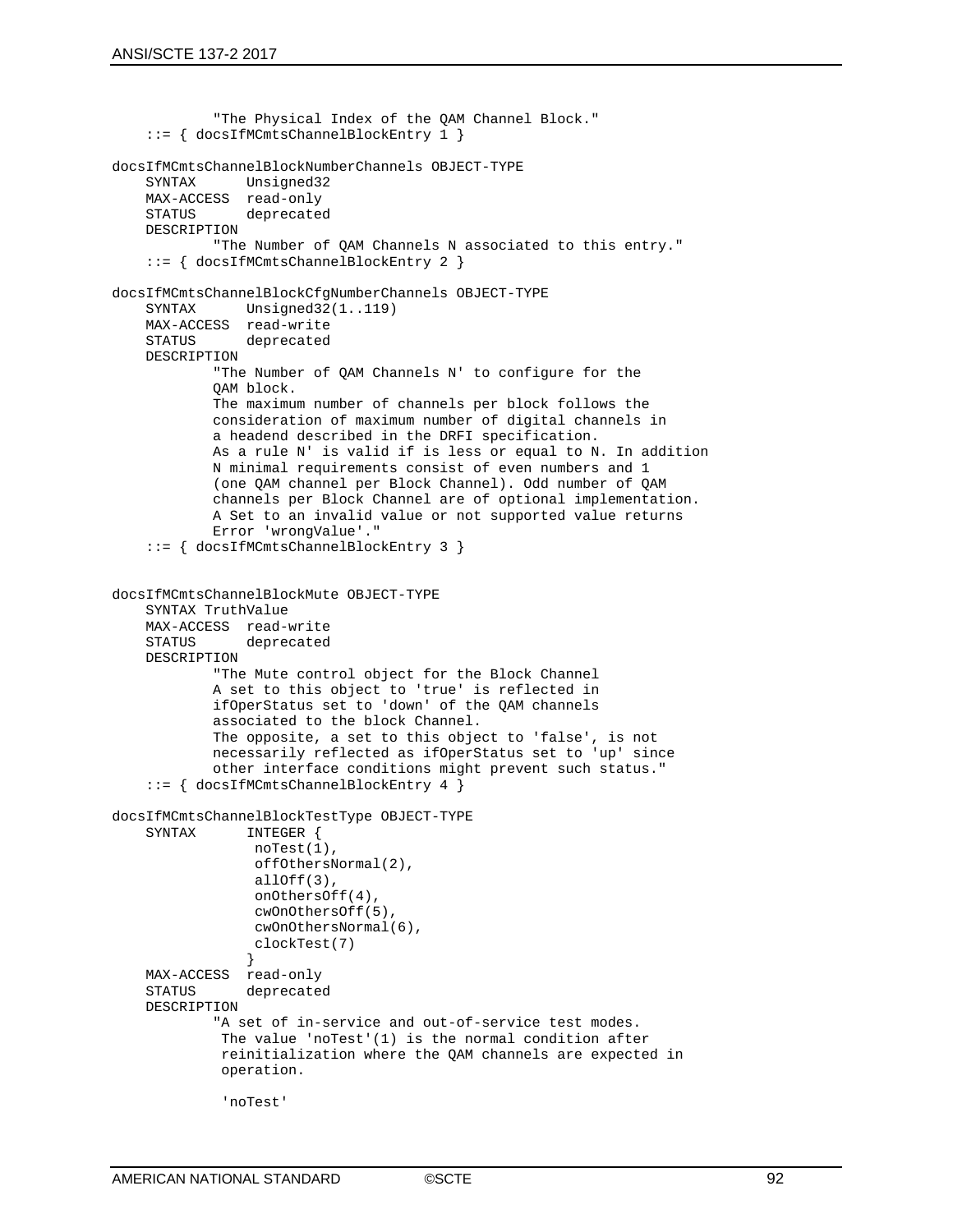```
 It is also used to take out of testing mode
              a QAM channel within the block.
              In-service tests modes:
               'offOthersNormal'
              It is the condition where the QAM Channel indicated in
              docsIfMCmtsChannelBlockTestIfIndex has its carrier 
              suppressed and the other channels in the 
              Block Channel are operational.
               'allOff'
              All QAM channels carriers in the channel block are
              Suppressed. 
               'onOthersOff'
              It is the condition where the QAM channel indicated in
              docsIfMCmtsChannelBlockTestIfIndex is in operation
              and the other QAM channels in the channel Block have
              their carriers suppressed.
              Out-of-service test modes:
               'cwOnOthersOff'
              It is the condition where the QAM channel indicated in 
              docsIfMCmtsChannelBlockTestIfIndex transmits a 
              continuous wave (CW) while the other QAM 
              channels in the channel Block have their carriers 
              suppressed.
               'cwOnOthersNormal'
              It is the condition where the QAM channel indicated
              in docsIfMCmtsChannelBlockTestIfIndex transmits a 
              continuous wave (CW) while the other QAM channels in
              the channel Block are operational.
              'clockTest'
              It is the condition where the QAM channel indicated in
              docsIfMCmtsChannelBlockTestIfIndex transmits a sequence 
              of alternating -1 and 1 symbols.
              This object value does not persist after system 
              Reinitialization.
              The value of this object is meaningless if 
              docsIfMCmtsChannelBlockTestIfIndex is set to zero."
     ::= { docsIfMCmtsChannelBlockEntry 5 }
docsIfMCmtsChannelBlockTestIfIndex OBJECT-TYPE
     SYNTAX InterfaceIndexOrZero
    MAX-ACCESS read-write<br>STATUS deprecated
                deprecated
     DESCRIPTION
             "The ifIndex of the QAM channel to perform the QAM
              channel test.
              A Set to a value that does not correspond to a QAM 
              Channel within the Block channel returns error 
               'wrongValue'.
              A set to zero stops a current test execution."
     ::= { docsIfMCmtsChannelBlockEntry 6 }
-- DEPI Management objects
```

```
-- Applicable to both M-CMTS core and EQAM device
--
--
```

```
-- DEPI Control Table
```
--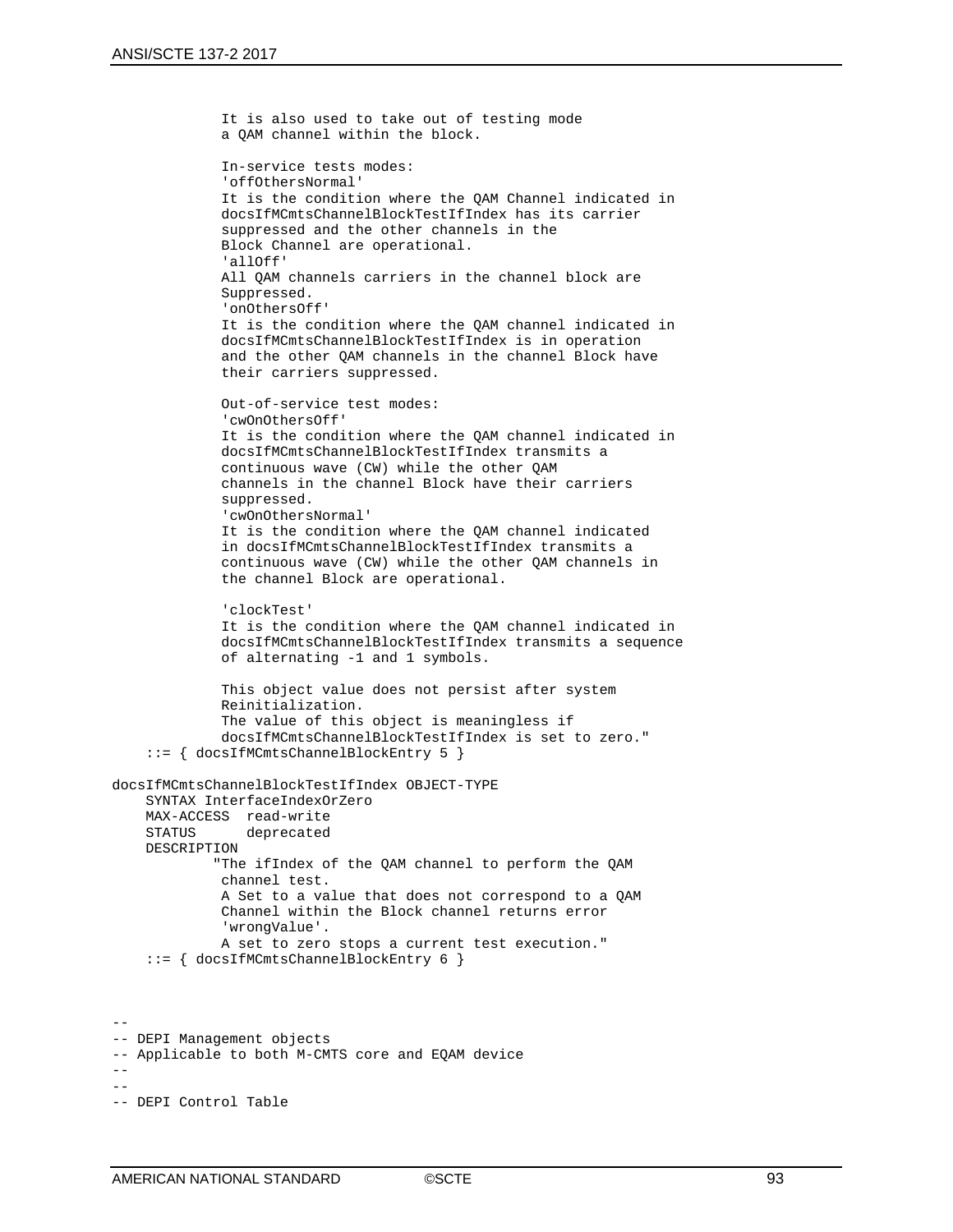```
--
docsIfMCmtsDepiSessionConfigTable OBJECT-TYPE
     SYNTAX SEQUENCE OF DocsIfMCmtsDepiSessionConfigEntry
    MAX-ACCESS not-accessible<br>STATUS current
                current
     DESCRIPTION
             "The Control table for the configuration of M-CMTS 
             Downstream Interfaces. 
             The M-CMTS Downstream Interface configuration information
             is contained in this table.
             Currently L2TPv3 is the defined tunnel mechanism for 
             DEPI sessions. There may be other DEPI tunnel methods
             defined in the future.
             The configuration of entries with 
             docsIfMCmtsDepiSessionConfigMethod equal to 'l2tpControl' 
             follows the rule below:
             Only one L2TPv3 Control Plane from a M-CMTS Core IP is 
             established per EQAM IP host destination indicated in
             docsIfMCmtsDepiSessionConfigRemoteAddr. There may be other
             L2TPv3 Control Plane connections from different M-CMTSs
             to the same EQAM IP host."
     ::= { docsIfMCmtsDepiSessionObjects 1 }
docsIfMCmtsDepiSessionConfigEntry OBJECT-TYPE
               DocsIfMCmtsDepiSessionConfigEntry
     MAX-ACCESS not-accessible
                current
    DESCRIPTION
             "A conceptual row for this table.
             Entries are created by either management operations or 
             other M-CMTS applications or interfaces (e.g., ERMI), the
             persistence of an entry is indicated in 
             docsIfMCmtsDepiSessionConfigStorage.
             The DEPI connection mechanism using L2TPv3 is initiated 
             when an entry in this table is set to active. The 
             following conditions apply: 
             o If the M-CMTS L2TPv3 Control Connection with the remote
               EQAM Host IP in docsIfMCmtsDepiSessionConfigRemoteAddr 
               does not exist, a DEPI L2TPv3 control Connection is 
               created.
             o There may be cases where the control plane with the EQAM
               IP host exists or is in progress, (e.g., a previously 
               created entry with same EQAM IP host), thus the M-CMTS
               MUST avoid multiple L2TP Control Connection State 
               machines.
             o DEPI L2TPv3 sessions are created based on the TSID 
               value. Only the first entry with row status 'active'
               with a particular TSID value will try to establish a 
               L2TPv3 session. Other entries with same TSID value 
               return state of 'depiSessionError' in 
               docsIfMCmtsDepiSessionInfoState. 
             Relationships with the DOCSIS MAC domain IfStackTable:
```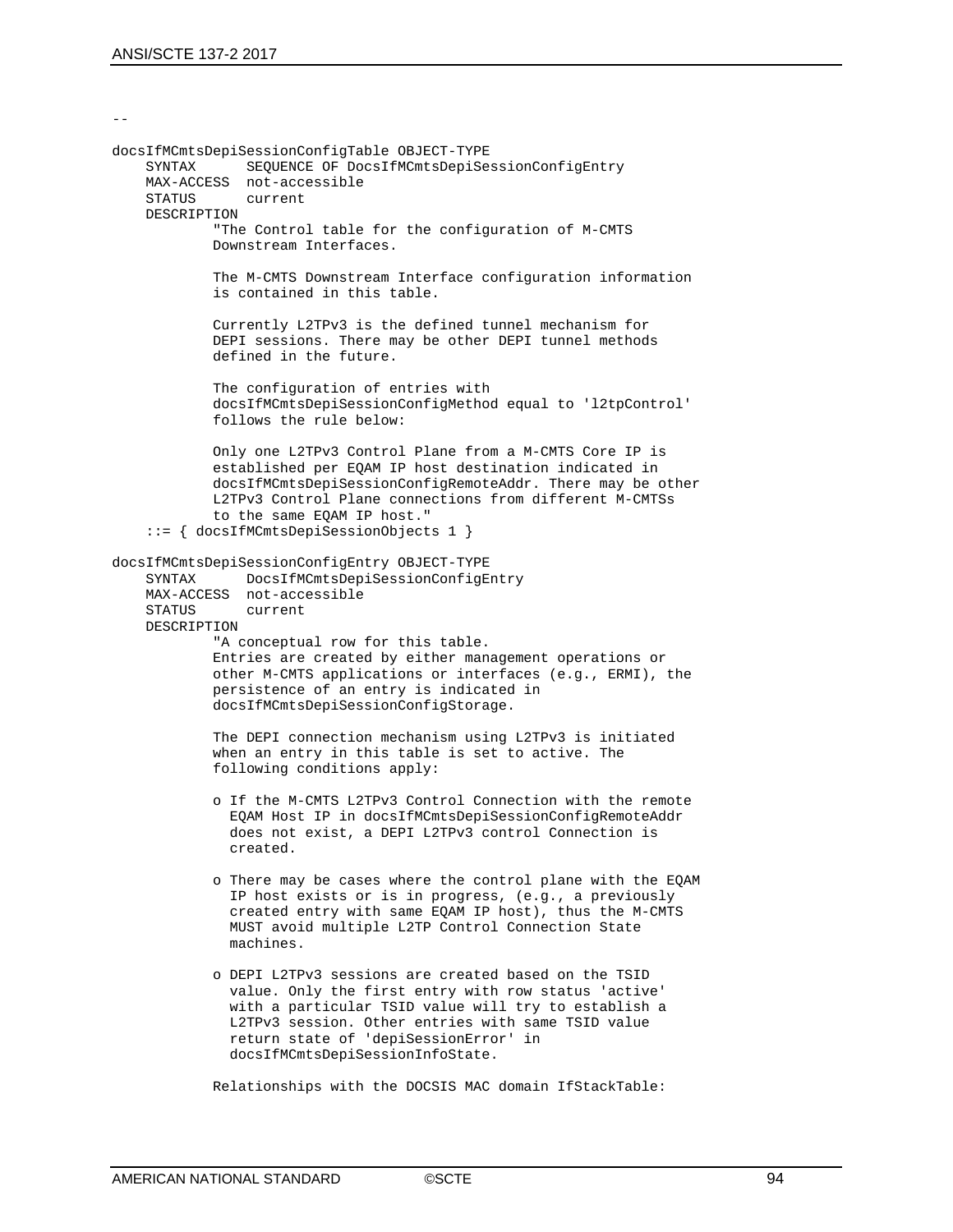This control considers the ability of the M-CMTS to use a manager-specified Downstream interface value for the configuration of the DOCSIS MAC domain downstream interfaces of the M-CMTS architecture.

- o When docsIfMCmtsDepiSessionConfigCableDownstreamIfIndex is a non-zero value the value of docsIfMCmtsDepiSessionConfigCableMacLayerIfIndex MUST be an existing DOCSIS MAC layer interface.
- o If an entry in this table already exists for the specified docsIfMCmtsDepiSessionConfigCableDownstreamIfIndex, or corresponds to an ifIndex signaled as 'integrated' in docsIfMCmtsDownstreamType a newly created entry set to active is rejected and reported in docsIfMCmtsDepiSessionInfoState as 'invalidDSInterfaceValue'.
- o The M-CMTS accepts or rejects the creation of a new table entry based on the possibility of adding a new Downstream interface to the MAC domain. On success it is reported in docsIfMCmtsDownstreamType as 'depiSession'.

Relationship with DRF Interface tables:

 Setting an entry to active creates or updates (when docsIfMCmtsDepiSessionConfigCableMCmtsDownIfIndex is provided in the row creation; see the object description for details) the corresponding entry in the following tables: ifTable, docsIfDownstreamChannelTable, docsDrfDownstreamTable/ docsIfMCmtsEqamDownstreamTable, docsIfMCmtsDepiSessionInfoTable, and docsIfMCmtsDepiSessionStatsTable In the EQAM device this table is normally created by the M-CMTS Core initiated DEPI session, although manual configuration may be supported, with the difference that EQAM devices are not required to initiate DEPI sessions. EQAM device Operation of configured entries is not detailed in this MIB module." INDEX { docsIfMCmtsDepiSessionConfigIndex } ::= { docsIfMCmtsDepiSessionConfigTable 1 } DocsIfMCmtsDepiSessionConfigEntry ::= SEQUENCE  $\mathcal{A}$  docsIfMCmtsDepiSessionConfigIndex Unsigned32, docsIfMCmtsDepiSessionConfigCableMacIfIndex InterfaceIndexOrZero, docsIfMCmtsDepiSessionConfigCableMCmtsDownIfIndex InterfaceIndexOrZero, docsIfMCmtsDepiSessionConfigAddrType InetAddressType,<br>docsIfMCmtsDepiSessionConfigLocalAddr InetAddress, docsIfMCmtsDepiSessionConfigLocalAddr InetAddress,<br>docsIfMCmtsDepiSessionConfigRemoteAddr InetAddress. docsIfMCmtsDepiSessionConfigRemoteAddr docsIfMCmtsDepiSessionConfigL2TPv3HeaderType INTEGER,<br>docsIfMCmtsDepiSessionConfigMethod INTEGER, docsIfMCmtsDepiSessionConfigMethod docsIfMCmtsDepiSessionConfigTSID Unsigned32,<br>docsIfMCmtsDepiSessionConfigDEPIMode INTEGER, docsIfMCmtsDepiSessionConfigDEPIMode INTEGER,<br>docsIfMCmtsDepiSessionConfigRsrcAllocReq Unsigned32, docsIfMCmtsDepiSessionConfigRsrcAllocReq docsIfMCmtsDepiSessionConfigCinPhbIdPolicy SnmpTagValue,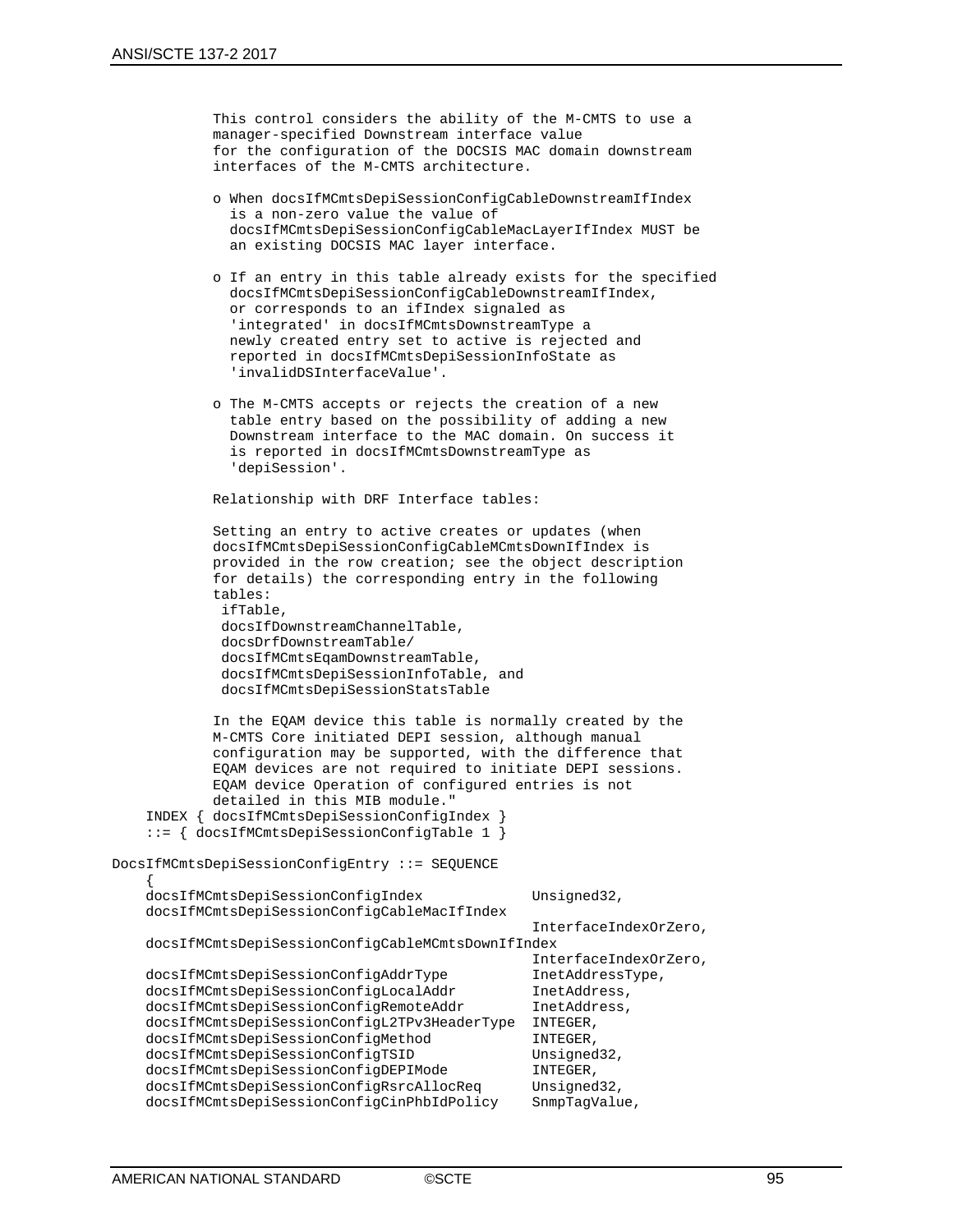```
 docsIfMCmtsDepiSessionConfigSyncEnabled TruthValue,
    docsIfMCmtsDepiSessionConfigSyncInterval Unsig<br>docsIfMCmtsDepiSessionConfigPhyParamsFlaq BITS,
    docsIfMCmtsDepiSessionConfigPhyParamsFlag
     docsIfMCmtsDepiSessionConfigChannelFrequency Unsigned32,
     docsIfMCmtsDepiSessionConfigChannelModulation INTEGER,
    docsIfMCmtsDepiSessionConfigChannelInterleave INTEGER,<br>docsIfMCmtsDepiSessionConfigChannelPower TenthdBmV,
    docsIfMCmtsDepiSessionConfigChannelPower TenthdBm<br>docsIfMCmtsDepiSessionConfigChannelAnnex INTEGER
    docsIfMCmtsDepiSessionConfigChannelAnnex
     docsIfMCmtsDepiSessionConfigChannelSymbolRateM
                                                          Unsigned32,
     docsIfMCmtsDepiSessionConfigChannelSymbolRateN
                                                          Unsigned32,
     docsIfMCmtsDepiSessionConfigChannelOutputRate Unsigned32,
     docsIfMCmtsDepiSessionConfigChannelBurstSize Unsigned32,
    docsIfMCmtsDepiSessionConfigStorage StorageTyp<br>docsIfMCmtsDepiSessionConfigRowStatus RowStatus,
    docsIfMCmtsDepiSessionConfigRowStatus RowStatus,<br>docsIfMCmtsDepiSessionConfigChannelId Unsigned32
    docsIfMCmtsDepiSessionConfigChannelId
     }
docsIfMCmtsDepiSessionConfigIndex OBJECT-TYPE
                  Unsigned32 (1..4294967295)
    MAX-ACCESS not-accessible<br>STATUS current
                  current.
     DESCRIPTION 
              "The index for entries in this conceptual table."
     ::= { docsIfMCmtsDepiSessionConfigEntry 1 }
docsIfMCmtsDepiSessionConfigCableMacIfIndex OBJECT-TYPE
                 InterfaceIndexOrZero
     MAX-ACCESS read-create
                  current
     DESCRIPTION 
              "Defines the MAC domain (ifType docsCableMaclayer)on 
              which the DEPI Session is being set for an existing M-CMTS
              Downstream interface. 
              This object MUST be set to a valid DOCSIS MAC layer 
              interface in order to make the entry active." 
     ::= { docsIfMCmtsDepiSessionConfigEntry 2 }
docsIfMCmtsDepiSessionConfigCableMCmtsDownIfIndex OBJECT-TYPE
                InterfaceIndexOrZero
     MAX-ACCESS read-create
                  current
     DESCRIPTION 
              "Defines the Downstream channel index on which the DEPI
              Session is being set. 
              The set of this object is optional. When this object is not
              specified the M-CMTS is expected to generate an internal 
              value with its corresponding ifStackTable dependencies at 
              the time or making this entry active.
             When setting this value to a non-zero value, this object
              and docsIfMCmtsDepiSessionConfigCableMacIfIndex MUST 
              correspond to a valid Cable and MCmtsDownstream interfaces
              pair from the ifStackTable.
              A set to an ifIndex corresponding to an ifType 128 
              (docsCableDownstream Interface) won't allow to turn the 
              entry active."
     DEFVAL { 0 }
```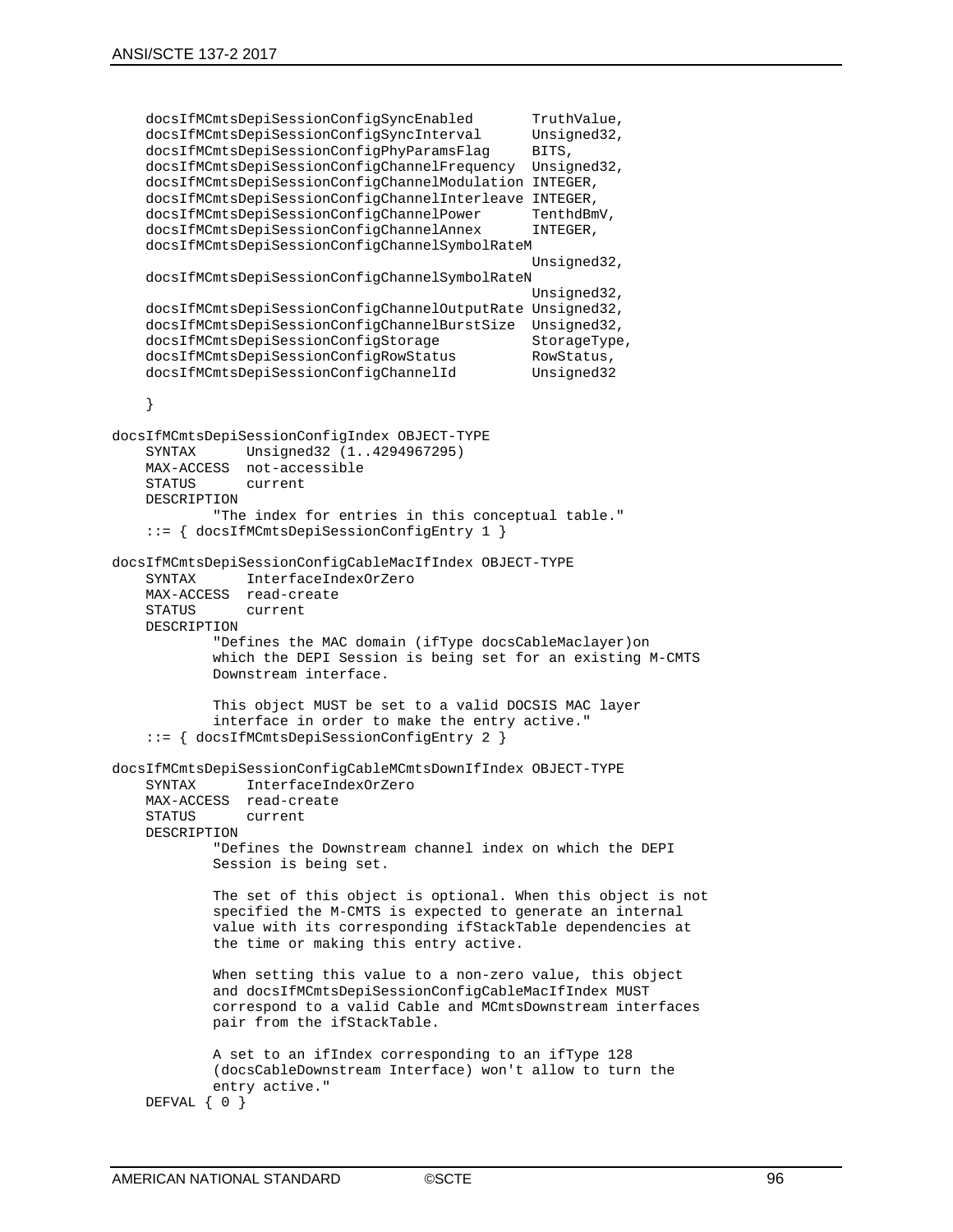```
 ::= { docsIfMCmtsDepiSessionConfigEntry 3 }
docsIfMCmtsDepiSessionConfigAddrType OBJECT-TYPE
    SYNTAX InetAddressType
   MAX-ACCESS read-create<br>STATUS current
               current
    DESCRIPTION 
             "The type of InetAddress for 
             docsIfMCmtsDepiSessionConfigLocalAddr and 
             docsIfMCmtsDepiSessionConfigRemoteAddr."
    DEFVAL { ipv4 }
     ::= { docsIfMCmtsDepiSessionConfigEntry 4 }
docsIfMCmtsDepiSessionConfigLocalAddr OBJECT-TYPE
              InetAddress
    MAX-ACCESS read-create
              current
    DESCRIPTION 
             "The InetAddress of the local entity the DEPI Session
             is set."
    DEFVAL { '00000000'h }
     ::= { docsIfMCmtsDepiSessionConfigEntry 5 }
docsIfMCmtsDepiSessionConfigRemoteAddr OBJECT-TYPE
    SYNTAX InetAddress
   MAX-ACCESS read-create<br>STATUS current
               current
    DESCRIPTION 
             "The InetAddress of the remote peer the DEPI Session
             is set."
    DEFVAL { '00000000'h }
     ::= { docsIfMCmtsDepiSessionConfigEntry 6 }
docsIfMCmtsDepiSessionConfigL2TPv3HeaderType OBJECT-TYPE
    SYNTAX INTEGER {
                      ip(1),
                      udp(2) }
 MAX-ACCESS read-create
    STATUS current
    DESCRIPTION 
             "Indicates the type of L2TPv3 header being configured for
             the DEPI session.
             The value 'ip' means L2TPv3 Header Over IP
             The value 'udp' means L2TPv3 Header Over UDP. A M-CMTS Core
             initiates a DEPI session with L2TPv3 over UDP using the
             port number 1701 as destination port. The EQAM replies 
             may modify its UDP source port as indicated in the L2TPv3 
             RFC to convey the DEPI specification option of mapping
             DEPI flows to a QAM Channel within an EQAM."
     DEFVAL { udp }
     ::= { docsIfMCmtsDepiSessionConfigEntry 7 }
docsIfMCmtsDepiSessionConfigMethod OBJECT-TYPE
                INTEGER {
                        other(1),
                       l2tpControl(2)
 }
    MAX-ACCESS read-create
                current
    DESCRIPTION 
             "Indicates the DEPI Tunnel mechanism used for the DEPI
             session. Currently only 'l2tpControl is supported.
```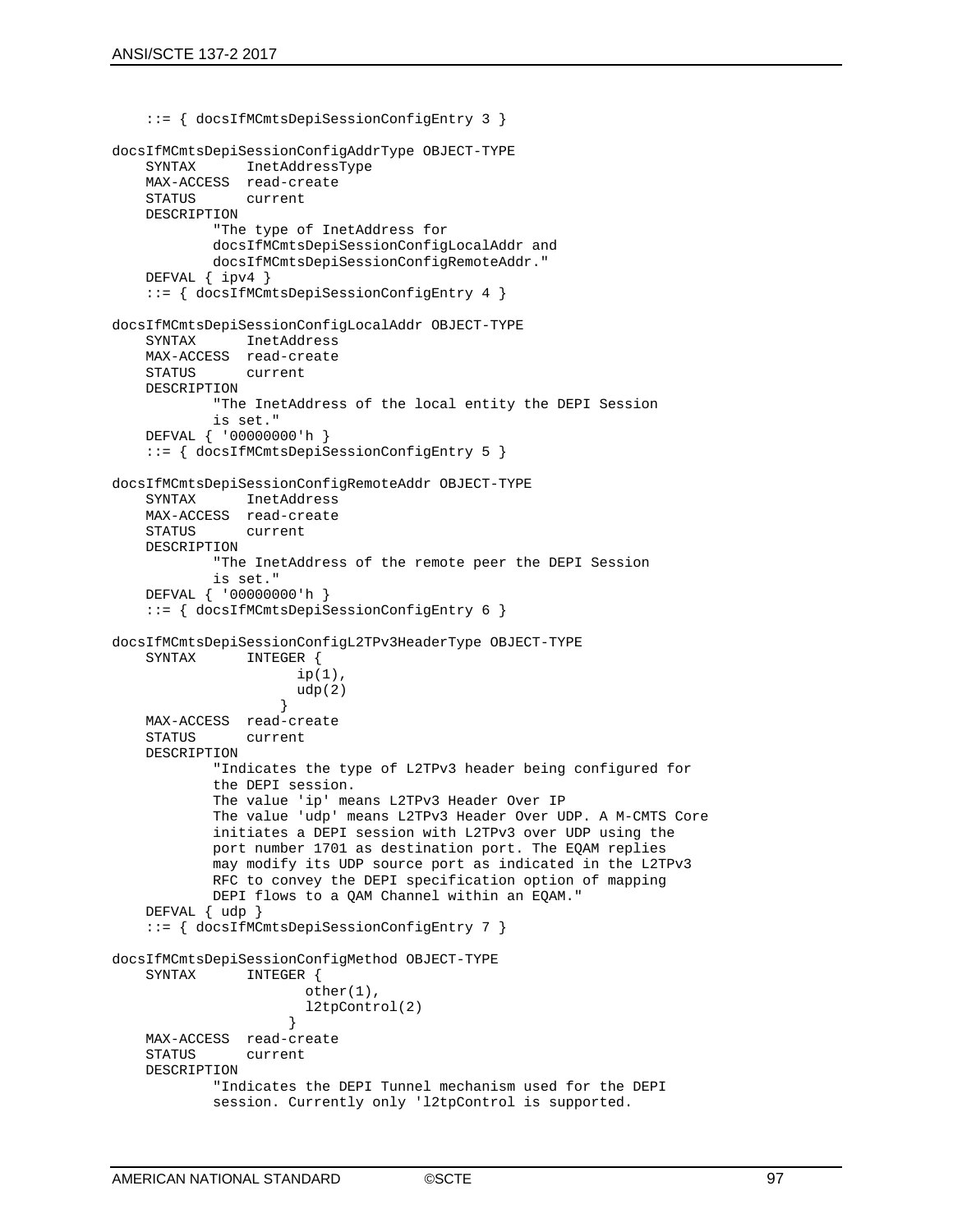```
 The value 'other' is used to indicate other means."
     ::= { docsIfMCmtsDepiSessionConfigEntry 8 }
docsIfMCmtsDepiSessionConfigTSID OBJECT-TYPE
               Unsigned32 (0..65535)MAX-ACCESS read-create<br>STATUS current
                current
     DESCRIPTION 
             "The TSID to be associated to the DEPI Session.
             TSID is a 16-bit unsigned integer value configured per QAM
             channel in the EQAM device and serves as a QAM channel 
             identifier at several network levels.
            When this object is set to 0, at the most the L2TPv3
             Control Plane of the DEPI session is established but not 
             DEPI L2TPv3 Session itself. It means, there might be 
             the situations where the DEPI Control Plane already exists
             e.g., a different DEPI session to same EQAM device. In this
             case the new entry will no trigger the DEPI Control Plane 
             creation. The TSID value zero may accomplish functions 
             like testing of DEPI Control Plane connectivity without 
             launching the DEPI Session itself; DLM over a M-CMTS 
             Core - EQAM devices path with no Active sessions for 
             administrative purposes."
     ::= { docsIfMCmtsDepiSessionConfigEntry 9 }
docsIfMCmtsDepiSessionConfigDEPIMode OBJECT-TYPE
                SYNTAX INTEGER {
                          dmpt(1),
                         psp(2)
 }
     MAX-ACCESS read-create
                current
    DESCRIPTION 
             "The DEPI mode of operation of this entry
             'dmpt' indicates DOCSIS MPT mode (D-MPT)
              'psp' indicates Packet Streaming Protocol."
     ::= { docsIfMCmtsDepiSessionConfigEntry 10 }
docsIfMCmtsDepiSessionConfigRsrcAllocReq OBJECT-TYPE
               Unsigned32 (0..4294967295)
    MAX-ACCESS read-create<br>STATUS current
    STATUS
     DESCRIPTION 
             "A reference to docsIfMCmtsDepiRsrcAllocIndex of 
             docsIfMCmtsDepiRsrcAllocTable used in
             the DEPI Session setup by the M-CMTS Core to configure
             EQAM PHBIDs. M-CMTS uses only the PHBIDs from the 
             docsIfMCmtsDepiRsrcAllocTable for the DEPI resource 
             allocation request, ignoring DEPI Flow ID values and 
             UDP Ports.
             For the EQAM this object has no meaning as it is set to 
             zero always."
     DEFVAL { 0 }
     ::= { docsIfMCmtsDepiSessionConfigEntry 11 }
docsIfMCmtsDepiSessionConfigCinPhbIdPolicy OBJECT-TYPE
               SnmpTagValue
     MAX-ACCESS read-create
                current
     DESCRIPTION 
             "A list of tags to reference CIN PHB policies in 
             docsIfMCmtsDepiPhbPolicyTable for this DEPI session.
```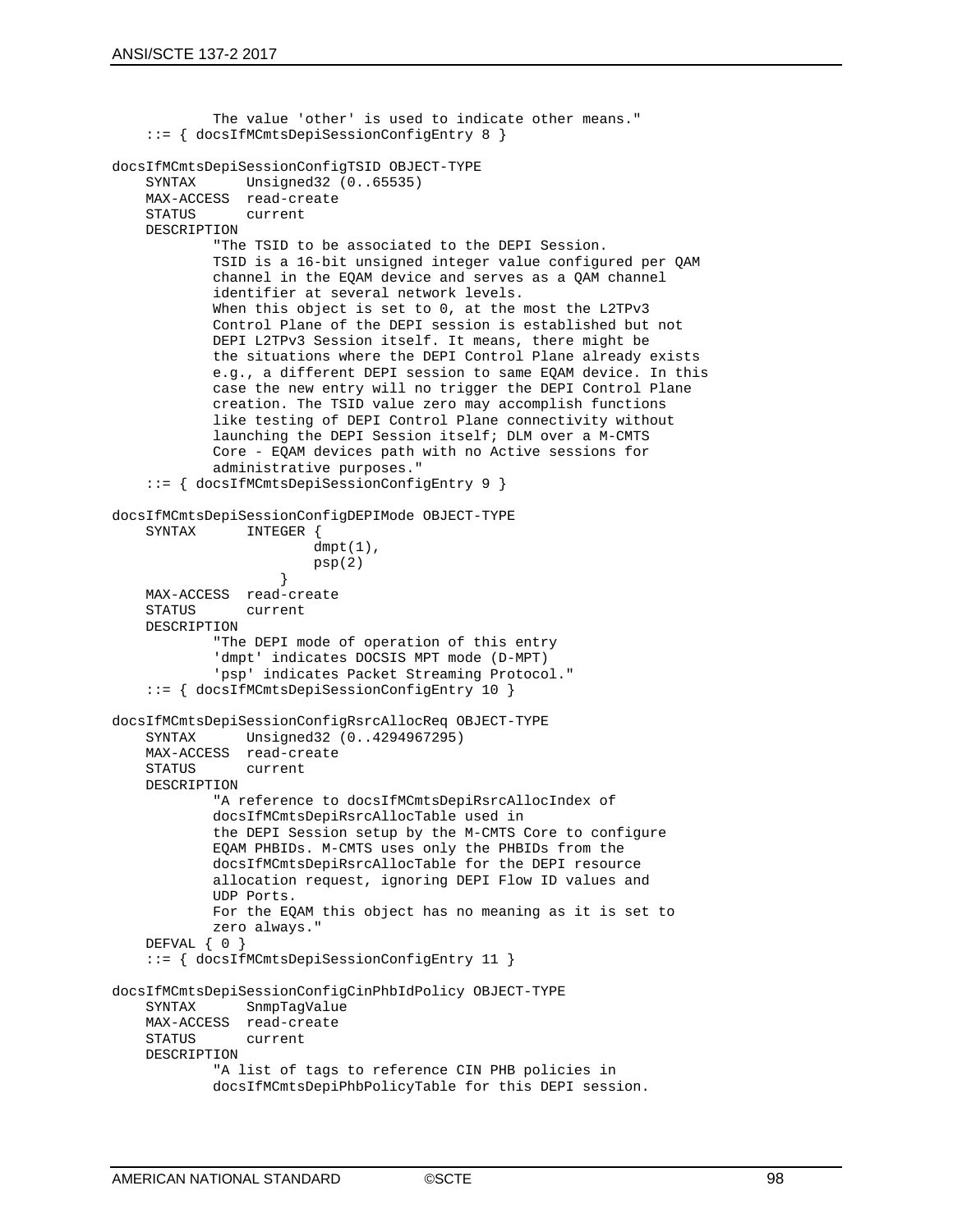```
 This object is not meaningful for the EQAM, and reports
             a zero length octet string."
     ::= { docsIfMCmtsDepiSessionConfigEntry 12 }
docsIfMCmtsDepiSessionConfigSyncEnabled OBJECT-TYPE
               TruthValue
    MAX-ACCESS read-create<br>STATUS current
                current
     DESCRIPTION 
             "Indicates the DOCSIS Sync message handling at the Edge QAM
             based upon PSP or DMPT mode of operation.
             In MPT mode 'true' indicates the EQAM MUST perform 
             Sync TimeStamp correction. In PSP mode 'true' indicates
             the EQAM MUST insert DOCSIS Sync messages."
     REFERENCE
             "DEPI Specification Section 6.5"
     DEFVAL { false }
     ::= { docsIfMCmtsDepiSessionConfigEntry 13 }
docsIfMCmtsDepiSessionConfigSyncInterval OBJECT-TYPE
    SYNTAX Unsigned32 (10..1000)<br>UNITS "docsisSyncSteps"
                "docsisSyncSteps"
     MAX-ACCESS read-create
                current.
    DESCRIPTION 
             "Indicates the time nominal time interval for 
             EQAM to insert DOCSIS Sync messages when operating
             in PSP mode. In DMPT mode this value is ignored.
             The unit reference of this object is steps of 200 usec. 
             This object range covers the EQAM required support of 
             DOCSIS Sync interval from 2 msec to 200 msec."
     DEFVAL { 1000 }
     ::= { docsIfMCmtsDepiSessionConfigEntry 14 }
docsIfMCmtsDepiSessionConfigPhyParamsFlag OBJECT-TYPE
               BITS {
        frequency(0),
         bandwidth(1),
         power(2),
         modulation(3),
         interleaver(4),
         j83Annex(5),
         symbolRate(6),
         mute(7)
 }
     MAX-ACCESS read-create
                current
     DESCRIPTION 
             "When configuring an entry, DOCSIS PHY parameters may
             be set directly or default values are used to populate
             the entry. 
             This object indicates which PHY parameter sets need to be
             sent by the M-CMTS Core in the DEPI session request.
             A BIT position set to '1' indicates the PHY parameter is 
             set during the DEPI session establishment.
             In the EQAM indicates the PHY parameters set by the M-CMTS
             core during the DEPI Session establishment procedure."
     DEFVAL { ''h }
     ::= { docsIfMCmtsDepiSessionConfigEntry 15 }
docsIfMCmtsDepiSessionConfigChannelFrequency OBJECT-TYPE
     SYNTAX Unsigned32
     MAX-ACCESS read-create
```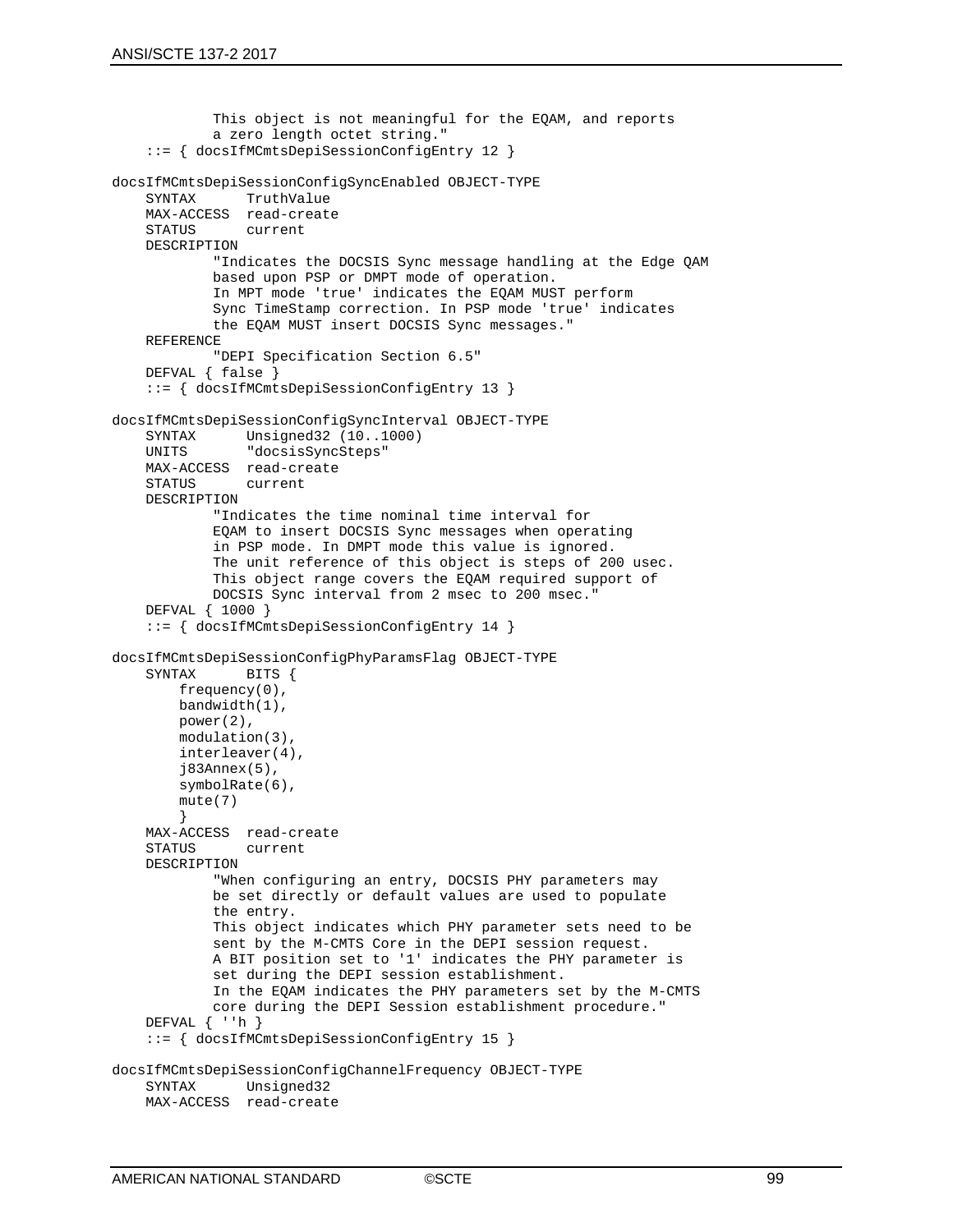```
 STATUS current
     DESCRIPTION 
             "The channel frequency for the Downstream DEPI Session.
             A DEPI Session establishment success will update the 
             corresponding ifIndex entry of docsIfChannelFrequency 
             with this entry value if provided in entry creation,
             or the EQAM DEPI Frequency parameter advertised 
             during the DEPI session negotiation."
     REFERENCE 
             "DEPI specification"
    DEFVAL { 0 }
     ::= { docsIfMCmtsDepiSessionConfigEntry 16 }
docsIfMCmtsDepiSessionConfigChannelModulation OBJECT-TYPE<br>SYNTAX INTEGER {
               INTEGER {
         unknown(1),
         qam64(3),
         qam256(4)
 }
 MAX-ACCESS read-create
     STATUS current
     DESCRIPTION 
             "The channel modulation for the Downstream DEPI Session.
             A DEPI Session establishment success will update the 
             corresponding ifIndex entry of docsIfDownChannelModulation
             with this entry value if provided in entry creation,
             or the EQAM DEPI Modulation parameter advertised 
             during the DEPI session negotiation."
     DEFVAL { unknown } 
     ::= { docsIfMCmtsDepiSessionConfigEntry 17 }
docsIfMCmtsDepiSessionConfigChannelInterleave OBJECT-TYPE
     SYNTAX INTEGER {
         unknown(1),
         taps8Increment16(3),
         taps16Increment8(4),
         taps32Increment4(5),
         taps64Increment2(6),
         taps128Increment1(7),
         taps12increment17(8),
         -- non RFIv2 MIB 2670 interleave modes
         taps128increment2(9),
         taps128increment3(10),
         taps128increment4(11),
         taps128increment5(12),
         taps128increment6(13),
         taps128increment7(14),
         taps128increment8(15)
 }
    MAX-ACCESS read-create<br>STATUS current
                current
     DESCRIPTION 
             "The channel Interleaver for the Downstream DEPI Session.
             A DEPI Session establishment success will update the 
             corresponding ifIndex entry of docsIfDownChannelInterleave
             with this entry value if provided in entry creation,
             or the EQAM DEPI interleaver parameter advertised 
             during the DEPI session negotiation."
     DEFVAL {unknown }
     ::= { docsIfMCmtsDepiSessionConfigEntry 18 }
docsIfMCmtsDepiSessionConfigChannelPower OBJECT-TYPE
                TenthdBmV
```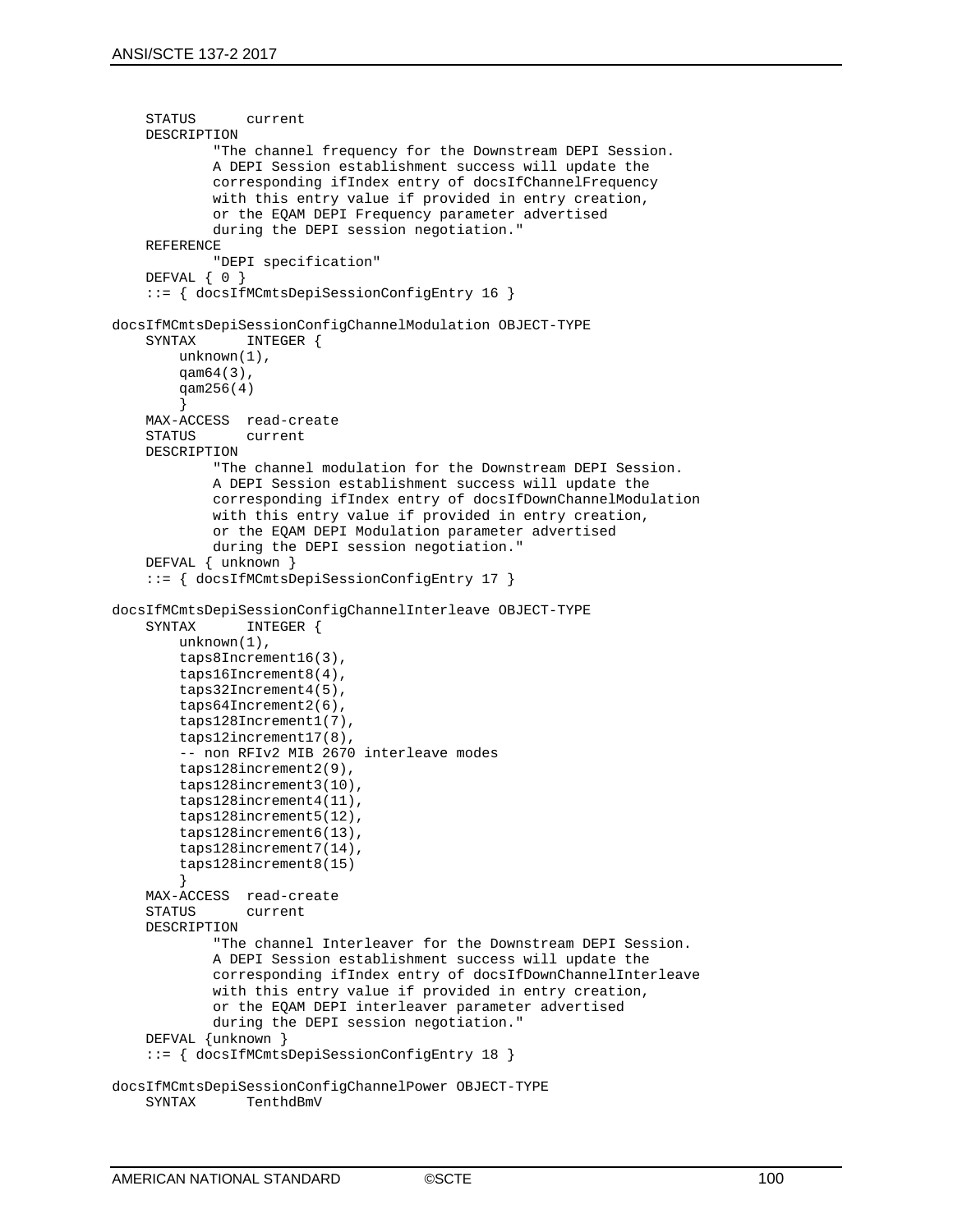```
 MAX-ACCESS read-create
                current
     DESCRIPTION 
             "The channel power level for the Downstream DEPI Session.
             A DEPI Session establishment success will update the 
             corresponding ifIndex entry of docsIfDownChannelPower 
             with this entry value if provided in entry creation, 
             or the EQAM DEPI power level parameter advertised 
             during the DEPI session negotiation."
     DEFVAL { 0 }
     ::= { docsIfMCmtsDepiSessionConfigEntry 19 }
docsIfMCmtsDepiSessionConfigChannelAnnex OBJECT-TYPE
               INTEGER {
         unknown(1),
         annexA(3),
         annexB(4),
         annexC(5)
 }
 MAX-ACCESS read-create
     STATUS current
     DESCRIPTION 
             "The channel J.83 Annex type for the Downstream DEPI 
             Session.
             A DEPI Session establishment success will update the 
             corresponding ifIndex entry of docsIfDownChannelAnnex 
             with this entry value if provided in entry creation,
             or the EQAM DEPI power level parameter advertised 
             during the DEPI session negotiation. Also the value 
             of docsIfDownChannelWidth is set according to
             the J.83 specification."
     DEFVAL {unknown }
     ::= { docsIfMCmtsDepiSessionConfigEntry 20 }
docsIfMCmtsDepiSessionConfigChannelSymbolRateM OBJECT-TYPE<br>SYNTAX Unsigned32 (1..65535)
               Unsigned32 (1..65535) MAX-ACCESS read-create
                current
     DESCRIPTION 
             "The value M for the estimation of the DS Symbol Rate
             as (10.24 MHz )*M/N"
     DEFVAL { 1 }
     ::= { docsIfMCmtsDepiSessionConfigEntry 21 }
docsIfMCmtsDepiSessionConfigChannelSymbolRateN OBJECT-TYPE<br>SYNTAX Unsigned32 (1..65535)
               Unsigned32 (1..65535)
     MAX-ACCESS read-create
               current
     DESCRIPTION 
              "The value N for the estimation of the DS Symbol Rate
             as (10.24 MHz )*M/N"
     DEFVAL { 1 }
     ::= { docsIfMCmtsDepiSessionConfigEntry 22 }
docsIfMCmtsDepiSessionConfigChannelOutputRate OBJECT-TYPE
               Unsigned32 (0..100) MAX-ACCESS read-create
                current
     DESCRIPTION 
             "The percentage of the maximum output rate for the 
             aggregated traffic that is being sent though this 
             M-CMTS Downstream interface to the QAM channel
```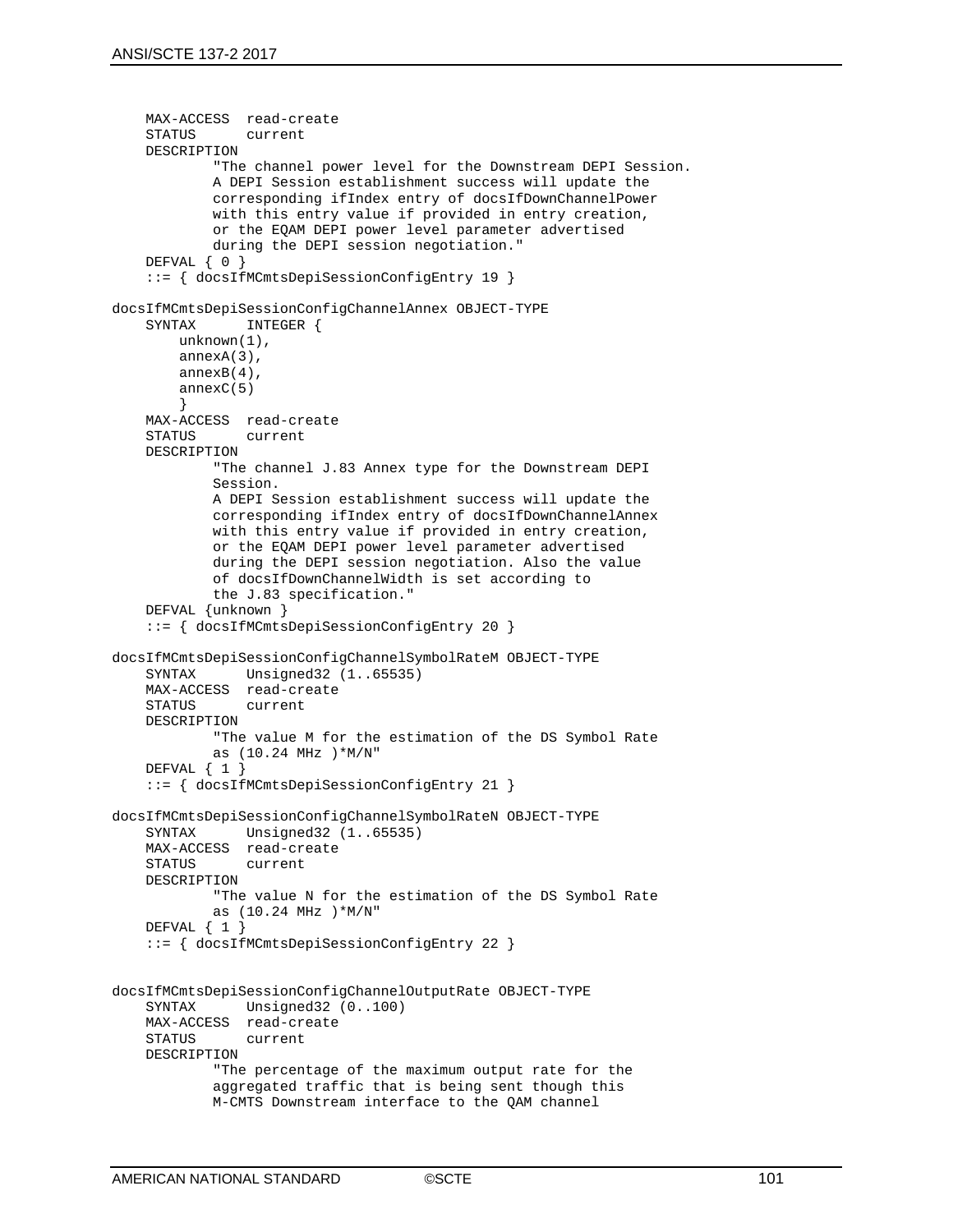```
 associated with this DEPI session.
             Using a value lower than 100% of the QAM channel 
             configured payload rate prevents the build up of
             a queue delay when MPEG-TS nulls are added in the
             presence of jitter in the CIN.
             This object is meaningful only to the M-CMTS core. 
             The EQAM device reports a value 0."
     REFERENCE
             "DEPI M-CMTS Core Output Rate"
     DEFVAL { 99 }
     ::= { docsIfMCmtsDepiSessionConfigEntry 23 }
-- TBD IfSpeed Values relationship to DEPI tunnel MTU
docsIfMCmtsDepiSessionConfigChannelBurstSize OBJECT-TYPE
               Unsigned32
    MAX-ACCESS read-create
               current
    DESCRIPTION 
             "The maximum burst size for the aggregate output rate
             of this M-CMTS Downstream Interface. The default value
             of this object corresponds to 3 M-CMTS Core payload 
             MTUs.
             This value has no meaning for the EQAM device and reports
             a value of 0."
     ::= { docsIfMCmtsDepiSessionConfigEntry 24 }
docsIfMCmtsDepiSessionConfigStorage OBJECT-TYPE
               StorageType
     MAX-ACCESS read-create
                current
    DESCRIPTION 
             "The storage realization of the entry.
             No columnar values can be changed if the StorageType of 
             an entry is 'permanent'."
     ::= { docsIfMCmtsDepiSessionConfigEntry 25 }
docsIfMCmtsDepiSessionConfigRowStatus OBJECT-TYPE
               RowStatus
     MAX-ACCESS read-create
    STATUS
     DESCRIPTION 
             "The status of this conceptual table row entry.
             In order to set an entry to the 'active' status,
             the MIB objects below must be set to proper values:
             Other objects default values are used for the DEPI session
             docsIfMCmtsDepiSessionConfigCableMacIfIndex
             docsIfMCmtsDepiSessionConfigRemoteAddr
             docsIfMCmtsDepiSessionConfigTSID 
             docsIfMCmtsDepiSessionConfigDEPIMode 
             docsIfMCmtsDepiSessionConfigRsrcAllocReq
             docsIfMCmtsDepiSessionConfigMethod
             docsIfMCmtsDepiSessionConfigPhyFlag 
             docsIfMCmtsDepiSessionConfigChannelId must be unique within
             the MAC sublayer domain in order to set this entry to
             active,
             PHY parameters listed below are not required to be 
             populated in this table, then default values are used to 
             populate the entry or implementation may opt to not
```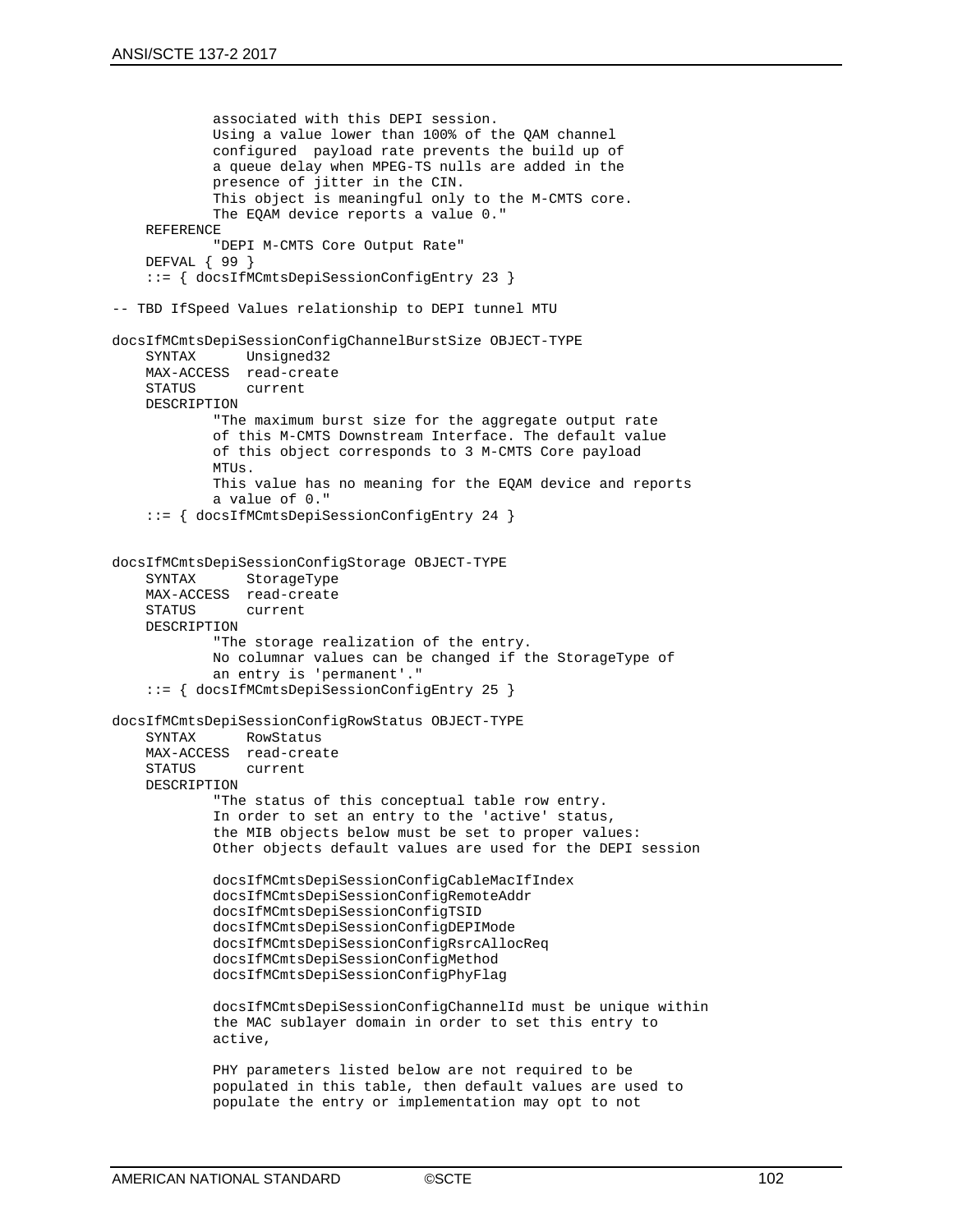instantiate those objects.

 docsIfMCmtsDepiSessionConfigChannelFrequency docsIfMCmtsDepiSessionConfigChannelModulation docsIfMCmtsDepiSessionConfigChannelInterleave docsIfMCmtsDepiSessionConfigChannelPower docsIfMCmtsDepiSessionConfigChannelAnnex docsIfMCmtsDepiSessionConfigSyncInterval

 When the row entry is 'active' the DEPI tunnel control and/or the DEPI session is established. Retries and timeouts are proper of the DEPI Tunnel protocol used.

 For L2TPv3 while the entry is active the M-CMTS must continue to set the DEPI session and log the respective errors for unsuccessful operations.

Relationship with the IfTable ifAdminStatus

 Setting ifAdminStatus from ifTable to the interface pointed by this entry (docsIfMCmtsDepiSessionConfigCableMCmtsDownIfIndex) to 'down' sets this entry Row Status to 'notInService'. A set to ifAdminStatus to 'up' while in 'down' state sets back the Row Status to 'active'.

 The opposite is not true: a set to this object to 'active' when previously 'notInService' and while ifAdmiStatus is 'down' returns an error 'inconsistentValue', such only one point of contact is needed to enable and disable the interface.

 Setting this object to 'notInService' while ifAdminStatus is 'down' sets ifOperStatus to 'down'.

 Setting this entry to 'notInService' will tear down the DEPI session. DEPI Tunnel Control teardown in the absence of sessions is Tunnel protocol dependent, e.g., for L2TPv3 Control Connections may use tunnel Idle Timeout objects defined in L2TP-MIB.

 Due to the dependencies of IfAdminStatus and this table row Status, M-CMTS Core and EQAM devices MUST not age out entries with Row Status 'notInService' and docsIfMCmtsDepiSessionInfoState in 'ifAdmiStatusSetToDown'."

::= { docsIfMCmtsDepiSessionConfigEntry 26 }

docsIfMCmtsDepiSessionConfigChannelId OBJECT-TYPE Unsigned32 MAX-ACCESS read-create current DESCRIPTION "The downstream channel identification of this M-CMTS Downstream interface. During entry creation The M-CMTS Core assigns a Channel ID if this object is not provided. When this object is set to a Channel ID value already in use by a different downstream interface within the same MAC domain the error 'inconsistentValue' error is returned if this entry is active." ::= { docsIfMCmtsDepiSessionConfigEntry 27 }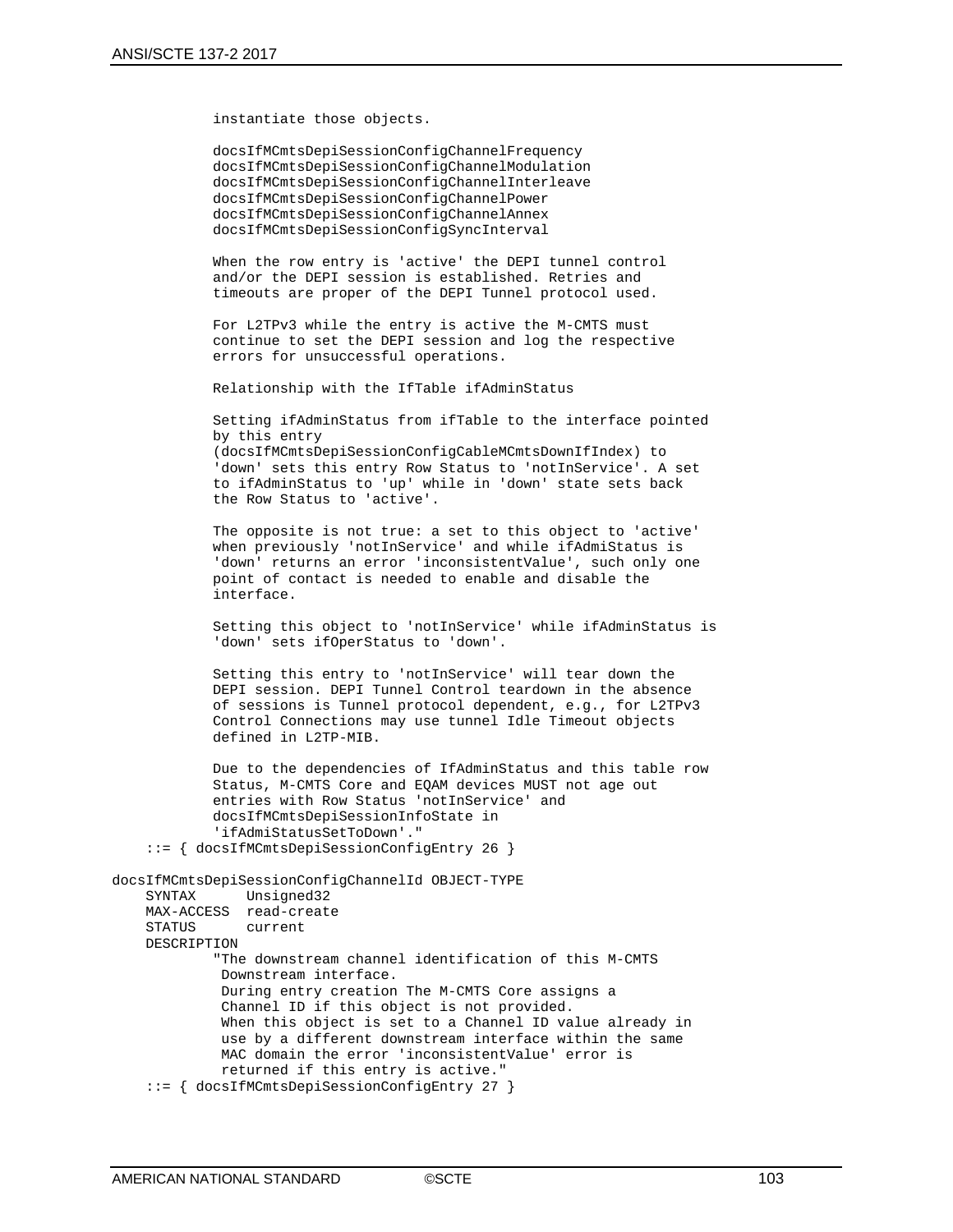```
docsIfMCmtsDepiSessionInfoTable OBJECT-TYPE
                   SEQUENCE OF DocsIfMCmtsDepiSessionInfoEntry
     MAX-ACCESS not-accessible
                   current
     DESCRIPTION
                "This table provides M-CMTS Downstream Interface with 
                DEPI session information related to the DEPI session
                configuration process."
      ::= { docsIfMCmtsDepiSessionObjects 2 }
docsIfMCmtsDepiSessionInfoEntry OBJECT-TYPE
                  DocsIfMCmtsDepiSessionInfoEntry
    MAX-ACCESS not-accessible<br>STATUS current
                   current
      DESCRIPTION
                "A conceptual row for this table.
                Entries in this table are created when a DEPI Session 
                Configuration Table entry becomes active. Both entries
                are linked through 
                docsIfMCmtsDepiSessionConfigCableMCmtsDownIfIndex, which is
                equivalent to ifIndex from other M-CMTS Downstream 
                interface tables."
      INDEX { ifIndex }
      ::= { docsIfMCmtsDepiSessionInfoTable 1 }
DocsIfMCmtsDepiSessionInfoEntry ::= SEQUENCE
\mathcal{L}docsIfMCmtsDepiSessionInfoCfgIndex Unsigned32,<br>docsIfMCmtsDepiSessionInfoUdpPort 1netPortNumber,
    docsIfMCmtsDepiSessionInfoUdpPort 1netPortNum<br>docsIfMCmtsDepiSessionInfoMaxPayload Unsigned32,
    docsIfMCmtsDepiSessionInfoMaxPayload Unsigned32,<br>docsIfMCmtsDepiSessionInfoPathPayload Unsigned32,
    docsIfMCmtsDepiSessionInfoPathPayload Unsigned32,<br>docsIfMCmtsDepiSessionInfoIncludeDOCSISMsqs TruthValue,
    docsIfMCmtsDepiSessionInfoIncludeDOCSISMsgs TruthValue,<br>docsIfMCmtsDepiSessionInfoRsrcAllocResp Unsigned32,
    docsIfMCmtsDepiSessionInfoRsrcAllocResp Unsigned32,<br>docsIfMCmtsDepiSessionInfoConnCtrlID Unsigned32,
    docsIfMCmtsDepiSessionInfoConnCtrlID Unsigned32,<br>docsIfMCmtsDepiSessionInfoEOAMSessionID Unsigned32,
     docsIfMCmtsDepiSessionInfoEQAMSessionID Unsigned<br>docsIfMCmtsDepiSessionInfoOwner TNTEGER
     docsIfMCmtsDepiSessionInfoOwner               INTEGER,<br>docsIfMCmtsDepiSessionInfoState               INTEGER.
      docsIfMCmtsDepiSessionInfoState INTEGER,
     docsIfMCmtsDepiSessionInfoErrorCode INTEGER,<br>docsIfMCmtsDepiSessionInfoCreationTime TimeStamp,
     docsIfMCmtsDepiSessionInfoCreationTime TimeStamp,<br>docsIfMCmtsDepiSessionInfoStorage StorageType
     docsIfMCmtsDepiSessionInfoStorage
 }
docsIfMCmtsDepiSessionInfoCfgIndex OBJECT-TYPE
                  Unsigned32 (1..4294967295)
    MAX-ACCESS read-only<br>STATUS current
                   current
     DESCRIPTION 
                "The value of the docsIfMCmtsDepiSessionConfigTable index
                (docsIfMCmtsDepiSessionConfigIndex) associated to this
                M-CMTS Downstream Interface Entry."
      ::= { docsIfMCmtsDepiSessionInfoEntry 1 }
docsIfMCmtsDepiSessionInfoUdpPort OBJECT-TYPE
                  InetPortNumber
    MAX-ACCESS read-only<br>STATUS current
    STATUS
     DESCRIPTION 
                "The UDP Port reported by the EQAM when the DEPI session 
                uses the L2TPv3 Header Over UDP. 
               This object reports a value 0 when the DEPI session is 
                running with the L2TPv3 Session IP Header.
                This port number is negotiated between the M-CMTS Core and
```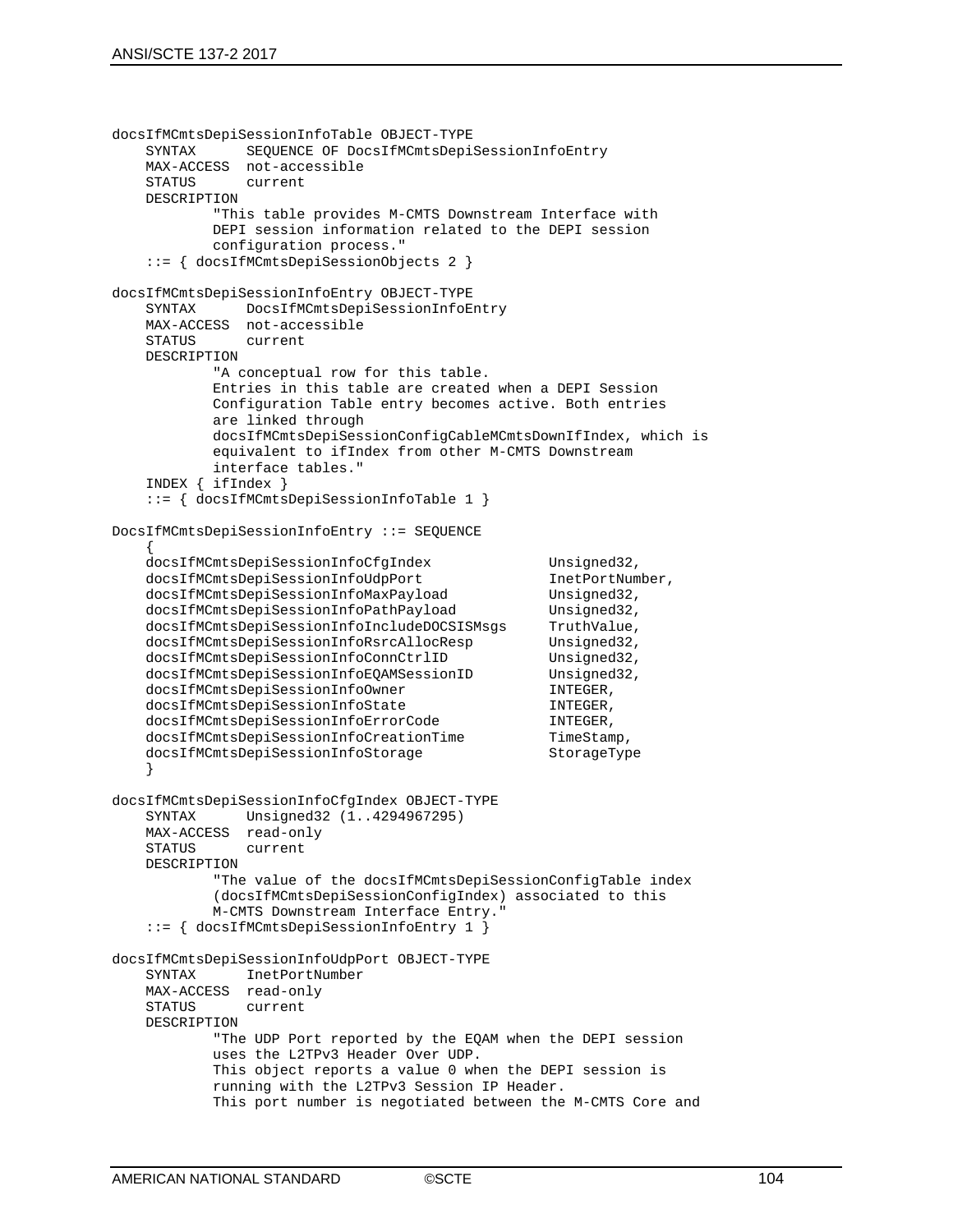```
 the EQAM according to the L2TPv3 RFC."
     ::= { docsIfMCmtsDepiSessionInfoEntry 2 }
docsIfMCmtsDepiSessionInfoMaxPayload OBJECT-TYPE
               Unsigned32 (1..4294967295)
    MAX-ACCESS read-only<br>STATUS current
                current
     DESCRIPTION 
              "The maximum MTU negotiated between the M-CMTS Core and the
             EQAM during the DEPI session establishment process.
             The local payload MTU is known from the IfEntry of this 
             M-CMTS Downstream Interface. It considers the header 
             subtractions as indicated in the DEPI specification."
     REFERENCE
              "DEPI specification, Signaling
             DEPI specification Annex A"
     ::= { docsIfMCmtsDepiSessionInfoEntry 3 }
docsIfMCmtsDepiSessionInfoPathPayload OBJECT-TYPE
                Unsigned32 (1..4294967295)
    MAX-ACCESS read-only<br>STATUS current
                current
     DESCRIPTION 
             "The maximum MTU traversing the CIN from M-CMTS Core to the
             EQAM. This calculated by the M-CMTS core by procedures such
             MTU discovery as described in the DEPI specification."
     REFERENCE
             "DEPI specification, Network MTU"
     ::= { docsIfMCmtsDepiSessionInfoEntry 4 }
docsIfMCmtsDepiSessionInfoIncludeDOCSISMsgs OBJECT-TYPE
                TruthValue
    MAX-ACCESS read-only<br>STATUS current
                current
     DESCRIPTION 
             "Reports if the M-CMTS includes DOCSIS MAP messages 
             and other MAC Management messages in the Downstream
             interface entry associated with this DEPI control entry.
             The CMTS determines weather the M-CMTS Downstream Interface
             includes DOCSIS messages as part of the DEPI payload."
     DEFVAL { false }
     ::= { docsIfMCmtsDepiSessionInfoEntry 5 }
docsIfMCmtsDepiSessionInfoRsrcAllocResp OBJECT-TYPE
               Unsigned32 (0..4294967295)
    MAX-ACCESS read-only<br>STATUS current
                current
     DESCRIPTION 
             "In the M-CMTS core a reference to 
             docsIfMCmtsDepiRsrcAllocIndex of 
             docsIfMCmtsDepiRsrcAllocTable as reported by the EQAM
             during the DEPI session establishment process.
             The number of PHBIDs in the entries referenced in 
             docsIfMCmtsDepiSessionConfigRsrcAllocReq and this object 
             may differ if the EQAM Host IP signals a partial list of
             PBHIDs during the DEPI session establishment.
             In the EQAM a value 0 indicates no reference to 
             docsIfMCmtsDepiRsrcAllocTable. A non-zero value indicates
             the value of docsIfMCmtsDepiRsrcAllocIndex in 
             docsIfMCmtsDepiRsrcAllocTable as being signaled by the EQAM
```
to the M-CMTS Core."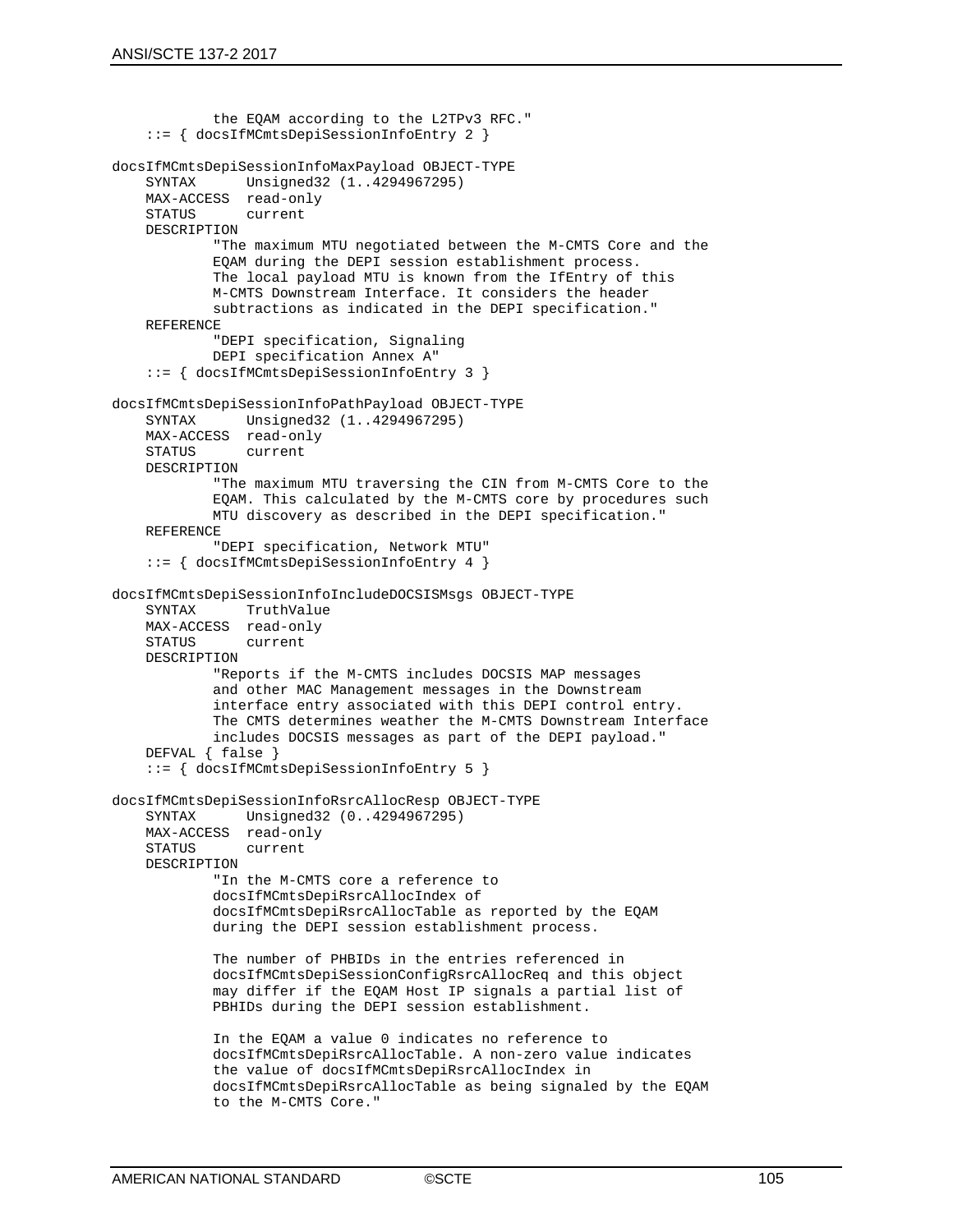```
 DEFVAL { 0 }
     ::= { docsIfMCmtsDepiSessionInfoEntry 6 }
docsIfMCmtsDepiSessionInfoConnCtrlID OBJECT-TYPE
                Unsigned32
    MAX-ACCESS read-only<br>STATUS current
                 current
     DESCRIPTION 
              "Indicates the DEPI Tunnel Connection Control Identifier
              For L2TPv3 this corresponds to CCID."
     ::= { docsIfMCmtsDepiSessionInfoEntry 7 }
docsIfMCmtsDepiSessionInfoEQAMSessionID OBJECT-TYPE
                Unsigned32
    MAX-ACCESS read-only<br>STATUS current
                current
     DESCRIPTION 
              "Indicates the DEPI Session Identifier associated to the 
              EQAM IP host. In the M-CMTS it corresponds to the L2TPv3
              Remote Session ID, while in the EQAM indicates the local 
              Session ID. This object in conjunction with the Connection
              Control ID identifies the DEPI session."
     ::= { docsIfMCmtsDepiSessionInfoEntry 8 }
docsIfMCmtsDepiSessionInfoOwner OBJECT-TYPE
     SYNTAX INTEGER {
         management(1),
         dynamic(2)
 }
    MAX-ACCESS read-only<br>STATUS current
                 current
     DESCRIPTION 
              "The creation method of the entry. Applicable to both 
              M-CMTS Core and EQAM devices.
              'management' 
                   Indicates the entry was created via a direct
                  configuration management such as SNMP or command line.
              'dynamic' 
                   Indicates the entry was created via a mechanism 
                  different of user management, e.g., auto discovery or 
                  dynamic addition with the assistance of other 
                  Interfaces like ERMI.
              Writable columnar values of entries with this object set 
              to 'dynamic' should not be changed via management 
              operations. An attempt to do so returns an SNMP error 
              'notWritable'."
     ::= { docsIfMCmtsDepiSessionInfoEntry 9 }
docsIfMCmtsDepiSessionInfoState OBJECT-TYPE<br>SYNTAX INTEGER {
                 INTEGER {
         other(1),
         depiSessionUp(2),
         depiSessionError(3),
        depiSessionInProgress(4)
 }
    MAX-ACCESS read-only<br>STATUS current
                 current
     DESCRIPTION 
              "A high level state of the DEPI session.
              'depiSessionUp' 
                 Indicates the DEPI session is UP and able to pass
```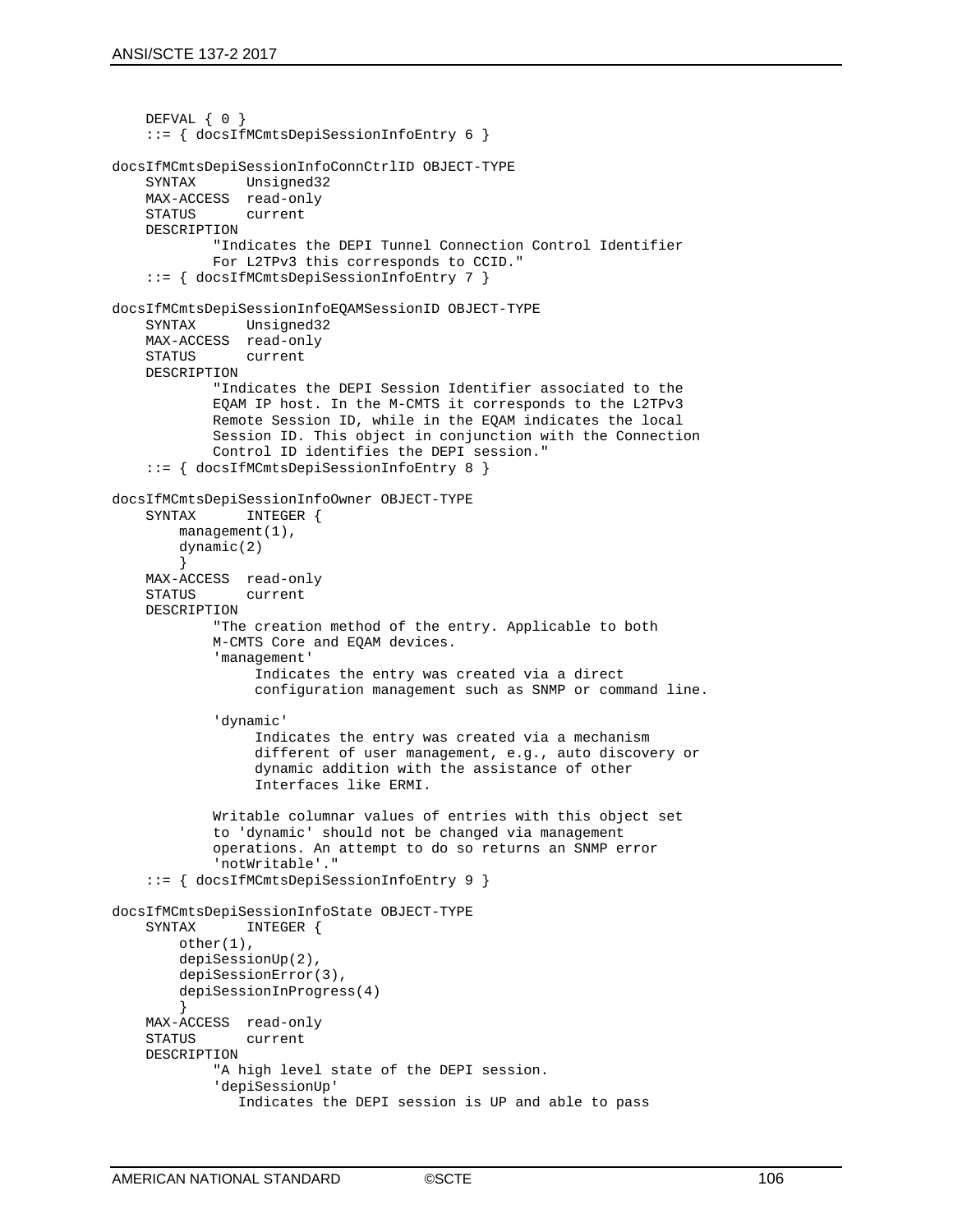```
 traffic.
              'depiSessionError' 
                 Indicates the DEPI session encountered 
                 an error and the DEPI session was disconnected or 
                never reached the session connection state. 
                 docsIfMCmtsDepiSessionInfoErrorCode indicates possible
                 reasons for the error conditions.
              'depiSessionInProgress'
                 Indicates that the DEPI session has been configured, 
                 but has not yet become active."
     ::= { docsIfMCmtsDepiSessionInfoEntry 10 }
docsIfMCmtsDepiSessionInfoErrorCode OBJECT-TYPE<br>SYNTAX INTEGER {
                 INTEGER {
        none(1),
         invalidMACInterfaceValue(2),
         invalidDSInterfaceValue(3),
         noResourcesForDSInterfaceIndex(4),
         l2tpv3Error(5),
         ifAdminStatusSetToDown(6)
 }
 MAX-ACCESS read-only
     STATUS current
     DESCRIPTION 
             "The error Code raised when docsIfMCmtsDepiSessionInfoState
             is 'depiSessionError' 
              'invalidMACInterfaceValue' 
                 Indicates wrong assignment of the M-CMTS MAC interface
                 ifIndex.
              'invalidDSInterfaceValue' 
                 Indicates wrong assignment of the M-CMTS Downstream 
                 interface ifIndex
              'noResourcesForDSInterfaceIfIndex' 
                 Indicates the M-CMTS Core has no more resources to
                 assign a session to this entry.
              'l2tpv3Error'
                 An L2TPv3 StopCCN or CDN message was issued 
              'ifAdminStatusSetToDown'
                 Indicates the ifAdminStatus was set to down and the
                 session was torn down. More details are in the Row 
                 Status and ifAdminStatus relationship, described in 
                docsIfMCmtsDepiSessionConfigRowStatus.
             More detail state may be provided by the proper DEPI tunnel
             Mechanism, e.g., L2TP-MIB l2tpTunnelStatsEntry."
     ::= { docsIfMCmtsDepiSessionInfoEntry 11 }
docsIfMCmtsDepiSessionInfoCreationTime OBJECT-TYPE
                TimeStamp
    MAX-ACCESS read-only<br>STATUS current
                 current
     DESCRIPTION 
              "The sysUptime when the entry was turned active."
     ::= { docsIfMCmtsDepiSessionInfoEntry 12 }
docsIfMCmtsDepiSessionInfoStorage OBJECT-TYPE
               StorageType
    MAX-ACCESS read-only<br>STATUS current
                 current
     DESCRIPTION 
             "The storage realization of the entry.
             This object value is the same as the corresponding
             entry of docsIfMCmtsDepiSessionInfoStorage."
```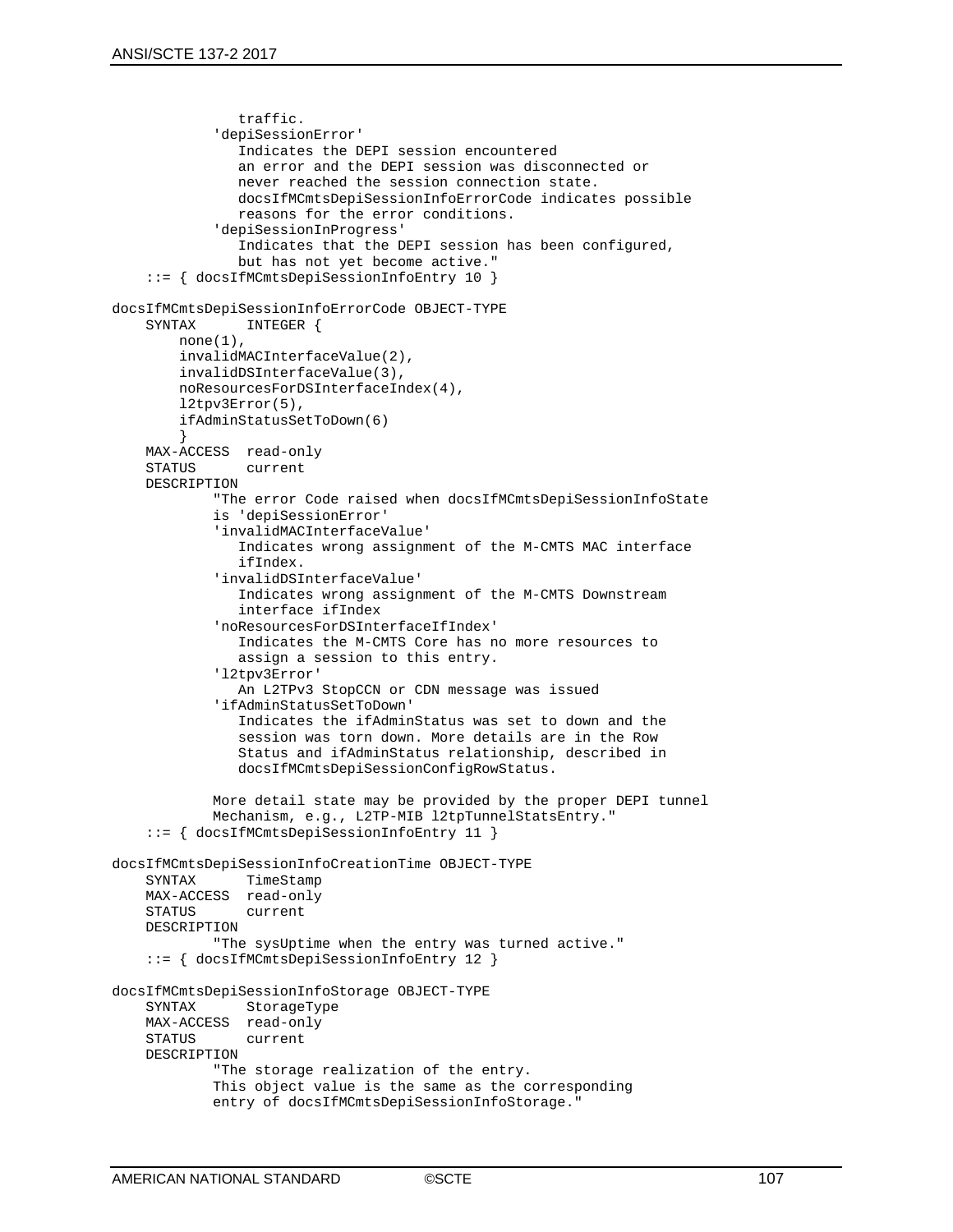```
 ::= { docsIfMCmtsDepiSessionInfoEntry 13 }
--
-- DEPI Session Resource Allocation Table 
-- Sets DEPI FlowIds policies to map DOCSIS Packets to DEPI Flow IDs
--
docsIfMCmtsDepiRsrcAllocTable OBJECT-TYPE
                SEQUENCE OF DocsIfMCmtsDepiRsrcAllocEntry
     MAX-ACCESS not-accessible
                current
     DESCRIPTION
             "A table containing PHBIDs Resources used for DEPI 
             applications.
             At the M-CMTS core these entries contain information
             about the mapping of egress traffic to PHBIDs and DEPI flow
             IDs also known as DEPI payload encapsulation.
             For the M-CMTS Core there are two type of entries:
             o One set of entries is a preconfigured list of PHBIDs 
               used for M-CMTS requests to EQAM IP Host, e.g., the MIB 
               object docsIfMCmtsDepiSessionConfigRsrcAllocReq
               references those type of entry sets.
               In those entries the values of 
               docsIfMCmtsDepiRsrcAllocUdpPort, 
               docsIfMCmtsDepiRsrcAllocFlowId, 
               docsIfMCmtsDepiRsrcAllocPolicyCinPolicyTag and
               docsIfMCmtsDepiRsrcAllocPolicyScnTags
               are ignored by the M-CMTS.
             o The second set of entries has the responses from the EQAM
               IP host to the M-CMTS when the DEPI session request is
               successful. The object 
               docsIfMCmtsDepiSessionInfoRsrcAllocResp in 
               docsIfMCmtsDepiSessionInfoTable references an entry of
               this type.
             The EQAM MAY implement this table to configure the 
             different queue prioritization of the DEPI flow IDs, PHBIDs
             and UDP ports triplet used in the DEPI Resource allocation
             response to the M-CMTS. If this table is not implemented by
             the EQAM device the object 
             docsIfMCmtsDepiSessionInfoRsrcAllocResp is
             set to zero, and the DEPI session Resource Allocation 
             response is vendor specific. Also the EQAM device MAY 
             implement this table as read-only for the purpose of 
             debugging the DEPI Resource Allocation Responses sent to
             the M-CMTS core."
     ::= { docsIfMCmtsDepiSessionObjects 3 }
docsIfMCmtsDepiRsrcAllocEntry OBJECT-TYPE
     SYNTAX DocsIfMCmtsDepiRsrcAllocEntry
     MAX-ACCESS not-accessible
                current
     DESCRIPTION
             "A conceptual row for this table.
             At minimum two entries for docsIfMCmtsDepiRsrcAllocSeq 
             (two Flow ID entries) per docsIfMCmtsDepiRsrcAllocIndex 
             value are needed for DEPI PSP mode.
             When the docsIfMCmtsDepiRsrcAllocIndex is used for DMPT 
             mode one flow Id entry value is required.
```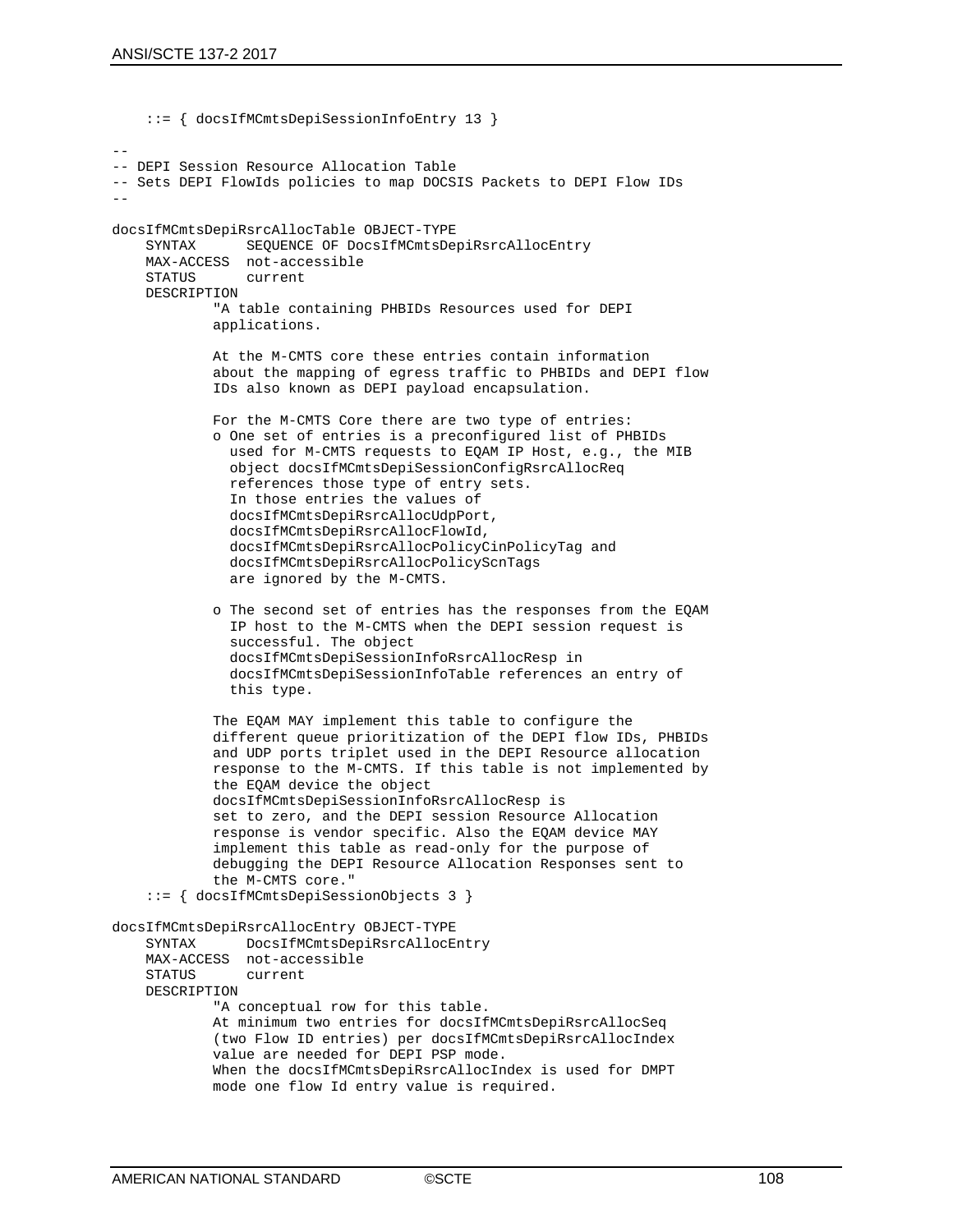```
 The PHBIDs contained in this entry are expanded with the 
              tags of docsIfMCmtsDepiRsrcAllocPolicySCNTags to indicate 
              the association of PSP packets attributes such as DOCSIS MAPS, 
              DOCSIS MAC messages and DOCSIS Service Flows to a DEPI 
              Flow ID. Thus, the EQAM IP Host uses those DEPI flow IDs to 
              prioritize the QAM channel traffic."
     INDEX { docsIfMCmtsDepiRsrcAllocIndex, docsIfMCmtsDepiRsrcAllocSeq }
     ::= { docsIfMCmtsDepiRsrcAllocTable 1 }
DocsIfMCmtsDepiRsrcAllocEntry ::= SEQUENCE
\mathcal{L}docsIfMCmtsDepiRsrcAllocIndex Unsigned32,<br>docsIfMCmtsDepiRsrcAllocSeq Unsigned32,
    docsIfMCmtsDepiRsrcAllocSeq Unsigned32,<br>docsIfMCmtsDepiRsrcAllocPhbId Unsigned32,
    docsIfMCmtsDepiRsrcAllocPhbId Unsigned32,<br>docsIfMCmtsDepiRsrcAllocFlowId DepiFlowId,
    docsIfMCmtsDepiRsrcAllocFlowId DepiFlowId,<br>docsIfMCmtsDepiRsrcAllocUdpPort InetPortNumber,
    docsIfMCmtsDepiRsrcAllocUdpPort
     docsIfMCmtsDepiRsrcAllocPolicyScnTags SnmpTagValue,
    docsIfMCmtsDepiRsrcAllocStorage StorageType<br>docsIfMCmtsDepiRsrcAllocRowStatus RowStatus.
    docsIfMCmtsDepiRsrcAllocRowStatus
     docsIfMCmtsDepiRsrcAllocCinPolicyTag SnmpAdminString
     }
docsIfMCmtsDepiRsrcAllocIndex OBJECT-TYPE
                 Unsigned32 (1..4294967295)
     MAX-ACCESS not-accessible
     STATUS current
     DESCRIPTION 
              "The first index of this table.
              Multiple DEPI Flow Ids are within a 
              docsIfMCmtsDepiRsrcAllocIndex value."
     ::= { docsIfMCmtsDepiRsrcAllocEntry 1 }
docsIfMCmtsDepiRsrcAllocSeq OBJECT-TYPE
                Unsigned32 (1..4294967295)
    MAX-ACCESS not-accessible<br>STATUS current
    STATUS
     DESCRIPTION 
              "The sequence index for entries within the same 
              docsIfMCmtsDepiRsrcAllocIndex value.
              EQAM IP Host may reply with less PHBIDs than requested, 
              then, the M-CMTS Core skips the sequence index of missing
              PHBIDs when creating the Resource Allocation entry 
              response.
              As a rule of thumb this object has the minimal queuing 
              priority information for DEPI flows treatment in the EQAM.
              The lowest sequence value indicates the DEPI Flow ID with 
              the highest priority treatment at the EQAM (e.g., DOCSIS 
              MAC messages should be allocated to that flow) and the 
              highest sequence number indicates the DEPI Flow ID with the
              lowest priority." 
     ::= { docsIfMCmtsDepiRsrcAllocEntry 2 }
docsIfMCmtsDepiRsrcAllocPhbId OBJECT-TYPE
                Unsigned32 (0..63)MAX-ACCESS read-create<br>STATUS current
    STATUS
     DESCRIPTION 
              "The PHB identifier (per-Hop-Behavior ID) associated with 
              this entry. This PHBID is used solely to signal to the EQAM
              what it's local traffic policy should be for the DEPI flow, and
              is independent of the PHBs in the CIN. 
              In PSP a minimum of two PHBIDs for two flow IDs corresponds
```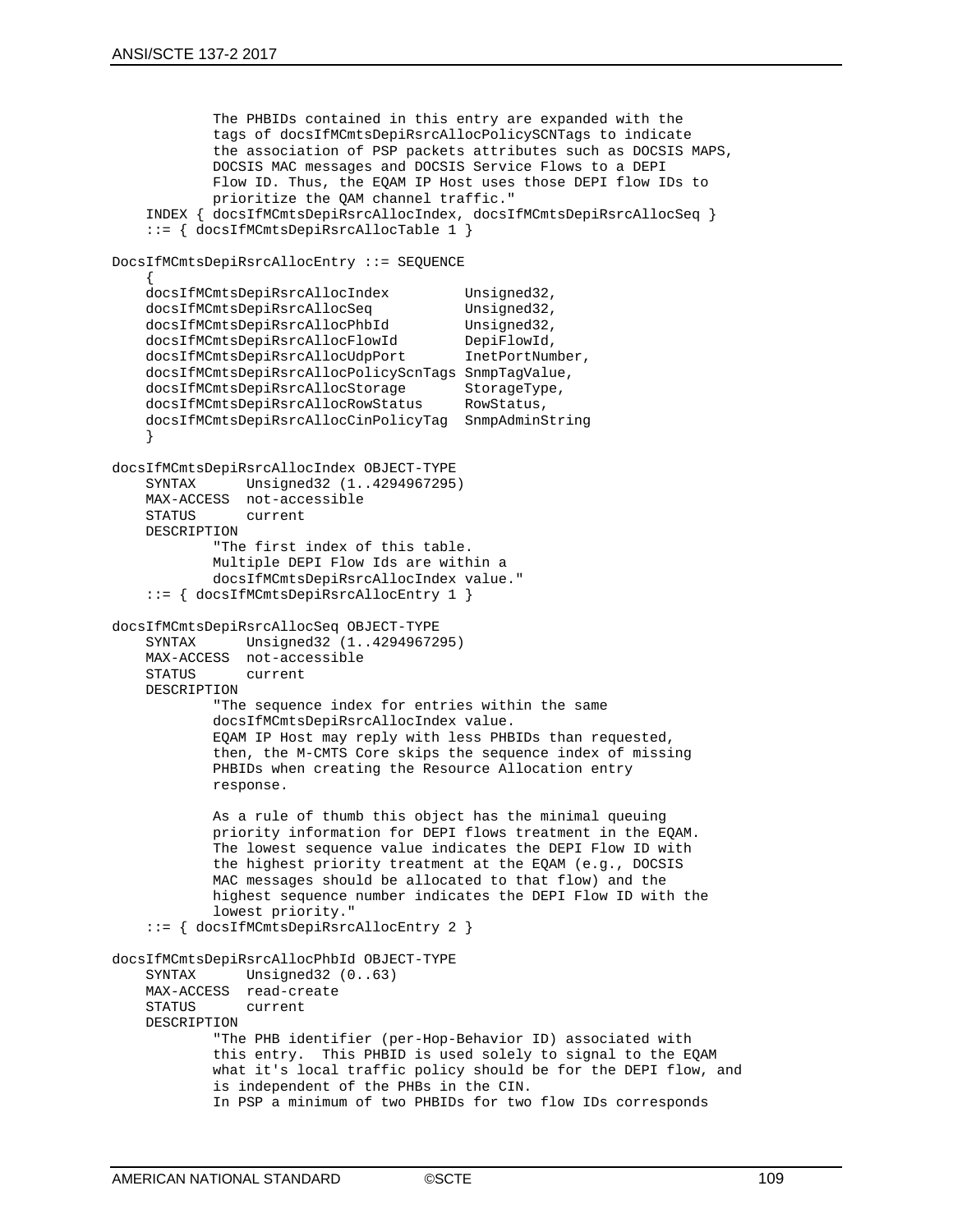```
 to PHBIDs EF (46) and BE (0). BE is the PHBID for the one Flow ID 
             PHBID required in DMPT mode."
     ::= { docsIfMCmtsDepiRsrcAllocEntry 3 }
docsIfMCmtsDepiRsrcAllocFlowId OBJECT-TYPE
               DepiFlowId
    MAX-ACCESS read-create<br>STATUS current
                current
     DESCRIPTION 
             "The Flow ID value reported in the Resource Allocation
             Response for the corresponding PHBID."
     DEFVAL { 0 }
     ::= { docsIfMCmtsDepiRsrcAllocEntry 4 }
docsIfMCmtsDepiRsrcAllocUdpPort OBJECT-TYPE
               InetPortNumber
     MAX-ACCESS read-create
               current
    DESCRIPTION 
             "The UDP Port reported by the Resource Allocation
             Response for the corresponding PHBID in this table."
     DEFVAL { 0 }
     ::= { docsIfMCmtsDepiRsrcAllocEntry 5 }
docsIfMCmtsDepiRsrcAllocPolicyScnTags OBJECT-TYPE
     SYNTAX SnmpTagValue
    MAX-ACCESS read-create
                current
     DESCRIPTION 
             "A list of Service Class Names (SCN) tags associated to 
             PHBID/Flow IDs.
             The policies associated to each DEPI Flow ID of this table
             allow the mapping of specific DOCSIS Service Flows well
             distinguished by SCN.
             The SCN encoding does not include the null terminated 
             octets as DOCSIS specify for other configuration mechanisms
             such as Cable Modem config files encoding.
             This object is applicable to M-CMTS core but not to 
             EQAM devices.
             In D-MPT mode no tags are needed since all DOCSIS traffic
             is mapped to same DEPI Flow ID, thus this object is set to
             zero-length string (no tag) or ignored.
             In PSP mode DOCSIS MAPS, DOCSIS MAC messages and PacketCable 
             1.0/1.5 voice traffic are mapped to the highest priority DEPI 
             Flow ID (lower sequence number in the Resource allocation
             response)
             If this object is empty (no tag), the default policy is 
             used. 
             In PSP mode the default policy consists to assign the DEPI 
             Flow ID of the lowest priority (highest sequence number) to
             the DOCSIS traffic. DOCSIS Traffic not matched to a policy 
             Tag is mapped to the default policy Flow ID.
             In PSP mode the docsIfMCmtsDepiRsrcAllocSeq values pointed 
             in a M-CMTS Core Resource Allocation Request has the 
             preconfigured Policy Tags to map DOCSIS traffic to DEPI 
             Flow IDs. When the Resource Allocation response from the
```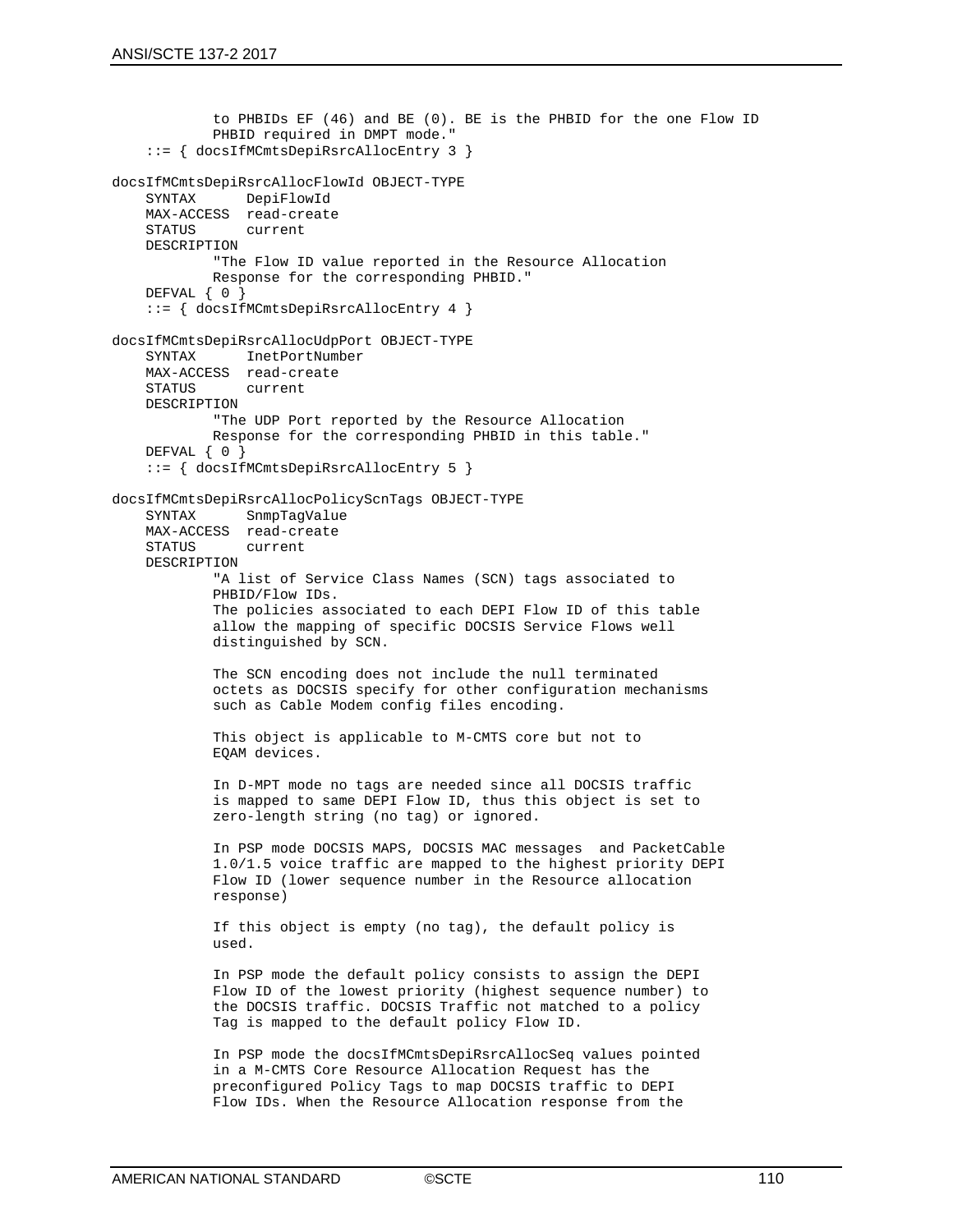EQAM is received, it could have same or less of the PHBIDs requested, and the PHBID references could be in a different order sequence. Therefore, the M-CMTS Core MUST accommodate the policy Tags initial configuration to the EQAM order sequence and number of PHBIDs. For example: A Resource Allocation Request: Seq Num PHBID Flow ID UDP Port Policy Tags -------- ------ -------- --------- ------------ 1 EF VoiceGold\*<br>2 AF VideoConfe: 2 AF VideoConference<br>3 BE RE Sempty - no tag empty - no tag - \* - PCMM voice service based on SCN, no PacketCable 1.0/1.5 voice The EQAM Resource Allocation response: Seq Num PHBID Flow ID UDP Port Policy Tags -------- ------ -------- --------- ------------ 1 EF 6 50201<br>2 BE 7 50202 2 BE 7 50202 It is vendor specific to re-allocate the policy Tags in the case of less DEPI Flow IDs in the Resource Allocation response than in the requests. In the example PHBID AF policy tag could be assigned to either Flow ID 6 or 7 Final Resource Allocation Tag reordering Seq Num PHBID Flow ID UDP Port Policy Tags -------- ------ -------- --------- ------------ VoiceGold VideoConference<br>2 BE 7 50202 empty - no tag empty - no tag - Change of sequence in the response example: A Resource Allocation Request: Seq Num PHBID Flow ID UDP Port Policy Tags -------- ------ -------- --------- ------------ 1 0x30 VoiceGold 2 0x20 1 0x20 2 0x20 2 0x10 2 0x10 2 0x10 2 0x10 2 0x10 2 0x10 2 0x10 2 0x10 2 0x10 2 0x10 2 0x10 2 0x10 2 0x10 2 0x10 2 0x10 2 0x10 2 0x10 2 0x10 2 0x10 2 0x10 2 0x10 2 0x10 2 0x10 2 0x10 2 0x10 2 0x10 2 0x10 2 0x10 2 0x1 empty - no tag - \* - PCMM voice service based on SCN, no PacketCable 1.0/1.5 voice The EQAM Resource Allocation response: Seq Num PHBID Flow ID UDP Port Policy Tags -------- ------ -------- --------- ------------  $\frac{1}{2}$   $\frac{0 \times 20}{0 \times 10}$  5 2  $0 \times 10$  7 50202<br>3  $0 \times 30$  8 50203 3 0x30 8 50203 Final Resource Allocation Tag reordering Seq Num PHBID Flow ID UDP Port Policy Tags -------- ------ -------- --------- ------------ 1 0x20 6 50201 VoiceGold 2 0x10 7 50202 VideoConference 3 0x30 8 50203 empty - no tag -"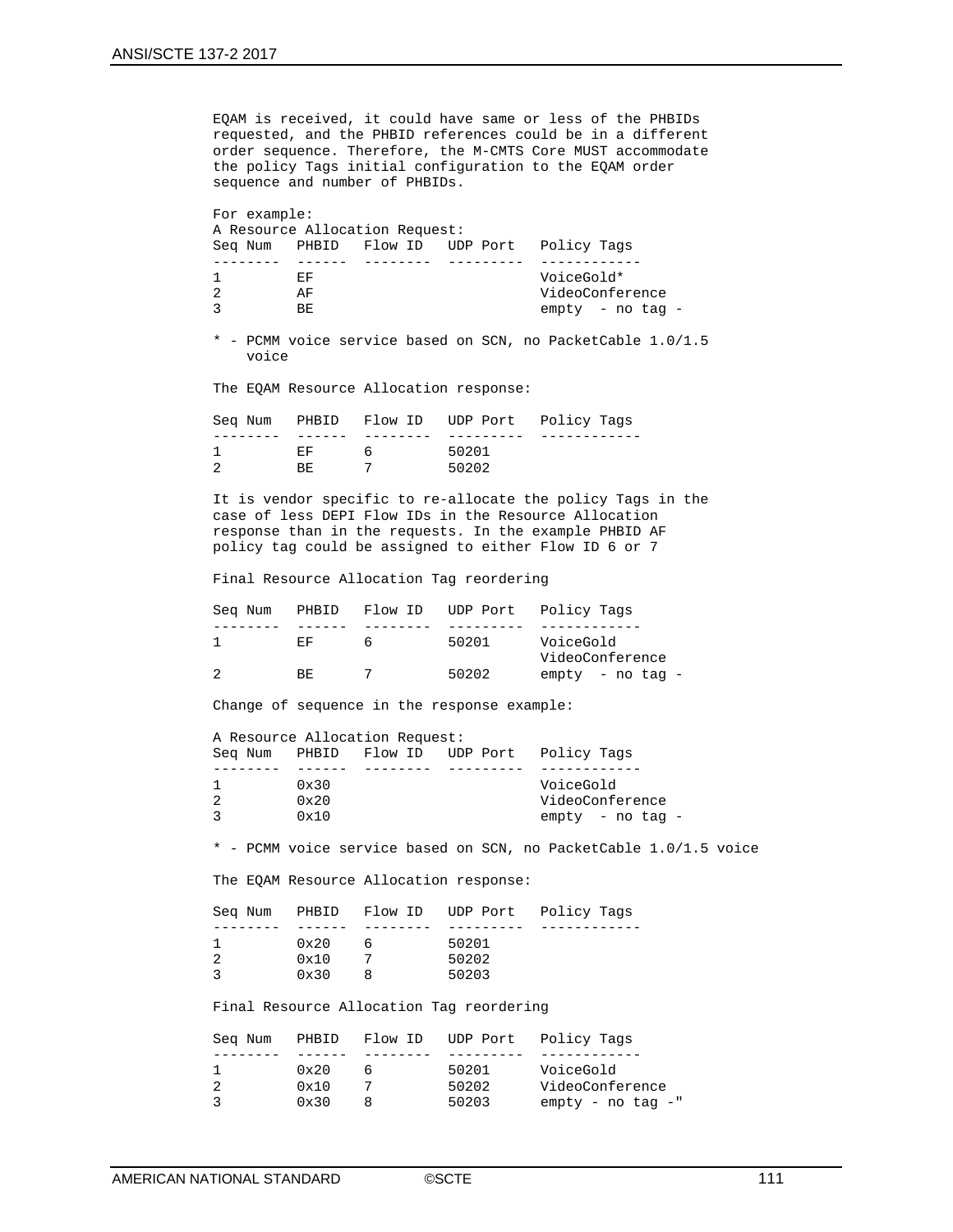```
 DEFVAL { "" }
     ::= { docsIfMCmtsDepiRsrcAllocEntry 6 }
docsIfMCmtsDepiRsrcAllocStorage OBJECT-TYPE
               StorageType
    MAX-ACCESS read-create<br>STATUS current
                current
     DESCRIPTION 
             "The storage realization of this entry.
             Entries corresponding to a Resource Allocation Response
             are of type 'volatile' and do not persist.
             Entries set as 'permanent' need not write access
             for its read-create type base objects.
             All entries within the same docsIfMCmtsDepiRsrcAllocIndex
             share the same StorageType value."
     DEFVAL { volatile }
     ::= { docsIfMCmtsDepiRsrcAllocEntry 7 }
docsIfMCmtsDepiRsrcAllocRowStatus OBJECT-TYPE
            RowStatus
     MAX-ACCESS read-create
                current
    DESCRIPTION 
             "The status of this conceptual row.
             Administratively created entries need only 
             set the value of docsIfMCmtsDepiRsrcAllocPhbId to become
             'active'. All other read-create columnar objects are not
             instantiated or set to default values if not set during 
             row creation."
     ::= { docsIfMCmtsDepiRsrcAllocEntry 8 }
docsIfMCmtsDepiRsrcAllocCinPolicyTag OBJECT-TYPE
              SnmpAdminString (SIZE (0..32))
     MAX-ACCESS read-create
                current
     DESCRIPTION 
            "A single tag to reference a CIN PHB policy in 
             docsIfMCmtsDepiPhbPolicyTable for this DEPI flow.
             This allows each DEPI flow to be assigned a different
             PHBID across the CIN.
             This object is not meaningful for the EQAM, and reports
             a zero length octet string."
     ::= { docsIfMCmtsDepiRsrcAllocEntry 9 }
--
-- QOS extensions for M-CMTS architecture
-- Policies for mapping PSP packets to SF policies
--
docsIfMCmtsDepiSessionStatsTable OBJECT-TYPE
                SEQUENCE OF DocsIfMCmtsDepiSessionStatsEntry
   MAX-ACCESS not-accessible<br>STATUS current
                current
    DESCRIPTION
             "This table provides DEPI Session statistics for the 
             M-CMTS Downstream Interface."
     ::= { docsIfMCmtsDepiSessionObjects 4 }
docsIfMCmtsDepiSessionStatsEntry OBJECT-TYPE
     SYNTAX DocsIfMCmtsDepiSessionStatsEntry
     MAX-ACCESS not-accessible
```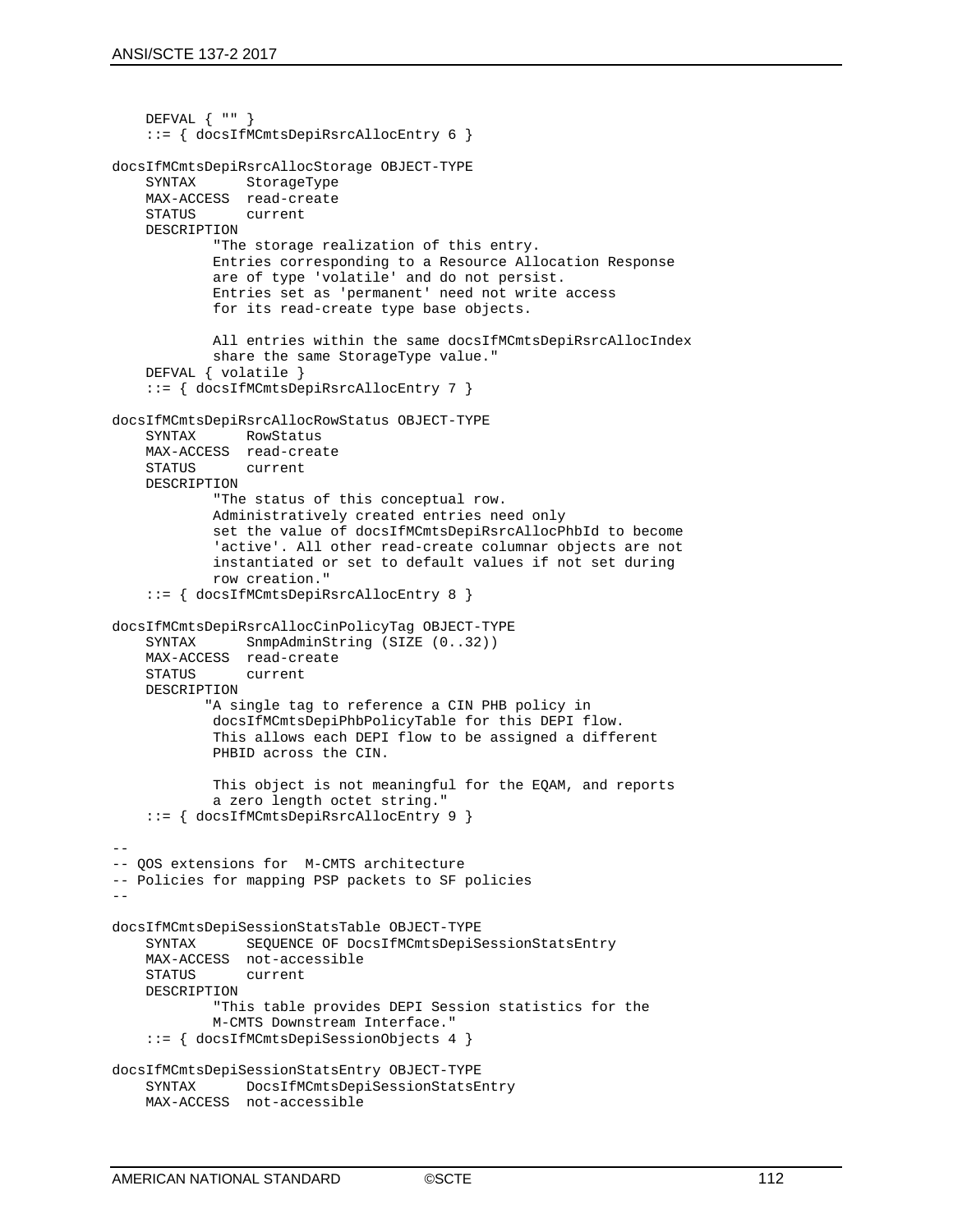```
 STATUS current
     DESCRIPTION
             "A conceptual row for this table."
     INDEX { ifIndex }
     ::= { docsIfMCmtsDepiSessionStatsTable 1 }
DocsIfMCmtsDepiSessionStatsEntry ::= SEQUENCE
\sim docsIfMCmtsDepiSessionInfoOutOfSequencePkts Counter32
 }
docsIfMCmtsDepiSessionInfoOutOfSequencePkts OBJECT-TYPE
               Counter32
    MAX-ACCESS read-only<br>STATUS current
                current
     DESCRIPTION 
             "The count of DEPI session packets out of sequence.
             It is vendor dependent the re-sequence of DEPI packets.
             EQAM Implementations that do not re-sequence DEPI 
             packets also increase the value of ifInDiscards 
             for the respective entry.
             This counter is meaningful for M-CMTS Downstream
             interfaces configured in PSP mode. This object 
             is not instantiated for D-MPT mode of operation."
     ::= { docsIfMCmtsDepiSessionStatsEntry 1 }
--
-- DEPI Latency Measurement (DLM)
--
docsIfMCmtsDepiSessionCinLatency OBJECT IDENTIFIER 
     ::= { docsIfMCmtsDepiSessionObjects 5 }
docsIfMCmtsDepiSessionCinLatencyInterval OBJECT-TYPE
    SYNTAX Unsigned32 (0..420)<br>UNITS "seconds"
                 "seconds"
     MAX-ACCESS read-write
                 current.
     DESCRIPTION 
             "The time interval used to measure periodically the CIN
             latency per DEPI session.
             Active measurement of CIN latency applies to active DEPI
             sessions only.
             This object is constrained to 420 seconds to prevent 
             the Master Clock counter overruns.
             A value zero indicates no CIN latency measurements to be
             performed."
     ::= { docsIfMCmtsDepiSessionCinLatency 1 }
docsIfMCmtsDepiSessionCinLatencyThrshld OBJECT-TYPE<br>SYNTAX Unsigned32 (0 1 1 4294967295)
    SYNTAX Unsigned32 (0 | 1..4294967295)<br>UNITS "MasterClockTicks"
                 "MasterClockTicks"
     MAX-ACCESS read-write
                 current
     DESCRIPTION 
              "The CIN latency threshold measured in DOCSIS Master clock
             ticks to be reported as an event when exceeded.
             The DOCSIS Master Clock is the 10.24 MHz reference clock."
     ::= { docsIfMCmtsDepiSessionCinLatency 2 }
docsIfMCmtsDepiSessionCinEventLevel OBJECT-TYPE
     SYNTAX INTEGER {
         emergency(1),
```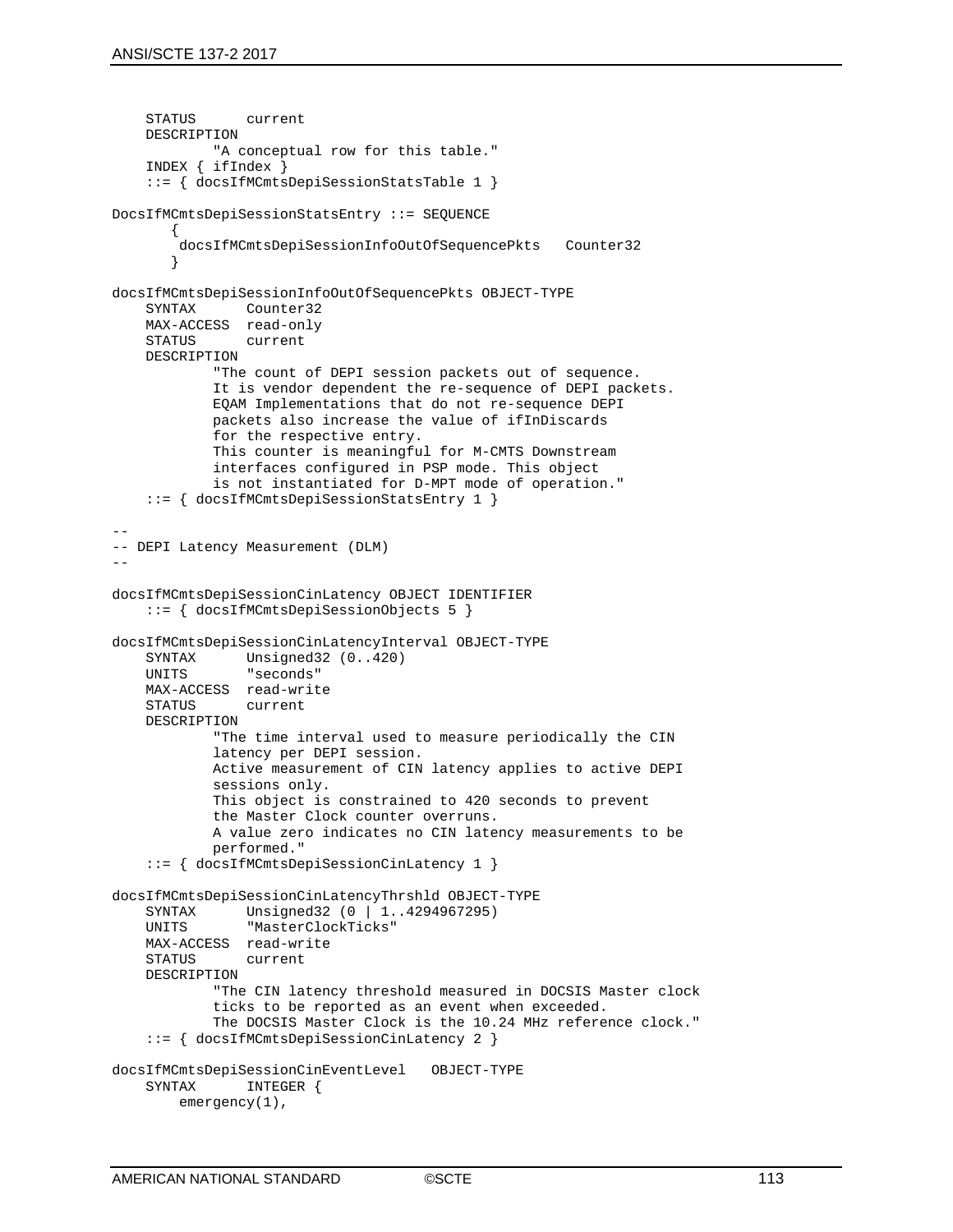```
 alert(2),
         critical(3),
         error(4),
         warning(5),
         notice(6),
         information(7),
         debug(8)
 }
    MAX-ACCESS read-write<br>STATUS current
                 current
     DESCRIPTION 
              "The desired event level to report in case of the CIN 
              latency threshold being exceeded."
     ::= { docsIfMCmtsDepiSessionCinLatency 3 }
docsIfMCmtsDepiSessionCinLastValue OBJECT-TYPE
     SYNTAX Unsigned32 (1..4294967295)
                 "MasterClockTicks"
    MAX-ACCESS read-only<br>STATUS current
                current
     DESCRIPTION 
              "The CIN latency value measured for the DEPI session 
              pointed by docsIfMCmtsDepiSessionCinLastValueIfIndex."
     ::= { docsIfMCmtsDepiSessionCinLatency 4 }
docsIfMCmtsDepiSessionCinLastValueIfIndex OBJECT-TYPE
               InterfaceIndex
    MAX-ACCESS read-only<br>STATUS current
                current
     DESCRIPTION 
              "The ifIndex of the DEPI Session associated to the CIN 
              latency value pointed measured for the DEPI session 
              pointed by docsIfMCmtsDepiSessionCinLastValue."
     ::= { docsIfMCmtsDepiSessionCinLatency 5 }
docsIfMCmtsDepiSessionCinLatencyValueLastTime OBJECT-TYPE
               TimeTicks
    MAX-ACCESS read-only<br>STATUS current
                 current
     DESCRIPTION 
              "The sysUpTime value of the last time the object
              docsIfMCmtsDepiSessionCinLastValue was updated."
     ::= { docsIfMCmtsDepiSessionCinLatency 6 }
docsIfMCmtsDepiSessionCinLatencyPerfTable OBJECT-TYPE
                SEQUENCE OF DocsIfMCmtsDepiSessionCinLatencyPerfEntry
    MAX-ACCESS not-accessible<br>STATUS current
                current
     DESCRIPTION
              "This table provides accumulative measurements of the CIN
              latency on the network."
     ::= { docsIfMCmtsDepiSessionObjects 6 }
docsIfMCmtsDepiSessionCinLatencyPerfEntry OBJECT-TYPE
                DocsIfMCmtsDepiSessionCinLatencyPerfEntry
    MAX-ACCESS not-accessible<br>STATUS current
                 current
     DESCRIPTION
              "A conceptual row for this table.
              It is a vendor implementation to limit the number
              of entries per DEPI session (ifIndex) to be stored
              in this table. When the table is full, the oldest
              measurement is replaced with a new one."
```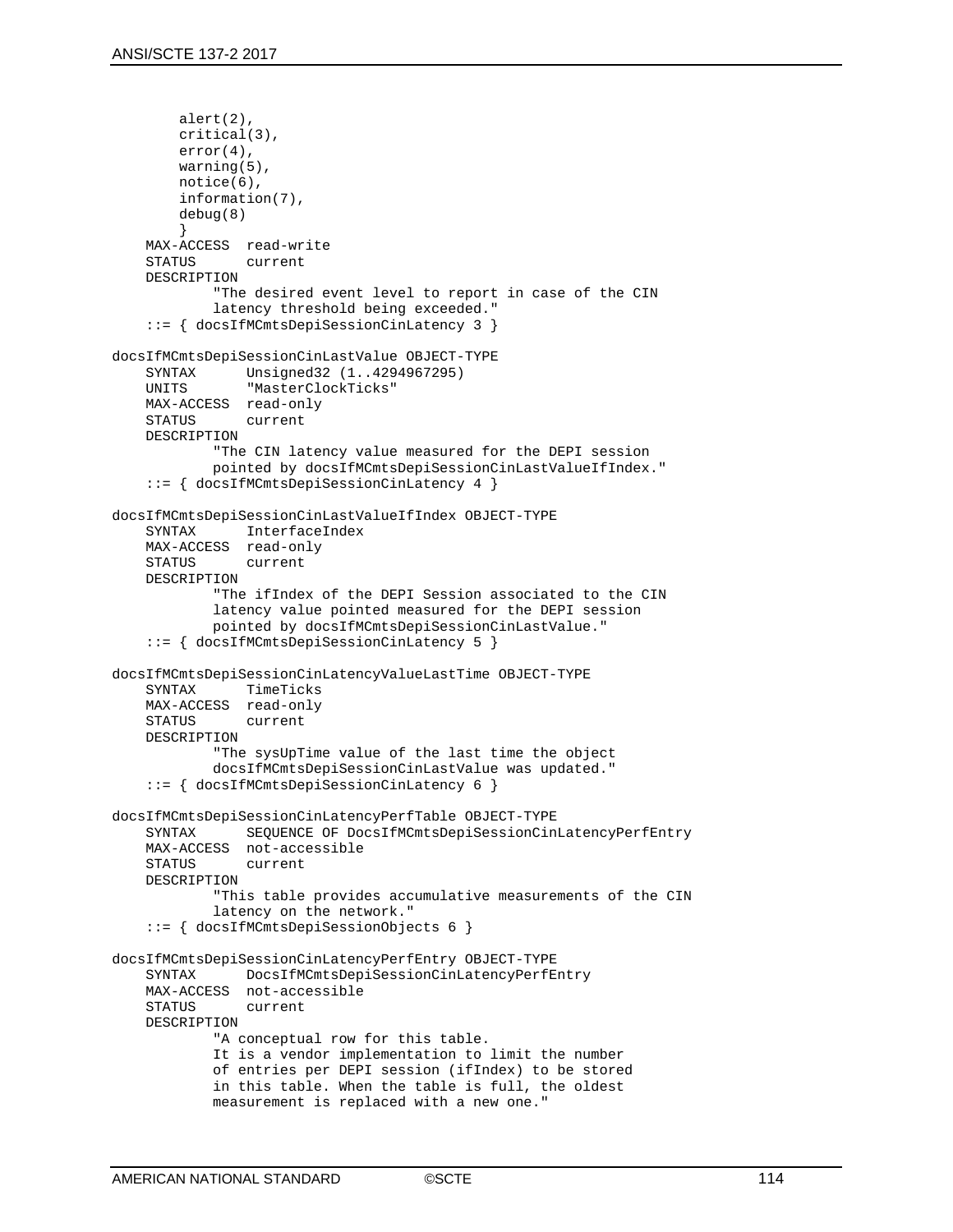```
 INDEX { ifIndex, docsIfMCmtsDepiSessionCinLatencyPerfIntervalSeq }
     ::= { docsIfMCmtsDepiSessionCinLatencyPerfTable 1 }
DocsIfMCmtsDepiSessionCinLatencyPerfEntry ::= SEQUENCE
\mathcal{L} docsIfMCmtsDepiSessionCinLatencyPerfIntervalSeq Unsigned32,
    docsIfMCmtsDepiSessionCinLatencyPerfValue Unsigned3<br>docsIfMCmtsDepiSessionCinLatencyTime TimeTicks
    docsIfMCmtsDepiSessionCinLatencyTime
 }
docsIfMCmtsDepiSessionCinLatencyPerfIntervalSeq OBJECT-TYPE
               Unsigned32
    MAX-ACCESS not-accessible<br>STATUS current
                current
     DESCRIPTION 
             "The interval sequence where the CIN latency 
             measurement was taken. It is valid an implementation
             that overrides the oldest sequence number entry with the
             most recent measurement." 
     ::= { docsIfMCmtsDepiSessionCinLatencyPerfEntry 1 }
docsIfMCmtsDepiSessionCinLatencyPerfValue OBJECT-TYPE
     SYNTAX Unsigned32 (1..4294967295)
                "MasterClockTicks"
     MAX-ACCESS read-only
     STATUS current
     DESCRIPTION 
             "The CIN latency value measured for the DEPI session 
             pointed by this entry."
     ::= { docsIfMCmtsDepiSessionCinLatencyPerfEntry 2 }
docsIfMCmtsDepiSessionCinLatencyTime OBJECT-TYPE
              TimeTicks
    MAX-ACCESS read-only<br>STATUS current
                current
     DESCRIPTION 
              "The sysUpTime value of the last time this entry was 
             updated."
     ::= { docsIfMCmtsDepiSessionCinLatencyPerfEntry 3 }
--
-- Policies for mapping Service Flows to PSP packets
--
--
-- docsIfMCmtsDepiPhbPolicyTable
-- Applicable to CMTS only
docsIfMCmtsDepiPhbPolicyTable OBJECT-TYPE
               SEQUENCE OF DocsIfMCmtsDepiPhbPolicyEntry
     MAX-ACCESS not-accessible
                current
     DESCRIPTION
              "The policy rules that apply to DOCSIS traffic (traffic
             profiles) of a DEPI session.
             Traffic Profiles are ways to discriminate specific
             traffic flows for QOS treatment in the CIN and EQAM device.
             The main function of this table is to map the DOCSIS SF 
             egress traffic to the Converged Interconnect Network PHB
             configuration; thus, from the M-CMTS to the EQAM IP host
             Ingress port, the QOS levels are defined properly.
```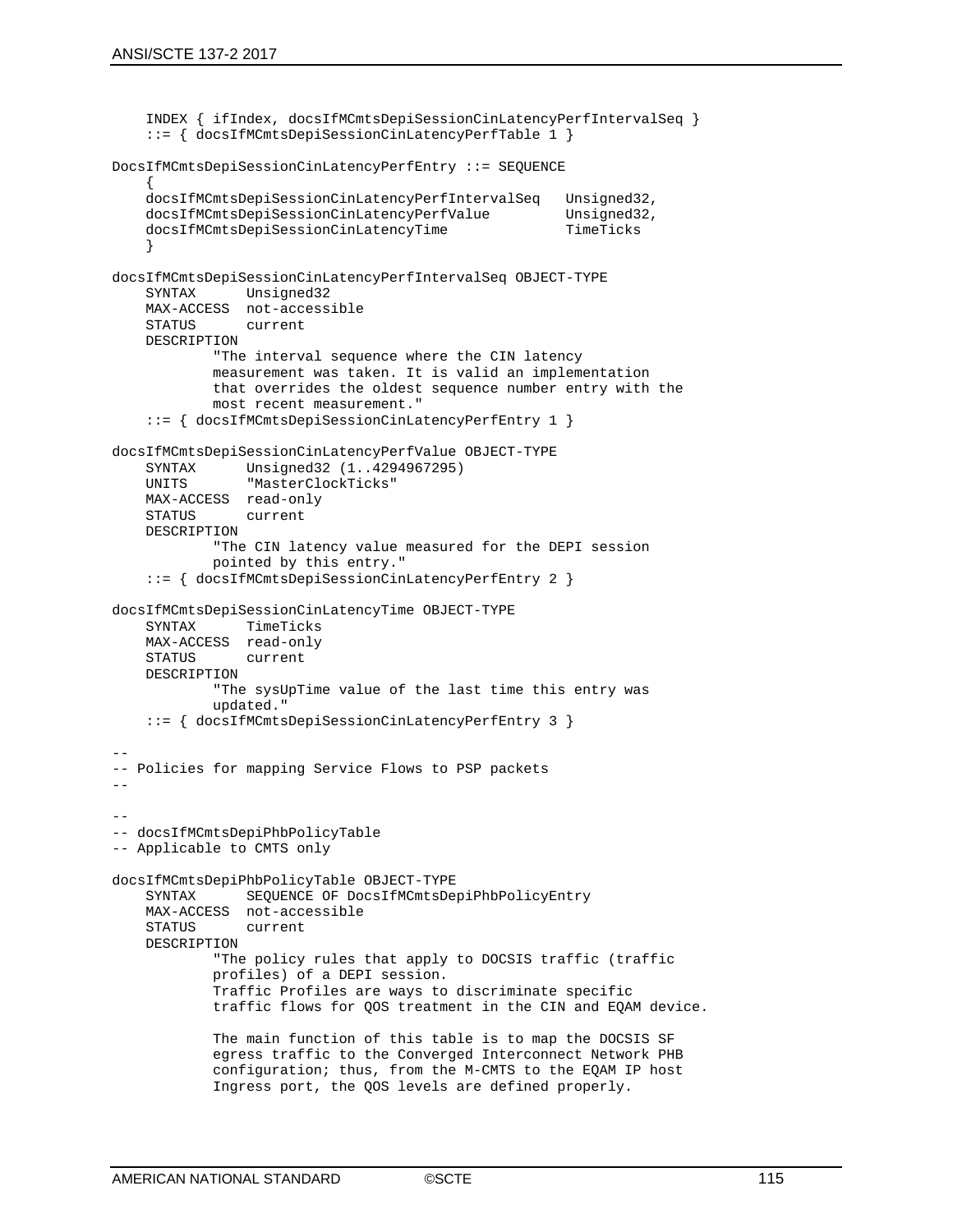```
 In D-MPT mode this table is only applicable to PHB egress 
              marking for the CIN.
              In PSP mode this table is referenced PHBID CIN 
              (referenced by docsIfMCmtsDepiSessionConfigCinPhbIdPolicy)
              The CIN PHBs is operator specific. The CIN per-hub-Behavior
              of this table accomplishes:
              o DOCSIS MAPs, DOCSIS MAC messages and PacketCable VoIP 
                PHBID are configured in a reserved policy tag
                 'ExpediteForwardCIN' traffic. This
                policy has a 'permanent' storage.
              o Data traffic (per DOCSIS Service Flows) is assigned to 
                 PBHIDs based on Admission policies rules, e.g., 
                 Service Class Name, DOCSIS specific parameters, etc.
                 This table only deals with policies based with SCN.
                 Other traffic descriptor rules are vendor dependent."
     ::= { docsIfMCmtsDepiQosObjects 1 }
docsIfMCmtsDepiPhbPolicyEntry OBJECT-TYPE
                 DocsIfMCmtsDepiPhbPolicyEntry
    MAX-ACCESS not-accessible<br>STATUS current
                 current
     DESCRIPTION
              "The conceptual Table entry.
              A consumer of this table uses a lexicographical matching
              of entries to apply the respective policy, e.g., 
              this table is used for two types of policy assignments:
              When referenced by an instance of 
              docsIfMCmtsDepiRsrcAllocCinPolicyTag, the values of
              docsIfMCmtsDepiPhbPolicyEntry are passed to the CIN PHBID
              handler to encapsulate DEPI payload with DEPI tunnel
              PHBID. It means different DEPI flows are assigned to
              different PHBIDs for the CIN transport."
     INDEX { docsIfMCmtsDepiPhbPolicyTag }
     ::= { docsIfMCmtsDepiPhbPolicyTable 1 }
DocsIfMCmtsDepiPhbPolicyEntry ::= SEQUENCE
\mathcal{L}docsIfMCmtsDepiPhbPolicyTag SnmpAdminString,<br>docsIfMCmtsDepiPhbPolicyCinVlanState INTEGER,
    docsIfMCmtsDepiPhbPolicyCinVlanState INTEGER,<br>docsIfMCmtsDepiPhbPolicyCinPhbId Unsigned32,
    docsIfMCmtsDepiPhbPolicyCinPhbId Unsigned32,<br>docsIfMCmtsDepiPhbPolicyStorage StorageType,
    docsIfMCmtsDepiPhbPolicyStorage StorageTyp<br>docsIfMCmtsDepiPhbPolicyRowStatus RowStatus,
    docsIfMCmtsDepiPhbPolicyRowStatus RowStat<br>docsIfMCmtsDepiPhbPolicyCinVlanId VlanId,
    docsIfMCmtsDepiPhbPolicyCinVlanId
     docsIfMCmtsDepiPhbPolicyCinUserPriority ClDot1dUserPriority
 }
docsIfMCmtsDepiPhbPolicyTag OBJECT-TYPE
                  SnmpAdminString (SIZE (1..32))
     MAX-ACCESS not-accessible
                  current
     DESCRIPTION 
              "The index of the policy."
     ::= { docsIfMCmtsDepiPhbPolicyEntry 1 }
docsIfMCmtsDepiPhbPolicyCinVlanState OBJECT-TYPE
                  INTEGER {
         disabled(0),
          userPriorityOnly(1),
```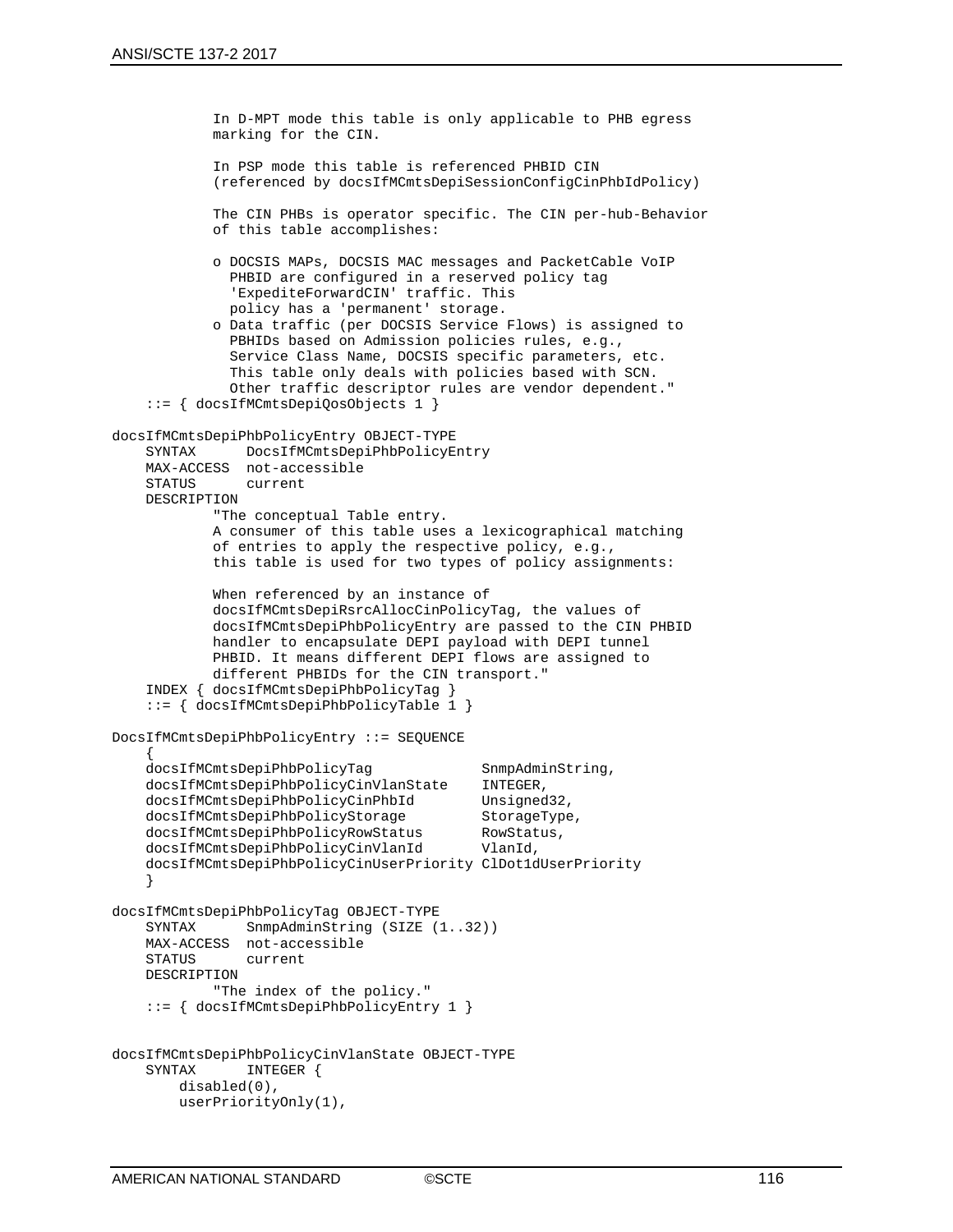```
 enabled(2),
         other(3)
 }
    MAX-ACCESS read-create
                current
    DESCRIPTION 
             "Indicates the layer-2 priority settings assigned to transport
             the DEPI traffic assigned to this docsIfMCmtsDepiPhbPolicyEntry
             for the related DEPI session.
             The value 'disabled' indicates that only transport layer QoS
              settings are in use. DEPI packets for DEPI flows using this
              policy entry will not normally use the 802.1q header.
             The value 'userPriorityOnly' indicates that the
              docsIfMCmtsDepiPhbPolicyCinVlanId object is not in use, but
              the docsIfMCmtsDepiPhbPolicyCinUserPriority is in effect. DEPI
              packets for DEPI flows using this policy entry will normally
              use the 802.1q header with a vlan id of zero and the user
              priority configured by docsIfMCmtsDepiPhbPolicyCinUserPriority.
             The value 'enabled' indicates that values of both the
              docsIfMCmtsDepiPhbPolicyCinVlanId and the
              docsIfMCmtsDepiPhbPolicyCinUserPriority are un use. DEPI
              packets for DEPI flows using this policy entry will use the
              802.1q header with the configured vlan id and user priority.
             The value 'other' indicates that both vlan id and user priority
               are configured by some mechanism other than this MIB."
     ::= { docsIfMCmtsDepiPhbPolicyEntry 2 }
docsIfMCmtsDepiPhbPolicyCinPhbId OBJECT-TYPE
            Unsigned32 (0..63) MAX-ACCESS read-create
               current
    DESCRIPTION 
             "The CIN PHBID assigned to transport the DEPI traffic assigned
              to this docsIfMCmtsDepiPhbPolicyEntry for the related DEPI
              session."
     ::= { docsIfMCmtsDepiPhbPolicyEntry 3 }
docsIfMCmtsDepiPhbPolicyStorage OBJECT-TYPE
               StorageType
    MAX-ACCESS read-create
   STATUS
    DESCRIPTION 
             "The storage realization of this entry
             'permanent' columnar objects allow write access."
     ::= { docsIfMCmtsDepiPhbPolicyEntry 4 }
docsIfMCmtsDepiPhbPolicyRowStatus OBJECT-TYPE
              RowStatus
    MAX-ACCESS read-create
               current
     DESCRIPTION 
             "The status of this conceptual table.
             Changes in this columnar objects while this entry is active
             will take effect on new DOCSIS packets being mapped by this
             policy entry."
     ::= { docsIfMCmtsDepiPhbPolicyEntry 5 }
docsIfMCmtsDepiPhbPolicyCinVlanId OBJECT-TYPE
               VlanId
    MAX-ACCESS read-create
                current
    DESCRIPTION
```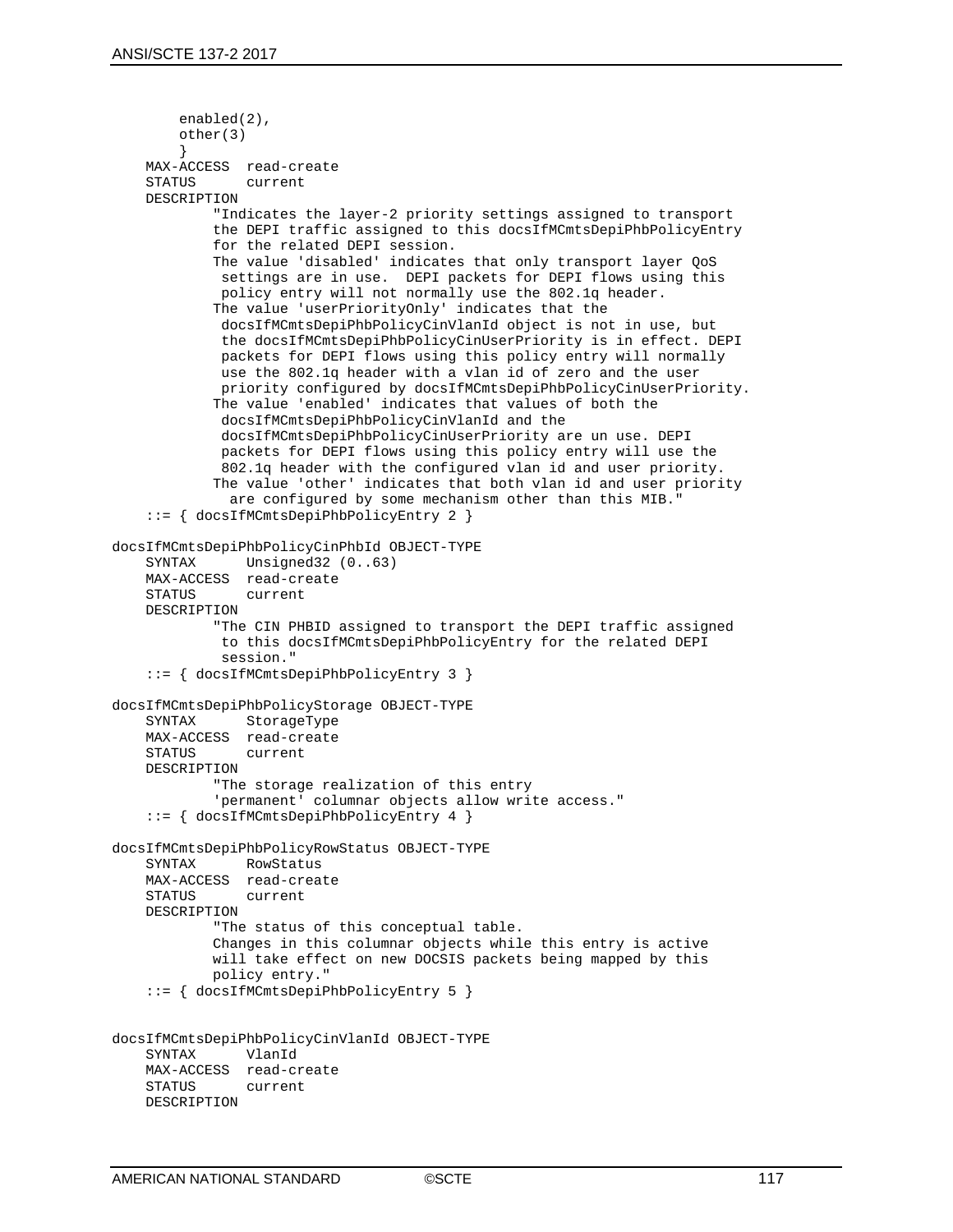```
 "The CIN Vlan ID assigned to transport the DEPI traffic 
             assigned to this docsIfMCmtsDepiPhbPolicyEntry for the related
             DEPI session."
     ::= { docsIfMCmtsDepiPhbPolicyEntry 6 }
docsIfMCmtsDepiPhbPolicyCinUserPriority OBJECT-TYPE
               ClDot1dUserPriority
     MAX-ACCESS read-create
                 current
     DESCRIPTION 
             "The 802.1p user priority assigned to transport the DEPI 
             traffic assigned to this docsIfMCmtsDepiPhbPolicyEntry for the
             related DEPI session. This only applies to the DEPI session.
             The user priority of DOCSIS frames transported by the DEPI
             session is not affected by the value of this object."
     ::= { docsIfMCmtsDepiPhbPolicyEntry 7 }
--
-- Extensions for DOCSIS QOS Service Flow Table
--
docsIfMCmtsQosServiceFlowExtTable OBJECT-TYPE
                SEQUENCE OF DocsIfMCmtsQosServiceFlowExtEntry
     MAX-ACCESS not-accessible
                current
     DESCRIPTION
              "This table contains M-CMTS Extensions of the 
             DOCSIS Service Flow table to describe DEPI QOS associations
             to Service Flows.
             DEPI Connection Control Table indicates the policies to 
             apply any time a new DOCSIS Service Flow is added to the
             M-CMTS Downstream interface."
     ::= { docsIfMCmtsDepiQosObjects 2 }
docsIfMCmtsQosServiceFlowExtEntry OBJECT-TYPE
               DocsIfMCmtsQosServiceFlowExtEntry
    MAX-ACCESS not-accessible<br>STATUS current
                 current.
     DESCRIPTION
             "An entry in the table exists for each
             Service Flow ID of a M-CMTS Downstream Interface type. 
             This table is an extension of DocsQosServiceFlowEntry."
     INDEX {
         ifIndex,
         docsQosServiceFlowId
 }
     ::= { docsIfMCmtsQosServiceFlowExtTable 1 }
DocsIfMCmtsQosServiceFlowExtEntry ::= SEQUENCE
    docsIfMCmtsQosServiceFlowExtDepiFlowId DepiFlowId,<br>docsIfMCmtsQosServiceFlowExtCinPhbId Unsigned32,
    docsIfMCmtsQosServiceFlowExtCinPhbId
     docsIfMCmtsQosServiceFlowExtDepiIfIndex InterfaceIndexOrZero
 }
docsIfMCmtsQosServiceFlowExtDepiFlowId OBJECT-TYPE
               DepiFlowId
    MAX-ACCESS read-only<br>STATUS current
                current
     DESCRIPTION
             "The DEPI Flow ID associated with this Service Flow."
     ::= { docsIfMCmtsQosServiceFlowExtEntry 1 }
```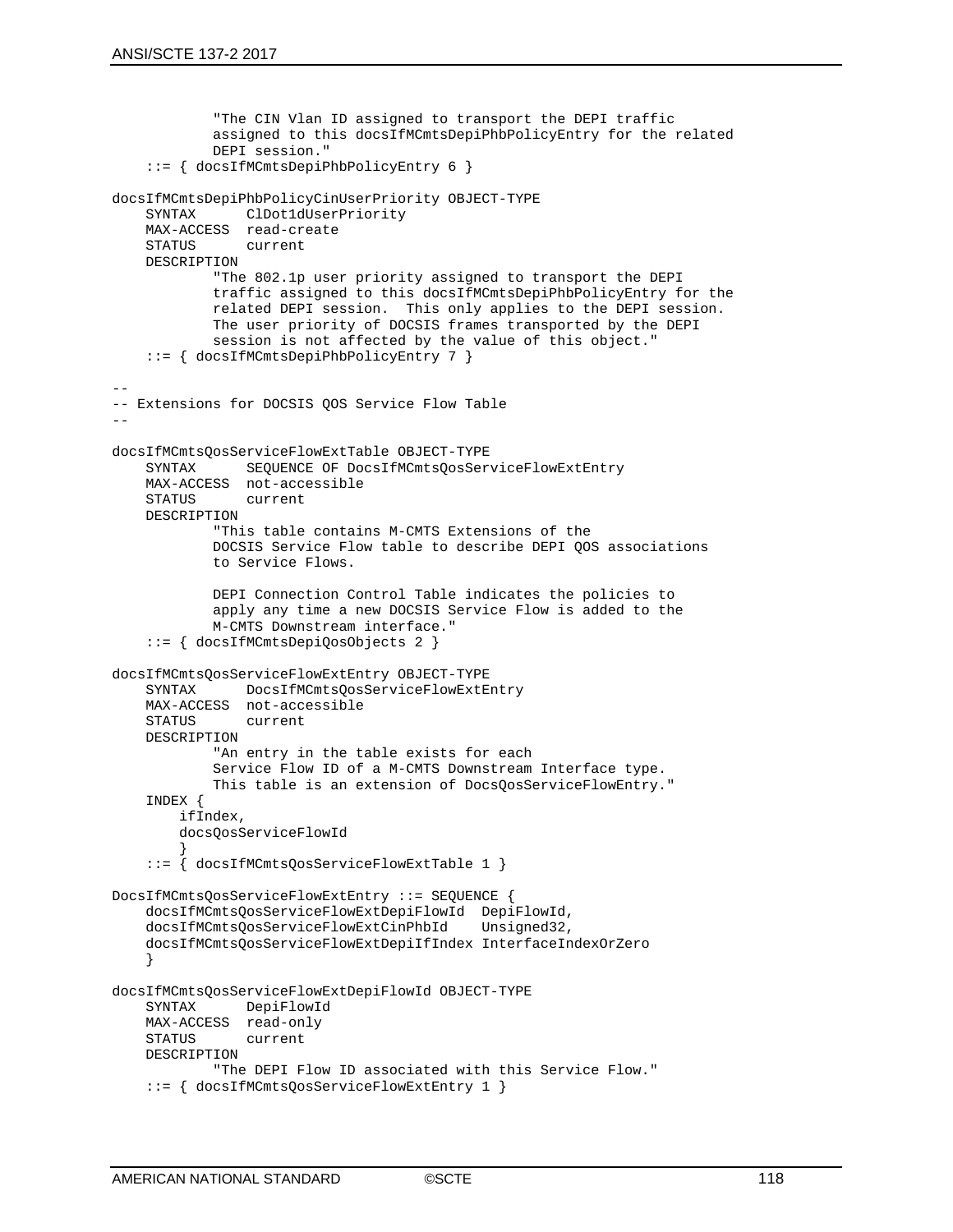```
docsIfMCmtsQosServiceFlowExtCinPhbId OBJECT-TYPE
              Unsigned32 (0..63)
    MAX-ACCESS read-only
    STATUS current
    DESCRIPTION
             "The CIN PHBID associated with this Service Flow."
     ::= { docsIfMCmtsQosServiceFlowExtEntry 2 }
docsIfMCmtsQosServiceFlowExtDepiIfIndex OBJECT-TYPE
               InterfaceIndexOrZero
   MAX-ACCESS read-only<br>STATUS current
   STATUS
    DESCRIPTION
             "The ifIndex of the M-CMTS DS interface pertaining to
             this Service flow."
     ::= { docsIfMCmtsQosServiceFlowExtEntry 3 }
-- ---------------------------------------------------------
-- Conformance definitions 
-- ---------------------------------------------------------
docsIfMCmtsConformance OBJECT IDENTIFIER ::= { docsIfMCmtsMib 2 }
docsIfMCmtsCompliances OBJECT IDENTIFIER ::= { docsIfMCmtsConformance 1 }
docsIfMCmtsGroups OBJECT IDENTIFIER ::= { docsIfMCmtsConformance 2 }
docsIfMCmtsCoreDeviceCompliance MODULE-COMPLIANCE 
              deprecated
    DESCRIPTION 
             "The compliance statement for M-CMTS Core compliant 
             devices."
    MODULE -- this MODULE
-- conditionally mandatory groups
    MANDATORY-GROUPS {
         docsIfMCmtsBaseGroup,
         docsIfMCmtsCoreGroup
 }
::= { docsIfMCmtsCompliances 1}
docsIfMCmtsEQAMCompliance MODULE-COMPLIANCE 
               deprecated
     DESCRIPTION 
             "The compliance statement for M-CMTS EQAM compliant 
             devices."
MODULE -- this MODULE
-- conditionally mandatory groups
MANDATORY-GROUPS {
     docsIfMCmtsBaseGroup,
     docsIfMCmtsEqamDevGroup
     }
     ::= { docsIfMCmtsCompliances 2}
docsIfMCmtsCoreDeviceCompliance2 MODULE-COMPLIANCE 
                current
    DESCRIPTION 
             "The compliance statement for M-CMTS Core compliant 
             devices."
```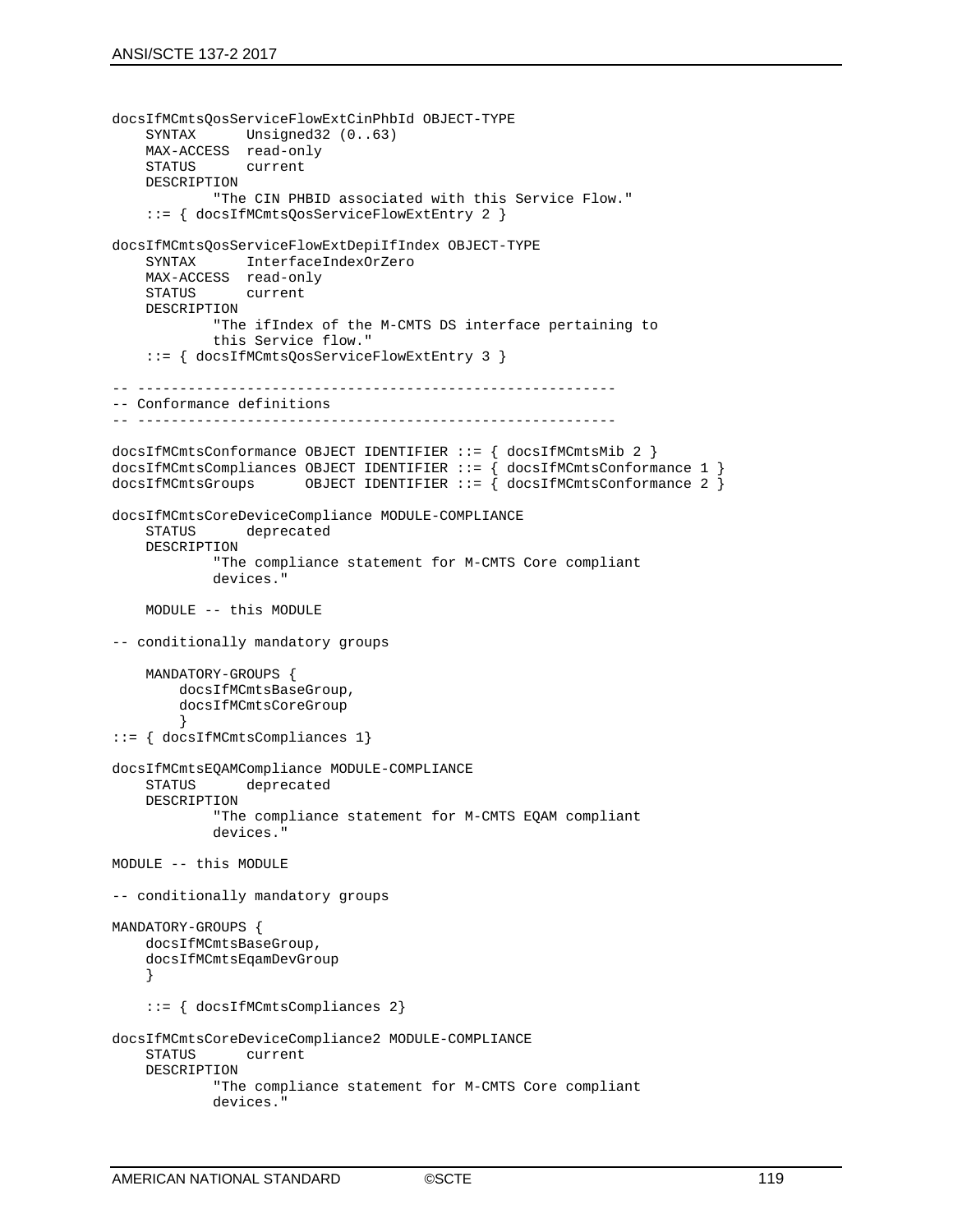```
 MODULE -- this MODULE
-- conditionally mandatory groups
     MANDATORY-GROUPS {
         docsIfMCmtsBaseGroup,
         docsIfMCmtsCoreGroup2
 }
::= { docsIfMCmtsCompliances 3}
docsIfMCmtsEQAMDeviceCompliance MODULE-COMPLIANCE 
               deprecated
     DESCRIPTION 
             "The compliance statement for M-CMTS EQAM compliant 
             devices."
MODULE -- this MODULE
-- conditionally mandatory groups
MANDATORY-GROUPS {
     docsIfMCmtsBaseGroup,
     docsIfMCmtsEqamDevGroup2
 }
     ::= { docsIfMCmtsCompliances 4}
docsIfMCmtsEQAMDeviceCompliance2 MODULE-COMPLIANCE 
    {\tt STATUS} DESCRIPTION 
             "The compliance statement for DOCSIS EQAM compliant 
            devices."
MODULE -- this MODULE
-- conditionally mandatory groups
MANDATORY-GROUPS {
   docsIfMCmtsBaseGroup<br>}
 }
     ::= { docsIfMCmtsCompliances 5}
docsIfMCmtsBaseGroup OBJECT-GROUP
     OBJECTS {
         docsIfMCmtsDepiSessionConfigCableMacIfIndex,
         docsIfMCmtsDepiSessionConfigCableMCmtsDownIfIndex,
         docsIfMCmtsDepiSessionConfigAddrType,
         docsIfMCmtsDepiSessionConfigLocalAddr,
         docsIfMCmtsDepiSessionConfigRemoteAddr,
         docsIfMCmtsDepiSessionConfigL2TPv3HeaderType,
         docsIfMCmtsDepiSessionConfigMethod,
         docsIfMCmtsDepiSessionConfigTSID,
         docsIfMCmtsDepiSessionConfigDEPIMode,
         docsIfMCmtsDepiSessionConfigRsrcAllocReq,
         docsIfMCmtsDepiSessionConfigCinPhbIdPolicy,
         docsIfMCmtsDepiSessionConfigSyncEnabled,
         docsIfMCmtsDepiSessionConfigSyncInterval,
         docsIfMCmtsDepiSessionConfigPhyParamsFlag,
         docsIfMCmtsDepiSessionConfigChannelFrequency,
```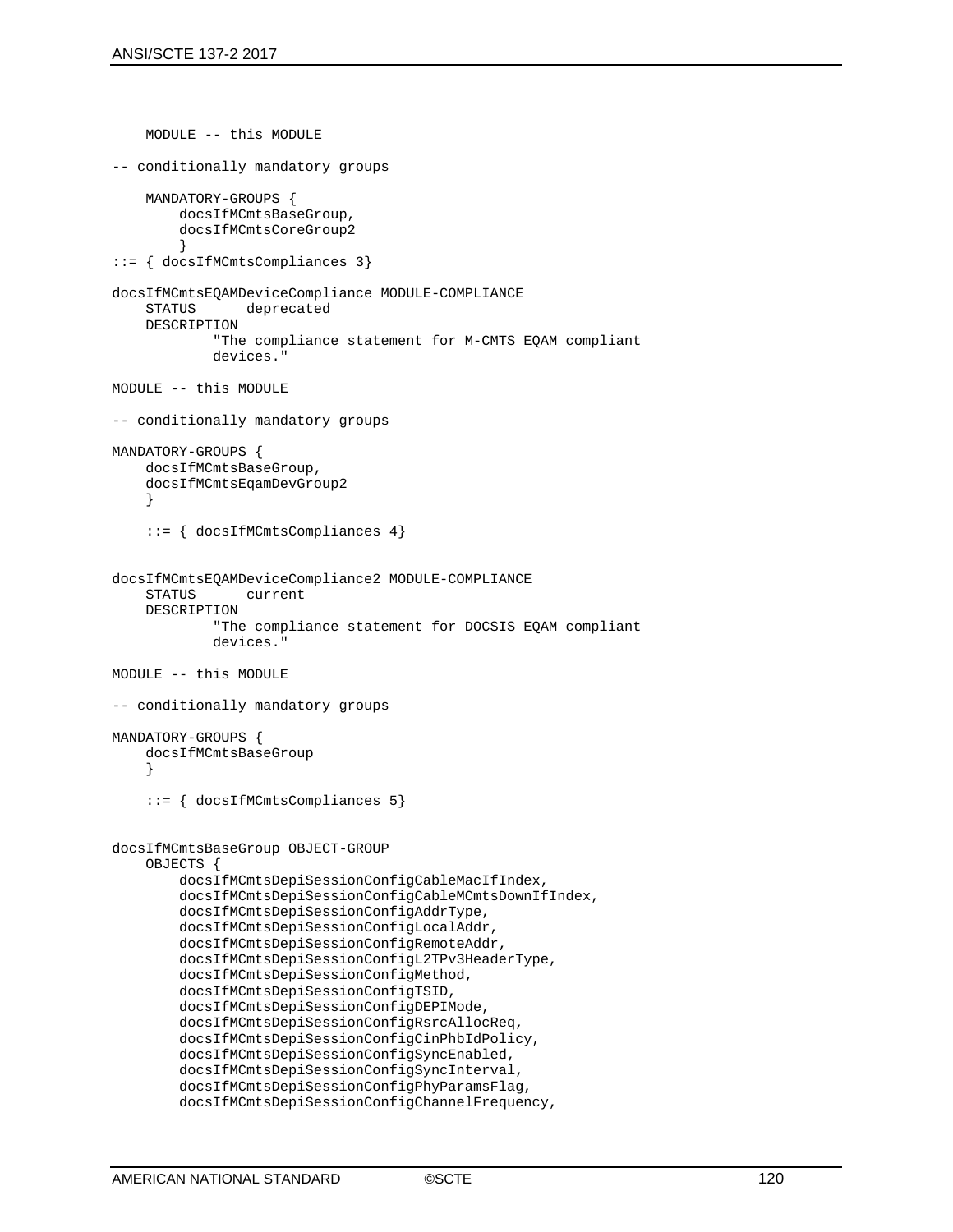```
 docsIfMCmtsDepiSessionConfigChannelModulation,
         docsIfMCmtsDepiSessionConfigChannelInterleave,
         docsIfMCmtsDepiSessionConfigChannelPower,
         docsIfMCmtsDepiSessionConfigChannelAnnex,
         docsIfMCmtsDepiSessionConfigChannelSymbolRateM,
         docsIfMCmtsDepiSessionConfigChannelSymbolRateN,
         docsIfMCmtsDepiSessionConfigChannelOutputRate,
         docsIfMCmtsDepiSessionConfigChannelBurstSize,
         docsIfMCmtsDepiSessionConfigStorage,
         docsIfMCmtsDepiSessionConfigRowStatus,
         docsIfMCmtsDepiSessionConfigChannelId,
         docsIfMCmtsDepiSessionInfoCfgIndex,
         docsIfMCmtsDepiSessionInfoUdpPort,
         docsIfMCmtsDepiSessionInfoMaxPayload,
         docsIfMCmtsDepiSessionInfoPathPayload,
         docsIfMCmtsDepiSessionInfoIncludeDOCSISMsgs,
         docsIfMCmtsDepiSessionInfoRsrcAllocResp,
         docsIfMCmtsDepiSessionInfoConnCtrlID,
         docsIfMCmtsDepiSessionInfoEQAMSessionID,
         docsIfMCmtsDepiSessionInfoOwner,
         docsIfMCmtsDepiSessionInfoState,
         docsIfMCmtsDepiSessionInfoErrorCode,
         docsIfMCmtsDepiSessionInfoCreationTime,
         docsIfMCmtsDepiSessionInfoStorage,
         docsIfMCmtsDepiRsrcAllocPhbId,
         docsIfMCmtsDepiRsrcAllocFlowId,
         docsIfMCmtsDepiRsrcAllocUdpPort,
         docsIfMCmtsDepiRsrcAllocPolicyScnTags,
         docsIfMCmtsDepiRsrcAllocStorage,
         docsIfMCmtsDepiRsrcAllocRowStatus,
         docsIfMCmtsDepiRsrcAllocCinPolicyTag,
         docsIfMCmtsDepiSessionInfoOutOfSequencePkts,
         docsIfMCmtsDepiSessionCinLatencyInterval,
         docsIfMCmtsDepiSessionCinLatencyThrshld,
         docsIfMCmtsDepiSessionCinEventLevel,
         docsIfMCmtsDepiSessionCinLastValue,
         docsIfMCmtsDepiSessionCinLastValueIfIndex,
         docsIfMCmtsDepiSessionCinLatencyValueLastTime
 }
     STATUS current
     DESCRIPTION
             "Group of objects implemented in M-CMTS compliant devices."
     ::= { docsIfMCmtsGroups 1 }
docsIfMCmtsCoreGroup OBJECT-GROUP
     OBJECTS {
         docsIfMCmtsCoreDownstreamPhyDependencies,
         docsIfMCmtsCoreDownstreamType,
         docsIfMCmtsQosServiceFlowExtDepiFlowId,
         docsIfMCmtsQosServiceFlowExtCinPhbId,
         docsIfMCmtsQosServiceFlowExtDepiIfIndex,
         docsIfMCmtsDepiSessionCinLatencyPerfValue,
         docsIfMCmtsDepiSessionCinLatencyTime,
         docsIfMCmtsDepiPhbPolicyCinPhbId,
         docsIfMCmtsDepiPhbPolicyStorage,
         docsIfMCmtsDepiPhbPolicyRowStatus,
         docsIfMCmtsDepiPhbPolicyCinVlanState,
         docsIfMCmtsDepiPhbPolicyCinVlanId,
         docsIfMCmtsDepiPhbPolicyCinUserPriority
 }
     STATUS deprecated
     DESCRIPTION
             "Group of objects implemented in M-CMTS Core compliant
```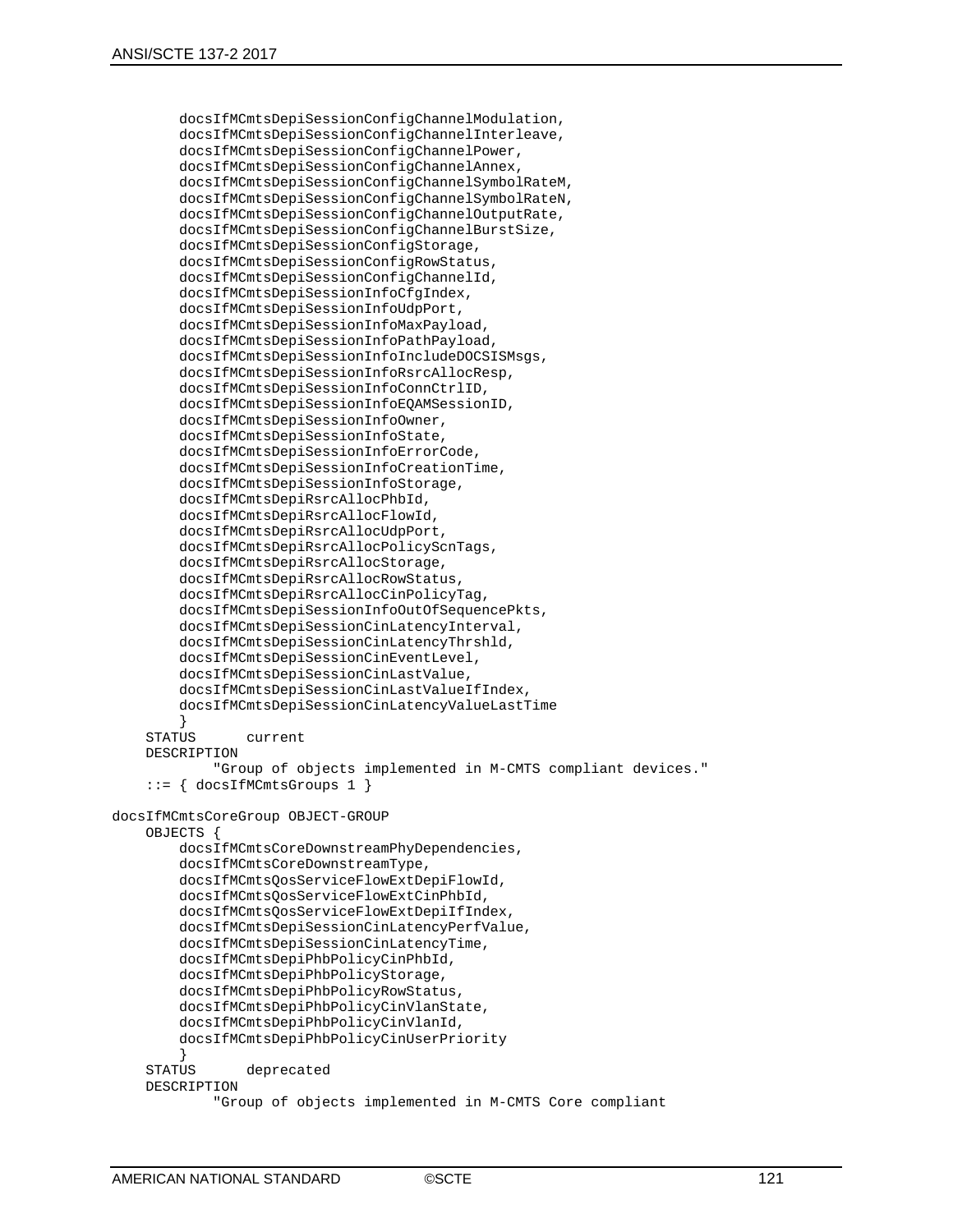```
 devices."
     ::= { docsIfMCmtsGroups 2 }
docsIfMCmtsEqamDevGroup OBJECT-GROUP
     OBJECTS {
         docsIfMCmtsEqamDownstreamTSID,
         docsIfMCmtsEqamDownstreamPhyDependencies,
         docsIfMCmtsEqamDownstreamDevicePhyParamLock,
         docsIfMCmtsEqamDownstreamDeviceConfigPhyParamLock,
         docsIfMCmtsEqamDownstreamAllocationType,
         docsIfMCmtsEqamDownstreamAllocationStatus,
         docsIfMCmtsEqamDownstreamAllocationTimeout,
         docsIfMCmtsEqamDownstreamDRRPAdvertizing,
         docsIfMCmtsEqamDownstreamUdpPortMapping,
         docsIfMCmtsEqamDownstreamCapabFrequency,
         docsIfMCmtsEqamDownstreamCapabBandwidth,
         docsIfMCmtsEqamDownstreamCapabPower,
         docsIfMCmtsEqamDownstreamCapabModulation,
         docsIfMCmtsEqamDownstreamCapabInterleaver,
         docsIfMCmtsEqamDownstreamCapabJ83Annex,
         docsIfMCmtsEqamDownstreamCapabConcurrentServices,
         docsIfMCmtsEqamDownstreamCapabServicesTransport,
         docsIfMCmtsEqamDownstreamCapabMuting,
         docsIfMCmtsEqamGroupDependencyGroupID,
         docsIfMCmtsEqamGroupDependencyType,
         docsIfMCmtsEqamGlobCfgDownPhysicalIndex,
         docsIfMCmtsEqamGlobCfgDownBandwidth,
         docsIfMCmtsEqamGlobCfgDownPower,
         docsIfMCmtsEqamGlobCfgDownModulation,
         docsIfMCmtsEqamGlobCfgDownInterleave,
         docsIfMCmtsEqamGlogCfgDownAnnex,
         docsIfMCmtsEqamGlobCfgDownSymbolRateM,
         docsIfMCmtsEqamGlobCfgDownSymbolRateN,
         docsIfMCmtsEqamGlobCfgDownLockParams,
         docsIfMCmtsEqamGlobCfgDownExecutionCode,
         docsIfMCmtsEqamGlobCfgDownErrorsCount,
         docsIfMCmtsEqamGlobCfgDownRowStatus,
         docsIfMCmtsChannelBlockNumberChannels,
         docsIfMCmtsChannelBlockCfgNumberChannels,
         docsIfMCmtsChannelBlockMute,
         docsIfMCmtsChannelBlockTestType,
         docsIfMCmtsChannelBlockTestIfIndex
 }
     STATUS deprecated
     DESCRIPTION
             "Group of objects implemented in M-CMTS EQAM compliant
             devices."
     ::= { docsIfMCmtsGroups 3 }
     docsIfMCmtsCoreGroup2 OBJECT-GROUP
     OBJECTS {
         docsIfMCmtsQosServiceFlowExtDepiFlowId,
         docsIfMCmtsQosServiceFlowExtCinPhbId,
         docsIfMCmtsQosServiceFlowExtDepiIfIndex,
         docsIfMCmtsDepiSessionCinLatencyPerfValue,
         docsIfMCmtsDepiSessionCinLatencyTime,
         docsIfMCmtsDepiPhbPolicyCinPhbId,
         docsIfMCmtsDepiPhbPolicyStorage,
         docsIfMCmtsDepiPhbPolicyRowStatus,
         docsIfMCmtsDepiPhbPolicyCinVlanState,
         docsIfMCmtsDepiPhbPolicyCinVlanId,
         docsIfMCmtsDepiPhbPolicyCinUserPriority
 }
```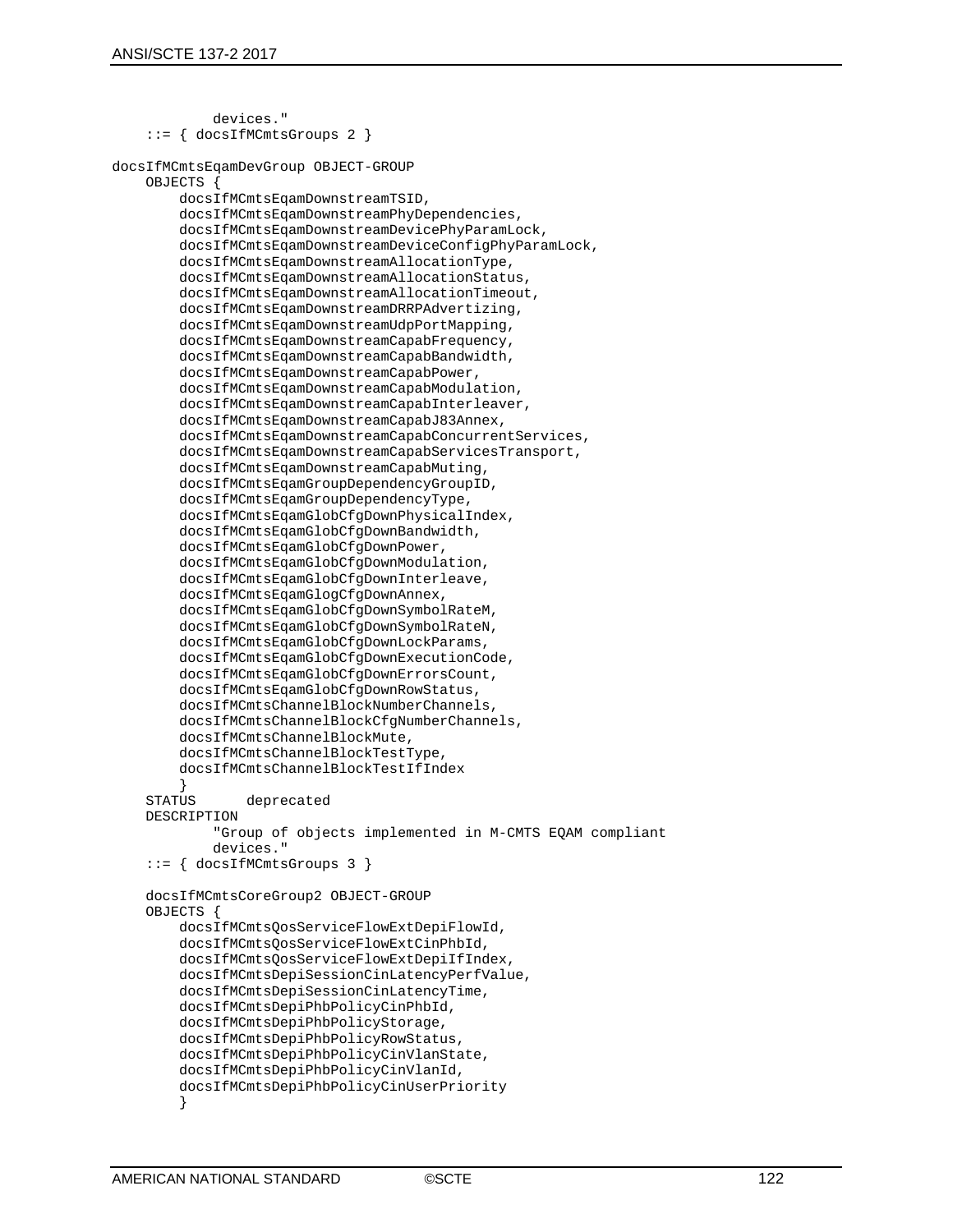```
 STATUS current
     DESCRIPTION
             "Group of objects implemented in M-CMTS Core compliant
             devices."
     ::= { docsIfMCmtsGroups 4 }
docsIfMCmtsEqamDevGroup2 OBJECT-GROUP
     OBJECTS {
         docsIfMCmtsEqamDownstreamTSID,
         docsIfMCmtsEqamDownstreamPhyDependencies,
         docsIfMCmtsEqamDownstreamDevicePhyParamLock,
         docsIfMCmtsEqamDownstreamDeviceConfigPhyParamLock,
         docsIfMCmtsEqamDownstreamAllocationType,
         docsIfMCmtsEqamDownstreamAllocationStatus,
         docsIfMCmtsEqamDownstreamAllocationTimeout,
         docsIfMCmtsEqamDownstreamDRRPAdvertizing,
         docsIfMCmtsEqamDownstreamUdpPortMapping,
         docsIfMCmtsEqamGlobCfgDownPhysicalIndex,
         docsIfMCmtsEqamGlobCfgDownBandwidth,
         docsIfMCmtsEqamGlobCfgDownPower,
         docsIfMCmtsEqamGlobCfgDownModulation,
         docsIfMCmtsEqamGlobCfgDownInterleave,
         docsIfMCmtsEqamGlogCfgDownAnnex,
         docsIfMCmtsEqamGlobCfgDownSymbolRateM,
         docsIfMCmtsEqamGlobCfgDownSymbolRateN,
         docsIfMCmtsEqamGlobCfgDownLockParams,
         docsIfMCmtsEqamGlobCfgDownExecutionCode,
         docsIfMCmtsEqamGlobCfgDownErrorsCount,
         docsIfMCmtsEqamGlobCfgDownRowStatus
 }
     STATUS deprecated
     DESCRIPTION
             "Group of objects implemented in M-CMTS EQAM compliant
             devices."
     ::= { docsIfMCmtsGroups 5 }
```
END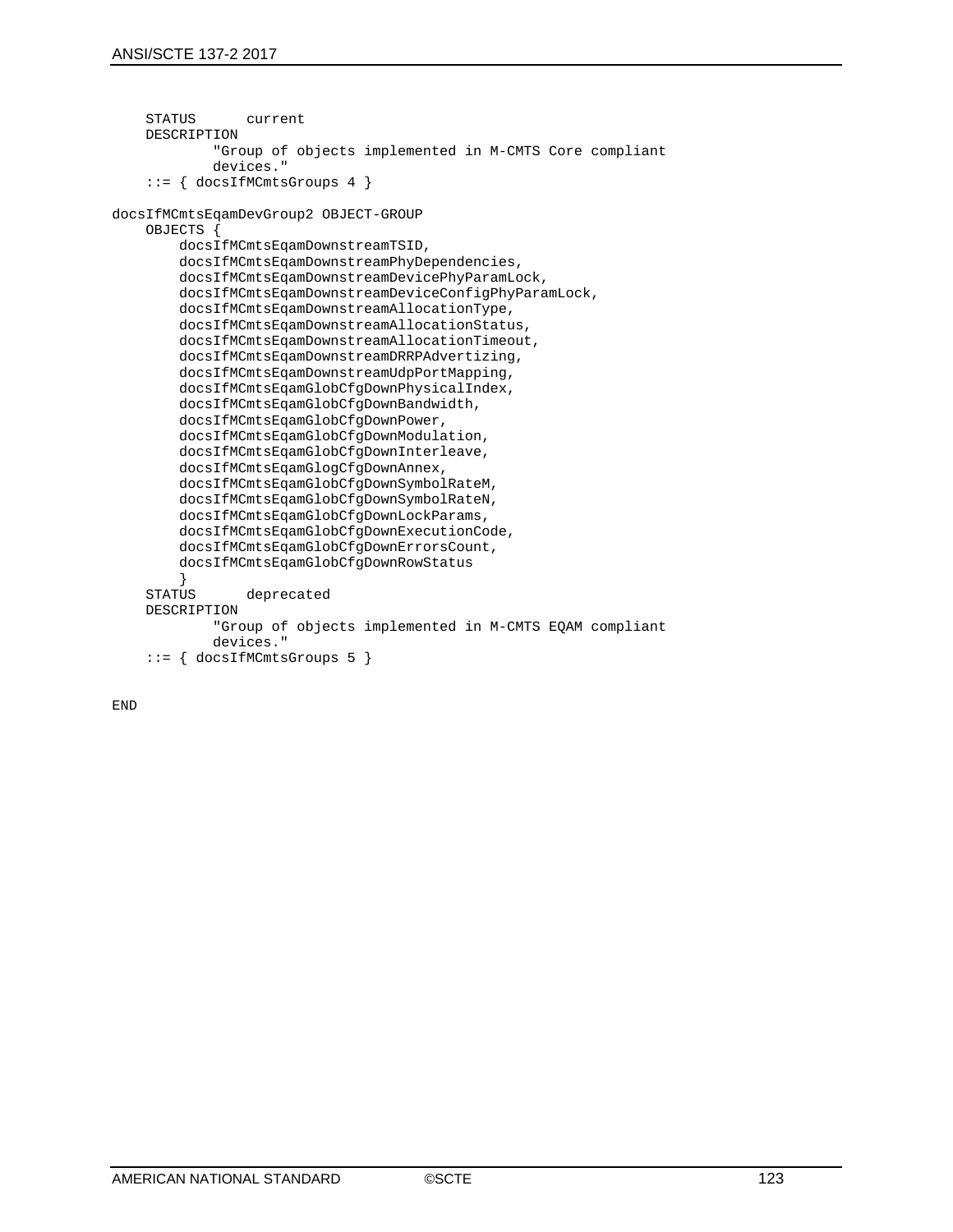# **Annex D Format and Content for Event, SYSLOG, and SNMP Notification (normative)**

This annex contains management events for detection of failures or operational condition changes of relevance for the DEPI interface.

# **D.1 Event DEPI Process definitions**

The events in the Process "DEPI" are indications of error conditions in the DEPI Session or the L2TPv3 control plane. The events on this category are generated as consequences of Stop-CCN or CDN messages delivered or received for the other end of the Connection or Session.

There are 3 Subset sub-processes for the event DEPI process: the first two are related to standard L2TPv3 Stop-CCN and CDN messages. The third sub-process is related to CDN messages, but specific to DOCSIS fault conditions.

# **D.2 DEPI Events**

| <b>Process</b>                                | Sub-<br><b>Process</b> | <b>CMTS &amp;</b><br><b>EQAM</b><br><b>Priority</b> | Event<br><b>Message</b>        | <b>Message Notes</b><br>and Details                                                                                                                                                                     | Error<br>Code<br><b>Set</b> | <b>Event</b><br>ID | Trap<br><b>Name</b> |
|-----------------------------------------------|------------------------|-----------------------------------------------------|--------------------------------|---------------------------------------------------------------------------------------------------------------------------------------------------------------------------------------------------------|-----------------------------|--------------------|---------------------|
| <b>DEPI L2TP Session Failed (DOCSIS AVPs)</b> |                        |                                                     |                                |                                                                                                                                                                                                         |                             |                    |                     |
| Depi                                          | DEPI-CDN               | Critical                                            | CDN;<br>Result<br>$Code = 0$ ; | for syslog & local-log<br>Mandatory Add:<br>; Error Code = $0$ ;<br>Optional Add:<br><ec text=""><br/>Should Add in <ec<br><math>Text</math>:<br/>"; <math>PWType = &lt; value&gt;</math>"</ec<br></ec> | M01.1                       | 77000101           |                     |
| Depi                                          | DEPI-CDN               | Critical                                            | CDN;<br>Result<br>$Code = 0$   | for syslog & local-log<br>Mandatory Add:<br>; Error Code = $3$ ;<br>Optional Add:<br><ec text=""><br/>Should Add in <ec<br><math>Text</math>:<br/>"; <math>PHBID = &lt;</math>value&gt;"</ec<br></ec>   | M01.2                       | 77000102           |                     |

#### *Table D–1 - DEPI Events*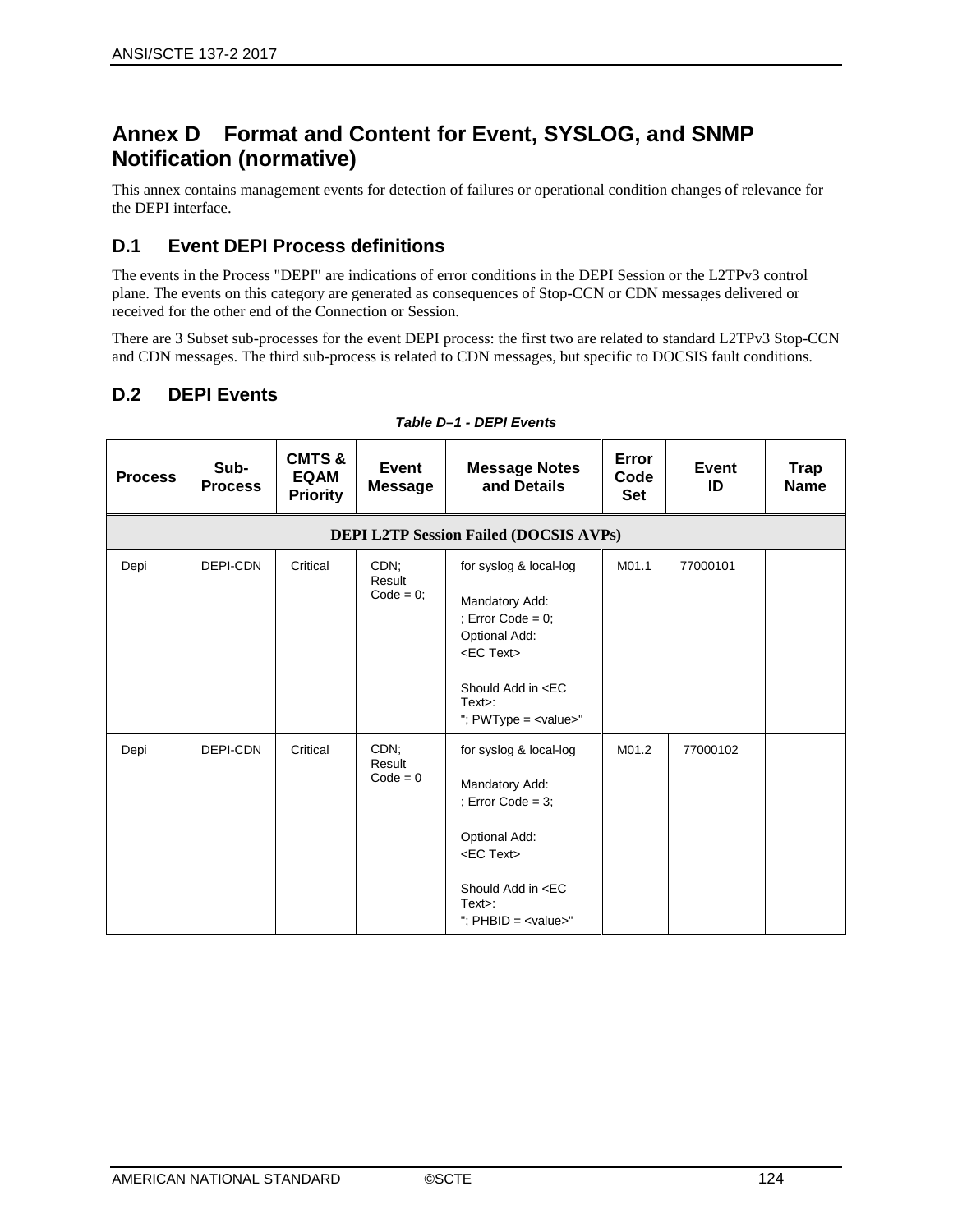| <b>Process</b>                                | Sub-<br><b>Process</b>        | <b>CMTS &amp;</b><br><b>EQAM</b><br><b>Priority</b> | <b>Event</b><br><b>Message</b>   | <b>Message Notes</b><br>and Details                                                                                                                                                                                                                     | Error<br>Code<br><b>Set</b> | <b>Event</b><br>ID | <b>Trap</b><br><b>Name</b> |
|-----------------------------------------------|-------------------------------|-----------------------------------------------------|----------------------------------|---------------------------------------------------------------------------------------------------------------------------------------------------------------------------------------------------------------------------------------------------------|-----------------------------|--------------------|----------------------------|
| Depi                                          | DEPI-CDN                      | Critical                                            | CDN;<br>Result<br>$Code = 0$     | for syslog & local-log<br>Mandatory Add:<br>; Error Code = $4$ ;<br>Optional Add:<br><ec text=""><br/>Should Add in <ec<br><math>Text</math>:<br/>"; <math>PWType = <value></value></math>"</ec<br></ec>                                                | M01.3                       | 77000103           |                            |
| Depi                                          | DEPI-CDN                      | Critical                                            | CDN;<br>Result<br>$Code = 1$     | for syslog & local-log<br>Mandatory Add:<br>; Error Code = $1$ ;<br>Should Add in <ec<br><math>Text</math>:<br/>"; <math>PHY = &lt;</math> AVP type&gt;;<br/>Value = <math>\langle</math>value&gt;"</ec<br>                                             | M01.4                       | 77000104           |                            |
| Depi                                          | DEPI-CDN                      | Critical                                            | CDN;<br>Result<br>$Code = 2$     | for syslog & local-log<br>Mandatory Add:<br>; Error Code = $2$ ;<br>Optional Add:<br><ec text=""><br/>Should Add in <ec<br><math>Text</math>:<br/>"; PHY = <avp type="">;<br/>Value = <math>\langle</math>value<math>\rangle</math>"</avp></ec<br></ec> | M01.5                       | 77000105           |                            |
| <b>DEPI L2TP Connection Control (StopCCN)</b> |                               |                                                     |                                  |                                                                                                                                                                                                                                                         |                             |                    |                            |
| Depi                                          | L <sub>2</sub> TP-<br>StopCCN | Critical                                            | StopCCN;<br>Result<br>$Code = 1$ | Optional Add:<br>; Error Code = $\leq$ EC>;<br><ec text=""></ec>                                                                                                                                                                                        | M02.1                       | 77000201           |                            |
| Depi                                          | L <sub>2</sub> TP-<br>StopCCN | Critical                                            | StopCCN;<br>Result<br>$Code = 2$ | Mandatory Add:<br>; Error Code = <ec>;<br/>Optional Add: <ec<br>Text&gt;</ec<br></ec>                                                                                                                                                                   | M02.2                       | 77000202           |                            |
| Depi                                          | L <sub>2</sub> TP-<br>StopCCN | Critical                                            | StopCCN;<br>Result<br>$Code = 3$ | Optional Add:<br>; Error Code = $\leq$ EC>;<br><ec text=""></ec>                                                                                                                                                                                        | M02.3                       | 77000203           |                            |
| Depi                                          | L <sub>2</sub> TP-<br>StopCCN | Critical                                            | StopCCN;<br>Result<br>$Code = 4$ | Optional Add:<br>; Error Code = $ >;$                                                                                                                                                                                                                   | M02.4                       | 77000204           |                            |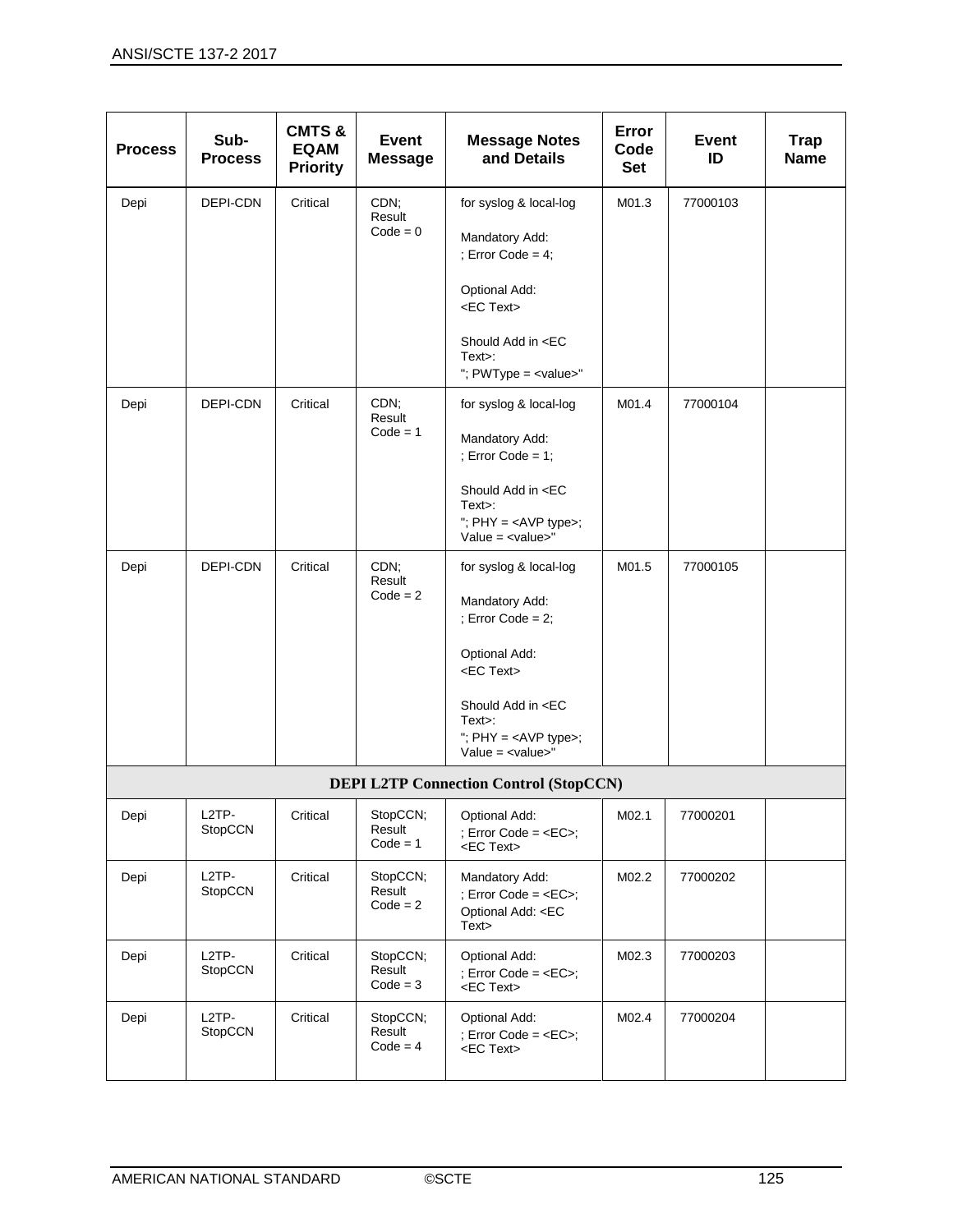| <b>Process</b>                         | Sub-<br><b>Process</b>               | <b>CMTS&amp;</b><br><b>EQAM</b><br><b>Priority</b> | Event<br><b>Message</b>          | <b>Message Notes</b><br>and Details                                                                                                           | Error<br>Code<br><b>Set</b> | <b>Event</b><br>ID | <b>Trap</b><br><b>Name</b> |
|----------------------------------------|--------------------------------------|----------------------------------------------------|----------------------------------|-----------------------------------------------------------------------------------------------------------------------------------------------|-----------------------------|--------------------|----------------------------|
| Depi                                   | L <sub>2</sub> TP-<br>StopCCN        | Critical                                           | StopCCN;<br>Result<br>$Code = 5$ | Mandatory Add:<br>$Error Code = $ :<br>Optional Add:<br><ec text=""><br/>Note:<br/><ec> indicates Highest<br/>Version support Value</ec></ec> | M02.5                       | 77000205           |                            |
| Depi                                   | L <sub>2</sub> TP-<br><b>StopCCN</b> | Critical                                           | StopCCN;<br>Result<br>$Code = 6$ | Optional Add:<br>; Error Code = $\leq$ EC>;<br><ec text=""></ec>                                                                              | M02.6                       | 77000206           |                            |
| Depi                                   | L <sub>2</sub> TP-<br>StopCCN        | Critical                                           | StopCCN;<br>Result<br>$Code = 7$ | Optional Add:<br>; Error Code = $\leq$ EC>;<br><ec text=""></ec>                                                                              | M02.7                       | 77000207           |                            |
| <b>DEPI L2TP Session Control (CDN)</b> |                                      |                                                    |                                  |                                                                                                                                               |                             |                    |                            |
| Depi                                   | L2TP-CDN                             | Critical                                           | CDN:<br>Result<br>$Code = 1$     | Optional Add:<br>; Error Code = $\leq$ EC>;<br><ec text=""></ec>                                                                              | M03.1                       |                    |                            |
| Depi                                   | L2TP-CDN                             | Critical                                           | CDN:<br>Result<br>$Code = 2$     | Mandatory Add:<br>; Error Code = $\leq$ EC>;<br>Optional Add:<br><ec text=""></ec>                                                            | M03.2                       |                    |                            |
| Depi                                   | L2TP-CDN                             | Critical                                           | CDN:<br>Result<br>$Code = 3$     | Optional Add:<br>: Error Code = $E$ C>:<br><ec text=""></ec>                                                                                  | M03.3                       |                    |                            |
| Depi                                   | L2TP-CDN                             | Critical                                           | CDN:<br>Result<br>$Code = 4$     | Optional Add:<br>; Error Code = $\leq$ EC>;<br><ec text=""></ec>                                                                              | M03.4                       |                    |                            |
| Depi                                   | L2TP-CDN                             | Critical                                           | CDN;<br>Result<br>$Code = 5$     | Optional Add:<br>; Error Code = $\leq$ EC>;<br><ec text=""></ec>                                                                              | M03.5                       |                    |                            |
| Depi                                   | L2TP-CDN                             | Critical                                           | CDN;<br>Result<br>$Code = 13$    | Optional Add:<br>; Error Code = $\leq$ EC>;<br><ec text=""></ec>                                                                              | M03.1<br>3                  |                    |                            |
| Depi                                   | L2TP-CDN                             | Critical                                           | CDN;<br>Result<br>$Code = 14$    | Optional Add:<br>; Error Code = $\leq$ EC>;<br><ec text=""></ec>                                                                              | M03.1<br>4                  |                    |                            |
| Depi                                   | L2TP-CDN                             | Critical                                           | CDN;<br>Result<br>$Code = 15$    | Optional Add:<br>; Error Code = $\leq$ EC>;<br><ec text=""></ec>                                                                              | M03.1<br>5                  |                    |                            |
| Depi                                   | L2TP-CDN                             | Critical                                           | CDN;<br>Result<br>$Code = 16$    | Optional Add:<br>; Error Code = $\leq$ EC>;<br><ec text=""></ec>                                                                              | M03.1<br>6                  |                    |                            |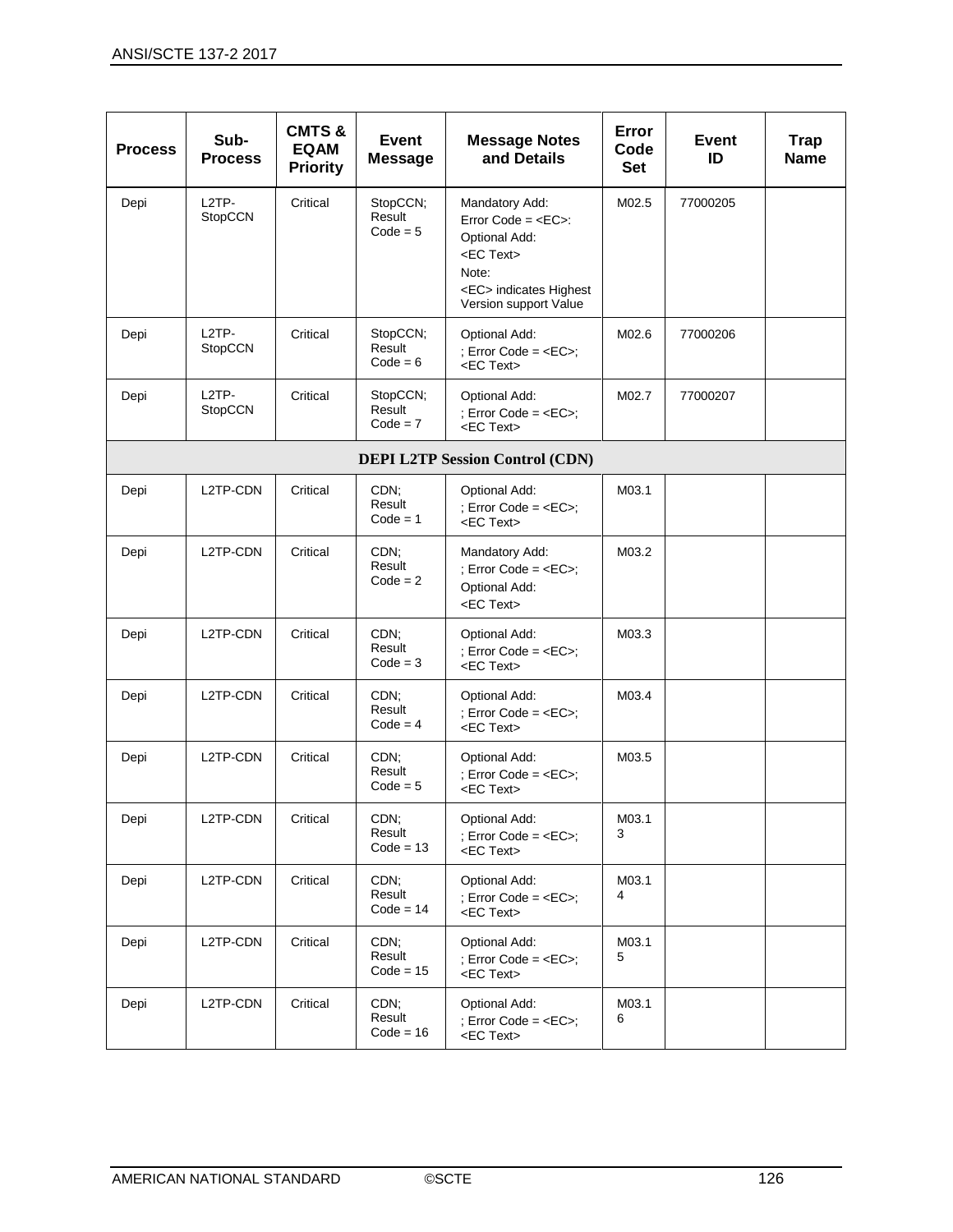# **Appendix I DEPI and DOCSIS System Performance**

## **I.1 Introduction**

The M-CMTS architecture provides interoperability among different types of equipment performing various subfunctions of a complete CMTS. In previous architectures, all these functions were contained in a single physical card or chassis, so that the delays in communication between sub-functions were effectively zero. M-CMTS introduces non-zero delays between sub-functions. In some instances these delays may impact system performance. Specifically, interposing a CIN between the M-CMTS Core and the EQAM increases the *round-trip time* of the DOCSIS system.

## **I.2 Round-Trip Time and Performance**

Broadly speaking, round-trip time is the time from a CM's request to the time the CM transmits the data corresponding to that request. The more quickly all this happens, the sooner the CM can transmit another request (e.g., a piggyback request), thereby transmitting more data, etc.

Round-trip time limits the performance of a single modem by limiting the number of grants the modem can receive in a given time. For instance, if the system round-trip time is 10 msec, it is not possible for a modem to receive more than 100 grants per second. If every grant were the size of the modem's allowed maximum burst size (as configured by, e.g., Maximum Concatenated Burst, [\[RFI2.0\]\)](#page-9-0), an upper bound on the modem's performance could be found by the following simple calculation:

```
max throughput (bits/sec) = max burst (bits) \cdot 1/[round trip time (sec)]
```
In practice, due to the need to share bandwidth among many users and services, the maximum burst size must be limited to reasonable values, and the CMTS generally cannot grant the maximum burst size in every grant, even if a modem requests it.

A longer round-trip time also increases the access latency seen by a single modem – i.e., the time it takes for a modem to gain access to the upstream to begin transmission of new data after an idle period. Conversely, if reducing round-trip time enables higher throughput to be achieved or speeds the opening of the TCP window, the modem's transactions (e.g., download of an FTP file or HTTP web page) may be completed more quickly (assuming plant bandwidth is available to do so). These factors may in turn affect the overall bandwidth efficiency of the system.

# <span id="page-126-0"></span>**I.3 Elements of Round-Trip Time**

It is convenient to begin measurement of round-trip time at the instant when a modem begins transmission of a request. Round-trip time can then be measured as the time from this initial request to the instant when the modem begins transmission of its next request. These events can easily be captured on a network sniffer.

The elements of round-trip time may be categorized as follows:

- upstream propagation delay: time occupied by plant delays in the upstream direction.
- *upstream reception and request parsing time*: time from the start of burst arrival at the CMTS until reception and parsing of the request is complete. Some CMTSs require that the entire burst be received before it can be parsed. Others can recognize piggyback requests near the beginning of a burst, even if the end of that burst has not yet arrived. If FEC is enabled for the burst, at least one full FEC block must be received and decoded before any MAC-layer parsing can be performed.
- *scheduler queueing and processing delay*: time from arrival of the request at the scheduler until completion of the MAP message containing a grant for the request. If the request arrives just after the scheduler has finished creating a MAP, the request is delayed by the time interval until the next MAP. On the other hand, if the request arrives just before the scheduler finishes creating a MAP, the request may see nearly zero delay. In general, the actual queueing delay is a random variable between zero and the maximum MAP interval. Under some lab conditions involving only one or a few CMs, this delay may appear to be constant, but this cannot generally be assumed in a real system. Some scheduler implementations may vary the MAP interval to optimize this delay.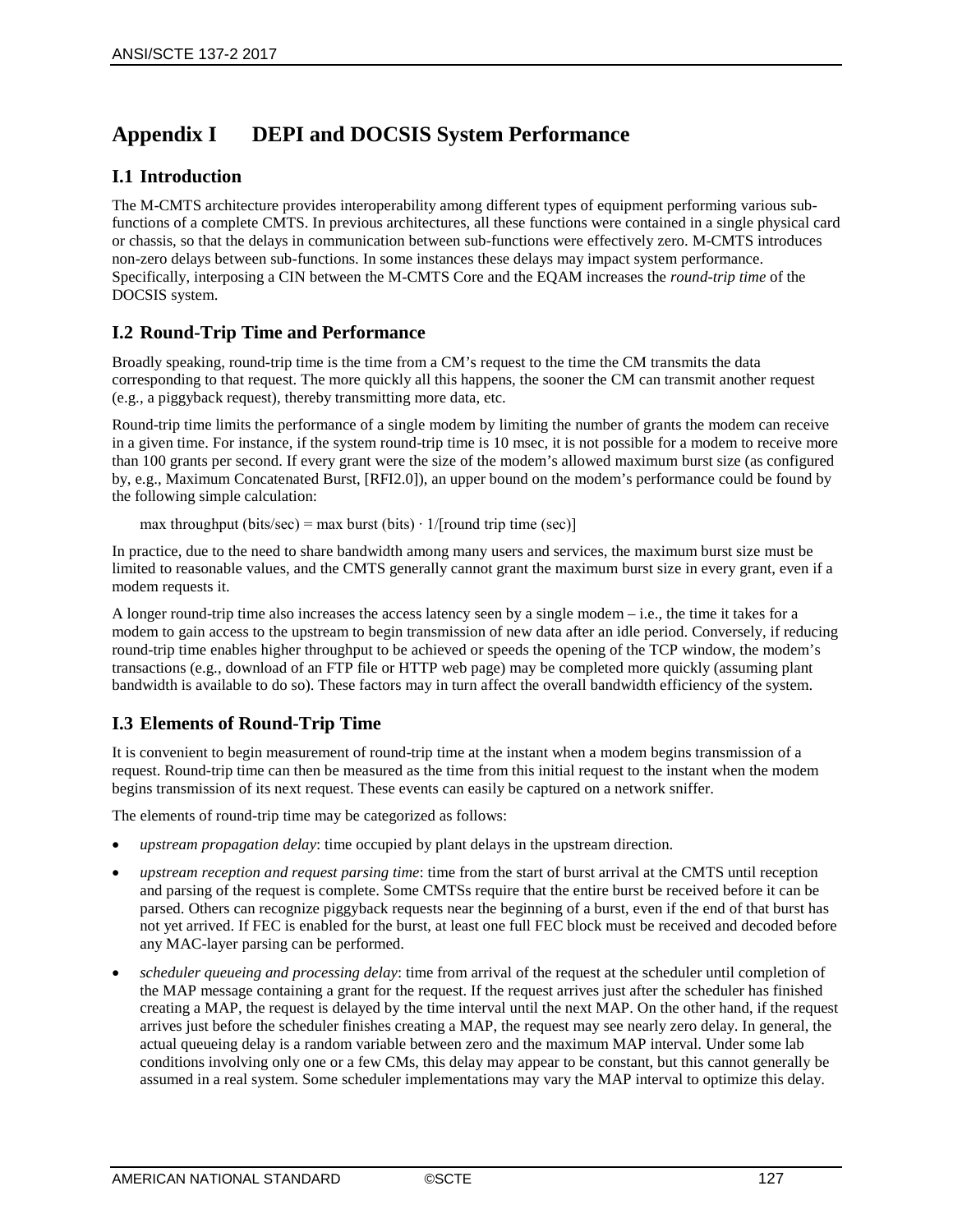The time required for the scheduler to make scheduling decisions and actually create the MAP message is also included here. This factor is highly implementation-dependent.

- *MAP delivery time (to the EQAM DOCSIS PHY layer)*: The time from the completion of the MAP message creation, to delivery of the MAP to the PHY layer. This includes any time consumed by the M-CMTS Core's MAC function; encapsulation of the MAP into a DEPI packet; queueing and transmission of the DEPI packet at the egress of the M-CMTS Core; delay and jitter of the CIN; queueing and processing delays inside the EQAM; and any delay in inserting the MAP into the MPEG-encapsulated DOCSIS stream (e.g., due to the need to wait for a previous packet to complete transmission).
- *Downstream physical-layer delays*: This includes the latency of the downstream modulator, downstream interleaver delay, and physical propagation delay between the EQAM and the CM.
- *CM MAP processing time*: The time from arrival of the first bit of the MAP at the CM, until the MAP becomes effective. The minimum value is specified in the Relative Processing Delay section of [\[RFI2.0\].](#page-9-0) It accounts for all internal CM processing delays.
- *Time until grant*: If the first grant in the MAP is not to this CM, the CM's actual transmission will be "delayed" until the actual time of the grant.
- *Margin*: In practice, the CMTS cannot precisely control all delays to guarantee that MAPs arrive at the modem at exactly the right instant. Thus, the CMTS must add margin to account for worst-case propagation delays to the farthest modems, variations in MAP creation time and CIN delays, etc.

The following table lists example values for the round-trip time components described above. These values are given ONLY by way of example and should not be interpreted as typical values applying to any particular system and/or implementation.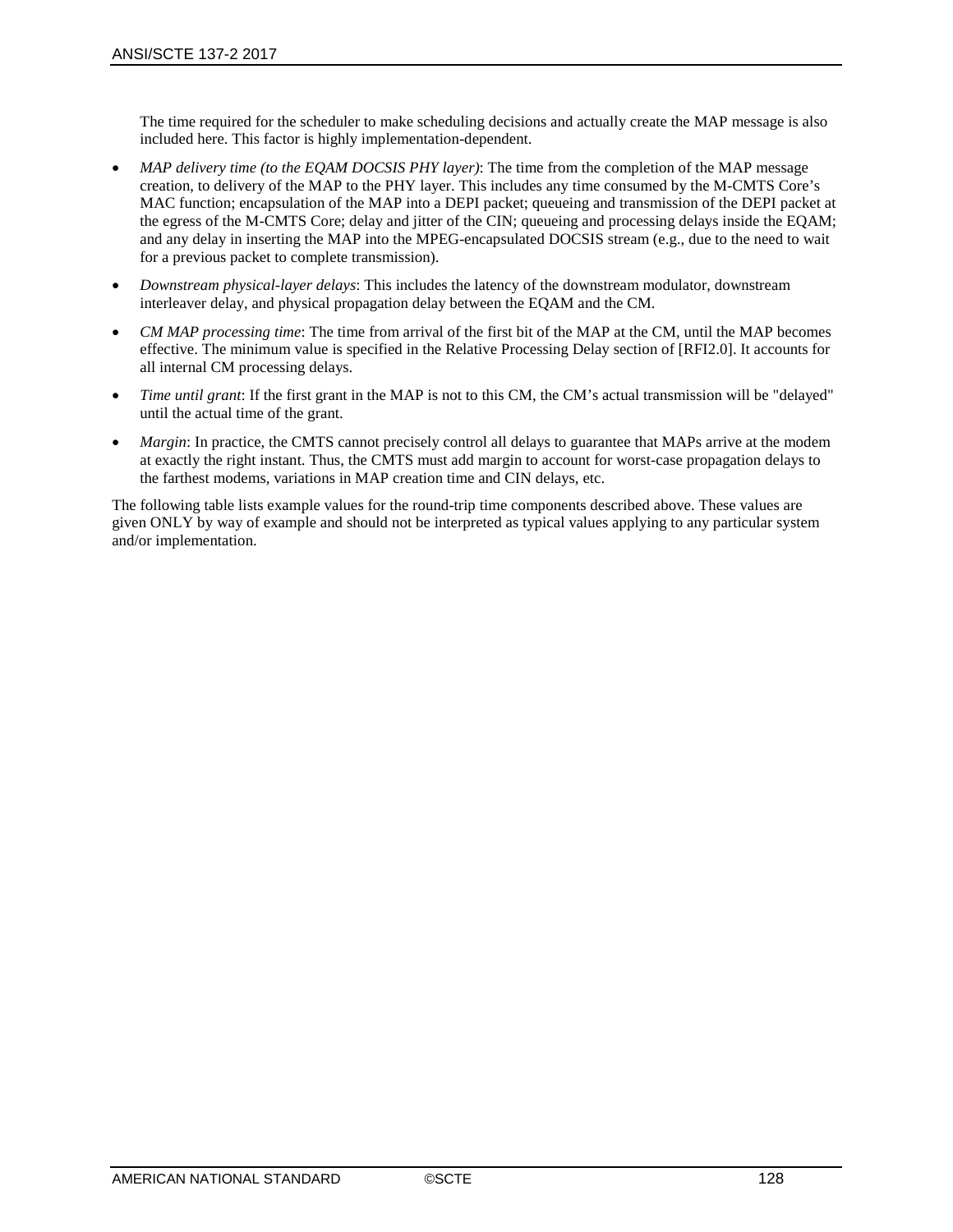#### *Table I–1 - DOCSIS Request-Grant Round Trip Worksheet*

|                                                                                                                                                 |                  |                        | Remarks                                                             |
|-------------------------------------------------------------------------------------------------------------------------------------------------|------------------|------------------------|---------------------------------------------------------------------|
| Delay source:                                                                                                                                   | subtotal         | total                  |                                                                     |
| <b>Upstream propagation time</b><br>Physical HFC plant delay                                                                                    | 800              | 800                    | apprx 100 miles                                                     |
| Upstream reception/parsing time<br>upstream PHY processing time<br>upstream MAC processing time                                                 | 369<br>100       | 469                    | time for 1 FEC block (236,200) at 5.12 Mbps                         |
| Scheduler queueing and processing                                                                                                               |                  | 1000                   |                                                                     |
| <b>MAP delivery to PHY layer</b>                                                                                                                |                  | 1338<br>plus CIN       |                                                                     |
| DEPI packetization at Core                                                                                                                      | 383              |                        | delay for MPT mode, transmit time of 7 MPEG packets                 |
| CIN delay<br><b>EQAM</b> latency<br>Queueing behind max-length                                                                                  | varies<br>500    |                        | per DEPI spec                                                       |
| packet during MPEG encaps.                                                                                                                      | 455              |                        | transmit time of 1518 bytes (64QAM Annex B)                         |
| Downstream transmission time<br>MAP duration on wire<br>downstream FEC/interleaver delay<br>downstream prop. delay<br><b>MAP Advance Margin</b> | 61<br>980<br>800 | 1841<br>500            | 200B MAP at QAM64<br>$(I, J) = (32, 4)$ at QAM64<br>apprx 100 miles |
| <b>CM</b> processing time                                                                                                                       |                  |                        | <b>200</b> TDMA, no byte interleaving                               |
| <b>TOTAL ROUND TRIP TIME</b>                                                                                                                    |                  | 6148<br>plus CIN delay |                                                                     |

(All time values in usec)

## **I.4 CIN Characteristics**

In an M-CMTS system, the CIN adds delay which may be a noticeable contributor to the total system round-trip time. The CIN is configured and managed by the operator. Its extent may vary widely from one system to the next. It may be as simple as a short Ethernet cable between one M-CMTS Core and one EdgeQAM. Alternatively, it may be an IP network consisting of multiple switch and/or router hops which is shared with other (non-DEPI) traffic to and from other nodes (e.g., IP-encapsulated video from VOD servers).

All but the most trivial of packet-based networks will experience variations in delay. These variations arise due to variability in length and arrival time of packets, changes in instantaneous loading, queuing of packets within network elements, differences in QoS parameters applied to different packets, and other factors. Thus, network delay is often modeled as a random variable.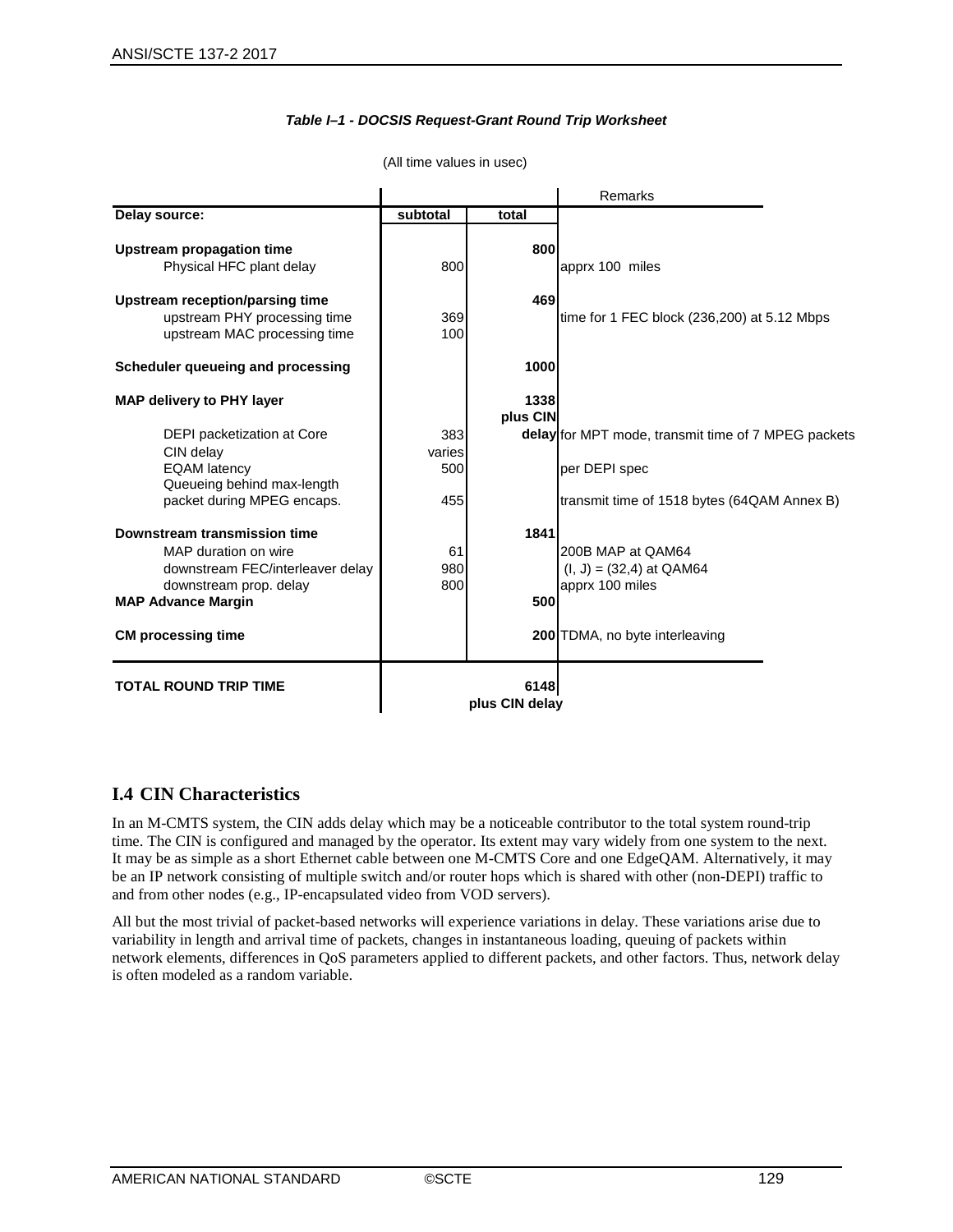One common way of describing network delay is as a sum of two components: a "typical" delay which is treated as a constant, plus a "jitter" term which may differ from packet to packet. Another approach is to describe the network as having a "minimum" delay and a "maximum" or "worst-case" delay, with delays on individual packets distributed between the two extremes in some way. These approaches are often convenient ways of approximating network behavior.

One approach to rigorously modeling the network involves determining a Cumulative Distribution Function (CDF) of packet delays. This CDF is a function or graph in which the x-axis shows delay  $D_0$ , while the y-axis shows the probability that the actual delay *D* on any particular packet is less than *D*0. To be useful, this CDF may be limited in scope: for example, it may be for from some specified source node to a particular destination node and for a particular class of traffic. It can then be stated that a certain fraction of applicable packets will experience delay less than a particular amount (e.g., "99.995% of packets will experience delay less than 2 msec," or some similar statement). In some networks, it may be impossible to guarantee an upper bound on delay for 100% of all packets.

In addition to the CIN itself, the "network" may include switching and/or queuing that occurs inside an M-CMTS Core or an EQAM. For example, an M-CMTS Core supporting multiple downstream QAM channels may have multiple Gigabit Ethernet output ports, and thus might include an internal "switch" to connect various DEPI flows to different output ports. If present, this switching function could also add implementation-dependent queuing delays which could be modeled as part of the CIN.

To aid in characterizing the CIN, DEPI specifies the Latency Measurement Subheader (Section [8.4\)](#page-61-0). This subheader takes advantage of the fact that both the M-CMTS Core and the EQAM contain a DTI interface which provides a common, high precision clock. The M-CMTS Core transmits a Latency Measurement Packet, on any given DEPI session, containing its current timestamp value. Upon receipt of this message, the EQAM adds its own timestamp value and returns both values to the M-CMTS Core. The result is a single measurement of CIN delay (plus any M-CMTS Core egress and EQAM input queuing delays in the path between timestamp insertion points) between the CMTS and the EQAM. The CMTS may make use of this information in several different ways including CDF calculations or adjusting specific DOCSIS network parameters.

Oftentimes the design of the CIN is the one variable in the M-CMTS architecture that the MSO has complete control over. Decisions made here regarding the size and number of network hops will have a direct effect on overall performance of the DOCSIS network.

# **I.5 Queuing Delays in Network Elements**

Many layer 2 and layer 3 switch products today support line-rate switching in a non-blocking fashion. "Nonblocking" means that packets being switched across particular source and destination ports will not interfere with packets being switched across different source and destination ports. If all traffic within the switch is non-blocking (as is typically the case in laboratory tests per IETF RFCs), switching will be very fast. (Exact values for this "intrinsic switch delay" are implementation-specific.) However, if packets simultaneously arriving from several different source ports are directed to a single destination port, these packets will suffer queuing delay within the switch.

For very simple switched topologies where only DEPI traffic is present, worst-case queuing delay at a given destination port may be calculated as a function of packet size and number of source ports switching to that destination port. This calculation only applies to a single node within the network. If every source port delivered a packet to the destination port at the same instant, the last of these packets to actually exit the destination port would be delayed by the time required to transmit all preceding packets. The calculation is as follows:

Max delay (sec) = (# of source ports – 1)  $\cdot$  packet size (bits) / line rate (bits/sec)

The result of this calculation plus the intrinsic switch delay (which may, by way of example, be on the order of 10- 100 usec) gives a reasonable upper bound on the total worst-case delay through the switch when the traffic at the source ports is rate-limited by the M-CMTS Core. As a result, the aggregate traffic out the destination port of the switch does not exceed the port's capacity. This would typically be the case for a switch internal to a CMTS or EQAM, or one that carries only DEPI traffic in a one- or two-hop network. For more complex systems, additional queue build-up could occur and the latency through the switch could easily exceed 1 msec. As such, it is important to apply QoS policies to any traffic that is latency sensitive so that it might bypass queue build-ups. More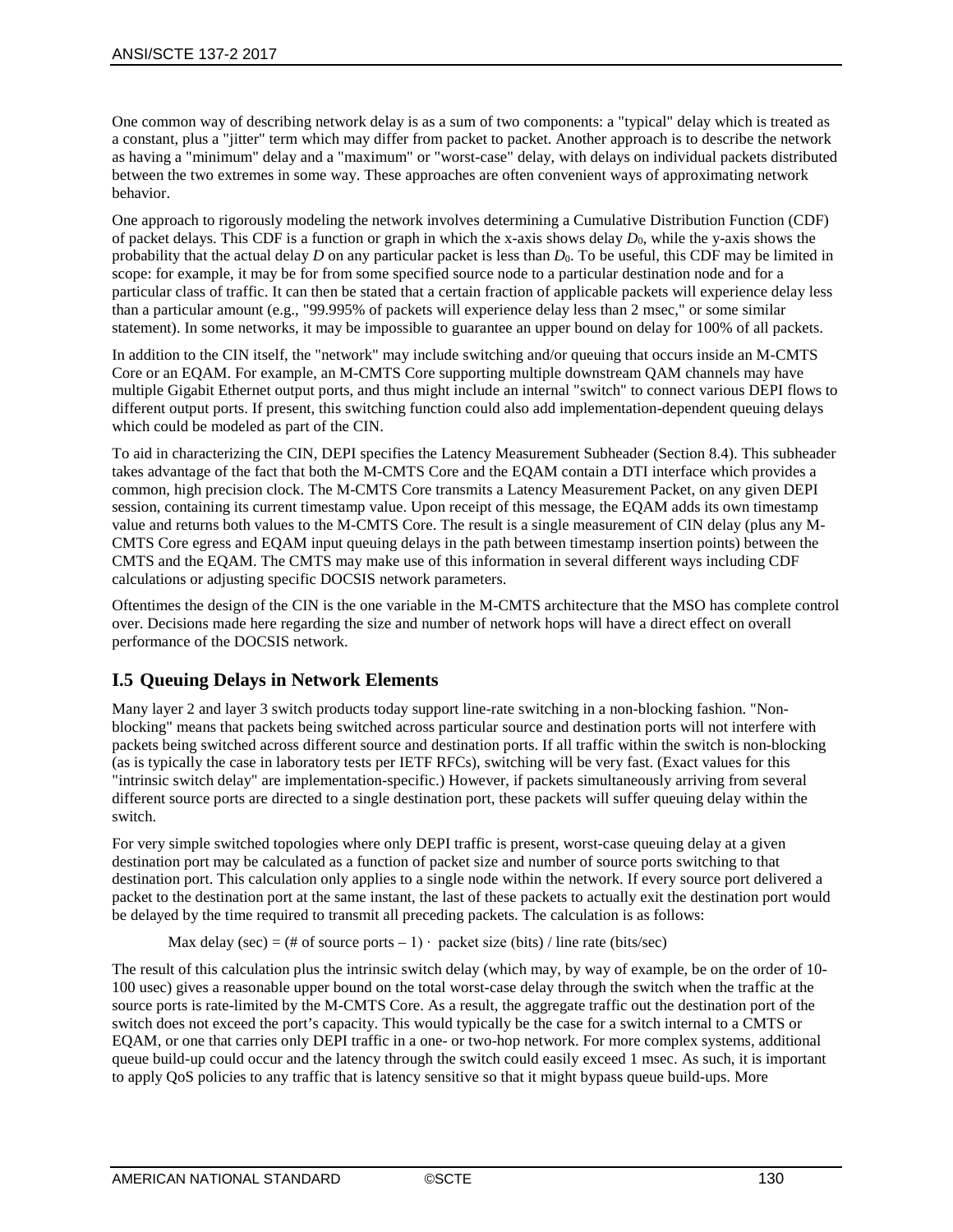information on the use of QoS in the CIN is provided in the sections below on "Traffic Prioritization" and "PSP Mode."

In recent years products have evolved so that the distinction between a "switch" and a "router" is not always clear. A "switch" may incorporate extensive QoS functionality, while a "router" may perform large amounts of processing in hardware and be as fast as some switches. Thus, in more complex CIN topologies, delays may vary widely and do not readily lend themselves to calculation. Even routers or switches capable of line-rate performance are subject to congestion and internal queuing and processing delays which may vary depend on load, traffic type, QoS functions supported, and many other conditions.

## <span id="page-130-0"></span>**I.6 Traffic Prioritization and Network Delays**

In general, it is possible to reduce network delay for certain packets by instructing routers and/or switches to give these packets higher priority than other packets. The mechanism for accomplishing this is usually the IEEE 802.1Q VLAN tag for Ethernet, or the DSCP field and associated per-hop behavior for IP.

In the simplest case, packets tagged as high priority are sent by the router or switch ahead of all other packets of lower priority which may already be queued within the device. More complex behaviors also exist, but fundamentally, they all reduce delay on the high-priority packets at the expense of lower-priority packets. In order for this to be effective, high-priority packets must represent a relatively small fraction of the total traffic on the network.

In a CIN, traffic prioritization may be useful for reducing round-trip time when PSP mode is in use by prioritizing DEPI flows containing MAPs ahead of flows containing other types of data. This concept may be extended to add more priority levels (e.g., for voice vs. best-effort data) if the M-CMTS Core and EQAM both support the desired number of PSP flows. In MPT mode, this approach cannot be used since all data for a given QAM channel, regardless of type or priority, are carried in a single flow.

If the CIN also carries non-DEPI traffic, it may be possible to reduce DEPI delays by giving DEPI higher priority. However, this will result in increased delay on the non-DEPI packets. The consequences of this should be carefully considered by the operator.

## **I.7 Queue Persistence in a DEPI Flow**

DEPI requires the M-CMTS Core to rate-shape its output to match the rate of the EQAM's RF output. If the path between the two devices had fixed delay (i.e., zero jitter), DEPI data arriving at the EQAM would immediately be transmitted on the HFC network. In practice, a real DEPI path will always contain variable delays (i.e., jitter). The presence of jitter in this path requires data to be queued inside the EQAM.

To see this, consider a simple example involving a single MPT-mode DEPI flow. Suppose that packets are being sent on a 1 Gbps Ethernet network. The flow itself occupies only about 40 Mbps and is rate-shaped, so there will be "space" on the network between packets. The interval on the CIN between the start of one packet and the start of the next packet will correspond to the same interval on the EQAM's RF output. As long as every packet is being delivered from M-CMTS Core to EQAM with constant delay *D*, each packet will arrive at the EQAM just as the EQAM completes transmission of the previous packet. However, suppose a single packet  $P_0$  experiences higherthan-normal delay  $D+J$ . The time on the network between this packet and the previous one (packet  $P_{-1}$ ) is extended, while the time between this packet and the following one (packet  $P_1$ ) is compressed (since  $P_1$  experiences only delay *D*). Thus, the EQAM completes transmission of *P*<sub>-1</sub> before *P*<sub>0</sub> arrives. Since the EQAM now has no DOCSIS data to send, it must transmit MPEG Null packets until  $P_0$  arrives. At that time, it must complete the MPEG Null packet it is currently transmitting and then begin transmission of  $P_0$ . However, since the time between  $P_0$  and  $P_1$  has been shortened,  $P_1$  will arrive at the EQAM before transmission of  $P_0$  has completed.  $P_1$  must now be queued by the EQAM and will experience queuing delay *J'*, where:

 $J' = ceiling(J/T<sub>MPEG</sub>)$ , where  $T<sub>MPEG</sub> = duration of one MPEG packet$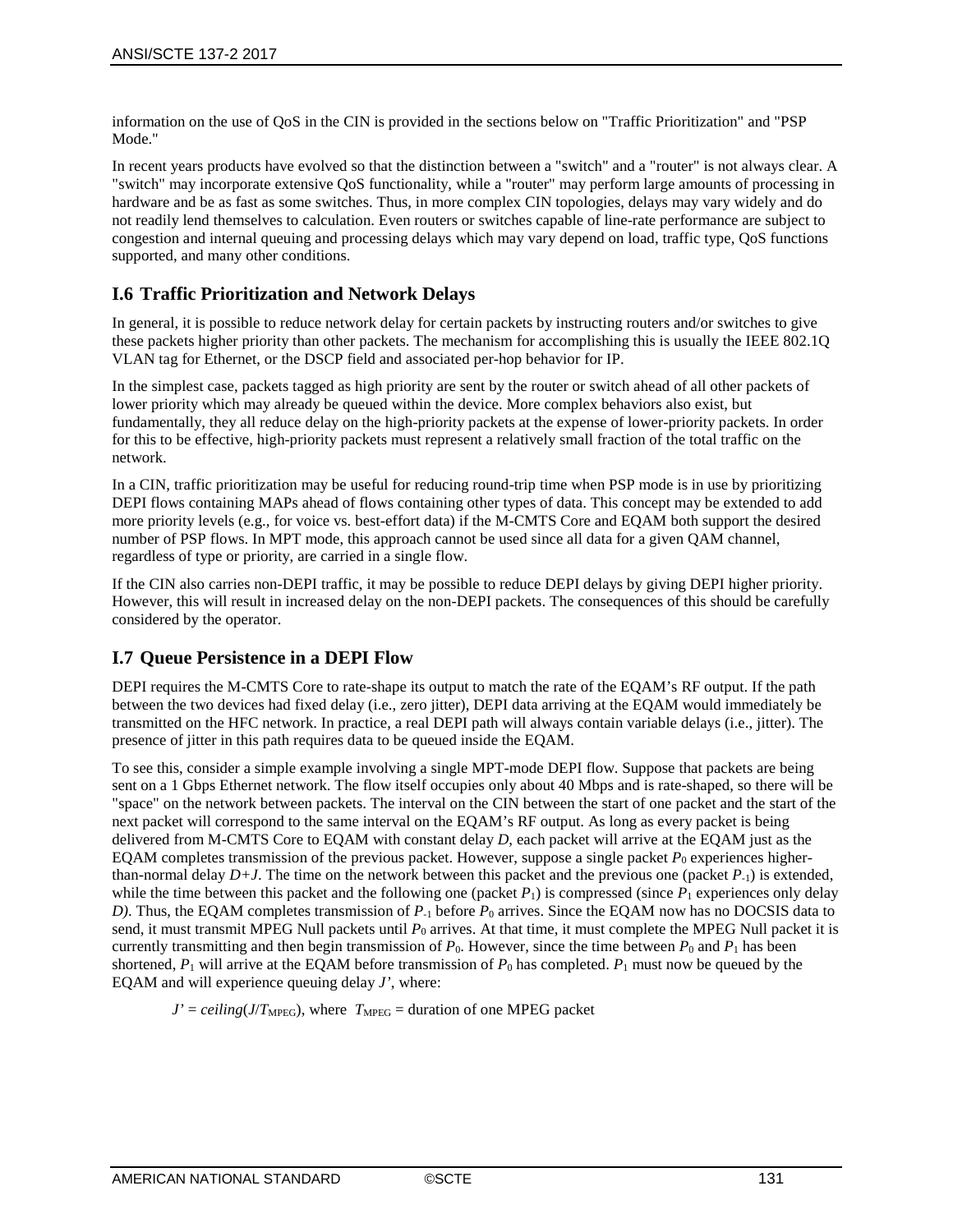*i.e.*, the amount of delay that was added to  $P_0$  due to jitter on the network rounded up to the next MPEG packet boundary. In addition, as long as the M-CMTS Core continues to output data at the exact rate of the EQAM's RF output, all subsequent packets in the flow will also experience queuing delay *J'*. This can be a serious problem for an M-CMTS system, since even if jitter *J* occurs very infrequently, once it does occur, the additional queuing delay could persist indefinitely.

To prevent this infinite queue persistence, DEPI requires that the M-CMTS Core be capable of rate-shaping its output to some configurable fraction of the EQAM's actual output data rate. This does not prevent queuing delays from occurring due to network jitter events, but it does mean that, in the aggregate, the EQAM can drain the queue (by transmitting data) faster than it fills.

It is possible to calculate the time *T* required for the queue depth to return to zero after a jitter event increases the delay on a single packet from *D* to *D+J*. Suppose that the CMTS is rate-shaping to a rate *r* which is some "rateshaping ratio"  $\rho$  of the EQAM's output rate *R* (i.e.,  $\rho = r/R$ ). During time *J*', it will send MPEG Null packets when, had the jitter event not occurred, it would have ordinarily received from the M-CMTS Core and immediately transmitted on the wire *J'· r* bits of data. This number of bits will instead be queued inside the EQAM and, once available, transmitted and hence removed from the queue at rate *R*. Meanwhile, data continues to arrive and be added to the queue at rate *r*. Thus, over a time interval *T*, the total queue size decreases by  $T \cdot (R - r)$ . The queue size will return to zero when:

$$
J'\cdot r=T\cdot(R-r)
$$

Solving for *T* and expressing in terms of  $\rho$  (the ratio configured in the M-CMTS Core) gives:

$$
T = J' \cdot \rho / (1 - \rho)
$$

For example, if network jitter on a single packet results in 2 msec of queuing delay ('*J*), and the M-CMTS Core continues to send traffic at a rate equal to 98% of the EQAM's actual output rate, the time to drain the resulting queue at the EQAM will be  $(2 \text{ msec}) [0.98/(1 - 0.98)]$ , or 98 msec. This time will be reduced if the CMTS does not have enough downstream traffic available during this period to "fill the pipe" to 98% of nominal. Conversely, if another network jitter event occurs before this time has elapsed, the queue size will again suddenly increase. The impacts of continuous jitter are not additive. Rather, the worst case queue build up will equal the worst case jitter. If network jitter events are frequent enough and traffic load remains relatively high, the queue may never completely drain.

For MPT operation, a single flow contains all DOCSIS data for a given QAM channel, including MAP messages. The above calculation of *T* can be useful in estimating how many MAP messages will experience increased delay due to network jitter events. If a MAP interval is typically 2 msec, then during time *T* = 98 msec, 49 MAP messages on each upstream channel will see increased delay as a result of each network jitter event adding *J* = 2 msec delay to a single DEPI packet (whether or not that packet contains a MAP message). Note that this calculation may not be exact, since the CMTS may vary the MAP interval.

Depending on how much MAP Advance margin the CMTS has provided (see round-trip time calculations in Section [I.3\)](#page-126-0), some of these 49 MAPs may still be usable by CMs. To account for this, the amount of margin provided may be subtracted from *J* and the result used to calculate *T*, i.e., if margin is represented by  $\mu$ , then when a jitter event occurs which adds jitter *J*, the number of MAPs on each upstream channel which are delayed enough to be lost is given by:

 $\# \text{MAPs lost} = \left[ (J - \mu) \cdot \rho / (1 - \rho) \right] / (\text{MAP interval})$ 

In the current example, if the CMTS has added 500 usec of MAP Advance margin to each MAP, the queue would drain to the point where MAPs are usable by CMs after  $(J - 500$  usec)  $\cdot [\rho/(1 - \rho)] = (1.5 \text{ msec}) (49) = 73.5 \text{ msec}$ . If the MAP interval is 2 msec, only 37 MAPs would be lost for each such network jitter event, as opposed to the 49 MAPs that would be lost if zero margin had been provided. These 37 lost MAPs translate into  $(37 \cdot 2 \text{ msec}) = 74$ msec of time during which CMs cannot transmit as a result.

To minimize the number of MAPs lost due to network jitter when MPT mode is in use, the scheduler should add margin sufficient to give the desired reliability level, based on the CDF describing the network. For instance, suppose it has been determined that 99.9999% of the time  $(i.e., 1 - 10^{-6})$ , the network delay will be less than  $D_1$ . The scheduler could then add a margin of  $D_1$  when creating MAPs. It could then be said that an event resulting in lost MAPs will occur once for every  $10^6$  packets sent. On a relatively loaded downstream carrying e.g., 50,000 packets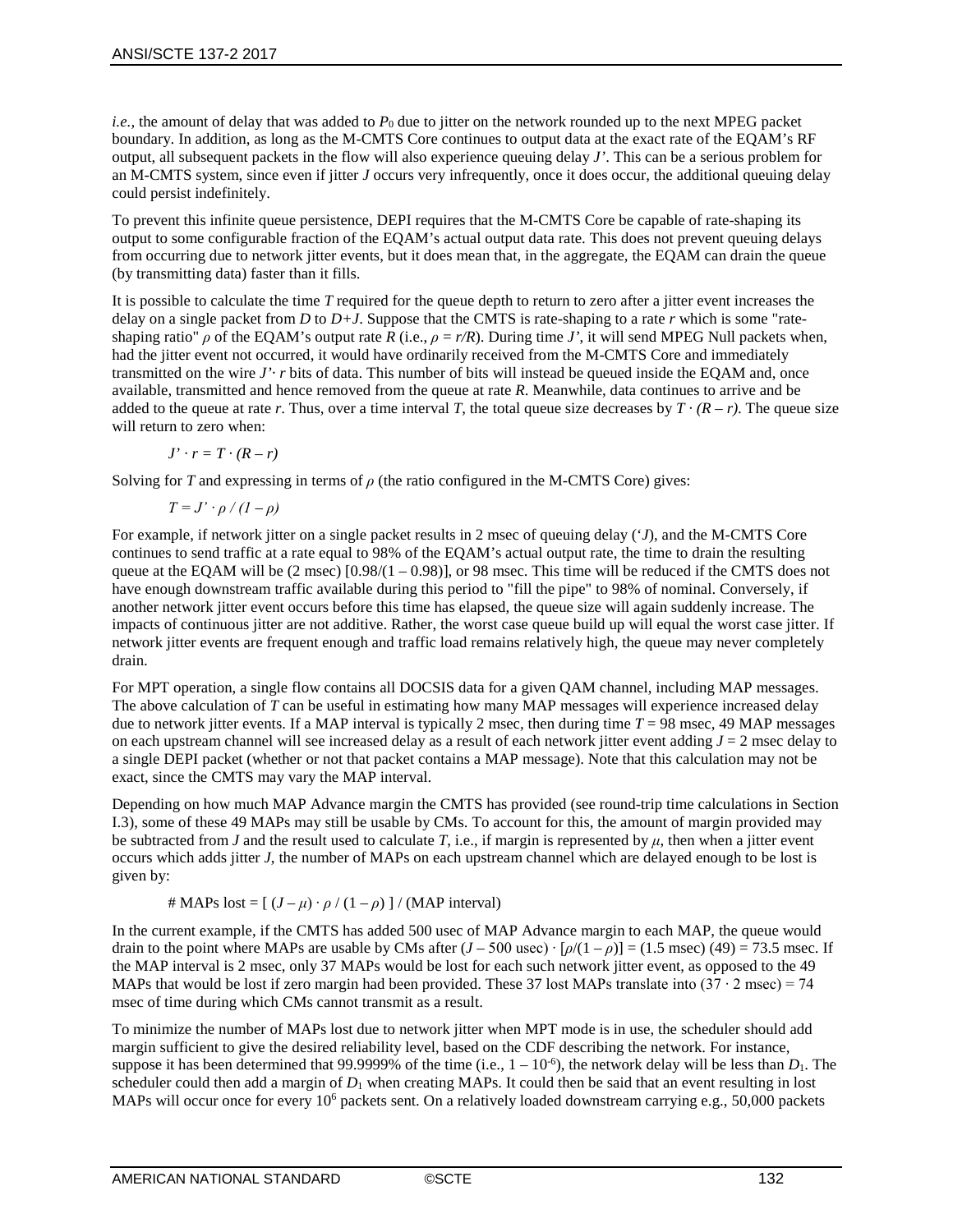per second, this would result in a "lost MAP event" about once every 20 seconds. The number of MAPs lost for each event, and the corresponding time for which CMs cannot transmit due to missing MAPs, would depend on the amount by which the actual delay exceeded *D*1. In the previous example, if the MAP Advance margin had been set to 2 ms to account for the worst case CIN jitter, then the 49 MAP messages that were delayed would all still be usable.

The effect of this added margin is to increase system round-trip time by  $D_1$  for all packets. However, it helps to minimize the negative system impacts of frequently lost MAPs.

## **I.8 PSP Mode**

DEPI provides PSP mode as a way of mitigating CIN delays affecting round-trip time. PSP mode does not reduce the delay of the network itself. Instead, it separates MAP messages into a separate DEPI flow and uses traffic prioritization (Sectio[n I.6\)](#page-130-0) to minimize delay on this flow. PSP mode also allows the EQAM to transmit MAP messages ahead of lower-priority DOCSIS data, even if the lower-priority data is already queued within the EQAM. These two modifications in turn mean that, in PSP mode, (a) MAP messages are only delayed in the network by jitter events directly affecting packets containing MAPs; and (b) MAP messages can only be queued behind (and hence delayed by) other MAPs. Thus, the CDF for network delay for MAP messages in PSP mode may show significantly lower delays than a similar CDF for MPT mode on the same network.

Use of PSP mode should be considered by the operator whenever the impact of the CIN on system round-trip time is a concern. More specifically, PSP mode should be considered if the amount of margin which must be added to round-trip time to give a low enough rate of lost MAPs is unacceptably large. What exactly constitutes "unacceptably large" depends on many factors and may be subjective. For example, a system in which the plant is physically short has less propagation delay and therefore may tolerate larger CIN delays. As another example, on a plant where high modem performance is desired but the presence of UGS traffic or other factors compel the use of a small maximum burst size, even relatively small CIN delays may degrade performance.

In general, a very small CIN (one or possibly two switch hops) probably has little impact on system round-trip time, while a CIN which has multiple hops and/or on which non-DEPI traffic is present probably has a much more significant impact on system round-trip time. To accurately predict the actual improvement in round-trip time that can be gained by using PSP mode on a given CIN, it is necessary to characterize the delays of that CIN for different DSCPs.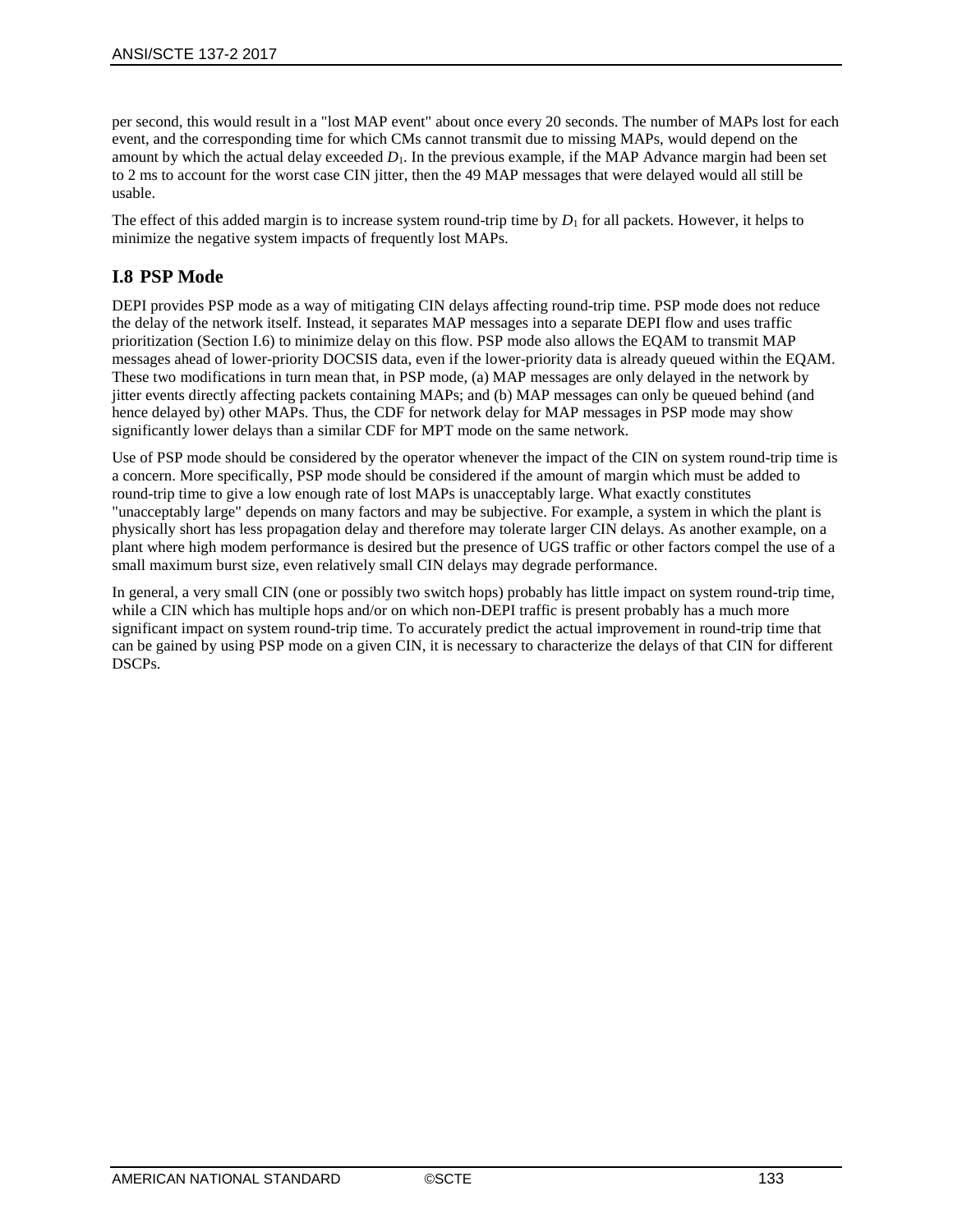# **Appendix II Early Adoption and Evolving Use of EQAM Devices**

Prior to the development of the M-CMTS specifications, EQAM devices in existing HFC digital CATV systems were responsible for video processing functions such as multiplexing and modulation (QAM). The M-CMTS specifications place additional requirements on EQAM devices to support DOCSIS functionality.

It is possible that certain EQAM devices may be able to support a subset of the DOCSIS functionality by adhering to parts of the M-CMTS specifications (including DEPI). These devices would not be considered M-CMTS compliant EQAMs, but nonetheless might be a valuable component of a transition strategy for MSOs.

The development of initial M-CMTS EQAM devices that are first on the market (early adopters) will be divided into two categories. The first category (category A) is EQAM vendors with existing video-only EQAM products (no support for the DTI). These vendors may want to offer their customers a software upgrade path for already deployed EQAM products to support bonded DOCSIS channels that do not contain timing information (no SYNC messages). The second category (category B) is EQAM vendors that intend to initially offer new EQAM products that have fully M-CMTS capable hardware including the DTI, but where full support for M-CMTS features is not offered initially. In both categories, support for additional M-CMTS features would typically be added via software upgrade using a phased approach.

# **II.1 EQAM Development: Category A (no DTI)**

Vendors falling into Category A will provide software upgrades to allow their existing deployed video EQAM products to be upgraded in the field to support bonded DOCSIS channels that do not contain DOCSIS timing information (no SYNC messages). This provides a level of investment protection for MSOs with already deployed EQAM products in the field. These upgraded video EQAM products would not support the DTI and would thus not be M-CMTS compliant, but they could be leveraged by MSOs when deploying DOCSIS channel bonding. This would help to minimize the number of new EQAM devices that the MSOs would be required to purchase when upgrading their systems to support DOCSIS channel bonding.

Upgrade Phases for Category A (no DTI)

- Phase 1: S/W upgrade existing "video" EQAM to support {L2TP control plane and DEPI MPT mode}
- Phase 2: Add (to phase 1) support for L2TP data plane.
- Phase 3: Add (to phase 2) support for ERMI.

## **II.2 EQAM Development: Category B (with DTI)**

Vendors falling into Category B will initially develop EQAM devices with hardware that has the capability of achieving full M-CMTS compliance. This mainly includes the physical DTI interface hardware. Support for M-CMTS features will then be phased in by the vendor over time by offering software upgrades. This allows MSOs to purchase M-CMTS EQAM devices up front knowing that only software upgrades are required to eventually achieve full M-CMTS compliance. An EQAM with M-CMTS compliant hardware would support the DTI allowing it to operate in either SCDMA mode or ATDMA mode.

Upgrade Phases for Category B (with DTI)

- Phase 1: Support DTI, L2TP control plane, and DEPI MPT mode.
- Phase 2: Add (to phase 1) support for L2TP data plane.
- Phase 3: Add (to phase 2) support for ERMI.
- Phase 4: Add (to phase 3) support for DEPI: PSP mode.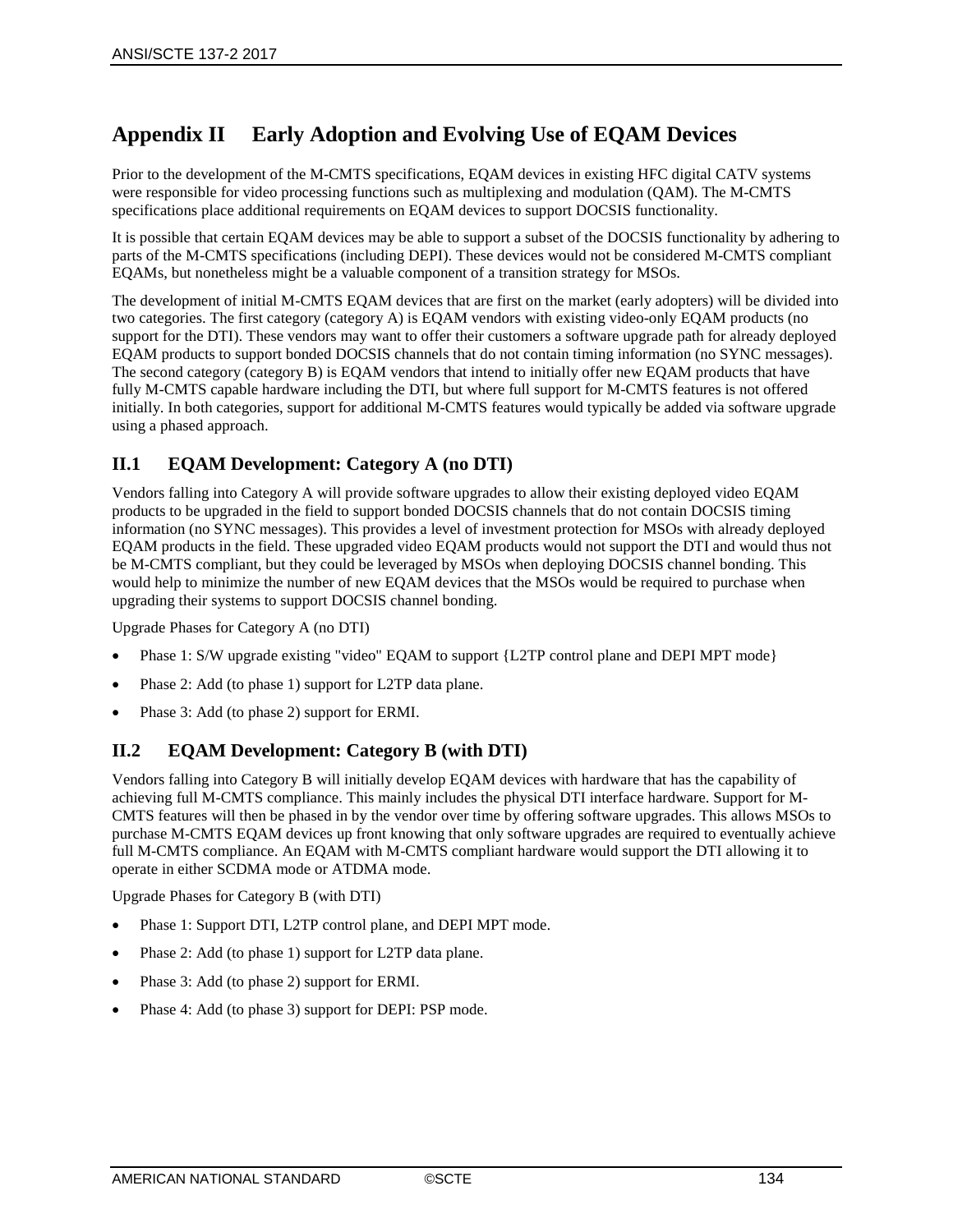## **II.3 Possible M-CMTS Feature Phasing**

In order to minimize time to market, EQAM vendors will likely add in support for M-CMTS system features using a phased approach by offering software upgrades. In both development categories described above (A and B), the software upgrade path towards full M-CMTS compliance may be very similar.

#### **Development: Phase 1**

The initial M-CMTS products will support the L2TP control plane, and they will likely support the DEPI MPT mode only (not DEPI PSP mode). EQAMs with DTI hardware may or may not support the DTI. If the DTI is not supported, the EQAM can only be used for video applications and or to support DOCSIS bonded channels with no DOCSIS timing information.

The L2TP control plane is required to allow the M-CMTS core to provision and configure the EQAM, so support for the L2TP control plane is mandatory. It is assumed that the L2TP control plane can be developed in software with no required hardware changes to either an existing "video" EQAM or an EQAM with M-CMTS capable hardware.

Support for the L2TP data plane may require hardware assistance or more extensive software development than the L2TP control plane, so it is likely that EQAM vendors would defer support of the L2TP data plane until later phases. Existing network processors typically do not support the L2TP, so any L2TP data plane processing in early adopter EQAM products would require custom software development. It should also be noted that the M-CMTS core will always include the L2TP data plane, but since the L2TP layers are fixed length, an early adopter EQAM product could be designed to simply skip over the L2TP headers when receiving DEPI data. In this case the UDP layer is required to support the routing of data packets to the appropriate QAM channel outputs.

It is likely that the early adopter EQAM devices will initially support the DEPI MPT mode, but not the DEPI PSP mode. The DEPI MPT mode delivers MPEG packets to the EQAM, and requires processing in the EQAM that is similar to the processing that is performed on video MPEG packets. The DEPI PSP mode requires the EQAM to perform additional functions such as transmission convergence (MPEG packetization) and DOCSIS SYNC insertion so it will likely be deferred to a later phase.

#### **Development: Phase 2**

It is likely that the next step (phase 2) after offering initial EQAM products as described above in phase 1 would be to offer support for the L2TP data plane. Support of the L2TP data plane could be realized in software, or network processors that support the L2TP could be leveraged if available. The use of L2TP capable network processors could be achieved via software upgrade and or an FPGA firmware upgrade, or hardware changes could be required.

#### **Development: Phase 3**

Support for the M-CMTS ERMI will also be phased in via software upgrade. The M-CMTS system is designed to function without an ERM (without the use of the ERMI) by relying on the L2TP control plane and static system configuration. In this case EQAM resources are manually (and statically) assigned to the M-CMTS core. As a result, support for the ERMI in the EQAM can be deferred until a later phase.

#### **Development: Phase 4**

The final phase of M-CMTS EQAM development is likely to be software upgrades to support the DEPI PSP mode. The DEPI PSP mode requires the EQAM to perform DOCSIS specific functions such as transmission convergence (MPEG packetization) and DOCSIS SYNC insertion. In addition, the data plane processing for PSP mode is more complex than MPT mode in that it requires support of variable size PDUs with multiple DOCSIS frames per PDU. As a result, it is likely that support for DEPI PSP mode will be offered by EQAM vendors in late or final phases of development. Support for DEPI PSP mode would only be applicable to EQAM products that support the DTI (category B EQAM products).

#### **II.4 Optional UDP Layer**

The UDP layer is optional in the L2TP. It is desirable to use the L2TP protocol without the UDP layer since the L2TP provides built in mechanisms (session IDs) to bind payload data to software functions analogous to the use of a UDP port. If two devices that fully support the L2TP are communicating with each other (using L2TP), then there is no need to use a UDP layer below the L2TP layer since the session ID field provides the necessary data routing